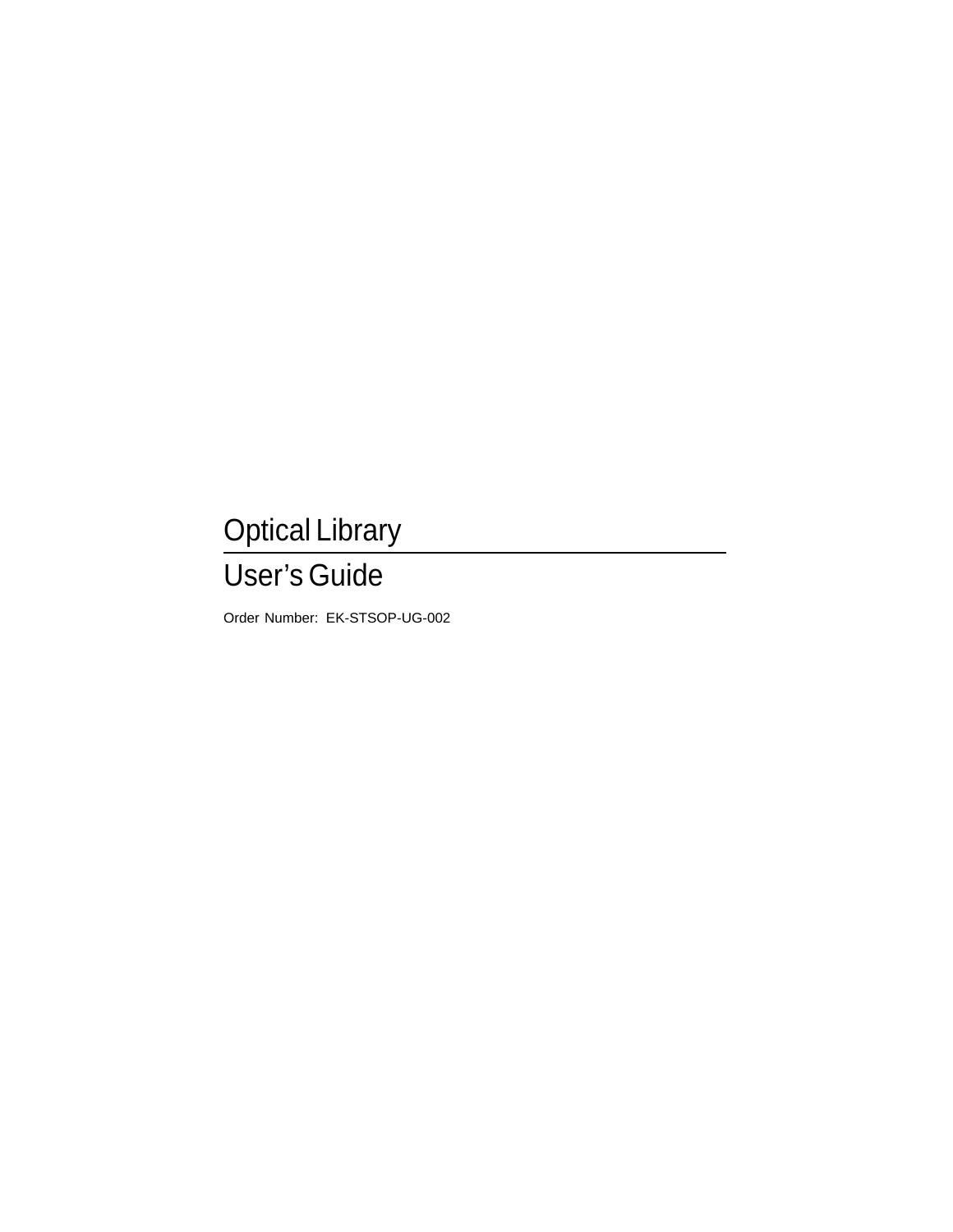#### **First printing Aug 1993**

The information in this document is subject to change without notice and should not be construed as a commitment by Digital Equipment Corporation. Digital Equipment Corporation assumes no responsibility for any errors that may appear in this document.

The software described in this document is furnished under a license and may be used or copied only in accordance with the terms of such license.

Digital Equipment Corporation assumes no responsibility for the use or reliability of its software on equipment that is not supplied by Digital or its affiliated companies.

© Digital Equipment Corporation 1993. All Rights Reserved Printed in U.S.A.

Reproduced with Permission of the Hewlett-Packard Company

#### U.S.A.

This equipment generates, uses, and may emit radio frequency energy. The equipment has been type tested and found to comply with the limits for a Class A computing device pursuant to Subpart J of Part 15 of FCC Rules, which are designed to provide reasonable protection against such radio frequency interference. Operation of this equipment in a residential area may cause interference in which case the user at his own expense will be required to take whatever measures may be required to correct the interference.

The following are trademarks of Digital Equipment Corporation:

| DEC               | MicroVMS      | VAX              |
|-------------------|---------------|------------------|
| <b>DECnet</b>     | <b>PDP</b>    | VAXBI            |
| <b>DECstation</b> | StorageServer | VAXcluster       |
| DECsystem         | ThinWire      | VAXstation       |
| <b>DECUS</b>      | TURBOchannel  | VMS              |
| <b>DESTA</b>      | <b>ULTRIX</b> | VT.              |
| MicroVAX          | ULTRIX-32     | the DIGITAL logo |
|                   | <b>UNIBUS</b> |                  |

Torx is a registered trademark of the Camcar Division of Textron.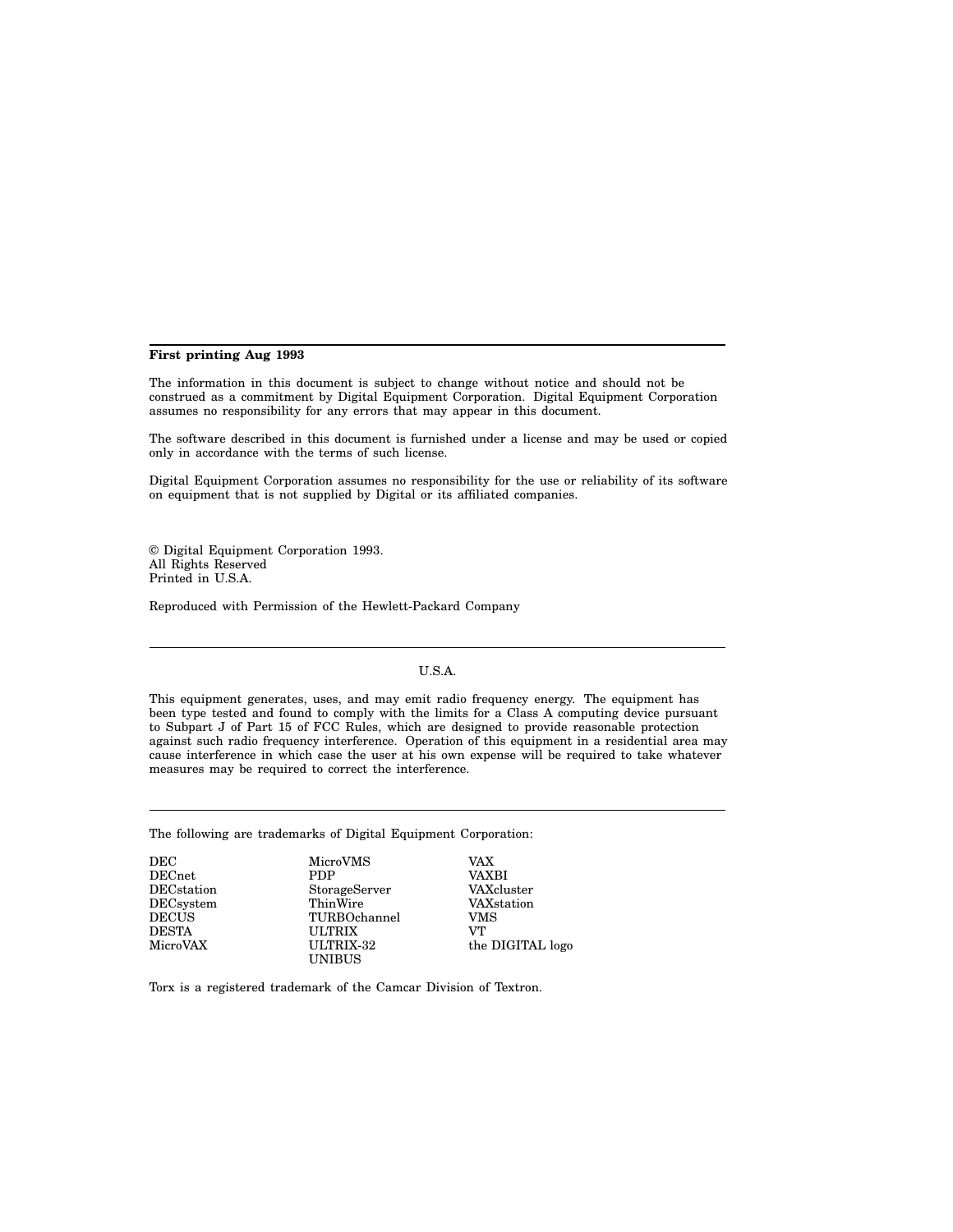# **Contents**

|                |                                                                   |                                                                                                                              | ix                                                                                                   |
|----------------|-------------------------------------------------------------------|------------------------------------------------------------------------------------------------------------------------------|------------------------------------------------------------------------------------------------------|
| 1              |                                                                   | <b>Technical Overview</b>                                                                                                    |                                                                                                      |
|                | 1.1<br>1.2<br>1.3<br>1.4<br>1.5<br>1.6<br>1.6.1<br>1.6.2<br>1.6.3 | Optical Library Features<br>Optical Library Components<br>Definition of Common Terms<br>Control Panel Diagnostic Tests       | $1 - 2$<br>$1 - 4$<br>$1 - 9$<br>$1 - 9$<br>$1 - 10$<br>$1 - 10$<br>$1 - 10$<br>$1 - 11$<br>$1 - 11$ |
| $\mathbf{2}^-$ | 1.7                                                               | Optical Library Maintenance<br><b>Optical Disks</b>                                                                          | $1 - 12$                                                                                             |
|                | 2.1<br>2.2<br>2.3<br>2.4<br>2.5<br>2.6                            | Choosing Your Optical Disk Brand<br>Labeling the Optical Disk<br>Caring for Your Optical Disks<br>Securing Your Optical Disk | $2 - 1$<br>$2 - 2$<br>$2 - 3$<br>$2 - 3$<br>$2 - 4$<br>$2 - 5$                                       |
| 3              |                                                                   | <b>Moving the Optical Library</b>                                                                                            |                                                                                                      |
|                | 3.1<br>3.2                                                        | Moving a Short Distance                                                                                                      | $3 - 1$<br>$3 - 3$                                                                                   |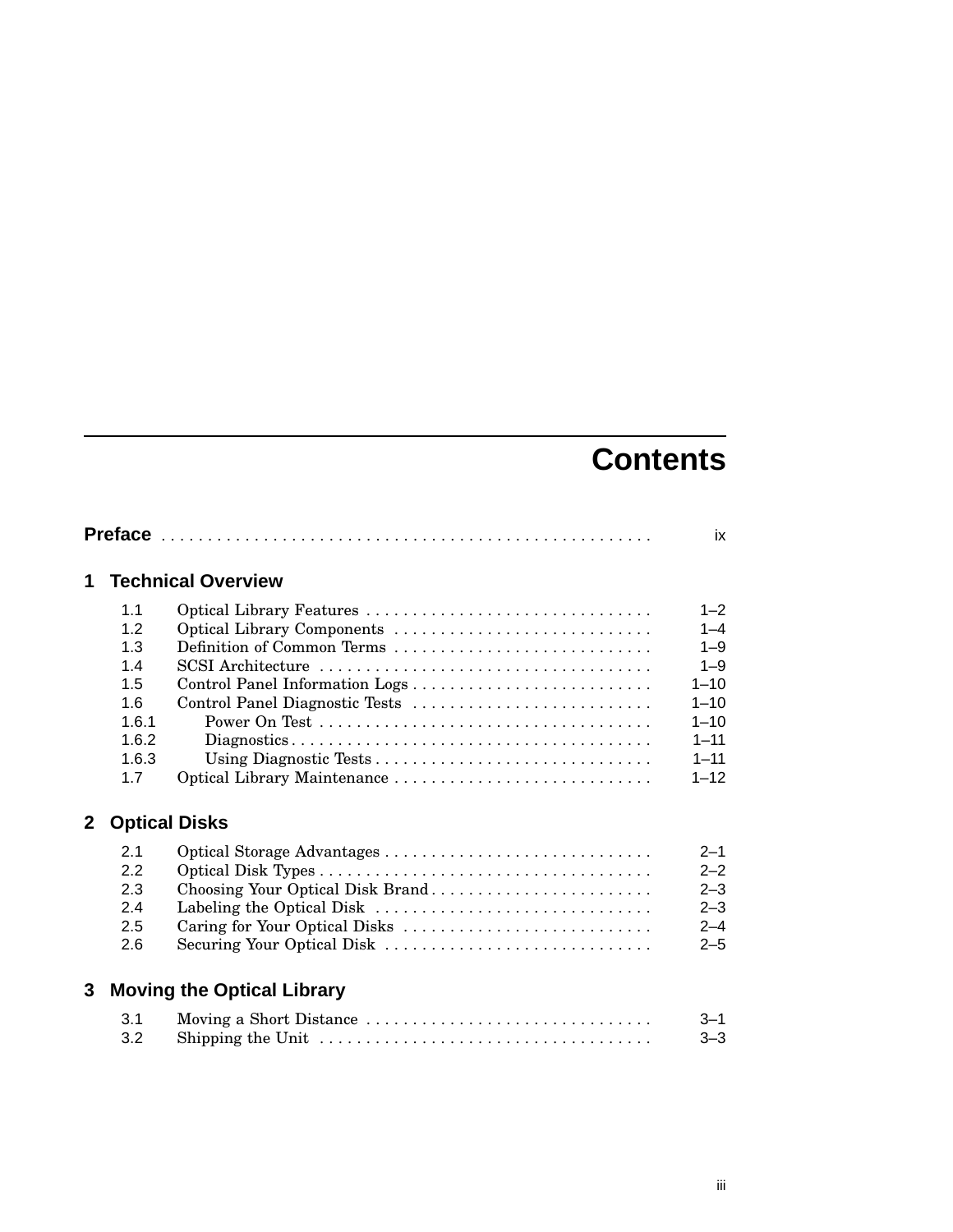# **4 Basic Front Panel Operations**

|   | 4.1   | Front Panel Features and Controls                      | $4 - 1$  |
|---|-------|--------------------------------------------------------|----------|
|   | 4.2   |                                                        | $4 - 7$  |
|   | 4.3   |                                                        | $4 - 7$  |
|   | 4.4   |                                                        | $4 - 13$ |
|   | 4.4.1 | Removing Disks from the Small Unit $(RW504/524)$       | $4 - 13$ |
|   | 4.4.2 | Removing Disks from all Other Units (RW510/530, RW511, |          |
|   |       | RW514/534, and RW516/536)                              | $4 - 14$ |
|   | 4.4.3 | If a Cartridge Won't Eject                             | $4 - 14$ |
|   | 4.5   |                                                        | $4 - 15$ |
|   | 4.6   | Retrieving Performance Information                     | $4 - 16$ |
|   | 4.7   | Running Diagnostic Tests                               | $4 - 16$ |
|   | 4.8   | Setting the Optical Library System Addresses           | $4 - 18$ |
| 5 |       | <b>Rear Panel Configurations and Connections</b>       |          |
|   | 5.1   | Rear Panel Connectors                                  | $5 - 1$  |
|   |       | <b>6 Securing the Optical Library</b>                  |          |
|   | 6.1   |                                                        | $6 - 1$  |
|   | 6.2   | Setting a New Password                                 | $6 - 2$  |
|   | 6.3   | Setting Security Configurations                        | $6 - 4$  |
| A |       | <b>Configuration Options and Defaults</b>              |          |
|   |       |                                                        |          |
|   | A.1   |                                                        | $A-1$    |
|   | A.2   | Security Configurations                                | $A - 2$  |
|   | A.3   | Configuration Options and Defaults                     | $A-2$    |

# **B Information Logs**

# **C Control Panel Diagnostic Tests**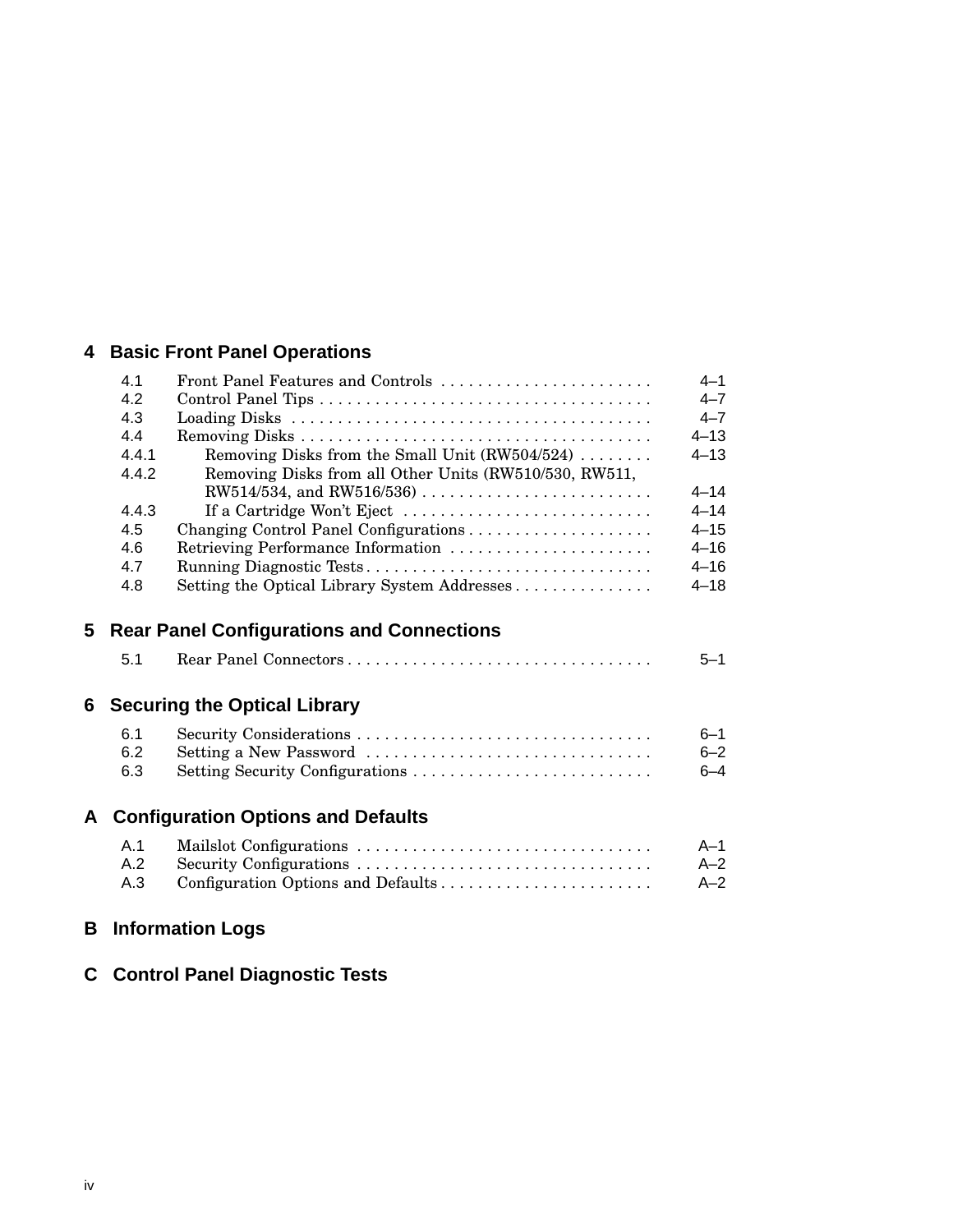# **D Troubleshooting**

# **E Product Numbers, Options, and Supplies**

# **F Installing the Optical Library**

| F.1            | Contents of Shipment                                         | $F-1$    |
|----------------|--------------------------------------------------------------|----------|
| F.1.1          | Uncrating and Installing the Small and Medium Optical        |          |
|                |                                                              | $F-2$    |
| F.1.2          | Remove the Shipping Bracket                                  | $F-3$    |
| F.1.3          | Attach SCSI Cable, SCSI Terminator, and Power Cord           | $F-6$    |
| F.2            | Connecting More Than One Optical Library                     | $F-8$    |
| F.2.1          | Connecting Two Optical Library Units to Two SCSI Ports       | $F-9$    |
| F.2.2          | Connecting Two Optical Library Units to One SCSI Port        | $F-10$   |
| F.2.3          | Resetting Controller and Drive SCSI Addresses                | $F-12$   |
| F.2.3.1        | Changing the Optical Library Controller Address              | $F-13$   |
| E <sub>3</sub> | Uncrating and Installing a Large (RW514/516/534/536) Optical |          |
|                |                                                              | $F-15$   |
| F.3.1          | Uncrate the Optical Library                                  | $F-15$   |
| F.3.2          | Attaching the SCSI Cable, SCSI Terminator, and Power         |          |
|                |                                                              | $F-17$   |
| E.3.3          |                                                              | $F - 19$ |
|                |                                                              |          |

# **Glossary**

## **Index**

# **Figures**

| $1 - 1$ | Small Optical Library Components (RW504/524-ZA)    | $1 - 5$ |
|---------|----------------------------------------------------|---------|
| $1 - 2$ | Deskside Optical Library Components (RW510/530-ZC) | $1 - 6$ |
| $1 - 3$ | Rackmount Optical Library Components (RW511-ZC)    | $1 - 7$ |
| $1 - 4$ | Large Optical Library Components                   | $1 - 8$ |
| $2 - 1$ |                                                    | $2 - 4$ |
| $2 - 2$ | Write-Protect Tab Location                         | $2 - 5$ |
| $-3-1$  | Replacing the Shipping Screw (Small Unit)          | $3 - 5$ |
| $-3-2$  | Attaching the Shipping Bracket (Deskside Unit      | $-6$    |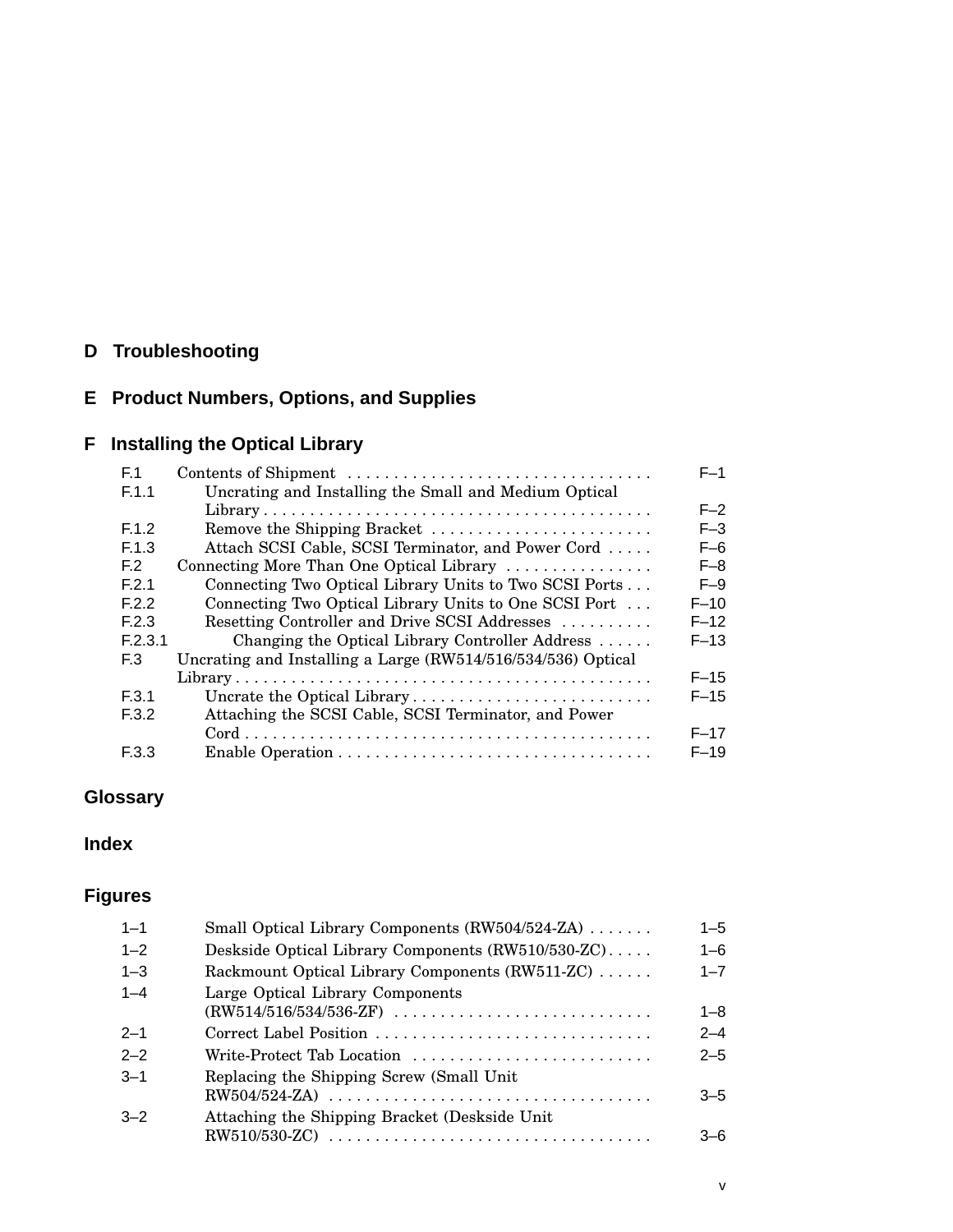| $3 - 3$ | Positioning the Shipping Bracket (Large Unit                                                                                                               | $3 - 7$  |
|---------|------------------------------------------------------------------------------------------------------------------------------------------------------------|----------|
| $3 - 4$ | Shipping Bracket Detail (Large Unit<br>RW514/516/534/536-ZF)                                                                                               | $3 - 8$  |
| $3 - 5$ | Moving the Shipping Bracket Back (Large Unit                                                                                                               | $3 - 9$  |
| $4 - 1$ | Small Optical Library Front Panel (RW504/524-ZA)                                                                                                           | $4 - 2$  |
| $4 - 2$ | Deskside Optical Library Front Panel (RW510/530-ZC)                                                                                                        | $4 - 3$  |
| $4 - 3$ | Rackmount Optical Library Front Panel (RW511-ZC)                                                                                                           | 4–4      |
| $4 - 4$ | Large Optical Library Front Panel                                                                                                                          | $4 - 5$  |
| $4 - 5$ | Inserting a Disk into the Small Unit (RW504/524-ZA)                                                                                                        | $4 - 9$  |
| $4 - 6$ | Inserting a Disk into a Deskside Unit (RW510/530-ZC)                                                                                                       | $4 - 10$ |
| $4 - 7$ | Inserting a Disk into a Rackmount Unit (RW511-ZC)                                                                                                          | 4-11     |
| $4 - 8$ | Inserting a Disk into a Large Unit<br>$(RW514/516/534/536-ZF) \ldots \ldots \ldots \ldots \ldots \ldots \ldots \ldots \ldots$                              | $4 - 12$ |
| $5 - 1$ | Small Optical Library Rear Panel (RW504/524-ZA)                                                                                                            | $5 - 2$  |
| $5 - 2$ | Deskside Optical Library Rear Panel (RW510/530-ZC)                                                                                                         | $5 - 3$  |
| $5 - 3$ | Rackmount Optical Library Rear Panel (RW511-ZC)                                                                                                            | $5 - 4$  |
| $5 - 4$ | Large Optical Library Rear Panel<br>$(RW514/516/534/536-ZF) \ldots \ldots \ldots \ldots \ldots \ldots \ldots \ldots \ldots$                                | $5 - 5$  |
| $F-1$   | Uncrating the Optical Library (RW510/530-ZC)                                                                                                               | $F-2$    |
| $F-2$   | Removing the Shipping Screw (Small Unit                                                                                                                    | $F-4$    |
| $F-3$   | Removing the Shipping Bracket (Deskside Unit                                                                                                               |          |
|         |                                                                                                                                                            | $F-5$    |
| $F-4$   | Attaching the SCSI Cable and Power Cord to the Small Unit<br>$(RW504/524-ZA) \ldots \ldots \ldots \ldots \ldots \ldots \ldots \ldots \ldots \ldots \ldots$ | $F-6$    |
| $F-5$   | Attaching the SCSI Cable and Power Cord to the Deskside                                                                                                    | $F - 7$  |
| $F-6$   | Connecting Two Small Optical Library Units (RW504/524-ZA)                                                                                                  | $F-10$   |
| $F - 7$ | Connecting Two Deskside Optical Library Units<br>(RW510/530-ZC) to One SCSI Port                                                                           | $F-11$   |
| $F-8$   | Moving the Shipping Bracket into Operation Mode (Large                                                                                                     | $F-16$   |
| $F-9$   | Attaching the SCSI Cable and Power Cord (Large Unit                                                                                                        | $F-18$   |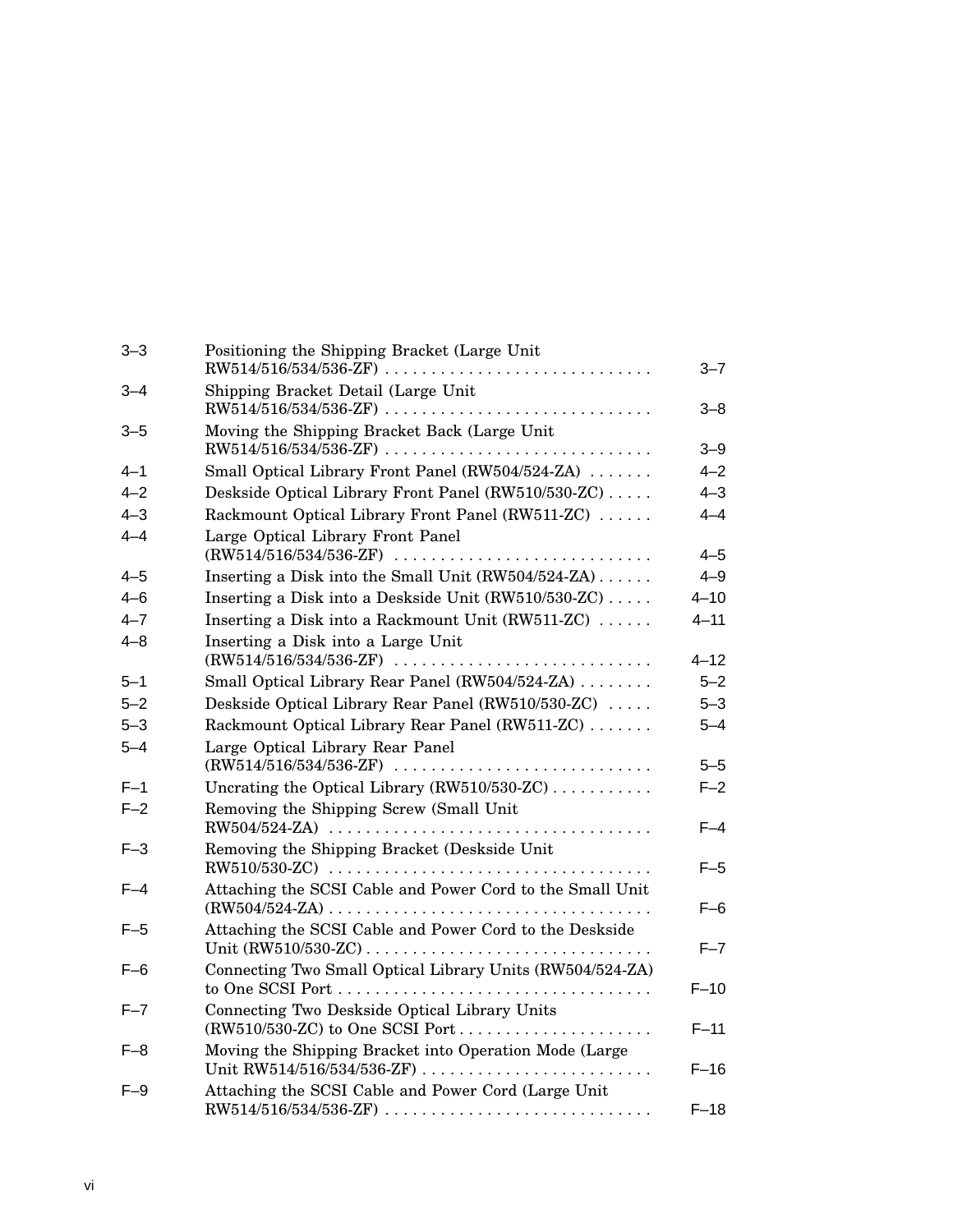### **Tables**

|         | Conventions Used in This Guide       | X        |
|---------|--------------------------------------|----------|
| $1 - 1$ |                                      | $1 - 2$  |
| $1 - 2$ | Common Terms                         | $1 - 9$  |
| $2 - 1$ | Disk Format and Storage Capacity     | $2 - 2$  |
| $4 - 1$ |                                      | $4 - 6$  |
| $4 - 2$ | Default Address Settings             | $4 - 18$ |
| $5 - 1$ |                                      | $5 - 6$  |
| $A-1$   | Configuration Selections             | $A-3$    |
| $B-1$   |                                      | $B-1$    |
| $C-1$   |                                      | $C-2$    |
| $C-2$   |                                      | $C-3$    |
| $C-3$   |                                      | $C - 6$  |
| $C-4$   |                                      | $C - 8$  |
| $D-1$   |                                      | $D-2$    |
| $F-1$   | Optical Library Products Matrix      | $E-1$    |
| $F-2$   | Basic Supplies and Reorderable Parts | $E - 3$  |
| $E - 3$ | Related Documentation                | $F-4$    |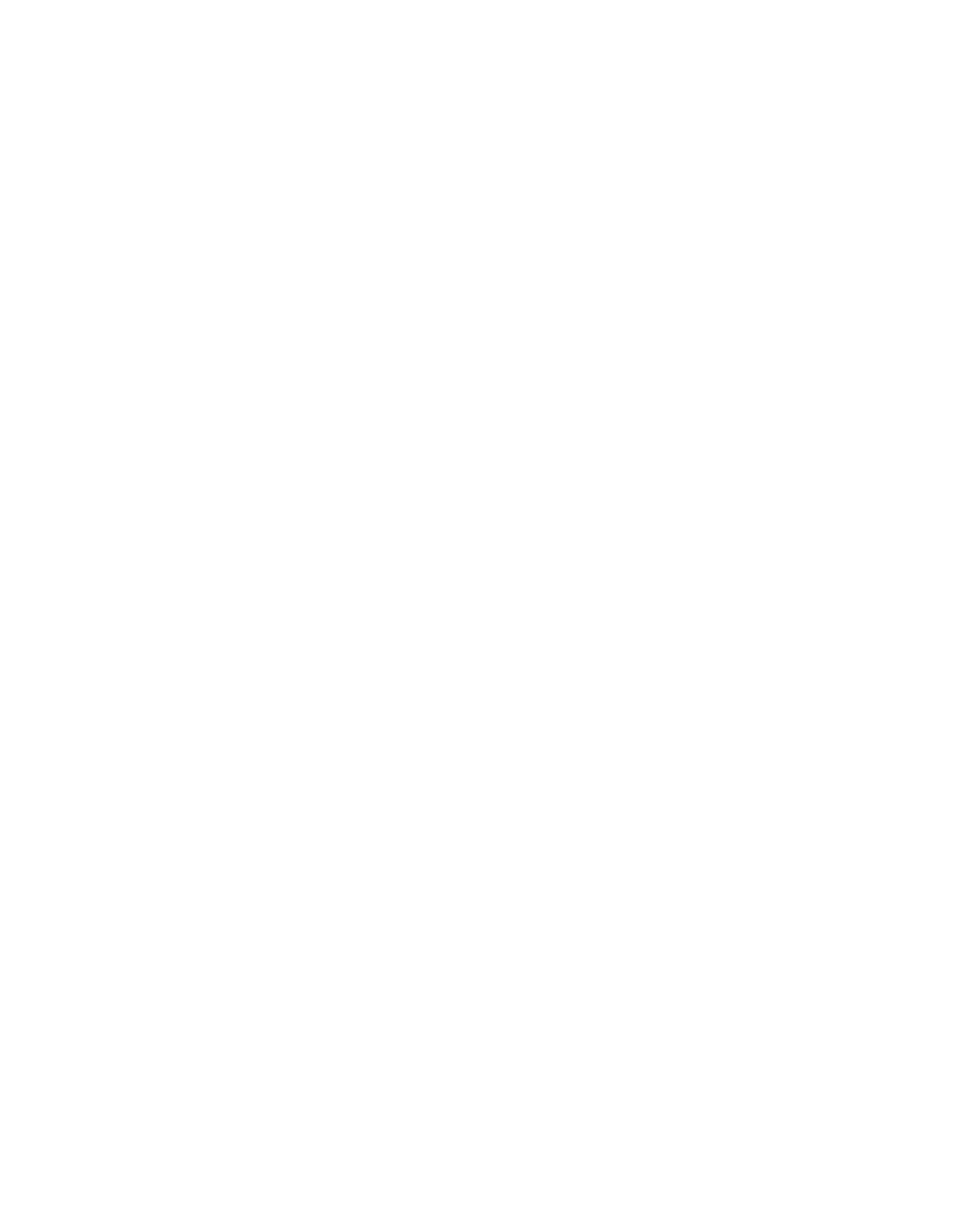# **Preface**

This guide assumes you are familiar with computer terms. It is divided into four parts and is organized to allow you to quickly find the information you need.

Here's what you'll find in this manual:

- Chapter 1 lists the features and components of the Optical Library, and provides a technical discussion of how the Optical Library operates.
- Chapter 2 provides information about optical disks.
- Chapter 3 provides instructions for moving the Optical Library both short and long distances.
- Chapter 4 describes the controls found on the front panel and provides specific steps to perform control panel operations.
- Chapter 5 describes the switches and connectors found on the back panel and provides instructions for changing the SCSI address switches.
- Chapter 6 provides information for securing the Optical Library.
- Appendix A provides a table of all control panel configurations, defaults, and options.
- Appendix B provides a table of all control panel information logs.
- Appendix C provides tables of all control panel diagnostic tests and their parameters.
- Appendix D provides a table of solutions to problems that can occur during operation of the Optical Library.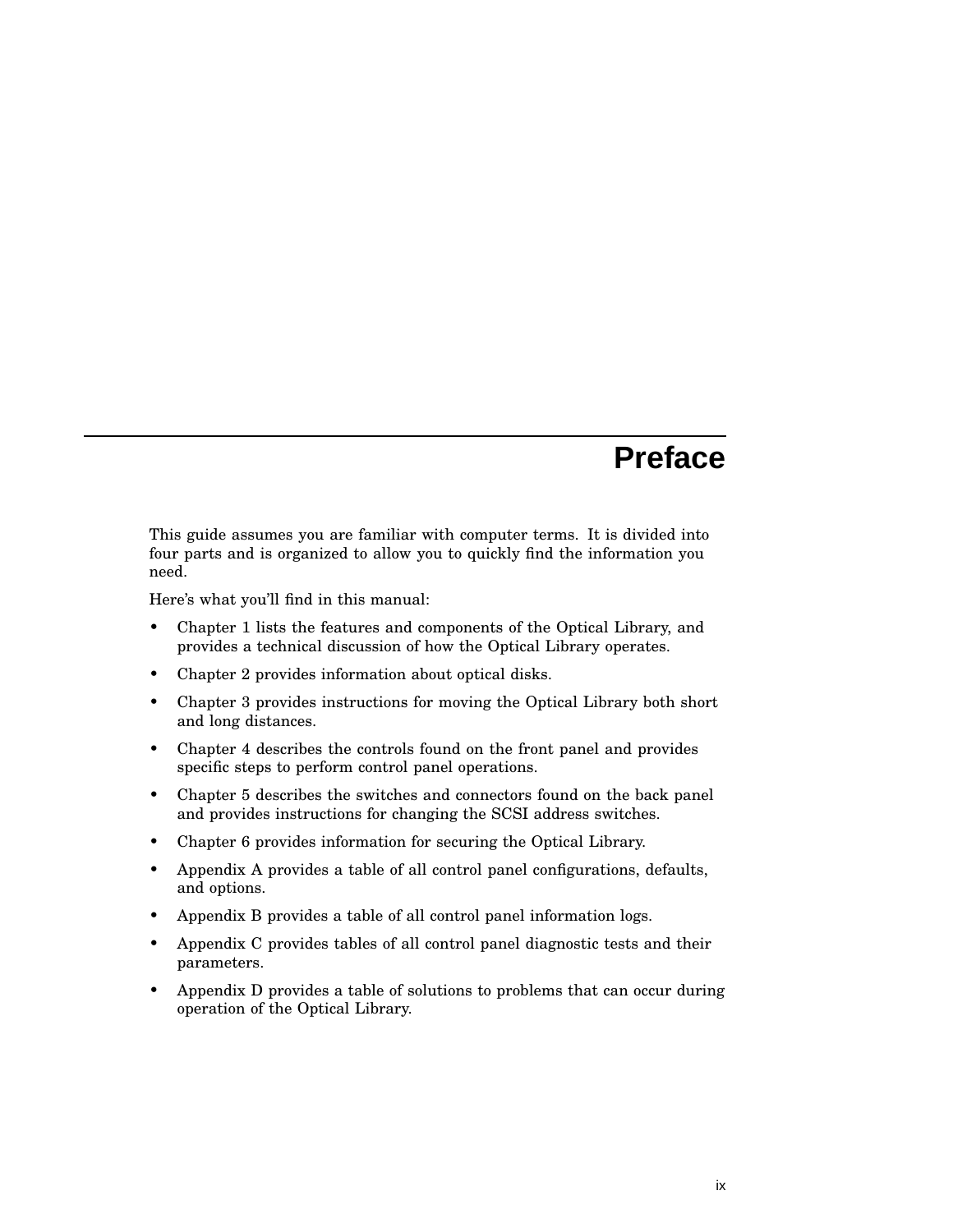- Appendix E provides product information relating to specific product and option numbers, as well as part numbers for supplies.
- Appendix F provides information for installing the Optical Library.
- A glossary

| <b>Table 1 Conventions Used in This Guide</b> |  |  |  |
|-----------------------------------------------|--|--|--|
|-----------------------------------------------|--|--|--|

| <b>Convention</b>    | Use                                                                                                           |
|----------------------|---------------------------------------------------------------------------------------------------------------|
| <i>Italics</i>       | <i>Italic text</i> is used for titles of manuals and other publications.                                      |
| Monospace type       | Anything that is displayed on the control panel of the<br>Optical Library is set in monospace type like this. |
| <b>Boldface type</b> | Anything that you are asked to type is set in boldface<br>type like this.                                     |
| Keys                 | Keys indicate the key to press on the control panel of the<br>Optical Library.                                |
| <b>Note</b>          | A note calls attention to information which is helpful in<br>understanding the operation of the product.      |
| <b>CAUTION</b>       | Caution notes provide information that protects your Optical<br>Library from being damaged.                   |
| WARNING              | Warning notes provide information that protects you from being<br>harmed.                                     |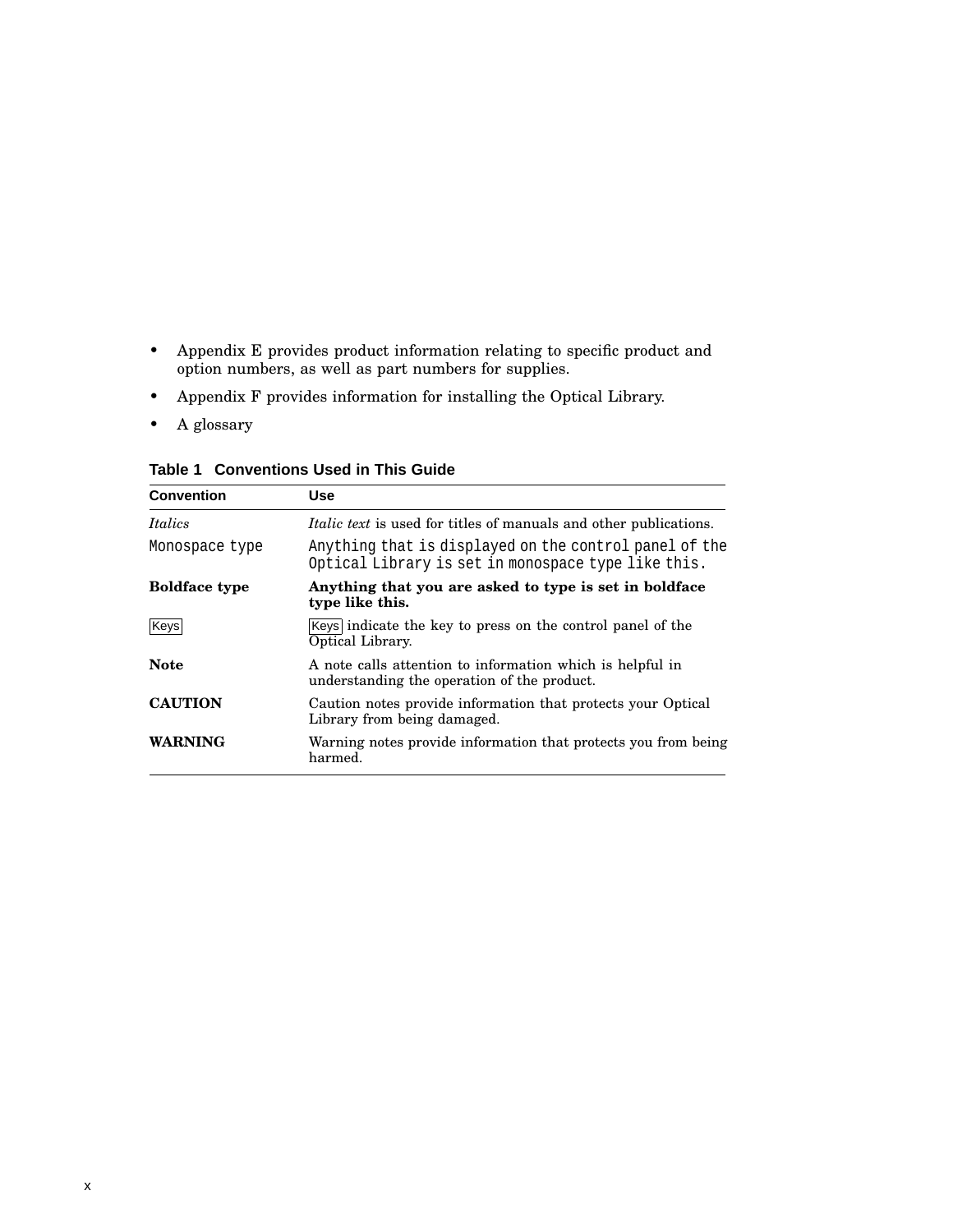# **1 Technical Overview**

The following topics are presented in this chapter:

- Optical Library features
- Control panel information logs

• Control panel diagnostic tests

- Optical Library components
- Common terms
- Optical Library maintenance
- SCSI architecture

Technical Overview **1–1**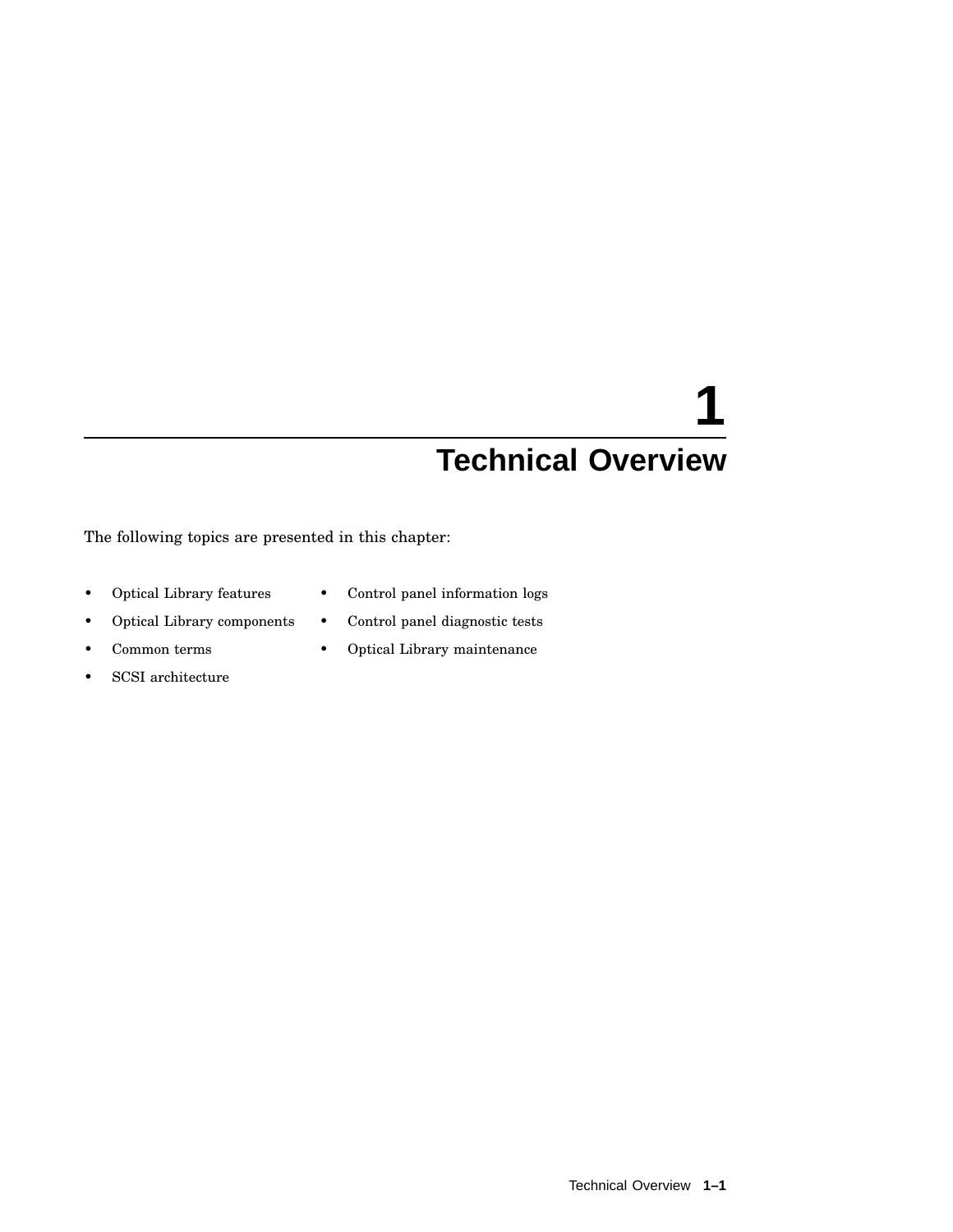#### **Technical Overview 1.1 Optical Library Features**

## **1.1 Optical Library Features**

The Optical Library contains the following components:

#### **Table 1–1 Product Information**

| Component                                                             | <b>Small</b> |              | <b>Medium</b> |                | Large          |             |
|-----------------------------------------------------------------------|--------------|--------------|---------------|----------------|----------------|-------------|
|                                                                       | <b>RW504</b> | <b>RW524</b> | RW510/511     | <b>RW530</b>   | RW514/516      | RW534/536   |
| An autochanger mechanism<br>(moves disks within the<br>cabinet)       | X            | X            | X             | X              | X              | X           |
| 650 Mb 5.25-inch<br>multifunction optical disk<br>drives              | $\mathbf{1}$ | N/A          | $\mathbf{2}$  | N/A            | $\overline{4}$ | N/A         |
| 1.3 Gb 5.25-inch multifunc-<br>tion optical disk drives               | N/A          | $\mathbf{1}$ | N/A           | $\overline{2}$ | N/A            | 4           |
| A mails ot (used to insert)<br>and remove disks)                      | X            | X            | X             | X              | X              | X           |
| Storage slots for optical<br>disks                                    | 16           | 16           | 32            | 32             | 88 or 144      | 88 or 144   |
| Maximum total storage<br>capacity (GBytes) when all<br>slots are full | 10.4         | 20.8         | 20.8          | 41.6           | 57.2/93.6      | 114.4/187.2 |
| A SCSI Interface (may<br>be either single-ended or<br>differential)   | X            | X            | X             | X              | X              | X           |

Note: X indicates that the unit contains this component.

**Note**

For more specific product information, refer to Appendix E.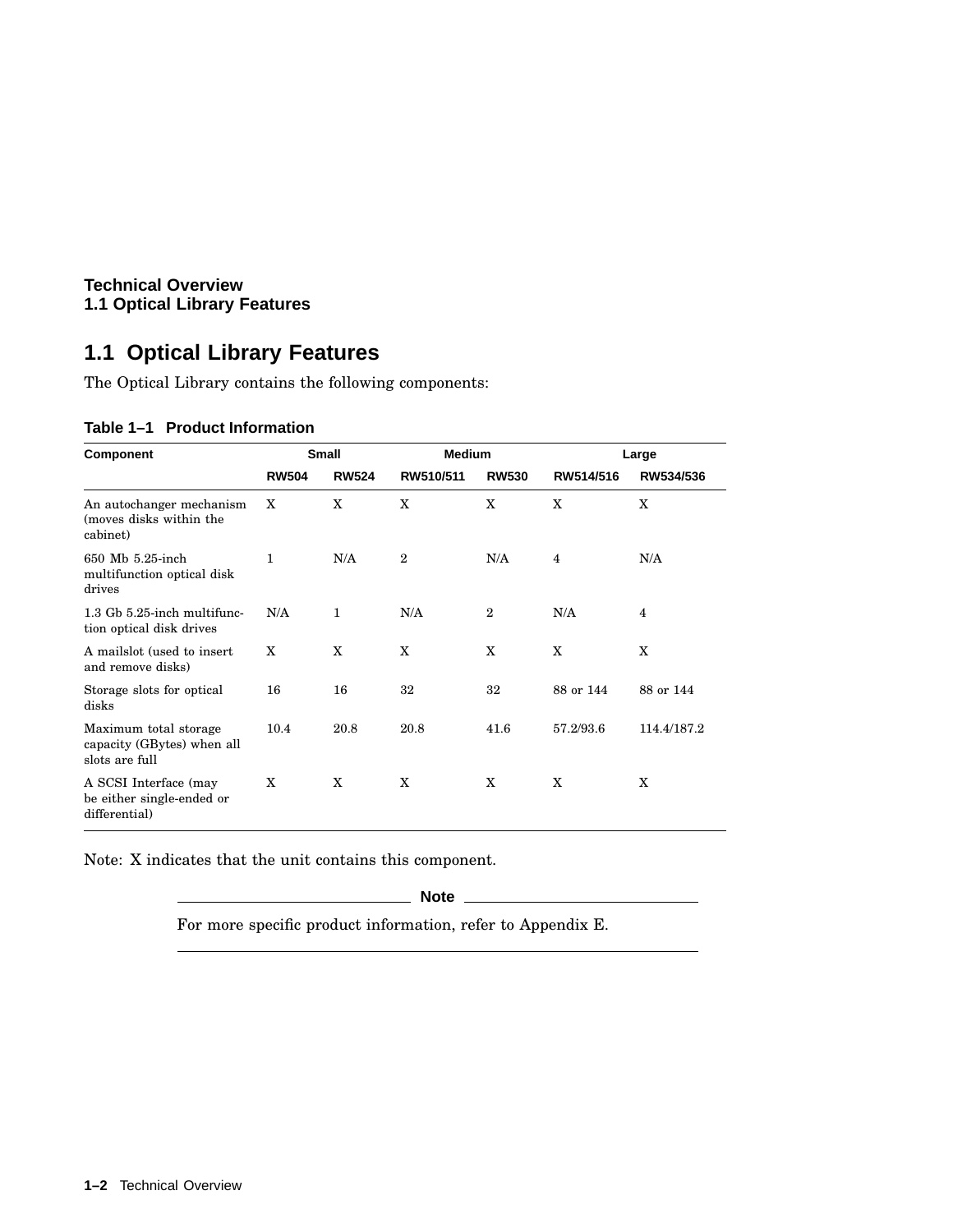#### **Technical Overview 1.1 Optical Library Features**

The Optical Library has many strengths which include the following:

Reliable optical storage

The disks are more durable than other media, have greater storage capacity, are reliable, are removable, and cost less per megabyte than magnetic disks.

Economical online secondary storage

The Optical Library provides an economical way to access a large amount of traditionally "offline" information such as archival or backup files, or records that were previously stored on paper or microfilm.

The Optical Library contains multifunction optical disk drives. Multifunction drives can operate in both rewritable mode and writeonce mode depending on the type of disk that is inserted into the drive. When a write-once disk is inserted, a multifunction drive operates in writeonce mode, and data cannot be altered or erased once it is written to the disk. When a rewritable disk is inserted in the drive, the drive operates in rewritable mode, and data can be repeatedly written and erased.

**Security** 

The Optical Library can be easily located in a secured computer room environment. Access to inserting and removing disks through the mailslot can be restricted through security configurations that must be set using a password.

In addition, each side of a rewritable optical disk can be write-protected.

• Simplified integration

The drive mechanisms and autochanger use SCSI. The Optical Library adheres to the SCSI-2 command set.

• Upgradable storage capacity

The Disk Library System is upgradable as your storage capacity needs increase. (Maximum total storage capacity is given in Table 1–1.)

Although the cost per megabyte of optical disks is much lower than that of hard disks, the time it takes to access data is typically 2 to 5 times longer than with high-performance magnetic hard disks. Therefore, the Optical Library should not be used as a hard disk replacement for high-performance applications.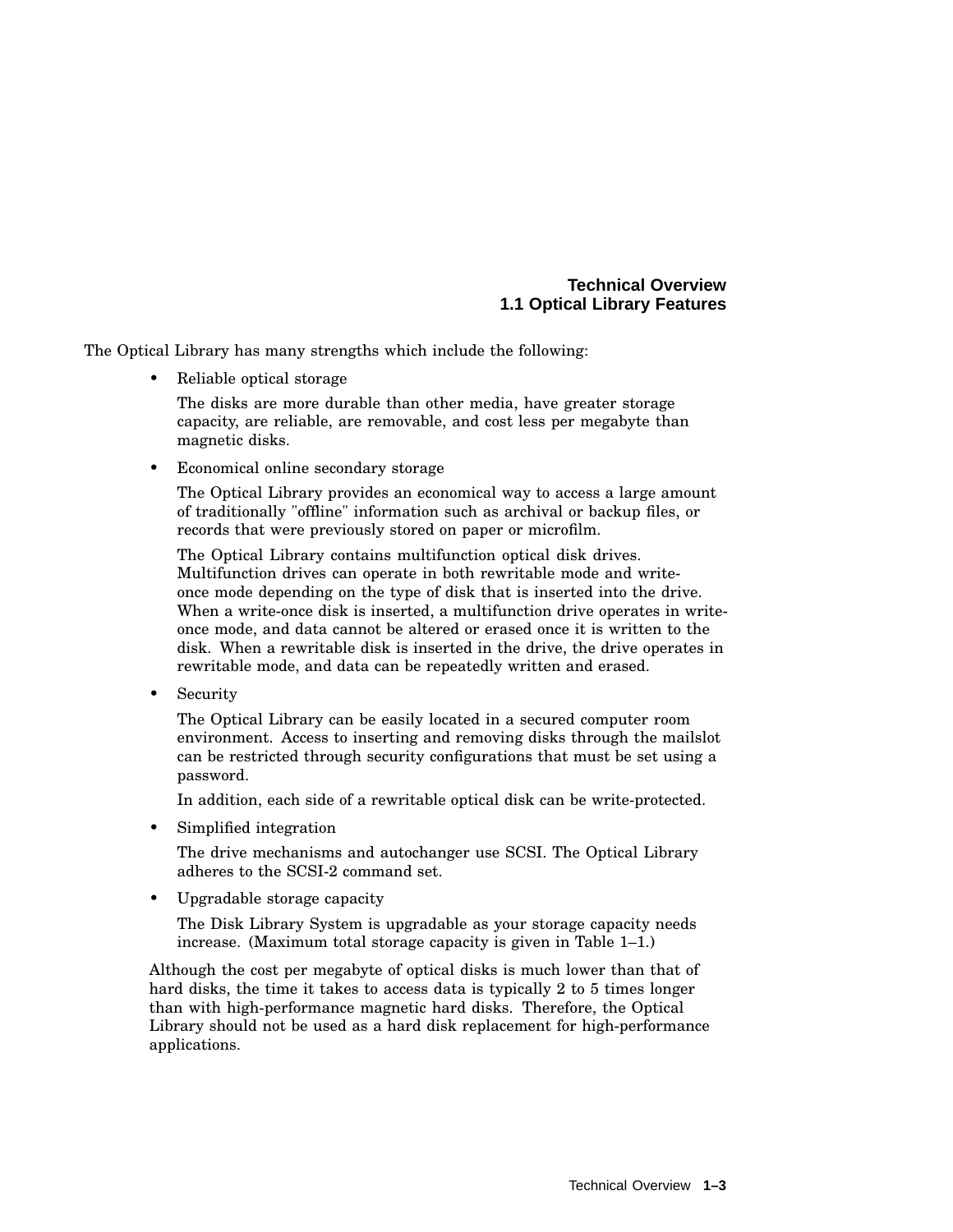#### **Technical Overview 1.2 Optical Library Components**

## **1.2 Optical Library Components**

Figure 1–1, through Figure 1–4 illustrate the major components of the different sizes of the Optical Library. The following list describes each major component called out in Figure 1–1 through Figure 1–4.

#### **O** Disk Drives

The Optical Library contains from one to four optical disk drives for read/write data transfer. Each drive requires a unique SCSI address.

**2** Storage Slots

The Optical Library contains either 2, 4, 11, or 18 magazines depending on the model. Each magazine has 8 storage slots for a total of 16, 32, 88 or 144 optical disk storage slots.

**O** Mailslot

The mailslot is used to insert and remove optical disks.

#### **O** Front Panel

The Front Panel includes a control panel used to manage and display autochanger functions, and a mailslot to insert and remove disks. All front panel and control panel features are fully described in Chapter 4.

#### **6** Rear Panel

The rear panel includes SCSI and power cord connections.

Information for connecting the Optical Library to the host computer is given in Appendix F.

#### **6** Carriage and Rails

The carriage and rails support the picker as it moves within the Optical Library.

#### **O** Picker

The picker rotates, flips, and transports disks to and from storage slots, drives, and the mailslot.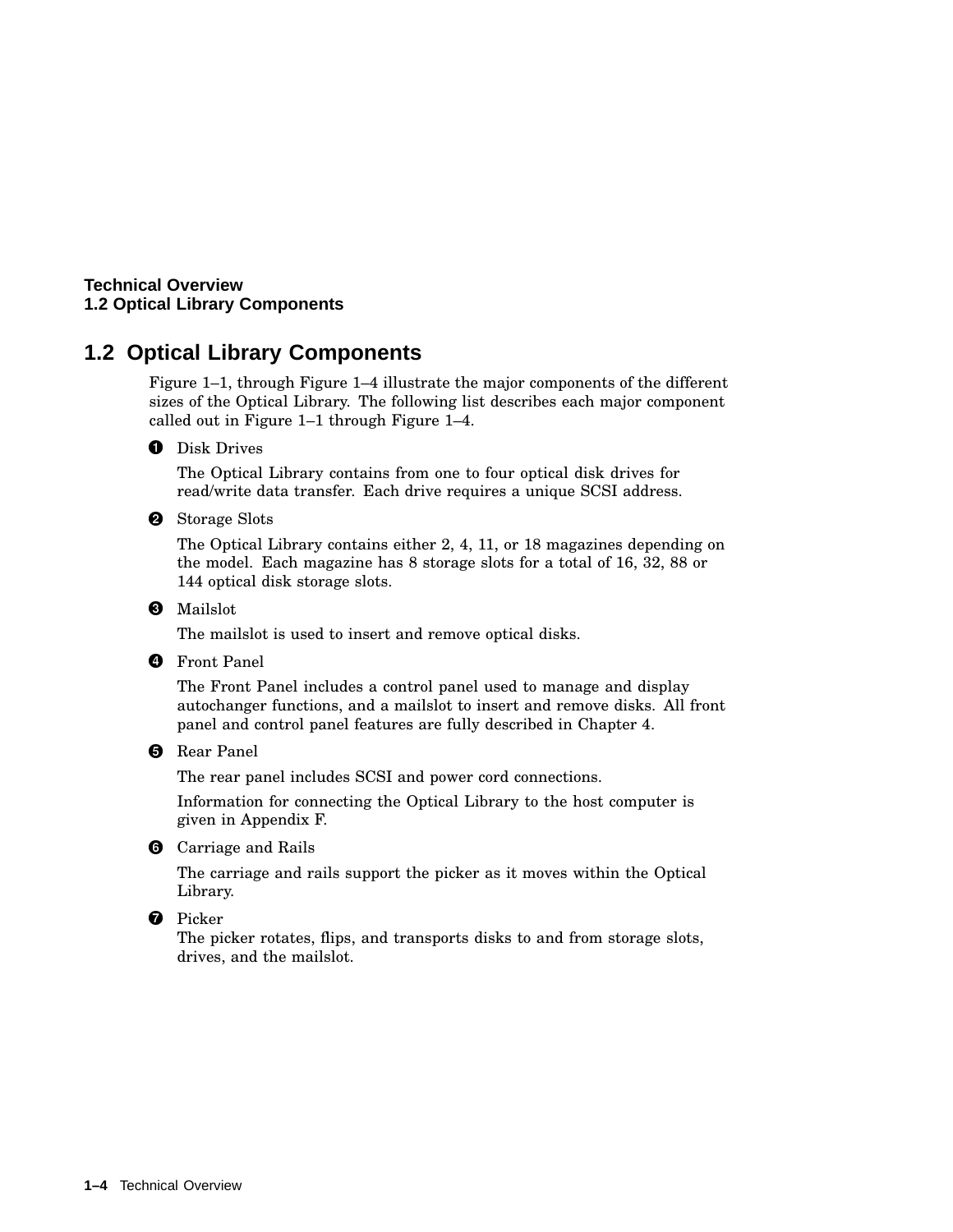**Technical Overview 1.2 Optical Library Components**





MK445−01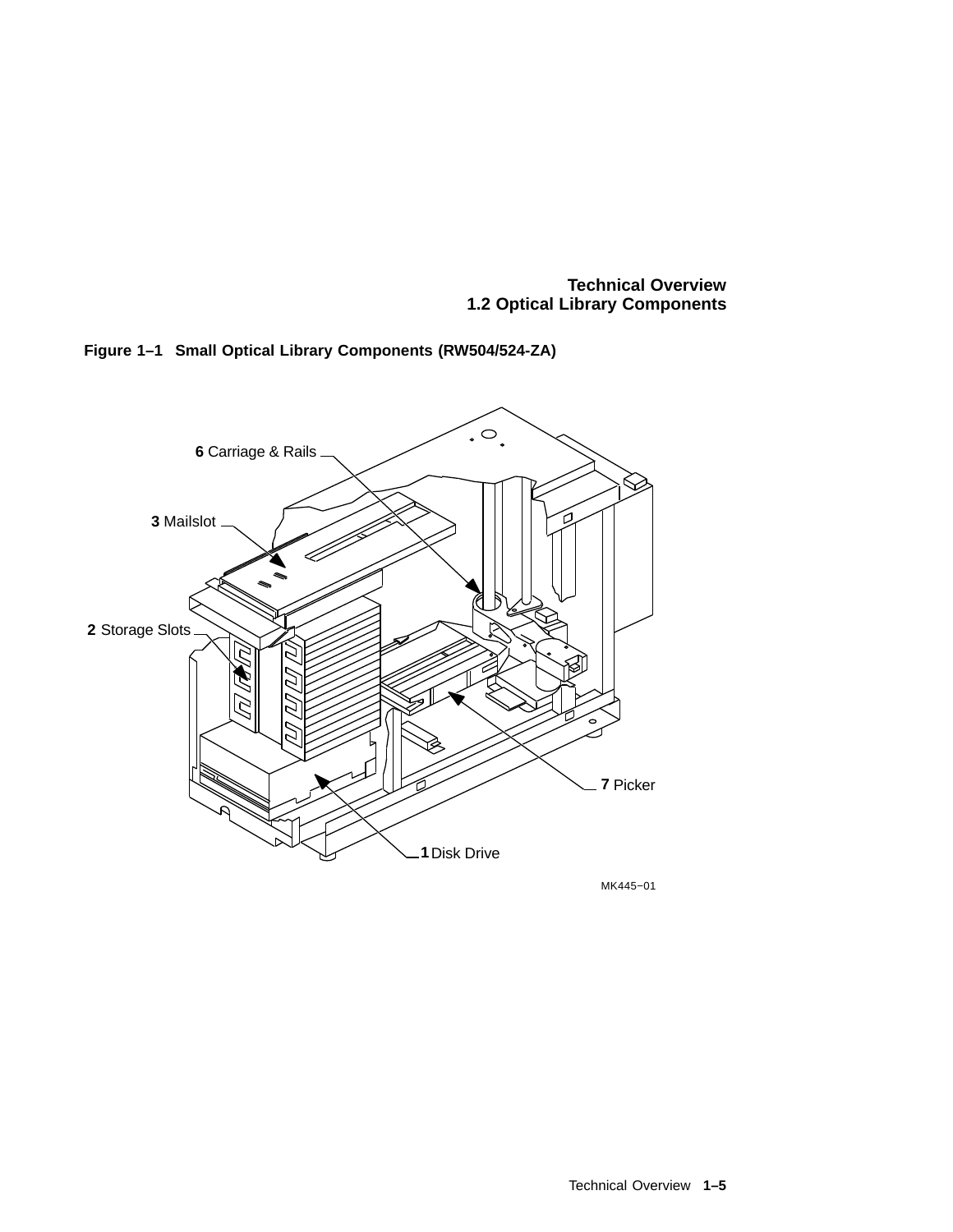





ZS-0505-MH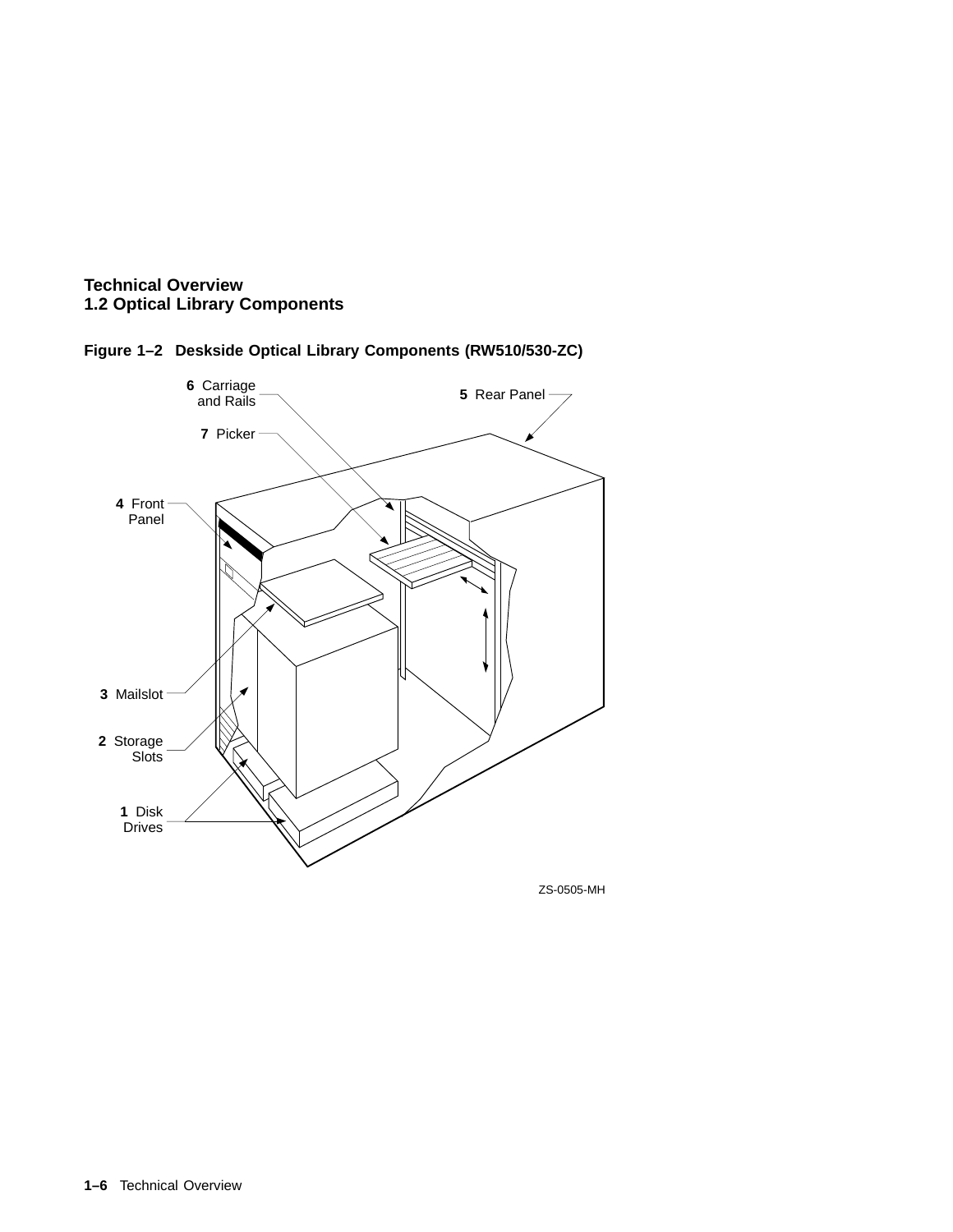**Technical Overview 1.2 Optical Library Components**



**Figure 1–3 Rackmount Optical Library Components (RW511-ZC)**

ZS-0506-MH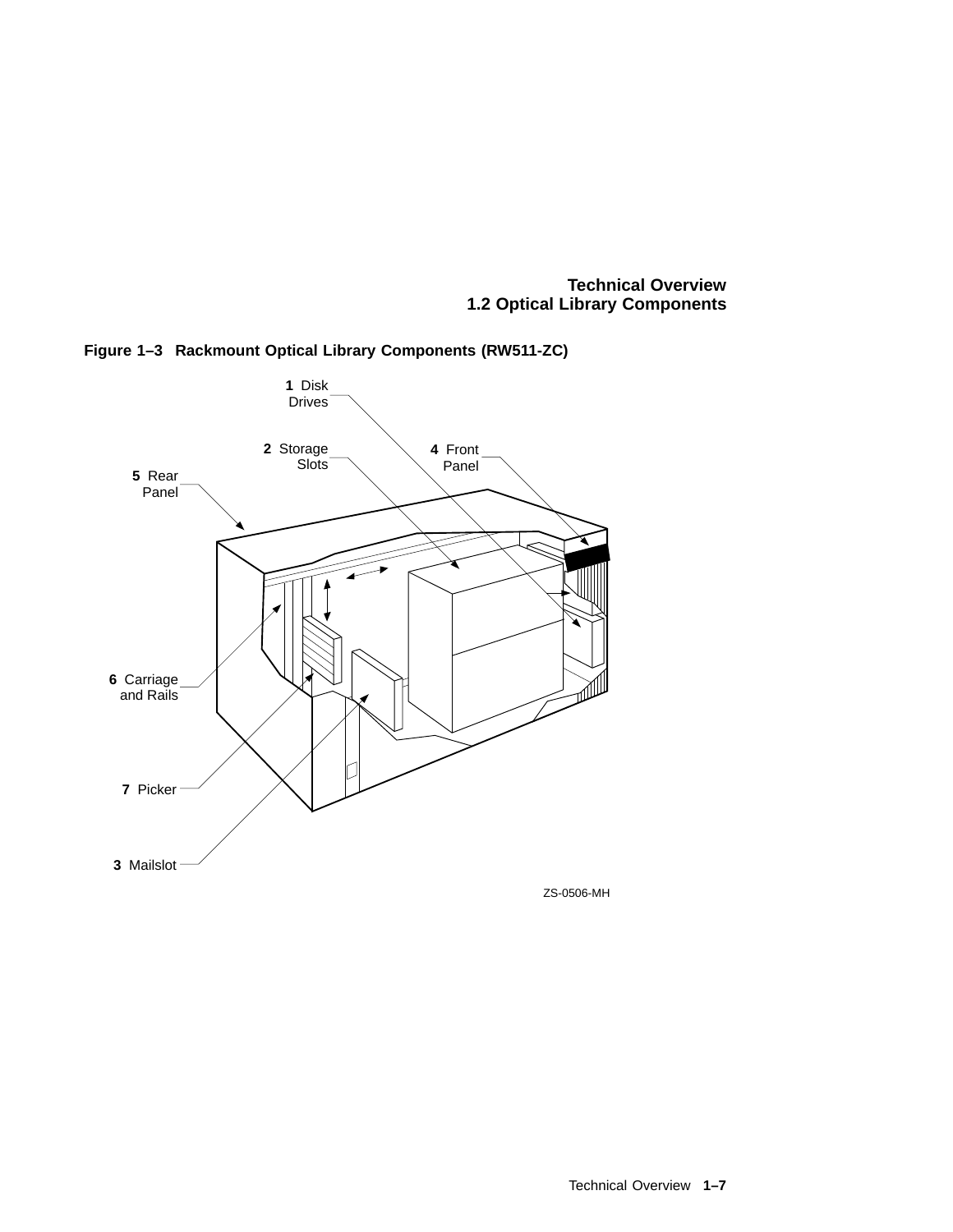



#### **Figure 1–4 Large Optical Library Components (RW514/516/534/536-ZF)**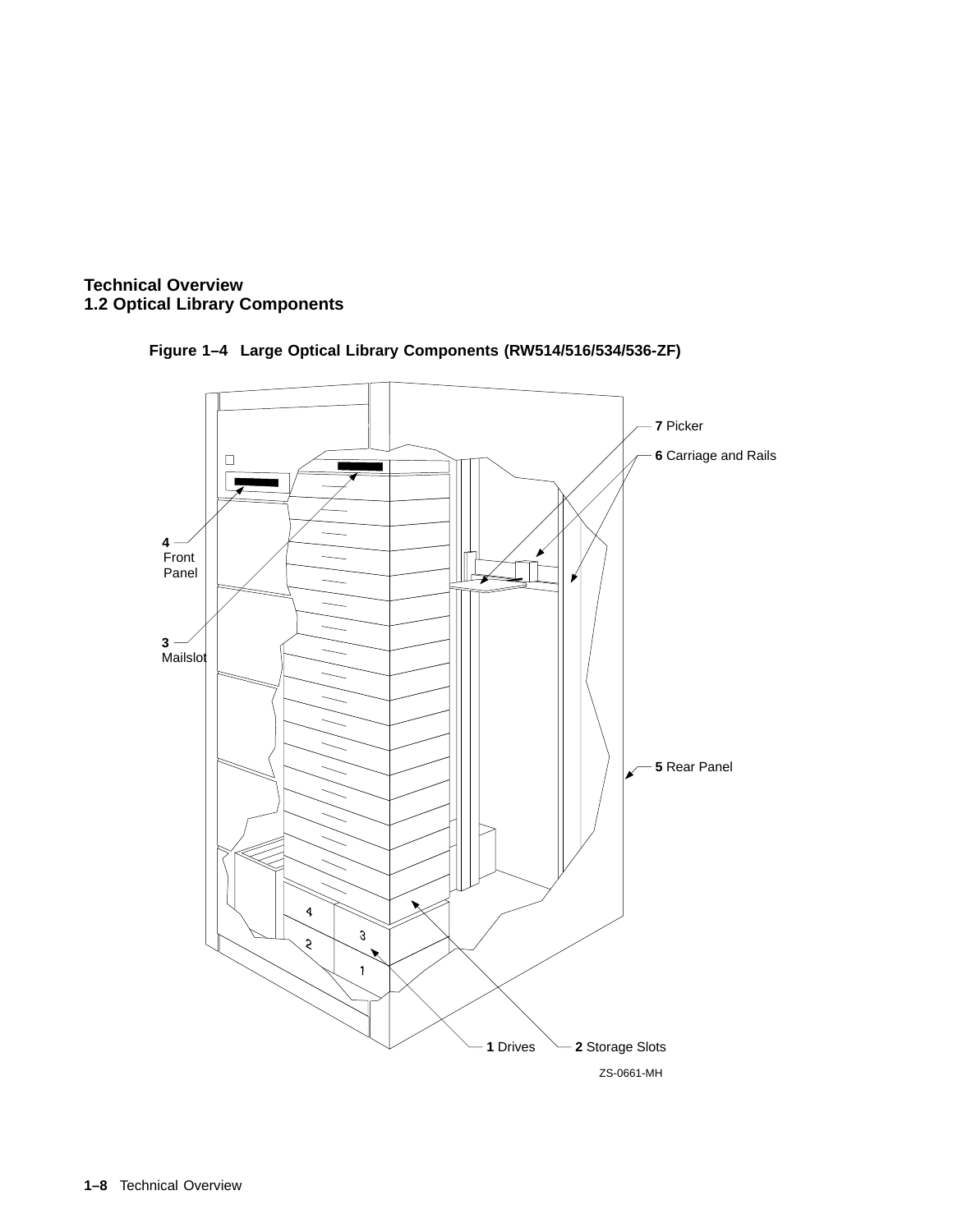#### **Technical Overview 1.3 Definition of Common Terms**

## **1.3 Definition of Common Terms**

Table 1–2 defines some of the more common terms used with the Optical Library. Additional terms are defined in the glossary at the end of this guide.

| Term                                   | <b>Definition</b>                                                                                                                                                                                                                                                                     |
|----------------------------------------|---------------------------------------------------------------------------------------------------------------------------------------------------------------------------------------------------------------------------------------------------------------------------------------|
| Autochanger                            | A term synonymous with Optical Library.                                                                                                                                                                                                                                               |
| Autochanger<br>Controller              | Controls the sending and receiving of SCSI commands and controls<br>the mechanical system.                                                                                                                                                                                            |
| Disks,<br>Optical Disks,<br>Cartridges | These terms are synonymous with the 5.25-inch magneto-optical<br>disks. Rewritable disks (data can be repeatedly written and erased)<br>or write-once disks (data cannot be altered once it is written) can be<br>ordered from Digital in the 512 bytes/sector format. See Chapter 2. |
| Element                                | A SCSI term for any one of the autochanger components – drives,<br>mails ot, storage slots, or picker.                                                                                                                                                                                |
| Flip                                   | This occurs when the picker rotates to switch from one side of a disk<br>to the other.                                                                                                                                                                                                |
| Magazine                               | A component of the Optical Library that contains 8 storage slots.<br>The Optical Library has 2, 4, 11, or 18 magazines and therefore 16,<br>32, 88, or 144 optical disk storage slots.                                                                                                |
| <b>Picker Move</b>                     | This occurs when a disk needs to be transported to and from any of<br>these elements—drives, mails ot, and storage slots.                                                                                                                                                             |
| SCSI                                   | An acronym for the industry-standard Small Computer Systems<br>Interface.                                                                                                                                                                                                             |
| Swap                                   | When a picker replaces one disk in the drive with another, returning<br>the first to its storage slot.                                                                                                                                                                                |
| Terminator                             | A resistor array device used for terminating a SCSI bus line. The<br>last device in the chain of devices needs a terminator.                                                                                                                                                          |
| Translate                              | A picker move from one side of the carriage to the other.                                                                                                                                                                                                                             |

**Table 1–2 Common Terms**

## **1.4 SCSI Architecture**

The Optical Library connects to the host system through a Small Computer Systems Interface (SCSI). This interface conforms to SCSI standards ANSI X3.131 - SCSI-2, rev 10h.

Usually each SCSI-connect peripheral requires one SCSI address. With the Optical Library, however, there are up to five unique SCSI interface addresses—one SCSI address for the autochanger controller and one for each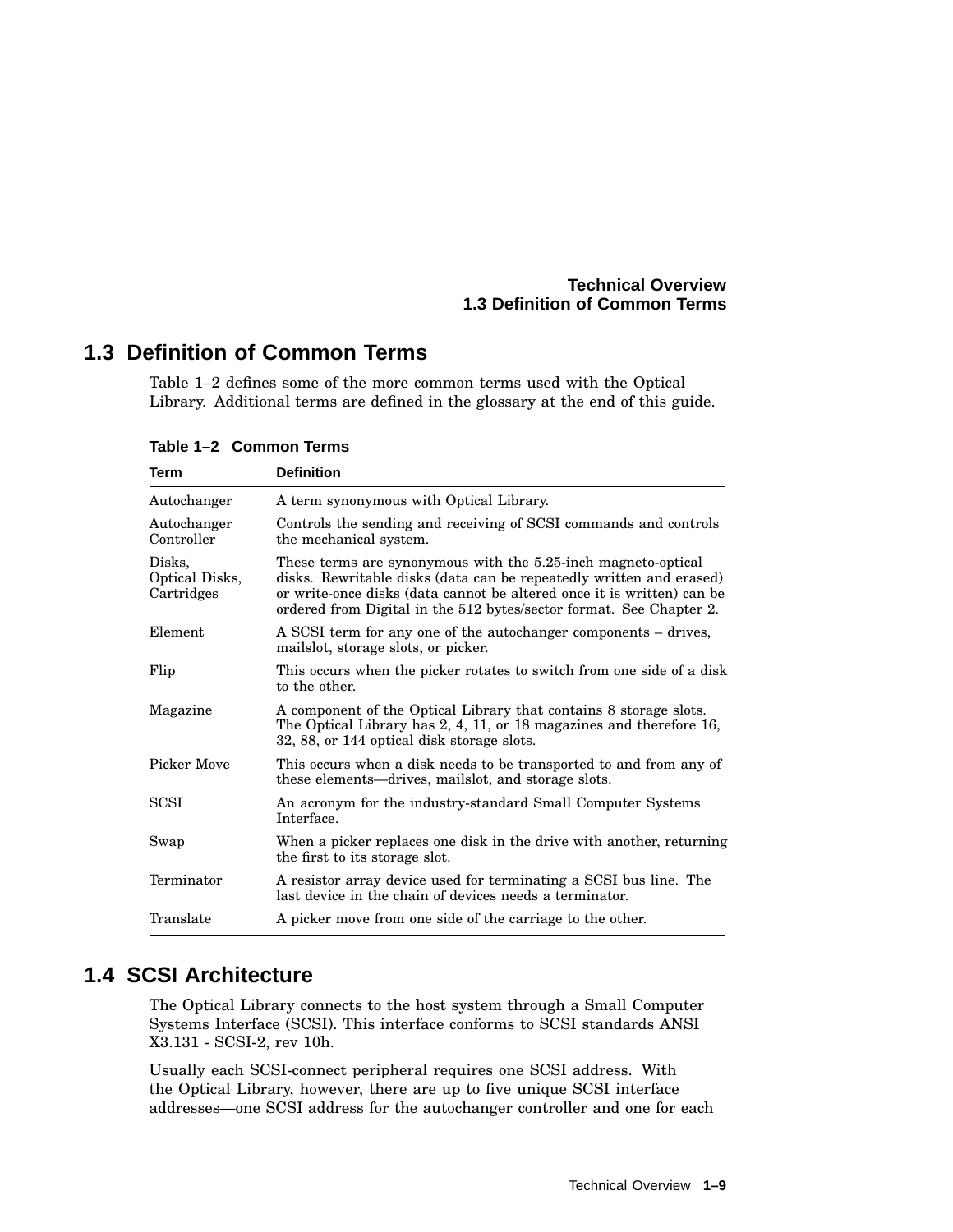#### **Technical Overview 1.4 SCSI Architecture**

drive contained in the Optical Library. (The Optical Library has up to four optical drives.)

The autochanger controller and the host operating system manage communication through the SCSI bus to each drive's unique SCSI address.

The SCSI interface for the Optical Library is single-ended. The single-ended SCSI connectors are located on the lower rear panel of the Optical Library.

The Optical Library uses a 1.8 meter (6 foot) SCSI interface cable. With the single-ended SCSI interface, up to 6 meters (19.8 feet) of total cable length is allowed.

**Note**

An internal cable length of 2.1 meters (7 feet) for the small unit or 1.44 meters (5.76 feet) for the medium and large units, must be included in the total cable length calculation.

# **1.5 Control Panel Information Logs**

When the autochanger hardware encounters difficulty, the system automatically goes into error recovery mode. For example, if the picker can't complete a move, the autochanger tries to remedy the problem automatically. If the recovery is successful, information about the error is recorded in an Information Log which is maintained in nonvolatile RAM. Appendix B provides a listing of all Information Logs.

If the attempted recovery fails, information about how it failed is also passed to an Information Log. Your service representative can use this information, and other information recorded in information logs, to identify the appropriate service needed.

# **1.6 Control Panel Diagnostic Tests**

#### **1.6.1 Power On Test**

The power on test runs automatically when the Optical Library operation switch is first switched on, and may also be initiated from the control panel. The power on test initiates a controller test, a power supply test, and a motor connection test. It then initializes the mechanism by setting RAM variables to default values, and moves the picker to its home position.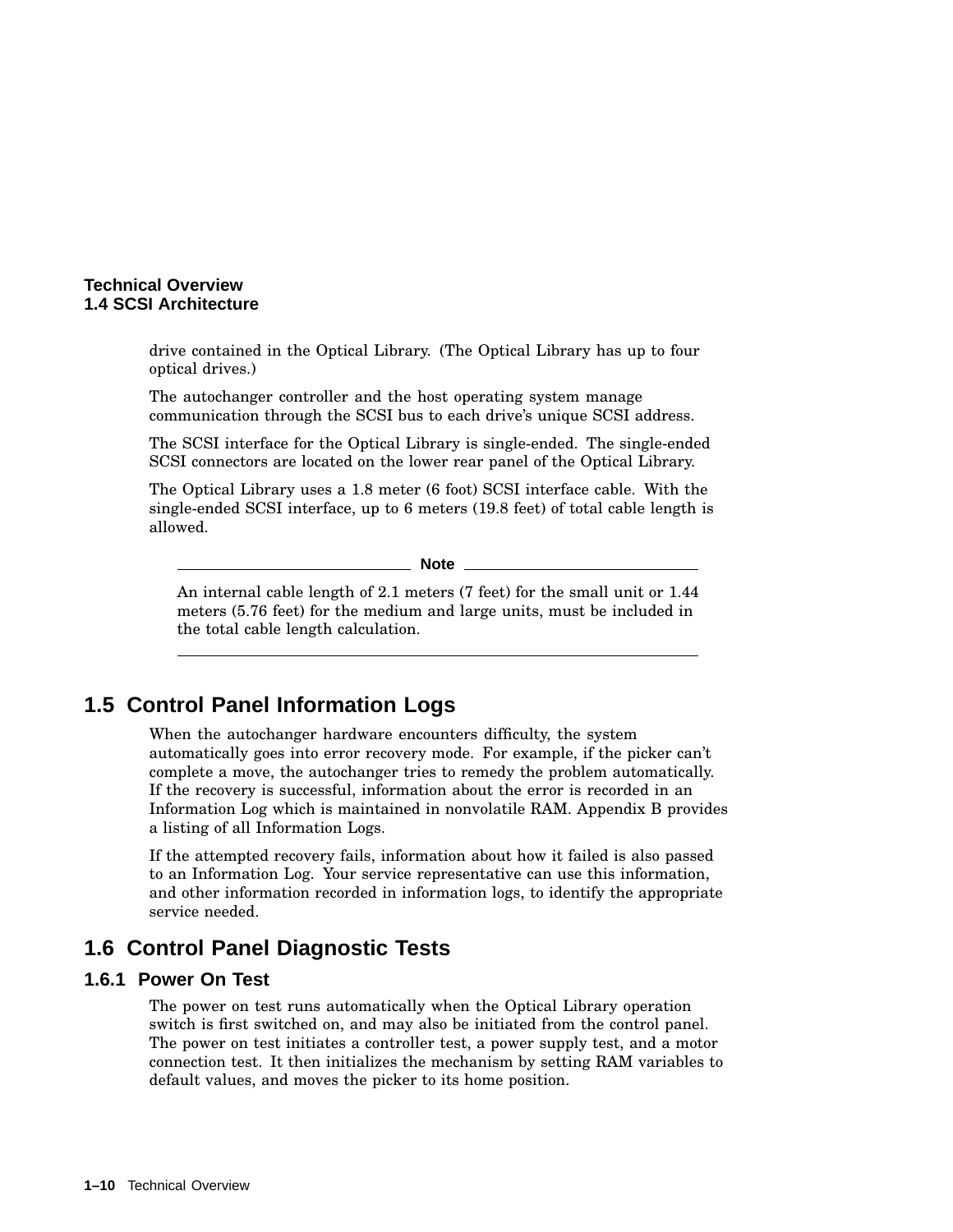#### **Technical Overview 1.6 Control Panel Diagnostic Tests**

#### **1.6.2 Diagnostics**

Other diagnostic tests can be initiated from the control panel. Each test exercises a specific portion of the Optical Library. Once a test completes, the control panel displays either PASS or FAIL.

These tests are combined into the following groups:

| Sequence Tests        | Tests 1 - 5 are not specific tests but rather execute a<br>sequence of individual tests within the range of Tests 10<br>through 60. When a sequence test is selected, the Optical<br>Library executes the tests in sequence until an error occurs<br>or until the sequence successfully completes. |
|-----------------------|----------------------------------------------------------------------------------------------------------------------------------------------------------------------------------------------------------------------------------------------------------------------------------------------------|
| Exerciser Tests       | Tests 10 - 29 perform various moves to test basic functions<br>within the Optical Library.                                                                                                                                                                                                         |
| Electronic Core Tests | Tests 30 - 44 perform basic tests of the autochanger<br>controller.                                                                                                                                                                                                                                |
| Mechanism Core Tests  | Tests 50 - 75 perform basic tests of the autochanger<br>mechanism. They perform combinations of moves which<br>can help in problem solving.                                                                                                                                                        |

#### **1.6.3 Using Diagnostic Tests**

Typically these diagnostic tests are used by service personnel who are trained to interpret the results and follow through with the appropriate action. There are, however, a few tests which may help you in taking initial troubleshooting steps. Instructions for running diagnostic tests are found in Section 4.7. A complete list of diagnostic tests is given in Appendix C.

#### **CAUTION**

Some diagnostic tests can result in a disk being placed into an improper storage slot. If this happens, the Optical Library file system is no longer accurate.

Please contact your service representative if you feel diagnostic steps are necessary unless you are trained to perform these diagnostic tests and to interpret their results for the purposes of troubleshooting.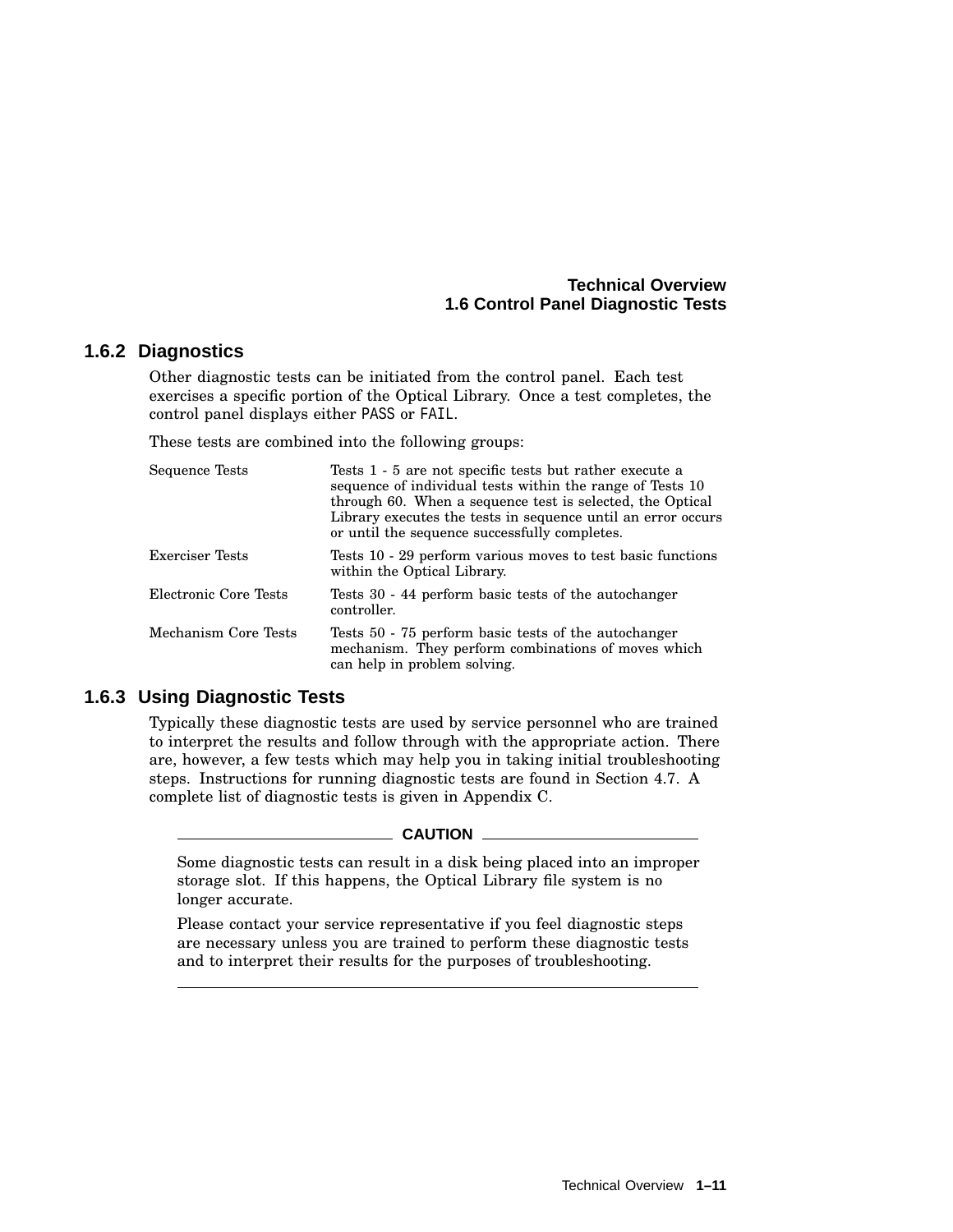#### **Technical Overview 1.6 Control Panel Diagnostic Tests**

| $\mathbf{1}$ | Power On Test                                  | Checks all digital data paths and normal machine operation.<br>This sequence runs tests that are identical to those run when<br>the Optical Library operation switch is switched on. |
|--------------|------------------------------------------------|--------------------------------------------------------------------------------------------------------------------------------------------------------------------------------------|
| 2            | Wellness Test                                  | Checks out the general capability of the autochanger.<br>Requires one loaded cartridge, and the drives and mailslot<br>must be empty.                                                |
| 3            | Controller Test                                | A sequence of tests that are run by the autochanger controller<br>at power on to check out all paths, and operation of the servo<br>motor and autochanger circuitry.                 |
| 10           | Initialize<br>Element Status                   | Performs the same function as the SCSI INITIALIZE<br>ELEMENT STATUS command. It physically scans the entire<br>unit to determine which slots and drives contain disks.               |
| 23           | Shipping                                       | Moves the picker to the appropriate position in preparation<br>for shipping. This test can also be run on the small unit                                                             |
| 38           | Control Panel<br>Light Show and<br>Button Test | Lights each portion of the display individually and then<br>together. Requires pushing each control panel button to finish<br>the test.                                              |

## **1.7 Optical Library Maintenance**

While there are no general maintenance tasks needed, there are some precautions you should take with the Optical Library.

#### $\overline{\phantom{a}}$  CAUTION  $\overline{\phantom{a}}$

Do not move the Optical Library without taking the necessary steps documented in Chapter 3.

Moving the Optical Library improperly can damage the disk drive mechanisms.

Do not press the Optical Library operation switch (located on the front panel) or the power switch (located on the rear panel) until you are sure that the SCSI bus is inactive. Pressing either button when the bus is active can cause data loss or indeterminate bus states.

Check the host system reference manuals for information on checking the status of the SCSI bus.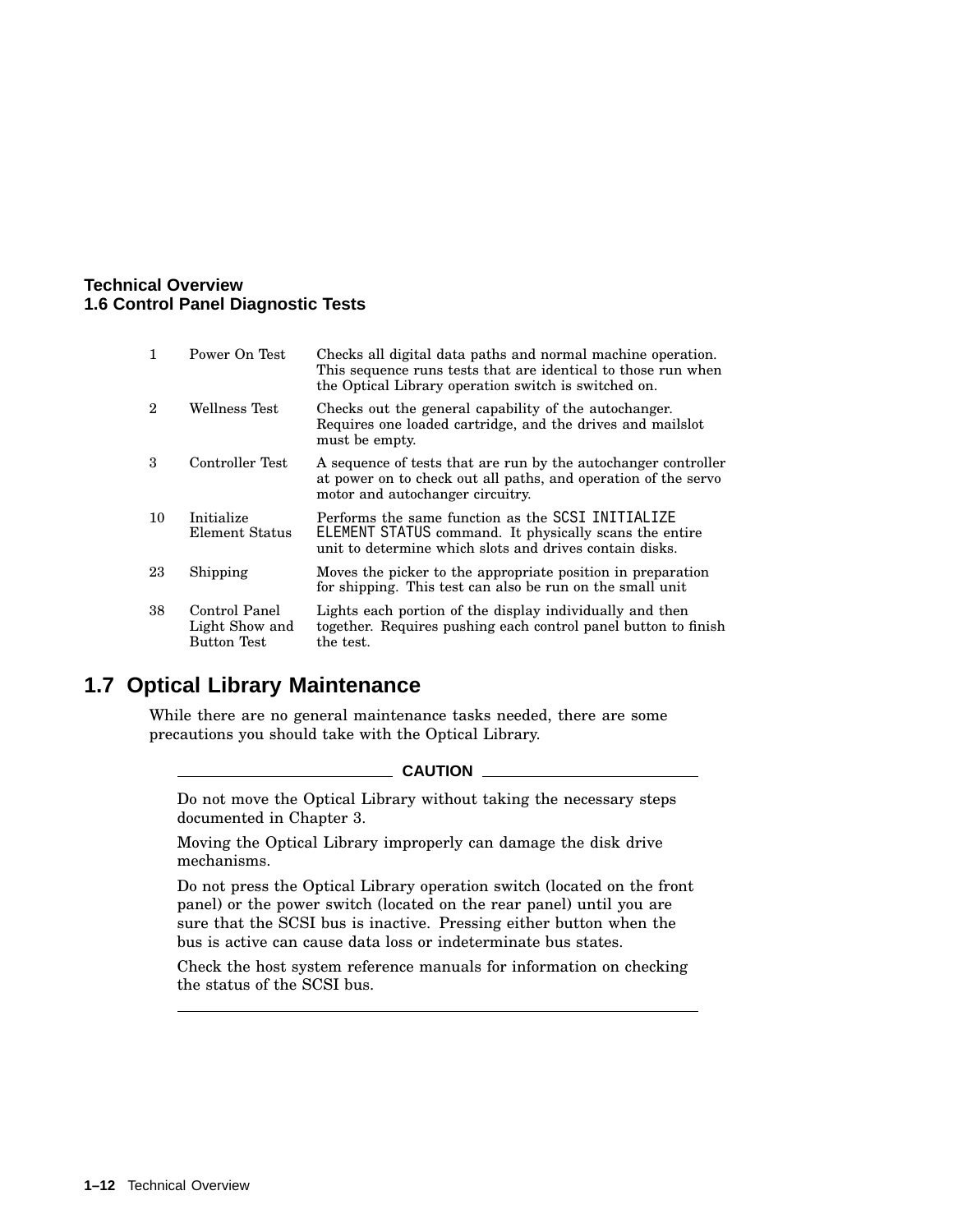# **2 Optical Disks**

The following topics are presented in this chapter:

- Advantages of optical storage
- Types of optical disks
- Choosing your optical disk brand
- Labeling your disk
- Caring for your disks
- Securing your disks

## **2.1 Optical Storage Advantages**

The Optical Library takes advantage of magneto-optical (MO) technology to write data to its optical disks. When data is written to an MO disk, a laser light focuses on the inner magnetic data layer, so minor scratches, and small amounts of dust or fingerprints on the disk's outer surface have no effect on the readability of the data. Optical disks are not susceptible to head crashes, and are more tolerant of magnetic interference and office mishandling than other types of recording media. These durable disks can be stored for at least ten years with no loss of data and, unlike conventional tape backup systems, no retensioning, reconditioning or maintenance is required. MO disks are also called rewritable optical disks because the disk can be erased and new data can be written.

The optical disk is mounted in a rigid plastic polycarbonate case with a metal shutter, similar to a 3.5-inch magnetic flexible disk. The polycarbonate case containing the disk is shipped in a plastic storage box. The MO disk has two recording sides. The disk storage capacity may be less than indicated in Table 2–1 depending on the format mode and the host system.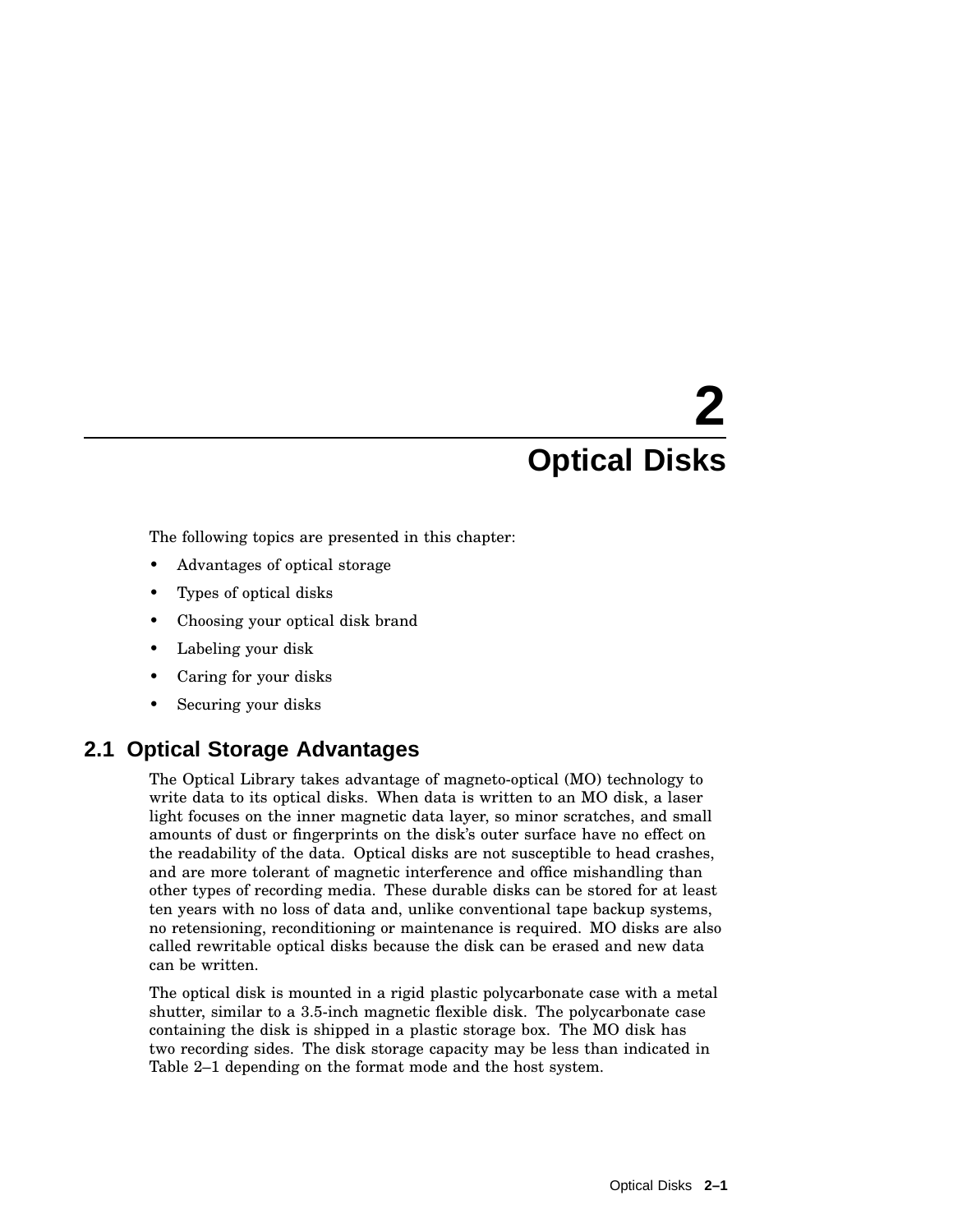#### **Optical Disks 2.1 Optical Storage Advantages**

| Format               | <b>Disk Capacity</b> | <b>Total Disk Capacity</b> |              |  |
|----------------------|----------------------|----------------------------|--------------|--|
|                      | (one surface)        | 650 Mb Media               | 1.3 Gb Media |  |
| 512 bytes/sector     | 297 Mbytes           | 594 Mbytes                 | 1.2 Gbytes   |  |
| $1,024$ bytes/sector | 325 Mbytes           | 650 Mbytes                 | 1.3 Gbytes   |  |

**Table 2–1 Disk Format and Storage Capacity**

Since optical disk drives read only one side of an optical disk, the autochanger flips the disk over as necessary to access both sides.

**NOTE**

Digital only supports 512 bytes/sector formatted disks.

## **2.2 Optical Disk Types**

There are two types of optical disks: rewritable optical disks and write-once optical disks. Data can be repeatedly written and erased with rewritable optical disks; however, once data is written to a write-once disk, the data cannot be altered or erased. If you have a need for data security and audit trails, write-once disks should be your disk choice.

The two disk types are distiguishable by the words "write-once" or "rewritable" printed on the disk's protective metal shutter. Both disk types are available from Digital in 512 bytes/sector format. As shown in Table 2–1, Optical disks are available in 2 capacities, 650 Mbytes and 1.3 Gbytes. The RW504, RW510 /511, RW514/516 can read from and write to the 650 Mbyte disks only. The RW524, RW530, RW534/536 can read from and write to both the 650 Mbyte and the 1.3 Gbyte disks. Model RW524, RW530, and RW534/536 users should choose the 1.3 Gbyte optical disks to receive the maximum storage capacity from the Optical Library. For part numbers to use when ordering additional optical disks, see Appendix E.

**Note**

Some host computers or host adapters may support only one disk type or format. *Do not use write-once disks in host systems that do not support write-once disks.* Refer to your host system documentation to determine the disk types or sector sizes your computer or host adapter supports.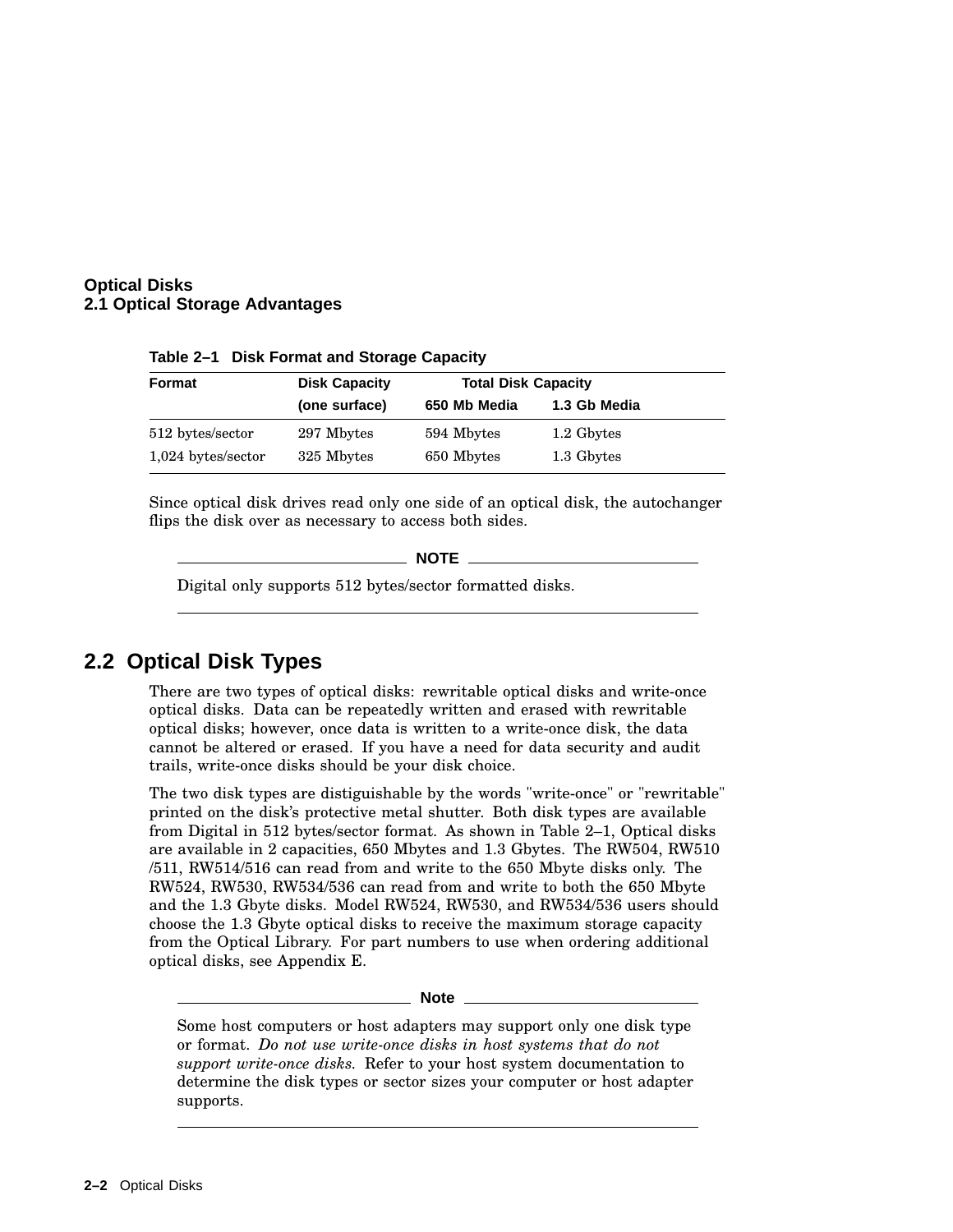#### **Optical Disks 2.3 Choosing Your Optical Disk Brand**

## **2.3 Choosing Your Optical Disk Brand**

Digital recommends that only Digital brand optical disks be used with the Optical Library because of the close relationship between optical disks and optical drives. Digital optical disks are qualified by Digital for reliable use in demanding Optical Library environments. Some optical disks are inappropriate for use in Digital optical products, and while they might seem to work initially, Digital cannot guarantee the disk's performance or long-term data integrity. Note that for an optical disk to work reliably in the Optical Library, the disk must be housed in a *polycarbonate* case.

**Note**

Part numbers for Digital disks are provided in Appendix E.

## **2.4 Labeling the Optical Disk**

Make it a practice to label your optical disks. Adhesive labels are provided with each disk for this purpose. Here are some suggestions for labeling:

- Disk identification, such as volume name or number
- Date of format or initialization
- Disk owner (for example, group/department)
- Storage purpose (for example, backup/date, migratable files)

Figure 2–1 shows the correct placement for the disk label.

#### $\_$  CAUTION  $\_$

Do not apply the label to an area on the optical disk that obstructs the movement of the metal shutter. On side A of an optical disk, this is the area just to the right of the metal shutter; on side B, this is the area just to the left of the metal shutter.

If a label is applied incorrectly, the disk cartridge gets caught in the drive and can only be removed by an authorized service representative.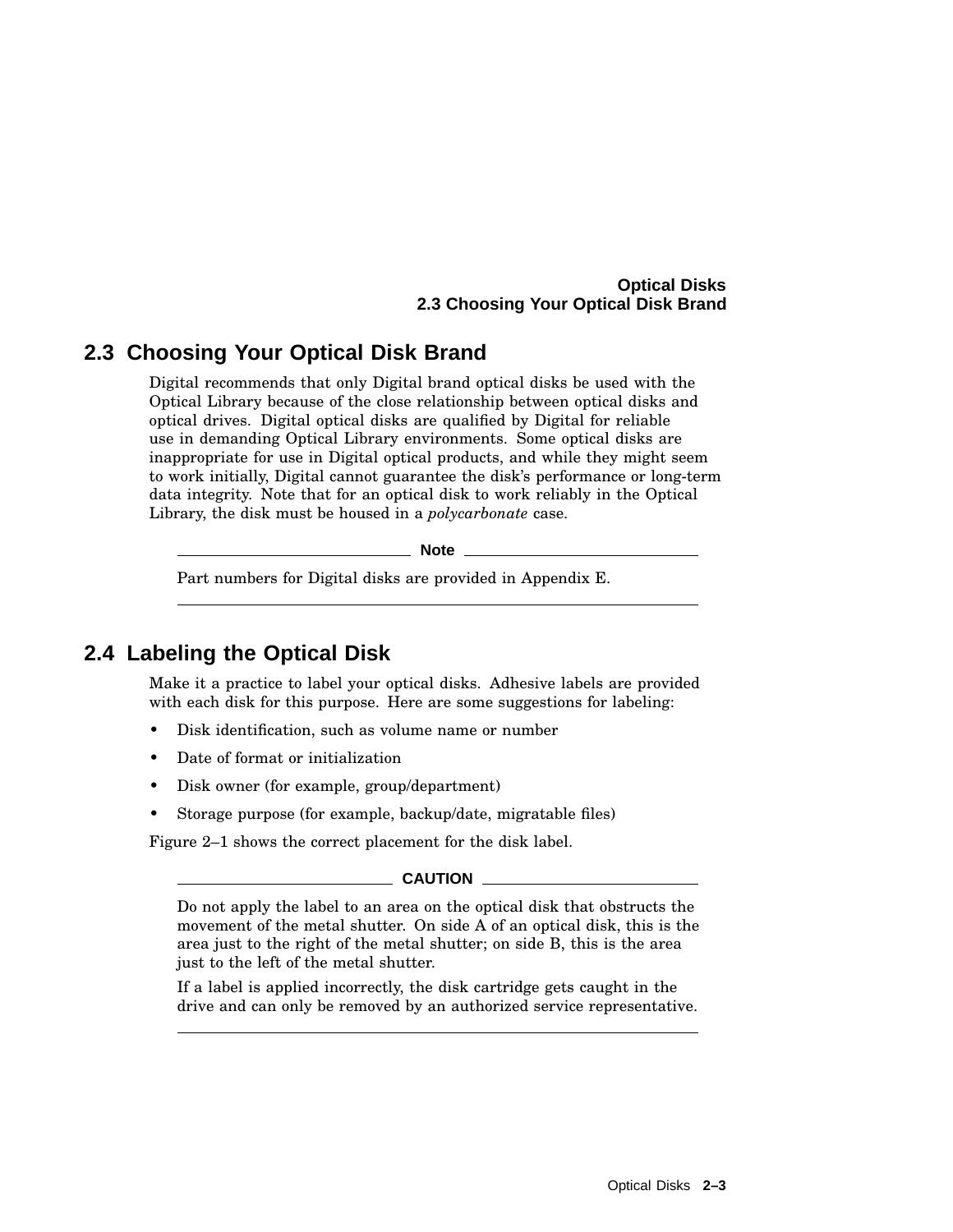





ZS-0507-MH

# **2.5 Caring for Your Optical Disks**

Typically, optical disks do not need periodic cleaning; however, there are some everyday precautions you should take:

- Do not expose the disk to extreme magnetic fields.
- Do not expose the disk to dust particles.
- Do not expose the disk to extreme temperatures or extreme humidity. (See the specifications for environmental conditions at the end of this chapter.)
- Do not drop the disk.
- Do not open the shutter and touch the disk surface.
- Do not clean the disk surface except when absolutely necessary and then use only Digital supplied or approved cleaner.
- Do not take the disk cartridge apart.
- Do not insert disks with loose labels.
- Remove the old label before putting on a new one.
- Store your disk in the plastic storage box when it is not in use.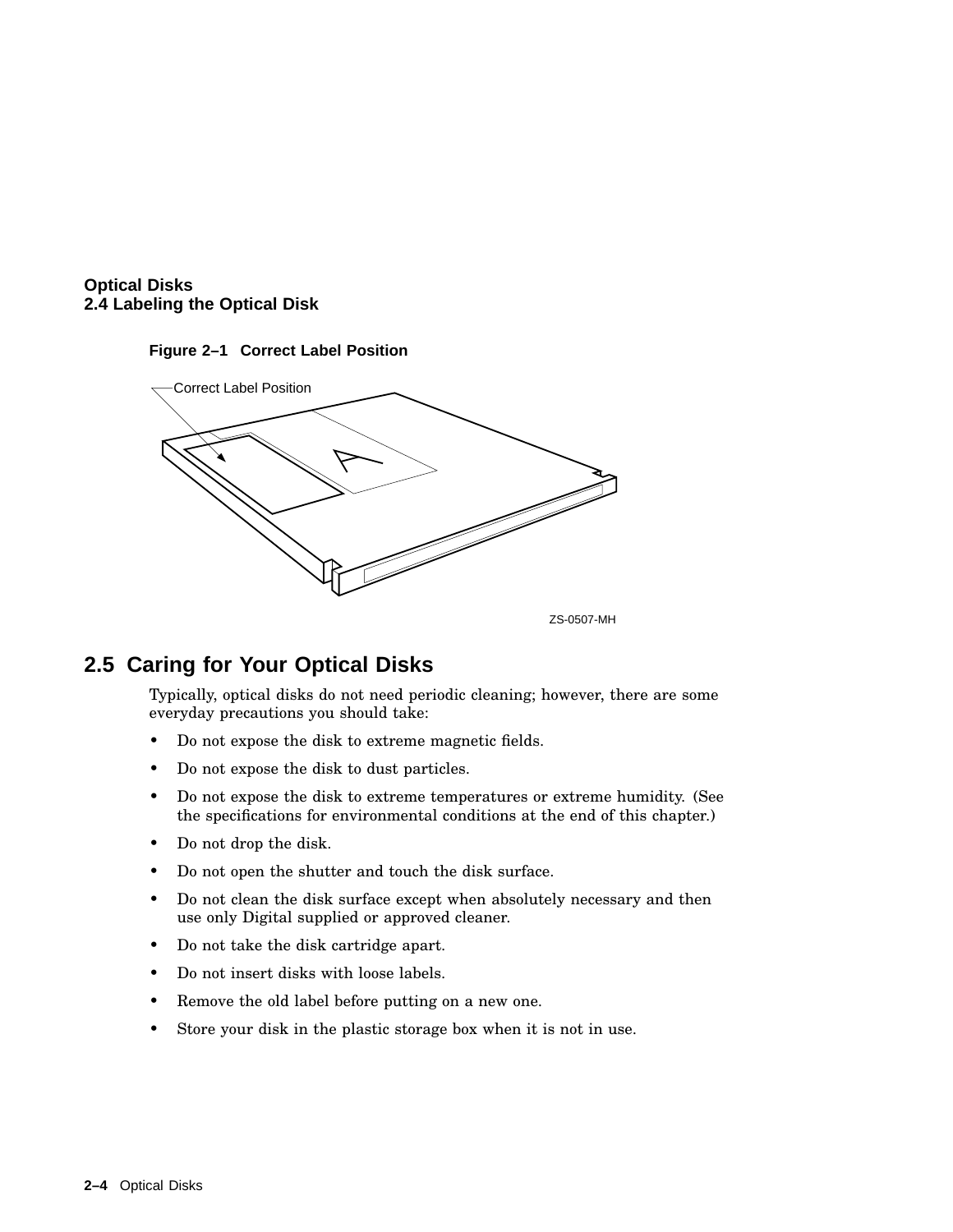#### **Optical Disks 2.6 Securing Your Optical Disk**

## **2.6 Securing Your Optical Disk**

Each side of an optical disk can be write-protected by sliding the write-protect tab on the corner of the cartridge. Figure 2–2 shows the location of the write-protect tab.

With the rewritable optical disks, the use of the write-protect tab ensures data safety for files that have been previously written to the disk and prevents any additional files being written to the disk.

With the write-once optical disks, existing files cannot be altered or erased regardless of the setting of the write-protect button. However, the use of the write-protect button will prevent writing any additional files to the disk.

Write-protect tab closed or away from edge = writable Write-protect tab open or next to edge = write protect.

#### **Figure 2–2 Write-Protect Tab Location**



ZS-0508-MH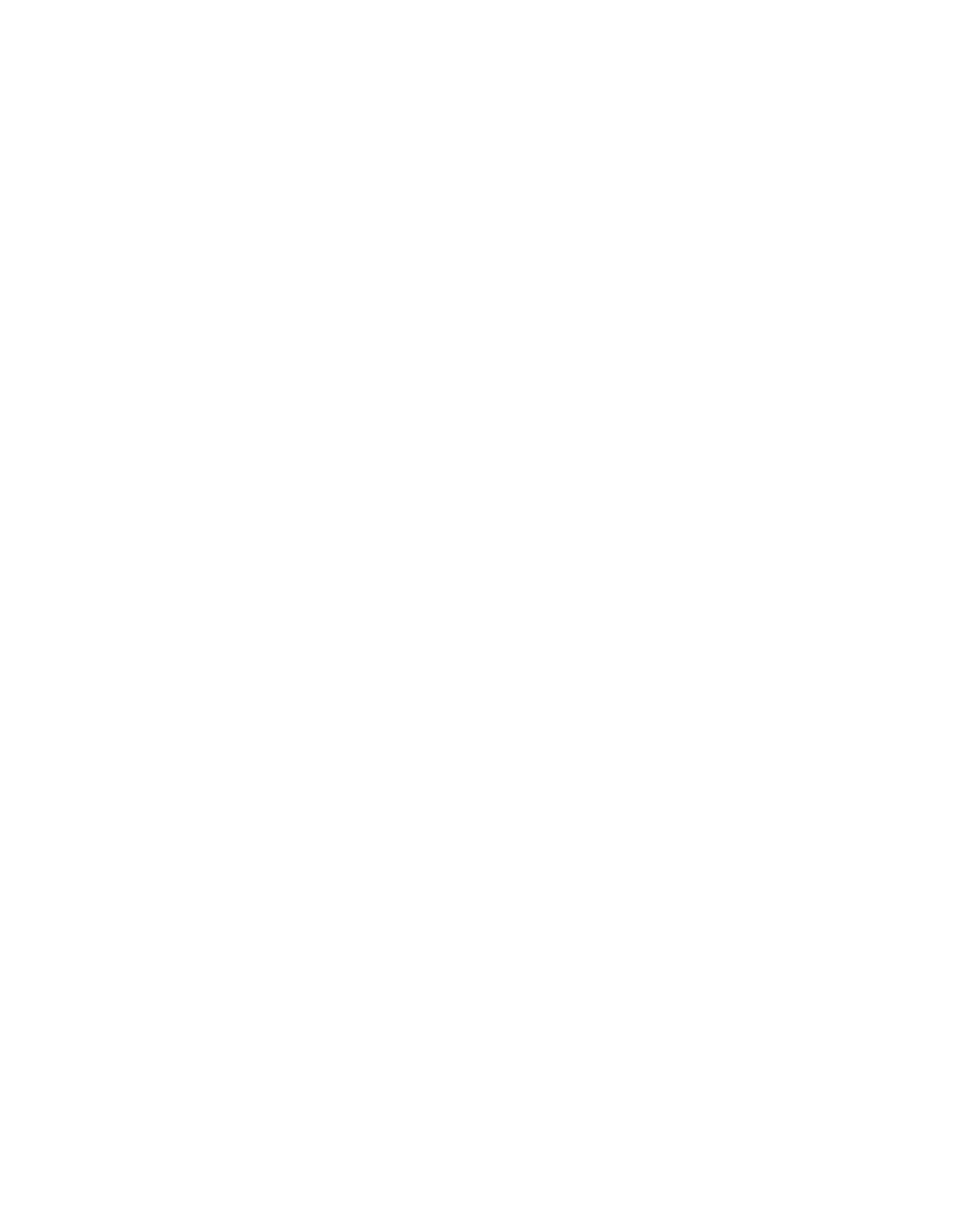# **3**

# **Moving the Optical Library**

The following topics are presented in this chapter:

- How to move the Optical Library a short distance
- How to move the Optical Library a long distance

### **3.1 Moving a Short Distance**

If you simply need to move the Optical Library down the hall, to another floor level, or to another building on site, follow these steps:

- Unmount (unreserve) any disk surfaces from the host system if necessary.
- Eject all disks from the autochanger and, if the disks are not labeled with a storage slot location prior to inserting them into the autochanger, do so now. If running under Library Host software, export disks via software.

#### **WARNING**

Disks should be imported using the software installed on your system. Use of the following procedures could confuse the system software and cause loss of data. Please refer to your software guide for proper media import and export procedures.

If you load disks from the back of the disk library and the disks are inserted incorrectly or put into the wrong storage slot, your file system will be corrupted.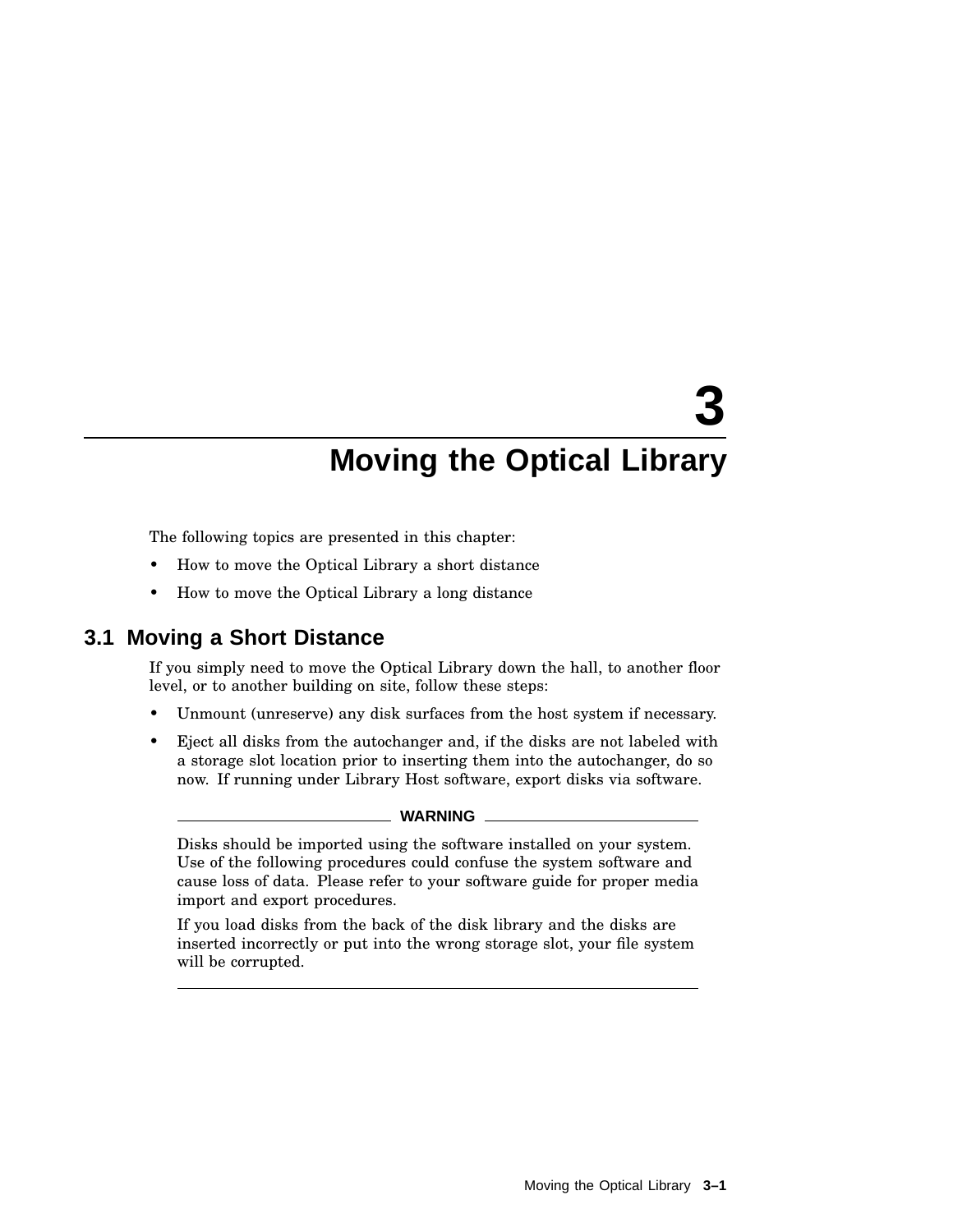**Moving the Optical Library 3.1 Moving a Short Distance**

#### **CAUTION**

Failure to eject the disks from the optical drives prior to transport could result in damage to the drive mechanism and autochanger because the disks can fall out of the storage slots during transport. See Section 4.4 for the procedure for ejecting disks. See Section 2.4 for suggestions for labeling disks.

#### **WARNING**

Do not press the Optical Library operation switch (located on the front panel) or the power switch (located on the rear panel) until you are sure that the SCSI bus is inactive. Pressing either button when the bus is active can cause data loss and indeterminate bus states.

Check the host system reference manuals for information on checking the status of the SCSI bus.

Once all optical disks have been removed from the Optical Library, follow these steps to move the Optical Library.

- 1. Switch off the Optical Library (front and rear switches as applicable).
- 2. Remove the power cord and SCSI cable connections from the rear of the Optical Library.
- 3. Raise the leveler feet, if applicable, using a 1/2-inch wrench.
- 4. Carefully move the Optical Library to its new destination.
- 5. Connect the Optical Library to the host.
- 6. Reconnect the power cord.
- 7. Lower the leveler feet, if applicable, using a 1/2-inch wrench.
- 8. Configure the Optical Library to the host as described in your host system manual.
- 9. Reinsert the optical disks into their correct storage slot locations using host software. (See Section 4.3 for the procedure for loading disks manually.)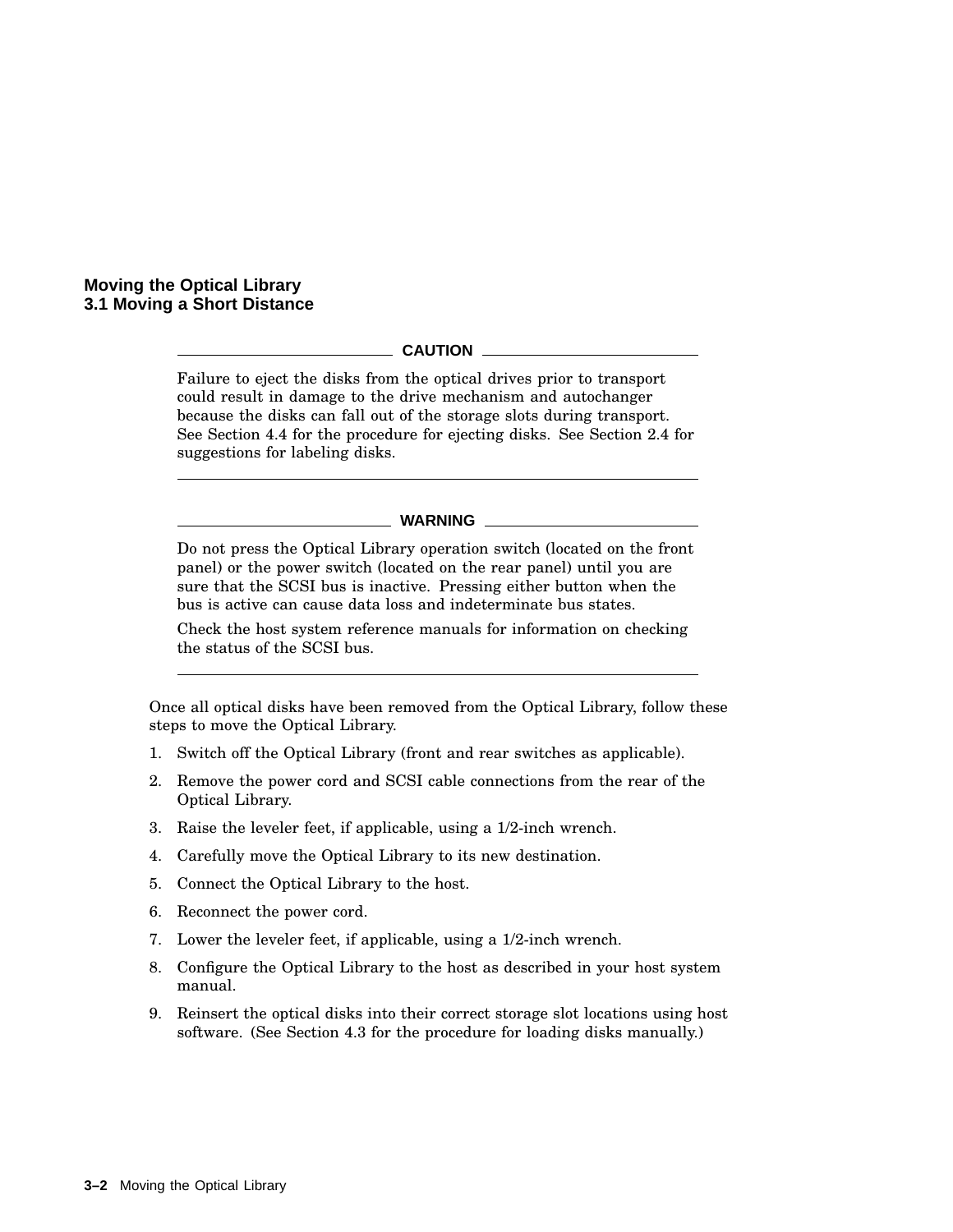## **3.2 Shipping the Unit**

If you need to move your Optical Library a long distance, do the following:

- 1. Unmount (unreserve) any disk surfaces from the host system if necessary.
- 2. Eject all disks from the autochanger and, if the disks are not labeled with a storage slot location prior to inserting them into the autochanger, do so now. If you are running under Library Host Software, export disks via software.

#### **CAUTION**

Failure to eject the disks from the optical drives prior to transport could result in damage to the drive mechanism and autochanger because the disks can fall out of the storage slots during transport.

See Section 4.4 for the procedure for ejecting disks.

See Section 2.4 for suggestions for labeling disks.

- 3. Run TEST 23 to position the picker for shipping.
	- a. Press Option or go to step 3b for the small unit.
	- b. Press Next until TEST \* appears, and then press Enter.
	- c. Press  $\overline{\text{Next}}$  until TEST 23 appears, and then press  $\overline{\text{Enter}}$ , ONCE  $*$  displays.
	- d. Press Enter. This test moves the picker mechanism to the proper position for shipment. PASS 23 appears.

The test displays FAIL if it finds any disks in the jukebox. Remove all cartridges and repeat the test.

#### **CAUTION**

Do not remove power to the Optical Library until you are sure that the SCSI bus is inactive. Removing power from a SCSI peripheral when the bus is active can cause data loss and/or indeterminate bus states. (Check the host system reference manuals for information on checking the status of the SCSI bus.)

Opening the rear cabinet door of the large unit (RW514/516/534/536) automatically removes power from the Optical Library motors however, the power cord should be removed first on all units. When the rear cabinet door is open, disks that are already in a drive can be read;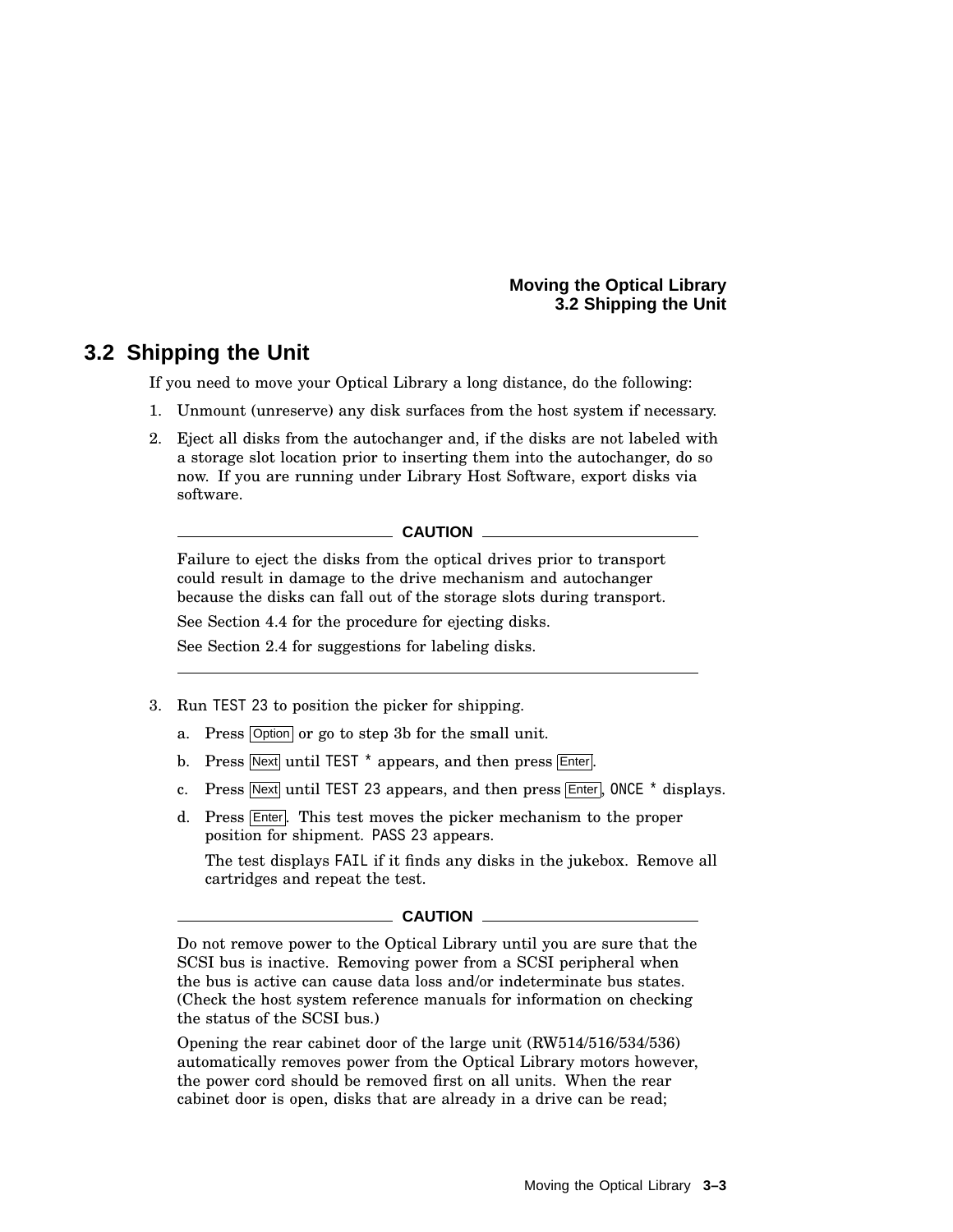however, if the host issues an Autochanger command to access a disk not currently in a drive, an error condition results.

- 4. If you are moving a small unit, a deskside unit, or a rackmount unit, continue with step 5. If you are moving a large unit, go to step 10.
- 5. Press the ON/OFF button located on the Optical Library front panel so that it is in the OFF position.
- 6. Remove the power cable and SCSI cable connections from the Disk Library System.
- 7. Remove the right side rack panel (rack-mounted units only).
- 8. Attach the orange shipping bracket as shown in Figure 3–2 (Rackmount or deskside units) or lay the small unit on its side and replace the shipping screw as shown in Figure 3–1 (Small unit).
- 9. Go to step 16.
- 10. Switch off the Optical Library operation switch (located on the front panel) and the power switch (located on the rear panel).
- 11. Remove the power cable and SCSI cable connections from the Disk Library System.
- 12. Position the Optical Library so that the rear panel is accessible and the rear cabinet door can be opened.
- 13. Unlock and open the rear cabinet door.
- 14. Locate the bright orange shipping bracket located half way up the rail on the right side of the Autochanger.
- 15. Move the shipping bracket from its "operation mode" position ("A" in Figure 3–3 and Figure 3–4) to its shipping position ("B" in Figure 3–3 and Figure 3–4 by performing the following steps:
	- a. Remove the screw that secures the shipping latch using a Torx T-15 driver.
	- b. Move the end of the shipping bracket labeled "C" in Figure 3–3, from position "A" to position "B." (Detail "C" in Figure 3–3 is shown in Figure 3–4.)
	- c. Attach the slot in the shipping bracket to the end of the picker that is farthest away from you.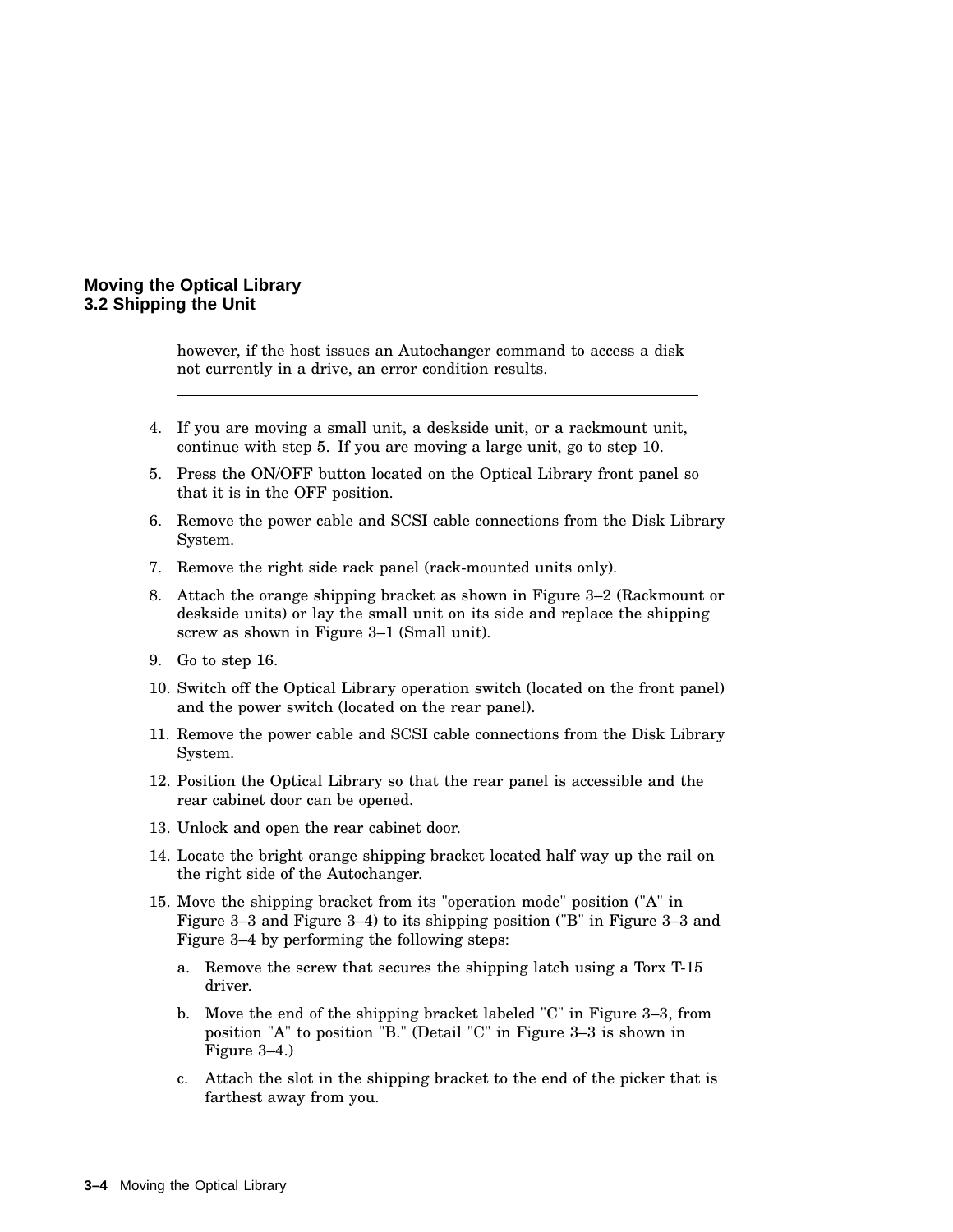- d. Insert the peg on the other end of the shipping bracket into the left-most hole in the rail and pull the bracket tight against the rail.
- e. Verify that the circular cut-out in the shipping bracket fits around the protrusion on the carriage-end of the picker (adjust if necessary).
- f. Insert the screw that was removed earlier into the hole indicated in Figure 3–3.

**Figure 3–1 Replacing the Shipping Screw (Small Unit RW504/524-ZA)**

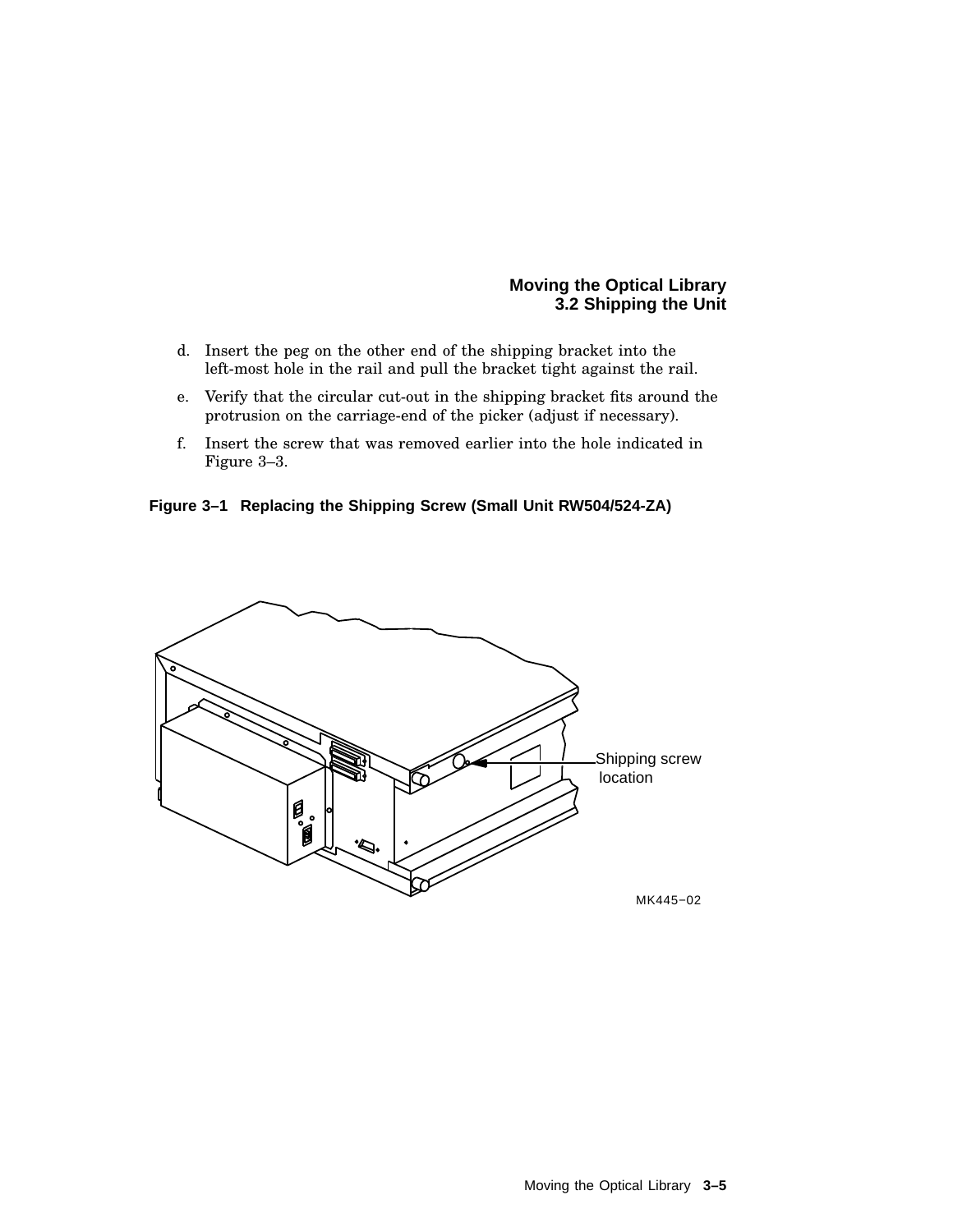16. Shut and lock the cabinet rear door.





**3–6** Moving the Optical Library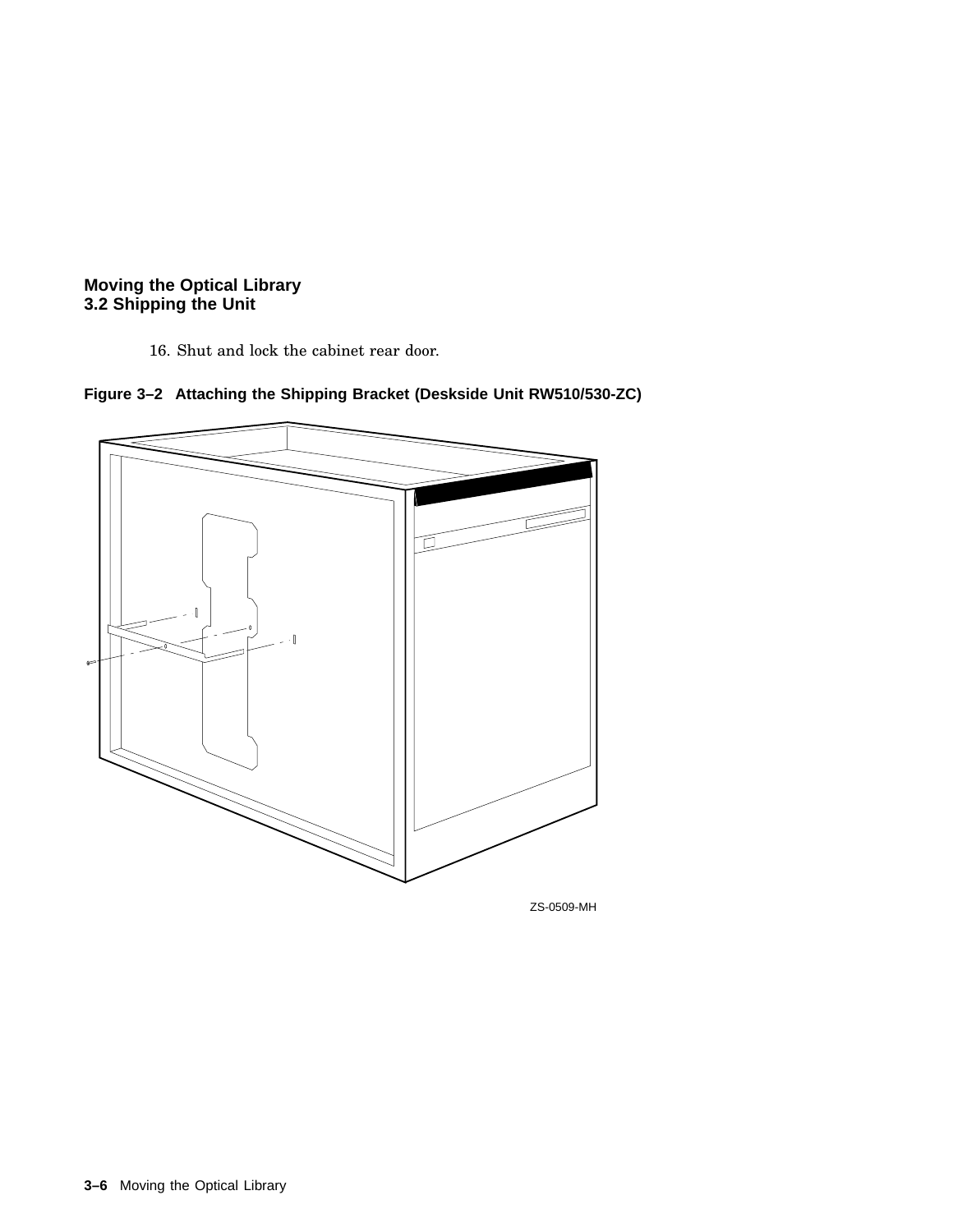



ZS-0663-MH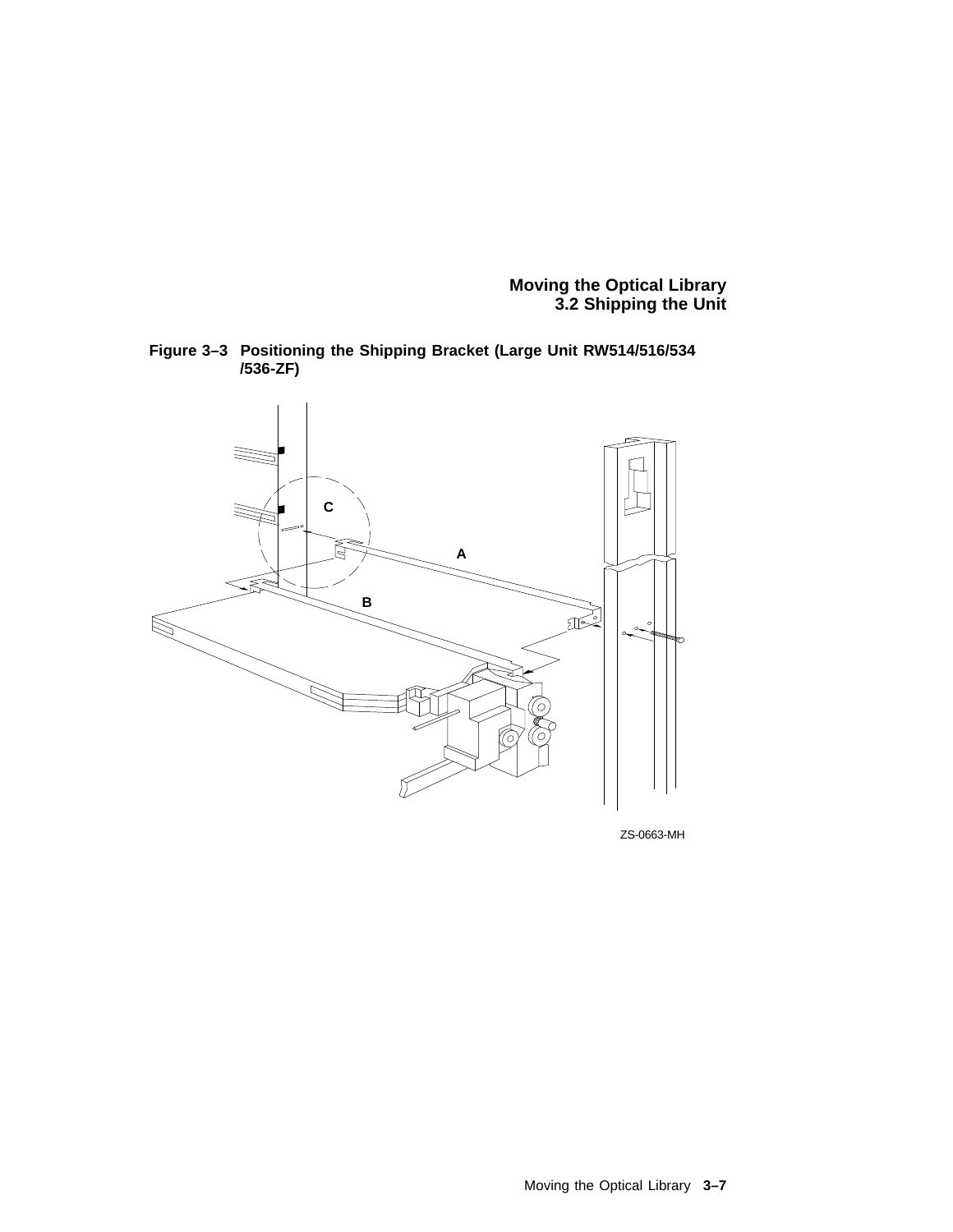





ZS-0664-MH

17. Have the unit repackaged and shipped in the same manner in which it was received.

**Note**

Your service representative can provide assistance or advise you on how to best repackage and ship your Optical Library.

Before powering on the Optical Library once it has reached its destination, the shipping bracket must be moved back to the "operation mode" position to allow free movement of the picker. To move the shipping bracket to the operation mode position perform the following steps:

- 1. For the small unit, remove the shipping screw (Figure 3–1). For the deskside unit, or rackmount units, remove the shipping bracket as shown in Figure 3–2. For the large unit, go to step 4.
- 2. Replace the right side rack panel (rack-mounted units only)
- 3. Go to step 10
- 4. Unlock and open the rear cabinet door.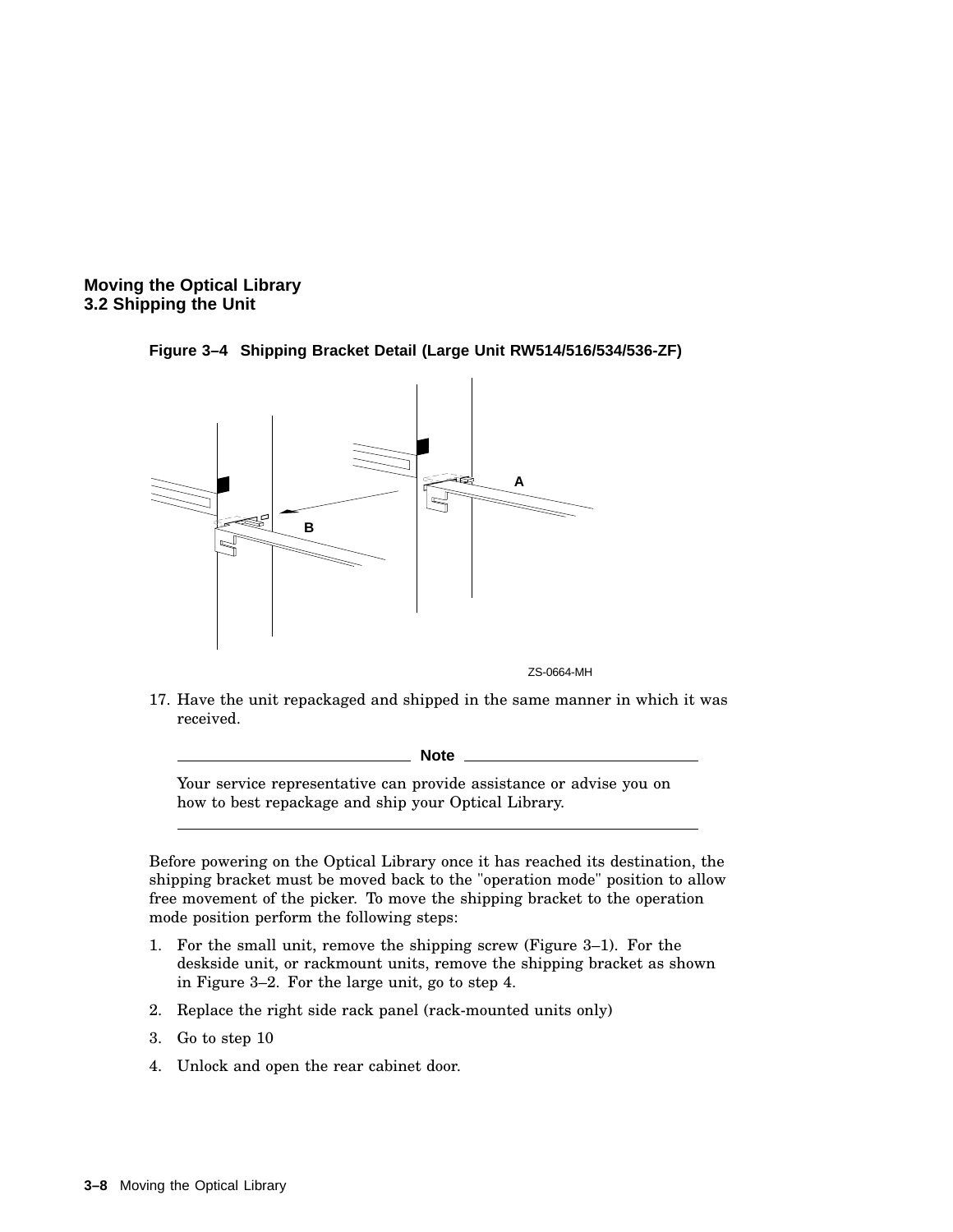**Moving the Optical Library 3.2 Shipping the Unit**

5. (Refer to Figure 3–5 for clarification of these steps.)





ZS-0665-MH

Find the picker and the bright orange shipping bracket that secures it, located halfway up the rail on the right side of the Autochanger.

- 6. Remove the screw that secures the shipping bracket using a Torx T-15 driver.
- 7. Remove the shipping bracket from the picker by first pushing the bracket back to free the end of the picker farthest away from you. Swing the other end of the bracket to the right to free the end of the picker closest to you.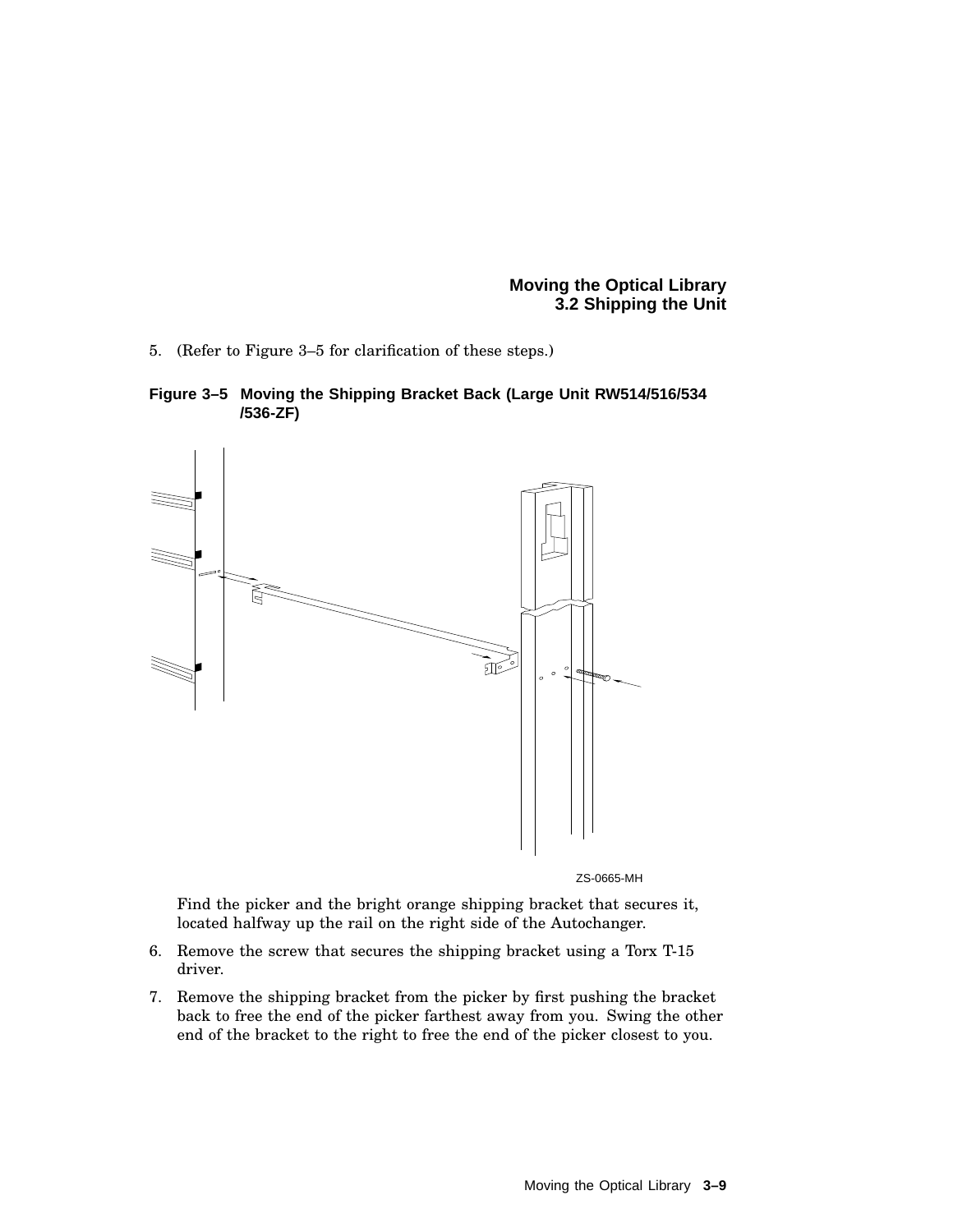#### **Moving the Optical Library 3.2 Shipping the Unit**

**Note**

Once released, the picker will glide slowly downward inside the Autochanger until the fingers are extended to a point where they catch on the magazines.

- 8. Secure the shipping bracket in its right-most position, which allows the picker to move freely along the rails and carriage.
	- a. Push the shipping bracket as far as possible into the slot in the rail farthest away from you.
	- b. Slide the bracket to the right and then pull it toward you so that the finger on the bracket protrudes out of the hole just to the left of the slot. (See Figure 3–4.)
	- c. Insert the peg on the other end of the bracket into the center hole in the rail closest to you.
	- d. Insert the screw (removed earlier) into the right-most hole in the rail and tighten.
- 9. Shut and lock the rear cabinet door.
- 10. Connect the power cable to the Optical Library.
- 11. Connect the one end of a SCSI cable to the Optical Library, and connect the other end to the host system.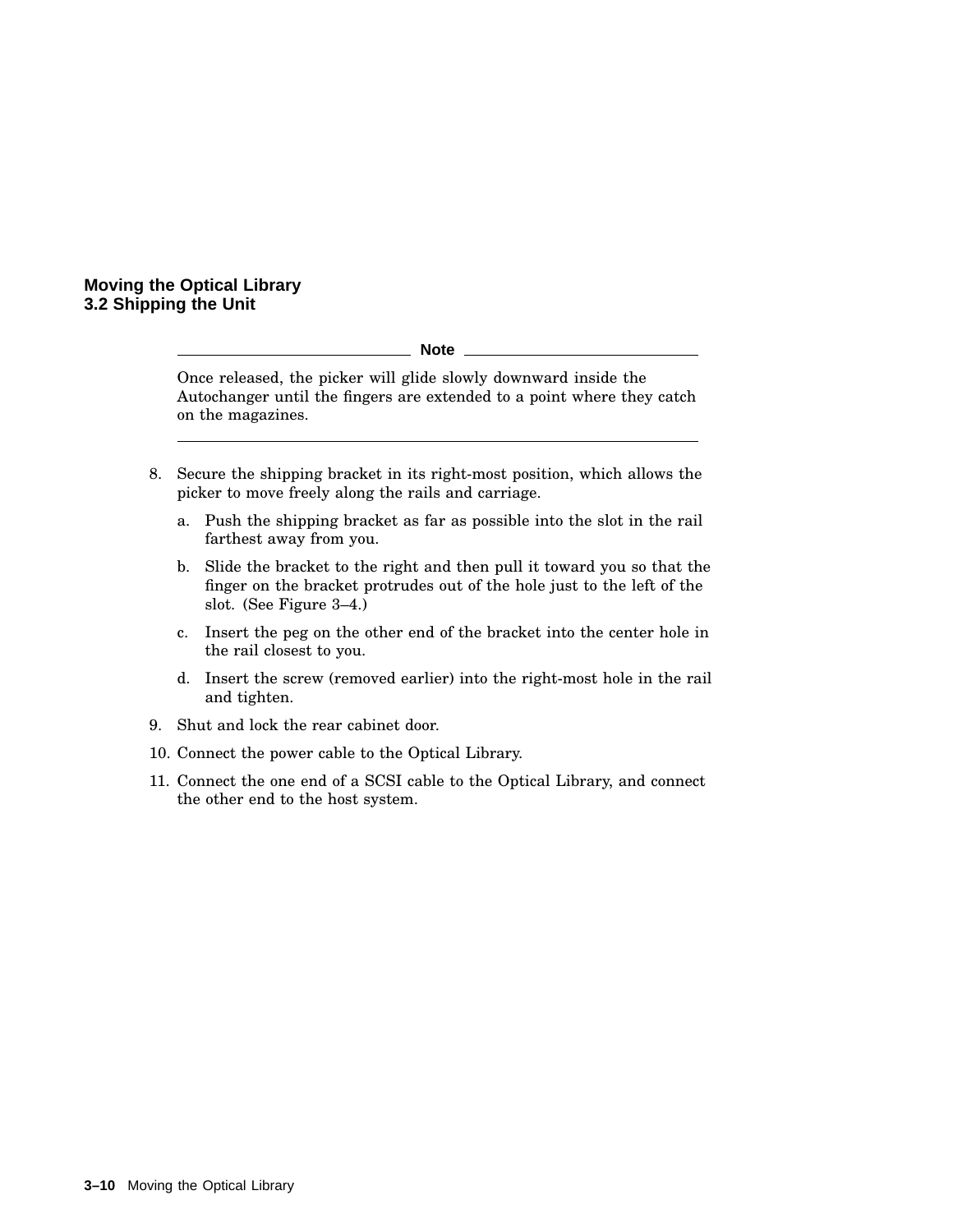# **4 Basic Front Panel Operations**

The following topics and front panel procedures are presented in this chapter:

- Front panel features and controls
- Control panel operation tips
- Loading disks
- Removing disks
- Changing control panel configurations
- Retrieving performance information
- Running diagnostic tests
- Setting the Optical Library autocontroller and drive SCSI address

## **4.1 Front Panel Features and Controls**

The main components of the Optical Library are illustrated in the following figures as indicated in the following list.

- Figure 4–1 small Optical Library front panel
- Figure 4–2 deskside Optical Library front panel
- Figure 4–3 rackmount Optical Library front panel
- Figure 4–4 large Optical Library front panel

Table 4–1 describes the components called out in the front panel figures.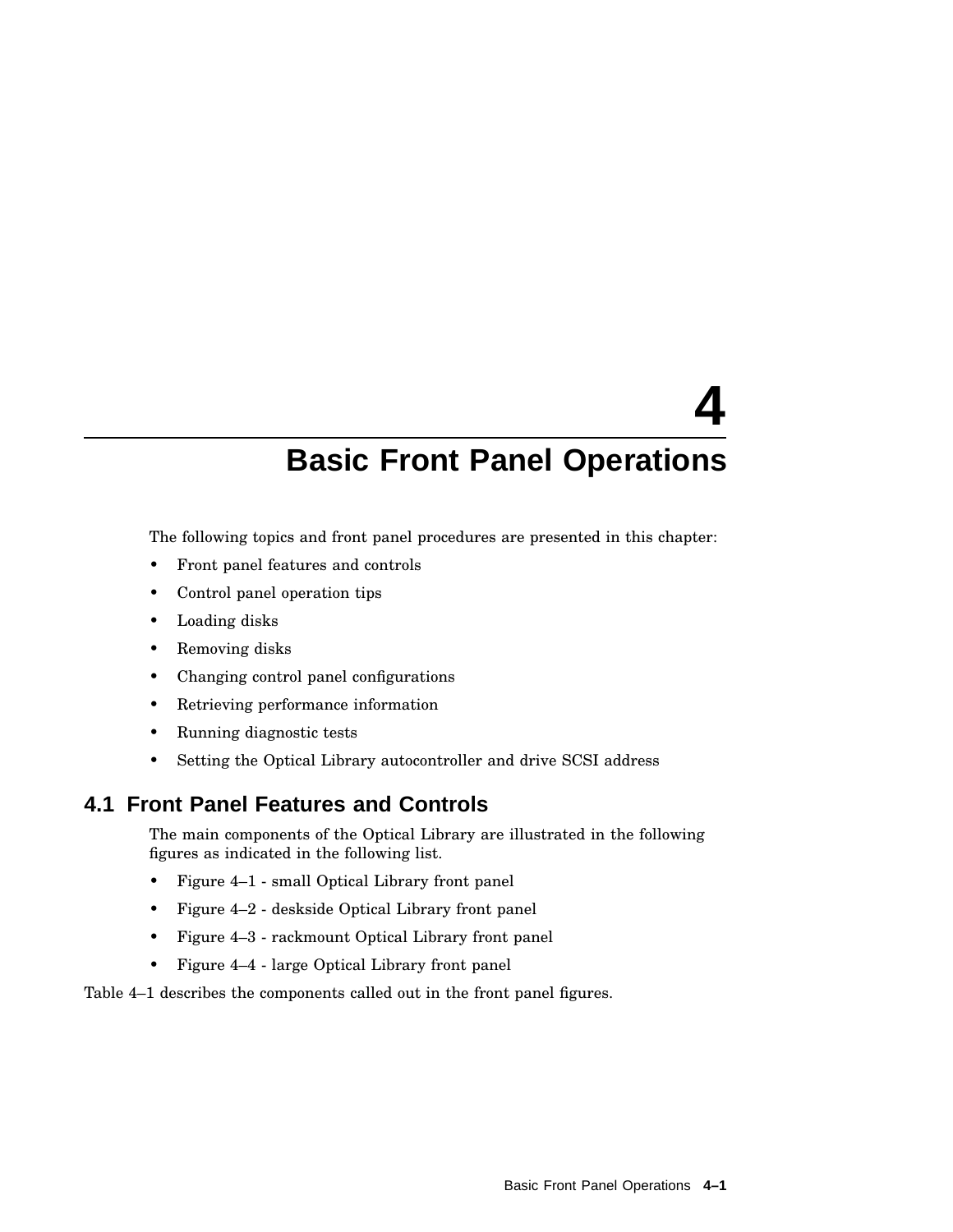

**Figure 4–1 Small Optical Library Front Panel (RW504/524-ZA)**

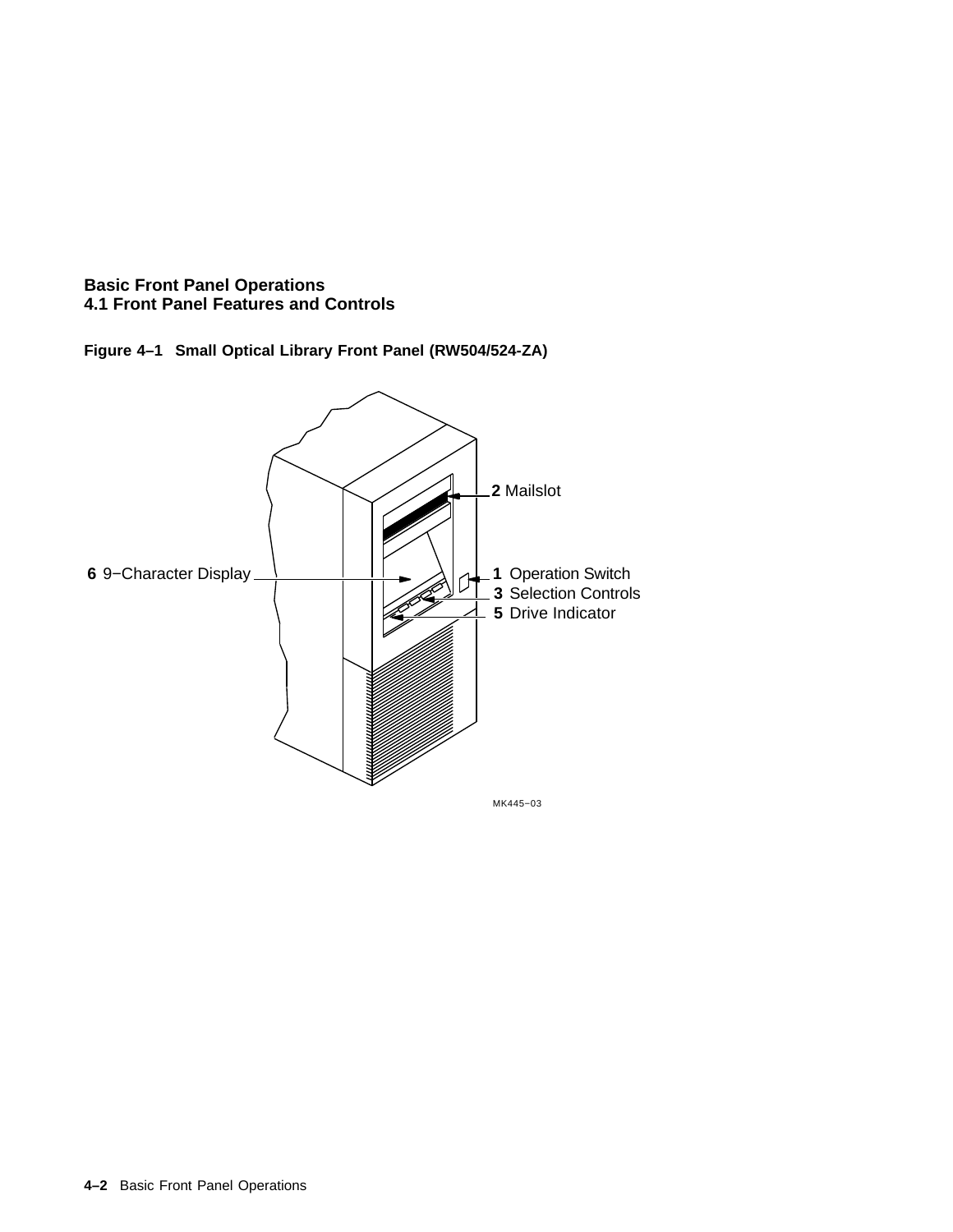

**Figure 4–2 Deskside Optical Library Front Panel (RW510/530-ZC)**

ZS-0510-MH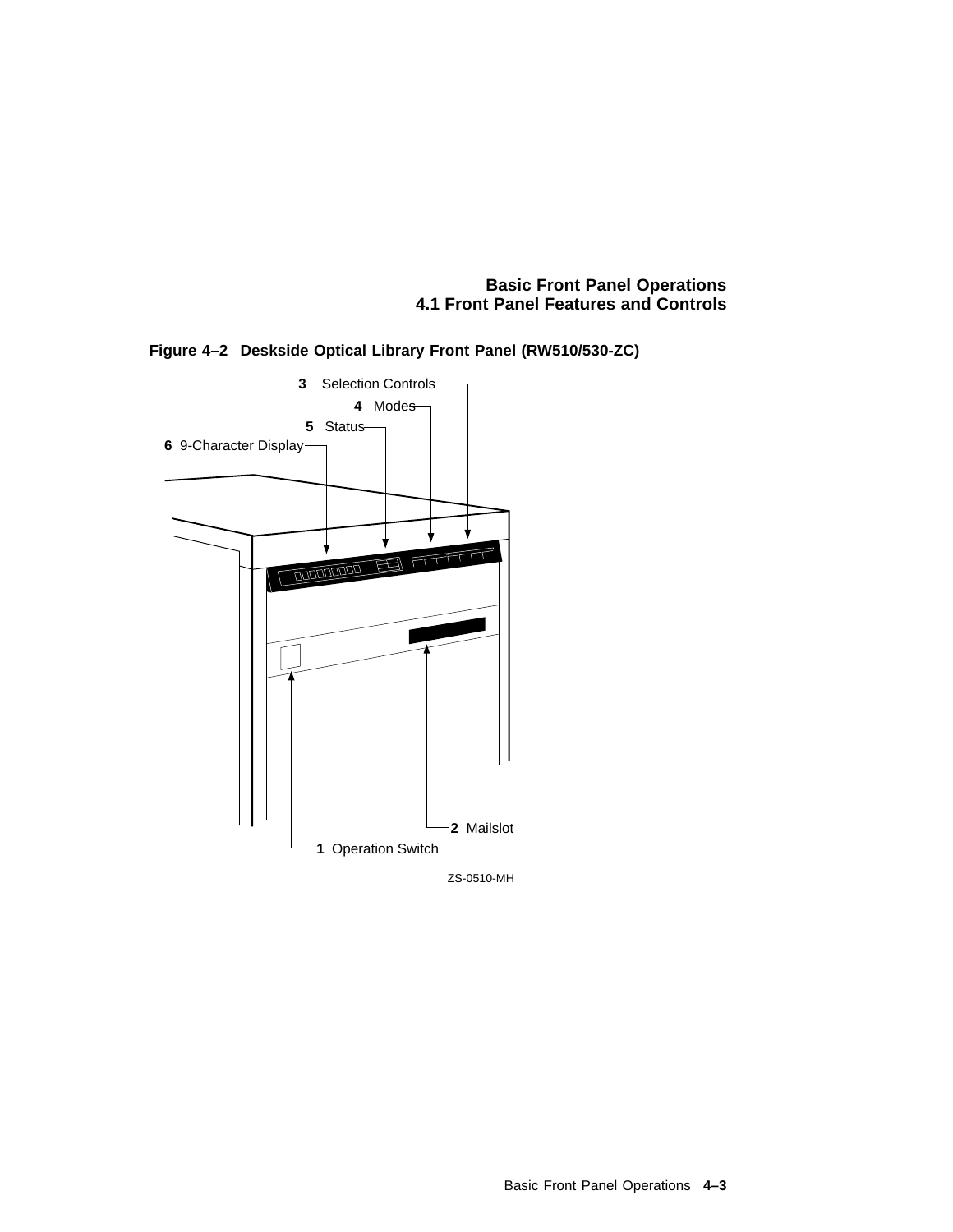



ZS-0511-MH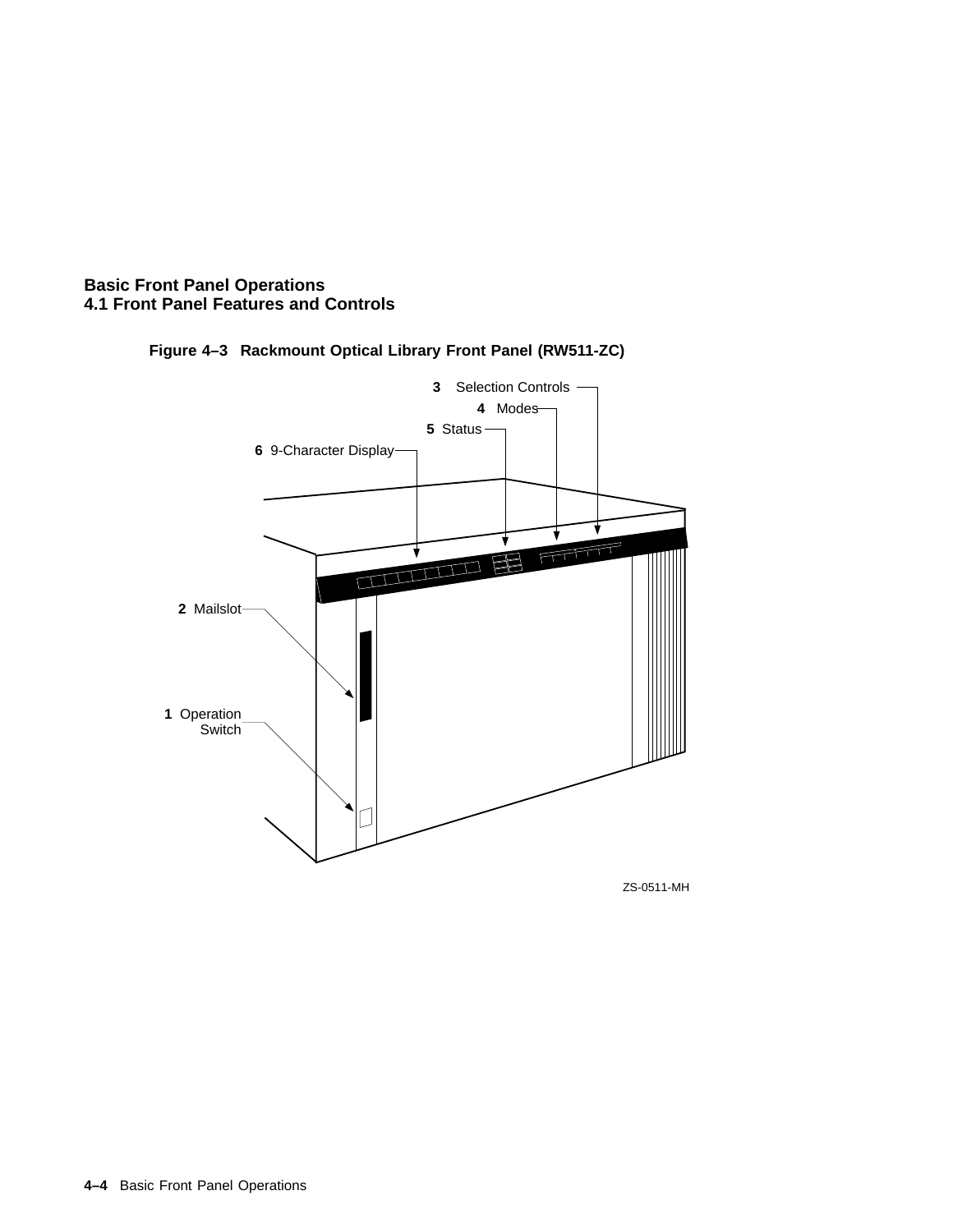

**Figure 4–4 Large Optical Library Front Panel (RW514/516/534/536-ZF)**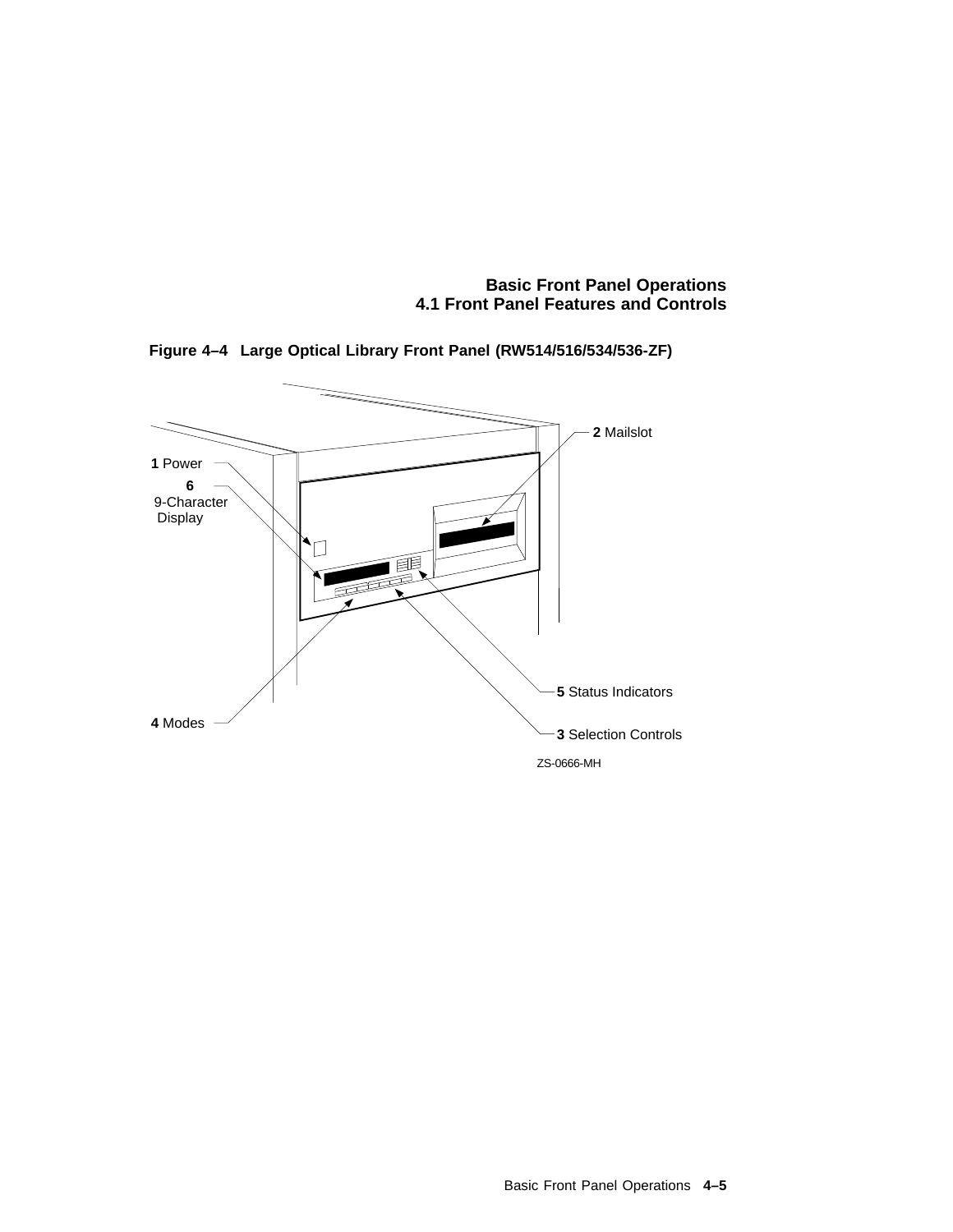| <b>Fig</b><br>No. | <b>Component</b>              | <b>Description</b>                                                                                                                                                                                                                                                                                                                                                                                                                                                                                                                                                                                                                                                                                  | <b>Applicable to</b>                                                                                     |  |
|-------------------|-------------------------------|-----------------------------------------------------------------------------------------------------------------------------------------------------------------------------------------------------------------------------------------------------------------------------------------------------------------------------------------------------------------------------------------------------------------------------------------------------------------------------------------------------------------------------------------------------------------------------------------------------------------------------------------------------------------------------------------------------|----------------------------------------------------------------------------------------------------------|--|
| 1                 | Power On/Off<br><b>Button</b> | Pushed to switch the Optical Library power on or<br>off.                                                                                                                                                                                                                                                                                                                                                                                                                                                                                                                                                                                                                                            | Large Unit                                                                                               |  |
| 1                 | <b>Operation Switch</b>       | Pressed to enable or disable operation of the<br>Optical Library. (This is not the power switch.<br>The power switch is located on the rear panel.)                                                                                                                                                                                                                                                                                                                                                                                                                                                                                                                                                 | All but large<br>unit                                                                                    |  |
| $\overline{2}$    | Mailslot                      | Used to insert or remove disks.                                                                                                                                                                                                                                                                                                                                                                                                                                                                                                                                                                                                                                                                     | All units                                                                                                |  |
| 3                 | <b>Selection Controls</b>     | Pressed to perform the desired operation.                                                                                                                                                                                                                                                                                                                                                                                                                                                                                                                                                                                                                                                           | All units                                                                                                |  |
|                   |                               | Cancel to cancel the current operation or choice.                                                                                                                                                                                                                                                                                                                                                                                                                                                                                                                                                                                                                                                   |                                                                                                          |  |
|                   |                               | Prev to scroll the display choice backward by one.                                                                                                                                                                                                                                                                                                                                                                                                                                                                                                                                                                                                                                                  |                                                                                                          |  |
|                   |                               | Next to scroll the display choice forward by one.                                                                                                                                                                                                                                                                                                                                                                                                                                                                                                                                                                                                                                                   |                                                                                                          |  |
|                   |                               | Enter to choose the displayed selection.                                                                                                                                                                                                                                                                                                                                                                                                                                                                                                                                                                                                                                                            |                                                                                                          |  |
| 4                 | Modes                         | Press these buttons to perform the desired<br>operation.<br>Load after you place the disk in the mails lot.<br>Once Load is pressed, the display prompts you<br>for the desired destination inside the unit. Once<br>you choose the location, press Enter. The disk<br>loads to that location.<br>Eject to remove a disk from storage in the library.<br>Once Eject is pressed, the display prompts you for<br>which disk location to eject. Once you choose the<br>location, press Enter. The disk is then brought<br>from that location to the mails lot.<br>Option to display the current operation options<br>available such as TEST, INFO (information), CONF<br>(configuration), and SCSI ID. | All but the<br>small unit.<br>Use NEXT<br>on the small<br>unit to display<br>Load and Eject<br>Commands. |  |
| 5                 | <b>Status Indicators</b>      | Lit when the indicated activity is taking place.                                                                                                                                                                                                                                                                                                                                                                                                                                                                                                                                                                                                                                                    | All but the<br>small unit                                                                                |  |
| 5                 | Drive Indicator               | Lit when the Optical Drive is accessed.                                                                                                                                                                                                                                                                                                                                                                                                                                                                                                                                                                                                                                                             | Only the small<br>unit                                                                                   |  |
| 6                 | 9-Character<br>Display        | Displays information about the the current<br>operation. Press Next or Prev to control the<br>selections. Once your selection is displayed, press<br>Enter. Press Cancel to cancel your selection.                                                                                                                                                                                                                                                                                                                                                                                                                                                                                                  | All units                                                                                                |  |

#### **Table 4–1 Front Panel Components**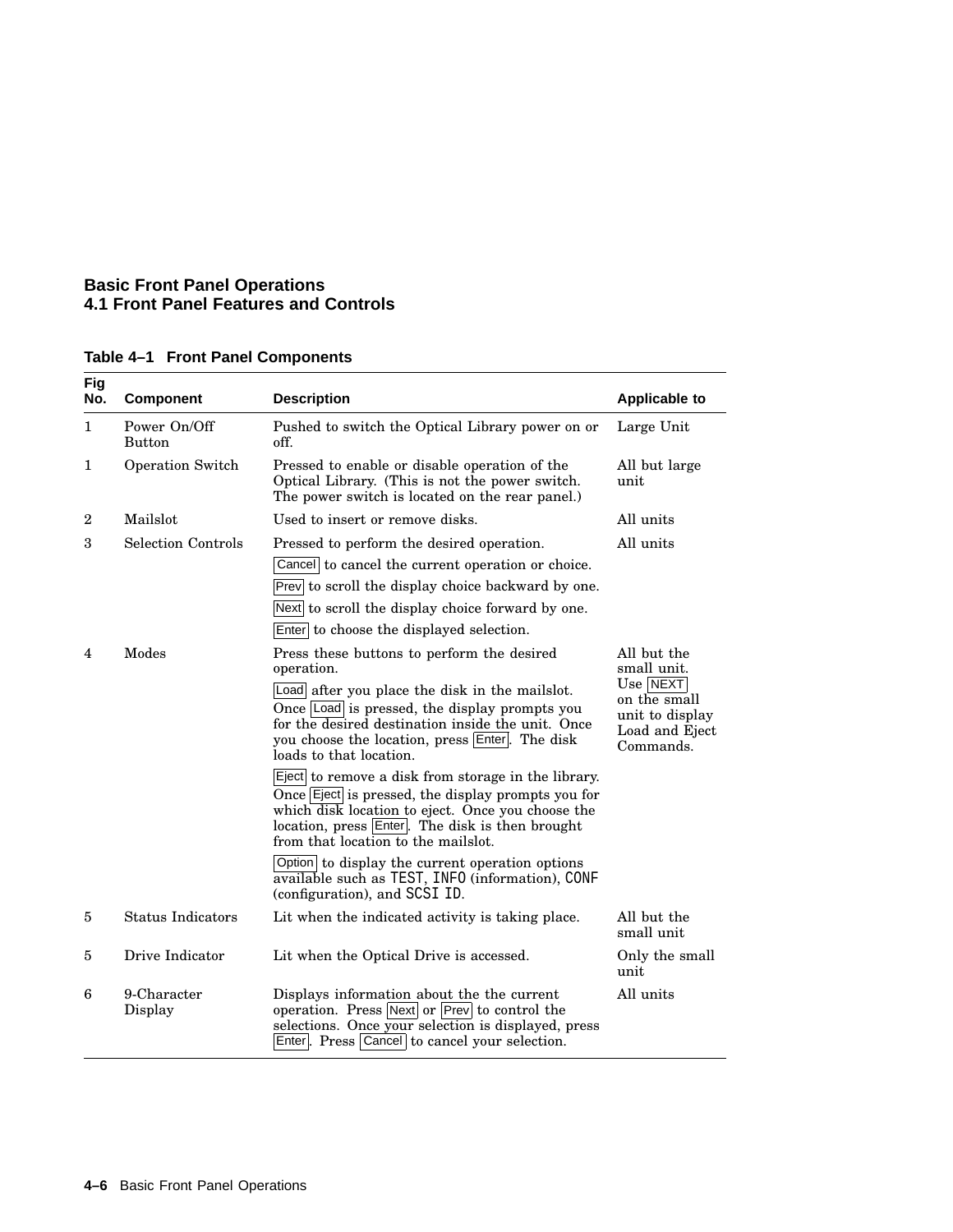#### **Basic Front Panel Operations 4.2 Control Panel Tips**

# **4.2 Control Panel Tips**

- Pressing Option a second time returns the Optical Library display to the READY state. The Option key acts like a toggle. This feature is not available on the small unit.
- Pressing Cancel takes you back one step each time it is pressed.
- When selecting a number on the display, you can usually get to your selection three different ways.
	- $Press$  Next or Prev to increment/decrement by one.
	- Hold Next or Prev down to increment/decrement by one at an accelerated speed.
	- Press Fiect or Load to increment/decrement respectively by tens. These buttons are not available on the small unit.

For example, suppose one of the numbers in your password is 167. You could press Next to get to that number. You could press Prev to work backwards to that number. Or you could press Eject or Load to work forward or backward to the nearest ten (160 or 170) of that number and then press  $Next{$  or  $Prev$  to get the exact number.

**Note**

Using the Load and Eject buttons to increment the display numbers by tens won't work if you are loading or ejecting disks.

# **4.3 Loading Disks**

#### **CAUTION**

Disks should be imported using the software installed on your system. Use of the following procedures could confuse the system software and cause loss of data. Please refer to your software guide for proper media import and export procedures.

If you load disks from the back of the disk library and the disks are inserted incorrectly or put into the wrong storage slot, your file system will be corrupted.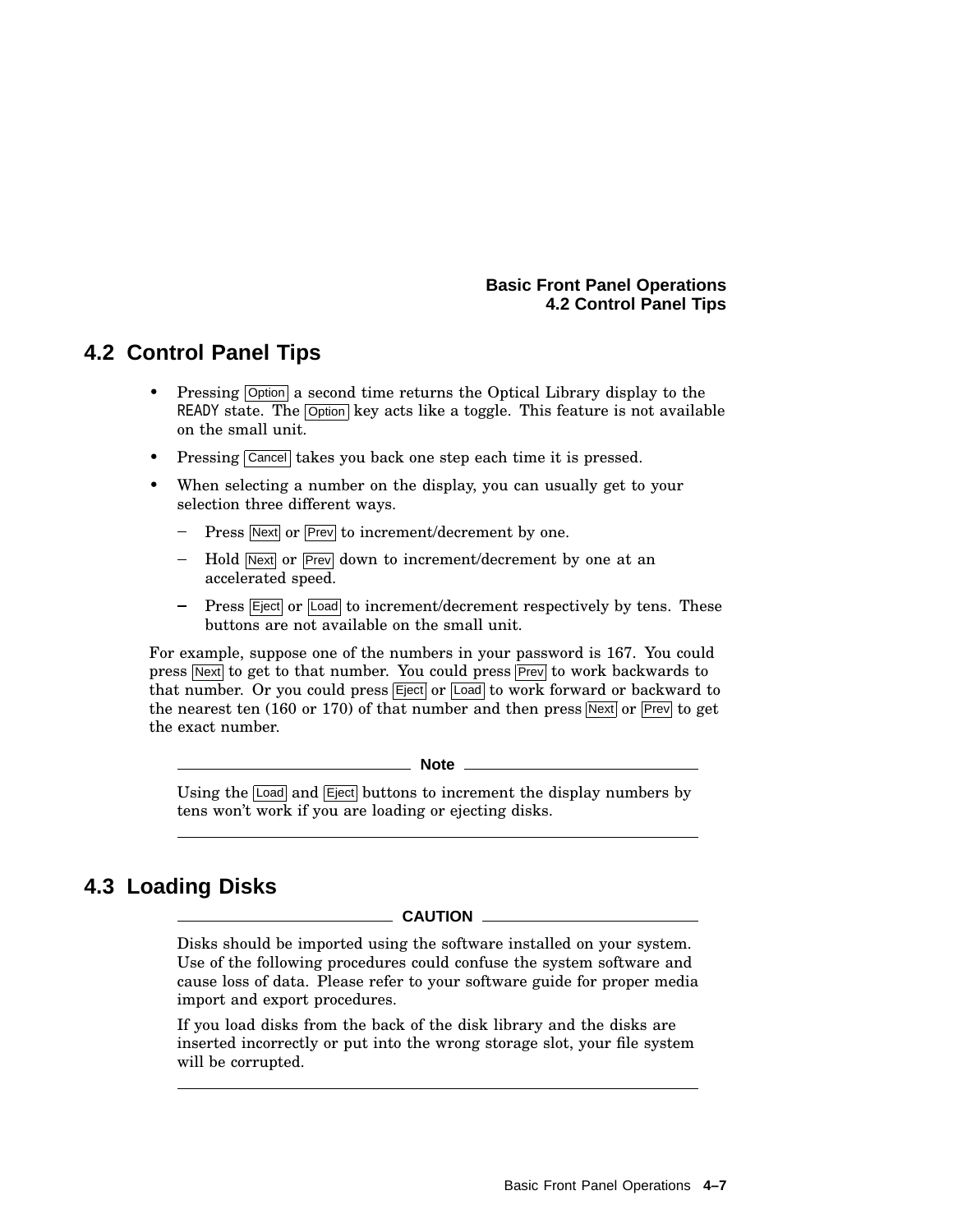#### **Basic Front Panel Operations 4.3 Loading Disks**

#### **CAUTION**

These procedures will not work if SECURE is displayed on the front panel. Small unit may display RESERVED. Refer to Section 6.3 for instructions on changing security configurations.

To load disks into the Optical Library, do the following:

- 1. Before loading the disk cartridge, make sure it is unpackaged from the plastic storage box and is properly labeled.
- 2. With the Optical Library switched on and in the READY state, put the disk in the mailslot.
	- Side A faces up in the direction shown in Figure 4–5 through Figure 4–8.
	- The metal shutter goes in first.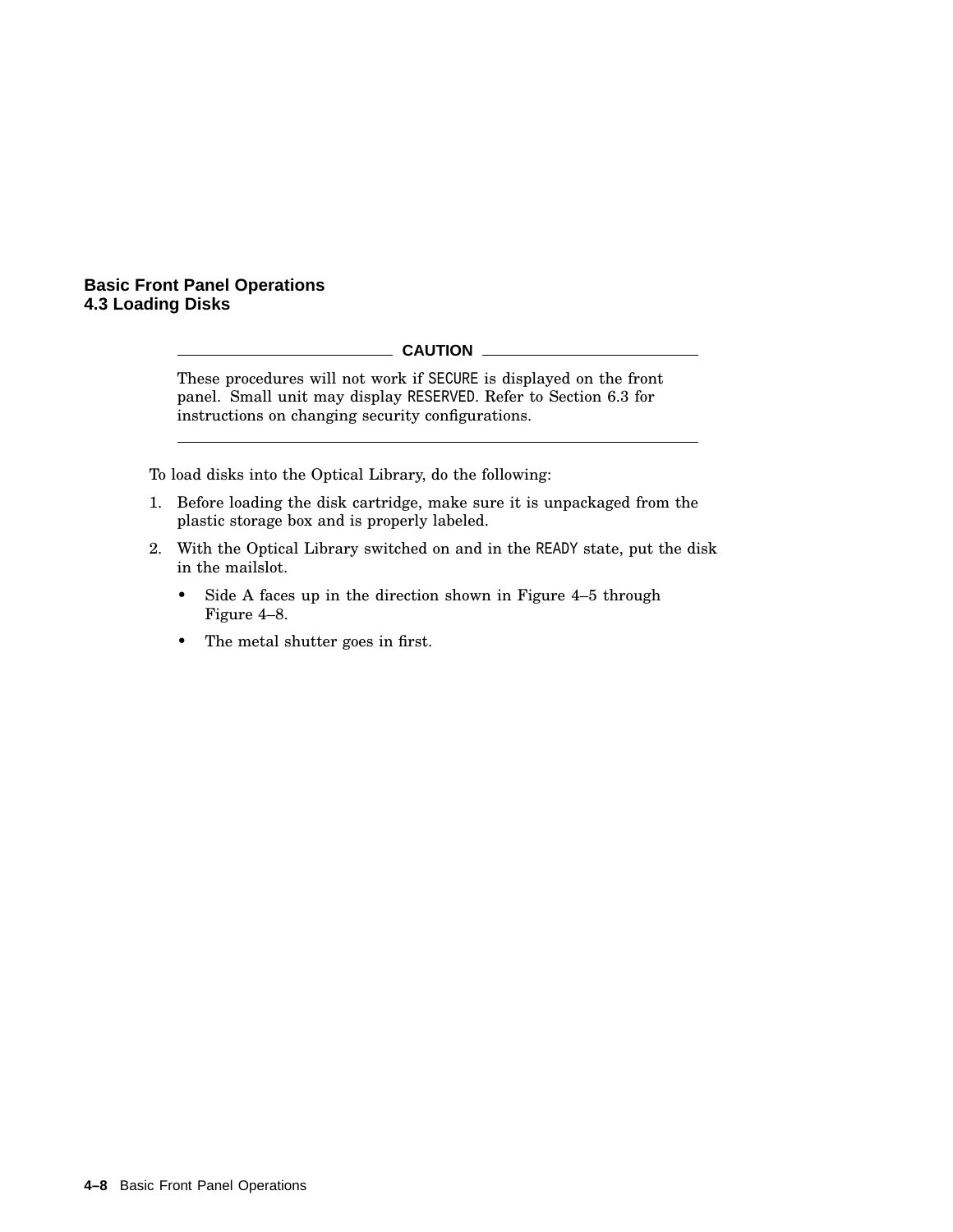**Basic Front Panel Operations 4.3 Loading Disks**



**Figure 4–5 Inserting a Disk into the Small Unit (RW504/524-ZA)**

MK445−04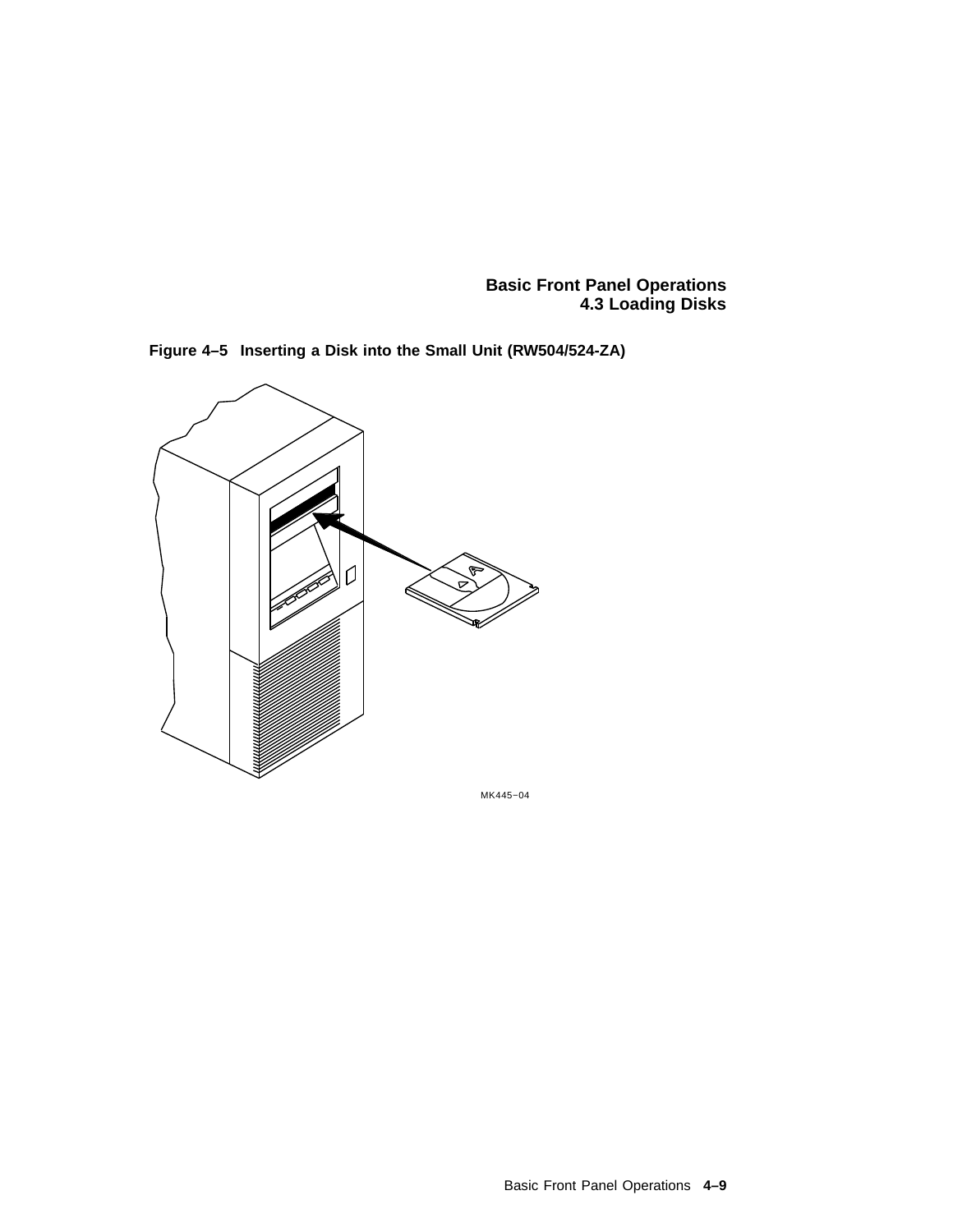





ZS-0473-MH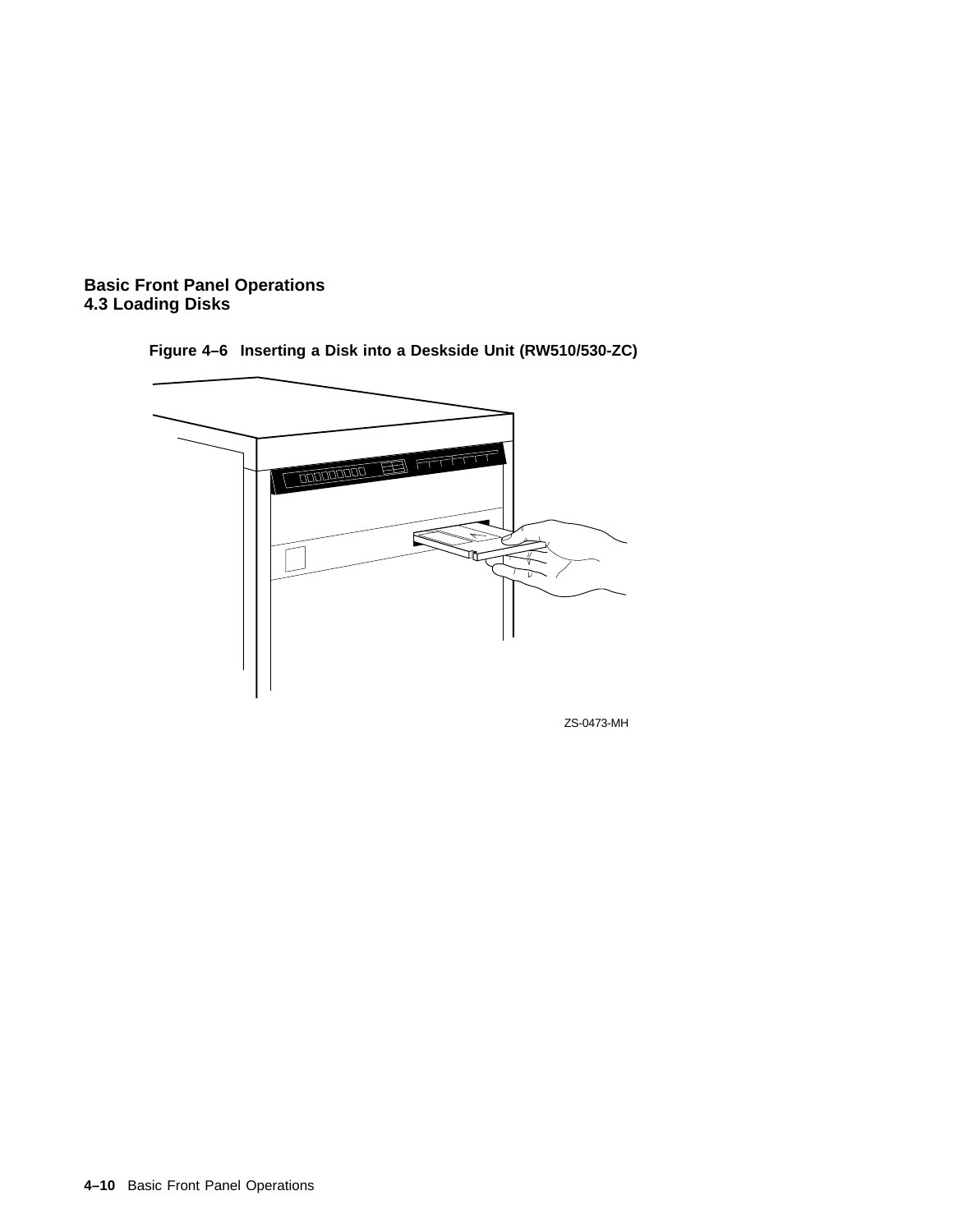**Basic Front Panel Operations 4.3 Loading Disks**



**Figure 4–7 Inserting a Disk into a Rackmount Unit (RW511-ZC)**

ZS-0512-MH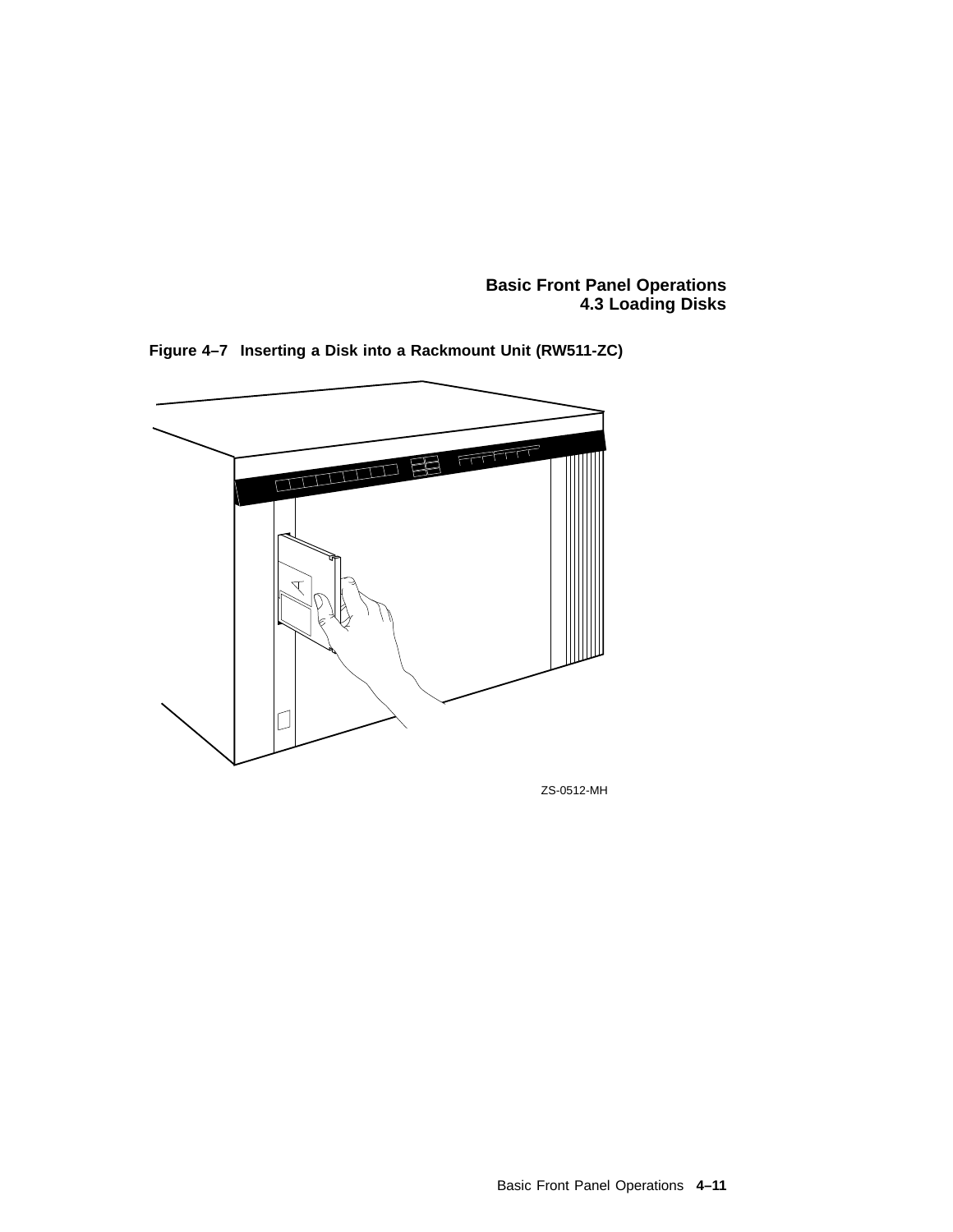



**Figure 4–8 Inserting a Disk into a Large Unit (RW514/516/534/536-ZF)**

- ZS-0667-MH
- 3. Press the Load button on medium and large units. SLOT 1 (or the first available slot) displays.

#### **WARNING**

The changer cannot operate when full.

If you attempt to add more disks than the library's drive and slot capacity, you receive a FULL message on the control panel display. The Optical Library is full when all storage slots and drives contain optical disks.

Before you can add another disk when the library is at capacity, you must first remove a disk from the Optical Library.

4. Press Enter to accept the displayed choice or press the Next or Prev key to see the other choices. Only those storage slots that are empty and unreserved/available are displayed.

Pressing Next or Prev scrolls you through selections for the storage slots, drive 1, drive 2, drive 3, drive 4, or the mailslot. Once your choice is displayed, press Enter.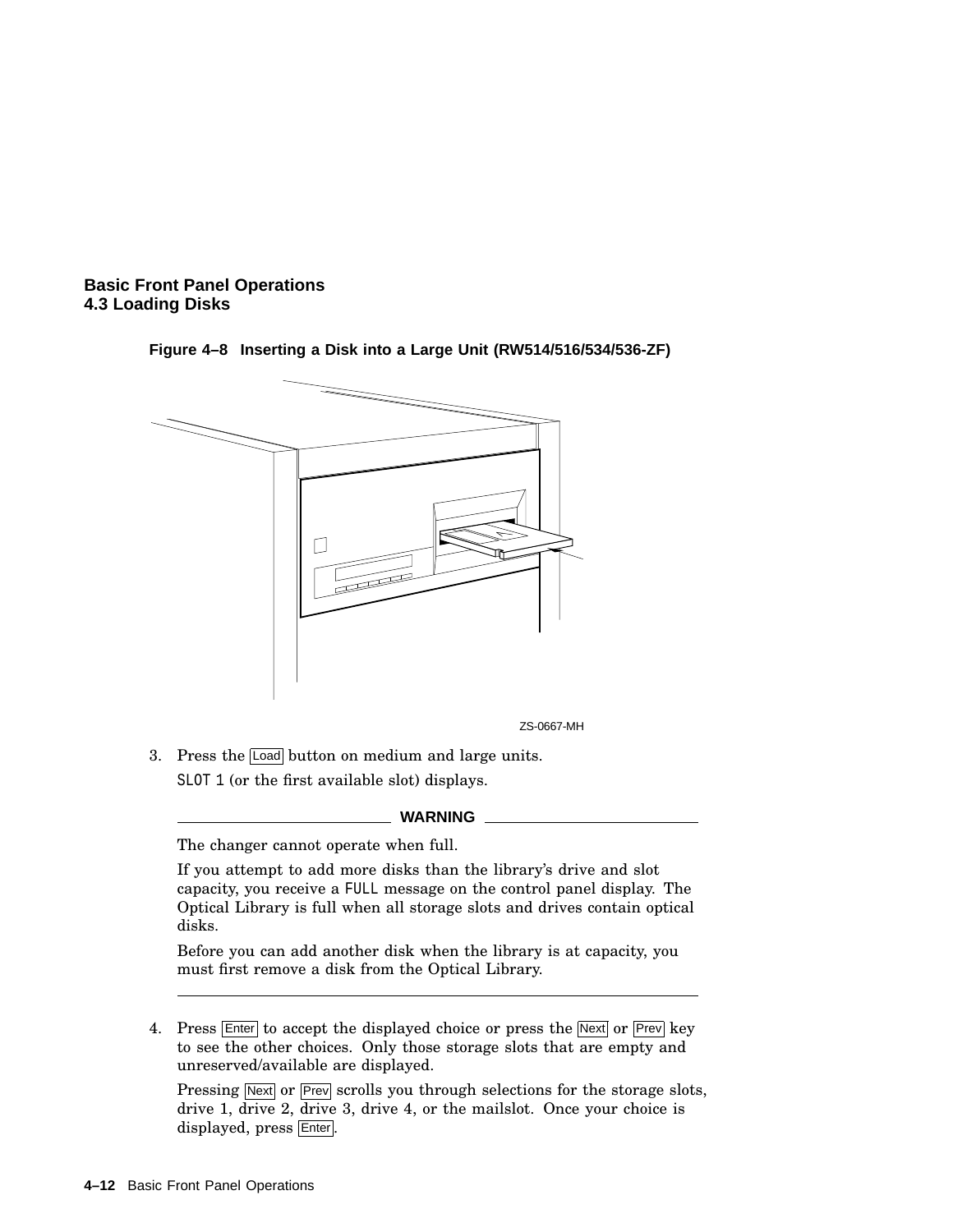#### **Basic Front Panel Operations 4.3 Loading Disks**

As the picker moves the disk from the mailslot to its storage slot or drive destination, the LOAD indicator blinks and SLOT ## displays, where ## is the actual number of the slot in which the disk was loaded.

After the picker moves the disk from the mailslot and puts it in the chosen slot or drive, the display returns to READY.

**Note**

When loading disks, take care to insert the disks into the mailslot correctly. If you don't insert the disk fully, you could see an EMPTY, LOAD ERR or MISLOAD message on the display. If this happens, press Cancel and try firmly inserting the disk again.

#### **CAUTION**

If SECURE or RESERVED is displayed, refer to Section 6.3 for instructions on changing security configurations.

# **4.4 Removing Disks**

#### **CAUTION**

It is critical that disks temporarily removed from the Optical Library be labeled with their storage slot locations. If the disks are not reinserted into their original storage slot location, your file system will no longer be accurate. This procedure should only be used in catostrophic circumstances. Normally, disks are exported via the host system software.

#### **4.4.1 Removing Disks from the Small Unit (RW504/524)**

- 1. Press NEXT until EJECT \* displays.
- 2. Press ENTER. SLOT ## displays. (## is the slot number from 1-16 where a cartridge is stored. DRIVE may also display, indicating there is a cartridge in the optical drive.)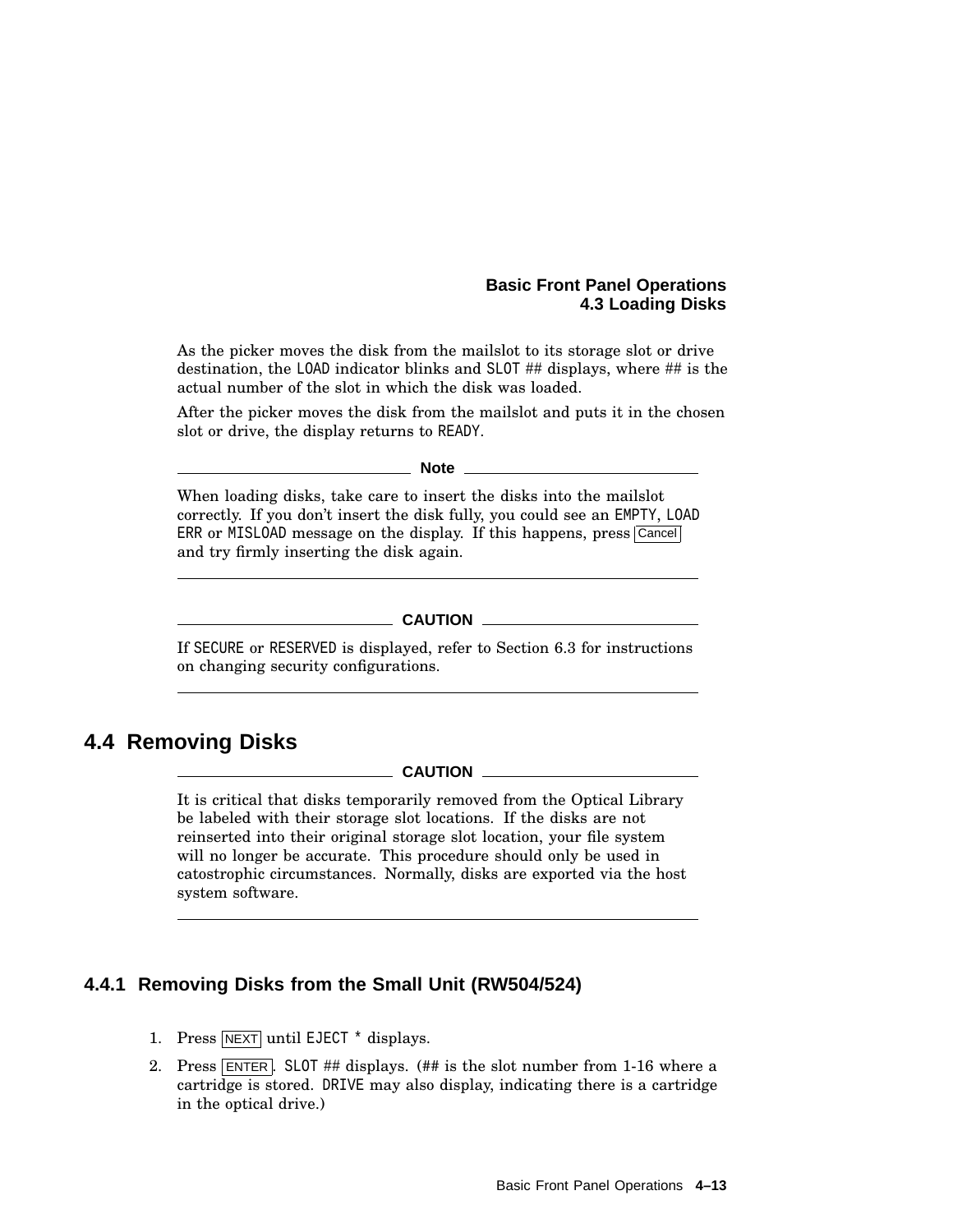#### **Basic Front Panel Operations 4.4 Removing Disks**

3. If this is the number of the slot that holds the cartridge you want ejected through the mailslot, press **ENTER**.

If this is not the number of the slot that holds the cartridge you want ejected, press  $\overline{\text{NEXT}}$  or  $\overline{\text{PREV}}$  until the desisred number displays. Then press ENTER .

#### **4.4.2 Removing Disks from all Other Units (RW510/530, RW511, RW514/534, and RW516/536)**

- 1. With the Optical Library switched on and in the READY state, press the  $\boxed{\text{Eject}}$  key. The first occupied storage slot (normally SLOT 1) is displayed.
- 2. Press  $\boxed{\text{Enter}}$  to accept the displayed choice or press the  $\boxed{\text{Next}}$  or  $\boxed{\text{Prev}}$  key to see the other choices. Only those storage slots that are filled and unreserved/available are displayed.
- 3. Pressing Next or Prev scrolls you through selections for the storage slots, drive 1,  $\overline{drive}$  2,  $\overline{drive}$  3, or drive 4. Once your choice is displayed, press Enter.

While the picker moves the disk from its slot or drive to the mailslot, the EJECT indicator blinks. SLOT ## is displayed, where ## is the actual number of the slot from which the disk was ejected.

4. Once the display returns to READY, remove the disk from the mailslot.

**Note**

If a disk is already in the mailslot when **E**ject is pressed, a FULL message displays. Remove the disk from the mailslot and try the Eject procedure again.

If a disk is partially in the mailslot when **E**ject is pressed, a MISLOAD message displays. Press Cancel, remove the disk from the mailslot and try the **E**ject procedure again.

### **4.4.3 If a Cartridge Won't Eject**

There are several conditions that may prevent a cartridge from ejecting:

- If EMPTY displays, there are no cartridges in the slots.
- If there is a cartridge in the mailslot, FULL briefly displays, and then READY displays. Remove the cartridge from the mailslot, then repeat the steps to eject a cartridge.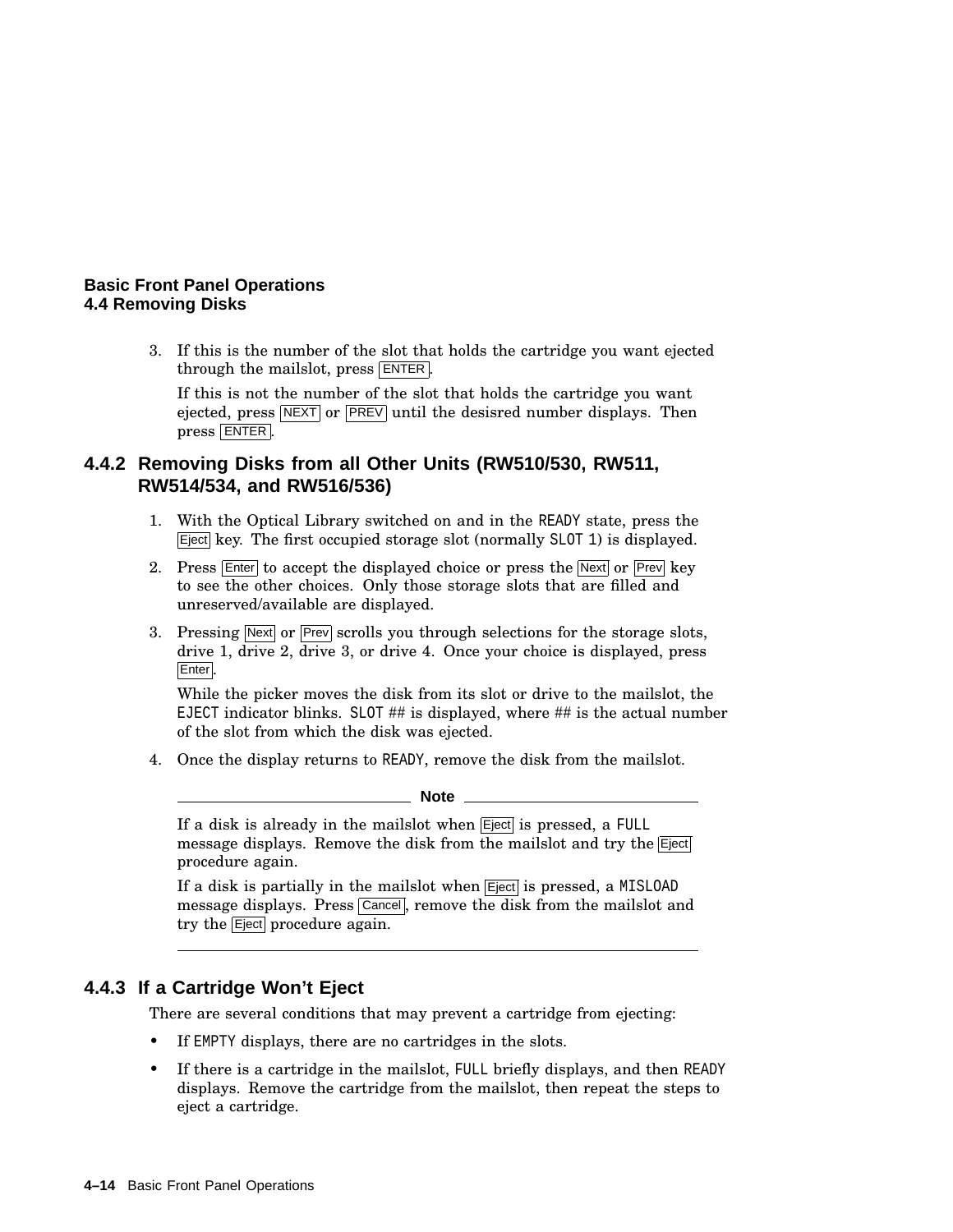#### **Basic Front Panel Operations 4.4 Removing Disks**

- If the host computer system has a disk reserved, the slot number of the reserved disk won't display. The disk must be unreserved to eject it. Refer to your host computer system documentation or your application software documentation for instructions on unreserving a disk.
- If the option "Prevent Media Removal" CONF 15 is set to ON, RESERVED displays and cartridges cannot be removed. CONF 15 must be set to OFF to eject a cartridge. See Section 6.3
- The host computer system is set to disallow mails oberation. Refer to your host computer system documentation or your application software documentation.

# **4.5 Changing Control Panel Configurations**

The following steps show you how to change a control panel configuration. See Appendix A for a listing of all configuration options and defaults.

- 1. Switch on the Optical Library if it is not already on. On the small unit go to step 3 when READY is displayed.
- 2. With READY displayed, press Option. TEST \* displays.
- 3. Press Next. CONF \* displays.
- 4. Press Enter. CONF 0 displays.
- 5. Press Next or Prev until CONF  $#$  displays (where  $#$  is the configuration number you want to change.)

See Appendix A for a complete listing of configurations.

6. Press Enter.

The default setting is displayed. It may be any one of the following:

- OFF or ON
- A numeral

You may be prompted for a password before your options, if any, display. An explanation of passwords is found in Chapter 6.

- 7. Press Next or Prev until the setting for this particular configuration is appropriate for your situation.
- 8. Press Enter once your choice displays. SET ## displays followed by CONF \*.
- 9. Press CANCEL to exit.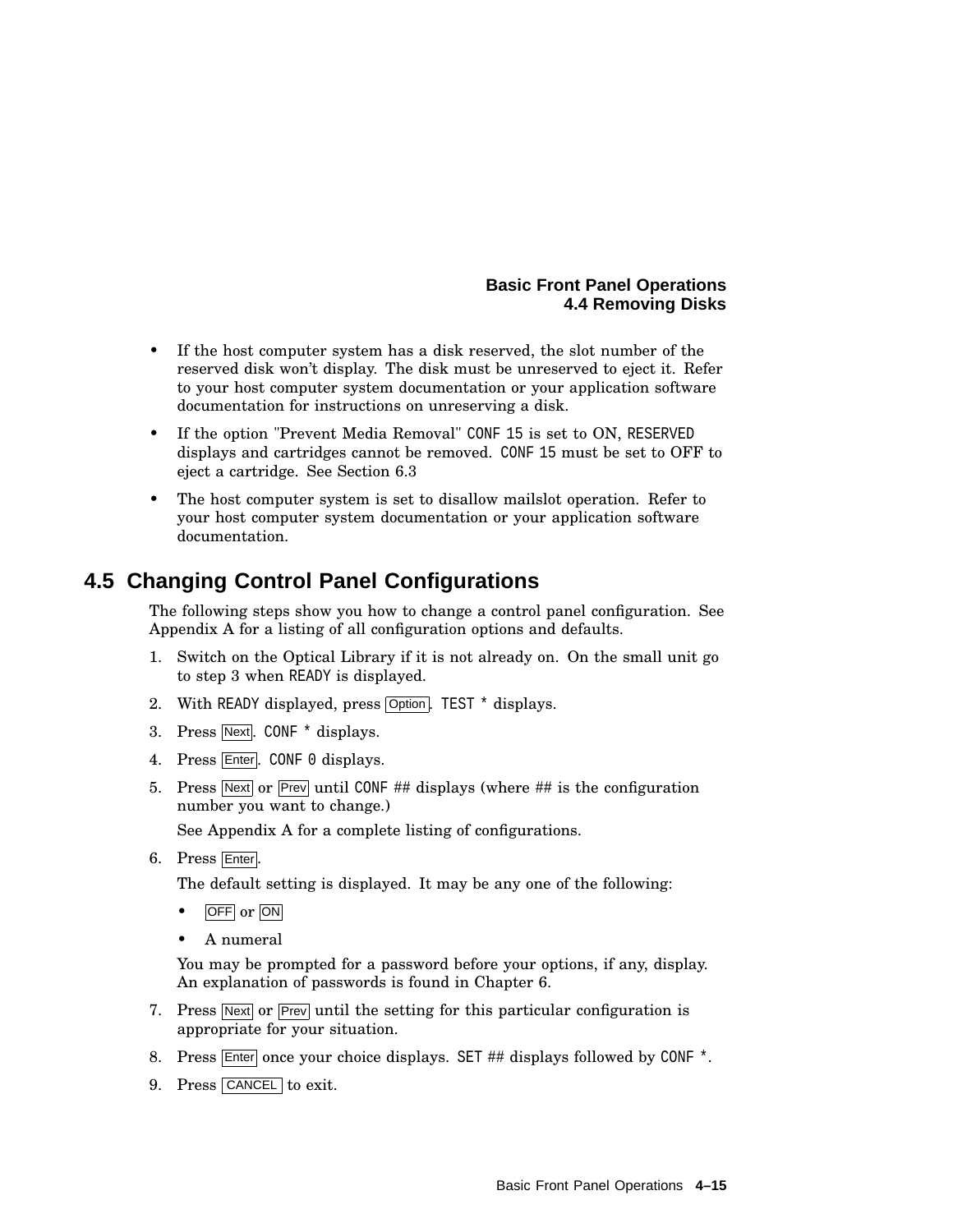#### **Basic Front Panel Operations 4.6 Retrieving Performance Information**

## **4.6 Retrieving Performance Information**

To display information about the Optical Library (the error log or move success log, for example), you need to access the INFO option. All the information log selections are identified in Appendix B.

Here are the steps to access an information log.

**Note:**

There is no  $\boxed{\text{Option}}$  button on the small unit, therefore, on the small units, go to step  $\overline{2}$  when READY is displayed.

- 1. With the Optical Library switched on and READY displayed, press Option. TEST \* displays.
- 2. Press Next until INFO \* displays.
- 3. Press Enter, a flashing 0 displays.
- 4. Press Next or Prev until the desired log number displays. See Appendix B for a complete listing of information logs.
- 5. Press Enter. The log information displays.

**Note**

Some logs display more information when Next or Prev is pressed.

Press Cancel to stop the INFO display. Press Enter then Next to choose another log.

# **4.7 Running Diagnostic Tests**

To display test information and to choose tests to execute, you need to access the TEST option. All diagnostic tests are described in Appendix C.

Here are the steps to perform a diagnostic test.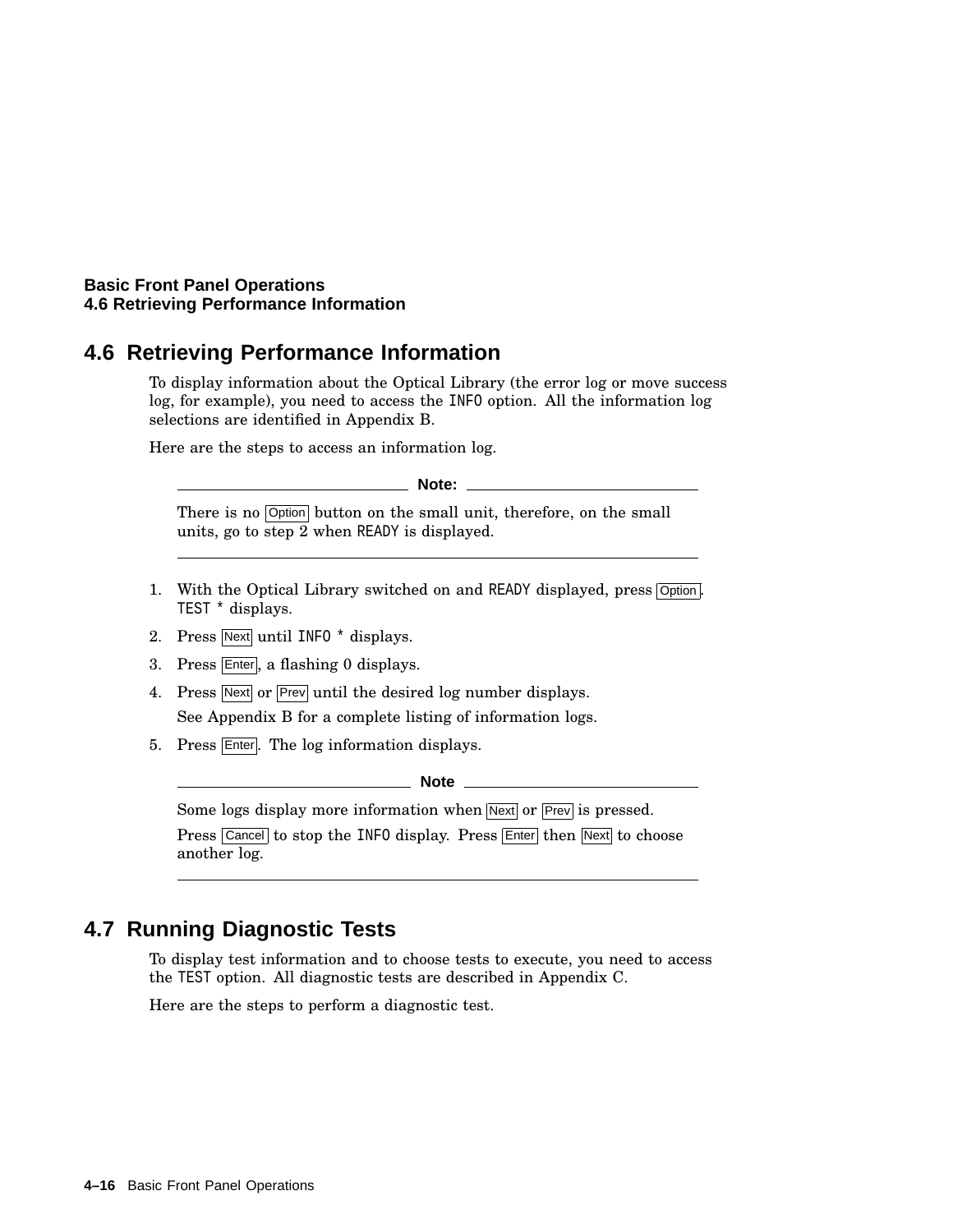#### **Basic Front Panel Operations 4.7 Running Diagnostic Tests**

#### **CAUTION**

Some diagnostic tests can corrupt your file system by moving a disk from its original storage slot to a new storage slot.

Please contact your service representative if you feel diagnostic steps are necessary unless you are trained to perform these diagnostic tests and to interpret their results for the purposes of troubleshooting.

- 1. With the Optical Library switched on and READY displayed, press Option, or NEXT for the small unit, TEST \* displays.
- 2. Press Enter. TEST 0 displays.
- 3. Press Next or Prev until the desired test number displays. See Appendix C for a complete listing of diagnostic tests.
- 4. Once you press Enter for the chosen test, ONCE displays.

Select ONCE by pressing Enter or press Next or Prev to choose 10, 100, 1000, or LOOP test repetition times.

LOOP indicates that the test runs continuously until Cancel is pressed or the unit is switched off.

**Note**

A test may be stopped by pressing Cancel. The current test iteration completes.

- 5. Once you press Enter for the number of test iterations, TESTING displays briefly, then RUN ## displays (where ## is the test number.)
- 6. The test runs. If no problems are encountered, the message PASS ## displays.

Press  $\overline{Option}$  (CANCEL) on the small unit) to get back to the READY state; or, press Enter or Cancel to perform another test.

If a problem occurs during the test, the message FAIL ## displays. Press  $\boxed{\text{Enter}}$  to gain information about the failure. An ERROR  $\#$  displays. Relevant information is stored in the Error information log.

Press Cancel or Option to exit this display.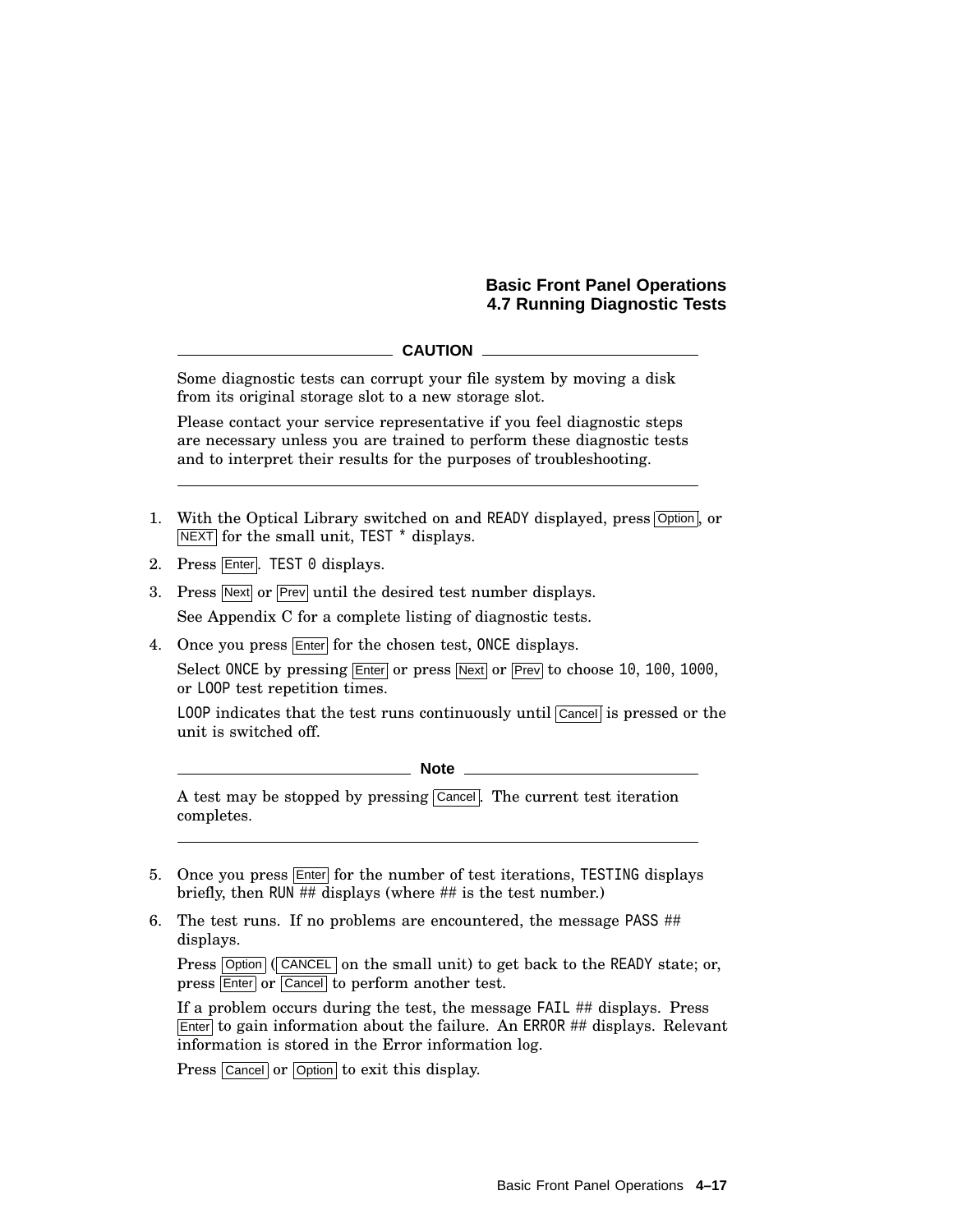#### **Basic Front Panel Operations 4.8 Setting the Optical Library System Addresses**

# **4.8 Setting the Optical Library System Addresses**

The Optical Library uses from two to five SCSI addresses: one for each of the drives, and one for the Autochanger. All of these addresses are set through the control panel. The default address settings are as follows:

**NOTE**

You must set the SCSI addresses regardless of the defaults.

| <b>Description</b>           | <b>Small</b><br>Unit<br><b>Address</b> | <b>Medium</b><br>Unit<br><b>Address</b> | Large<br>Unit<br><b>Address</b> |  |
|------------------------------|----------------------------------------|-----------------------------------------|---------------------------------|--|
| Autochanger Controller       | 3                                      | 3                                       | 5                               |  |
| Optical Disk Drive #1        | 4                                      | 4                                       |                                 |  |
| <b>Optical Disk Drive #2</b> | N/A                                    | 5                                       | $\overline{2}$                  |  |
| Optical Disk Drive #3        | N/A                                    | N/A                                     | 3                               |  |
| Optical Disk Drive #4        | N/A                                    | N/A                                     | 4                               |  |
|                              |                                        |                                         |                                 |  |

#### **Table 4–2 Default Address Settings**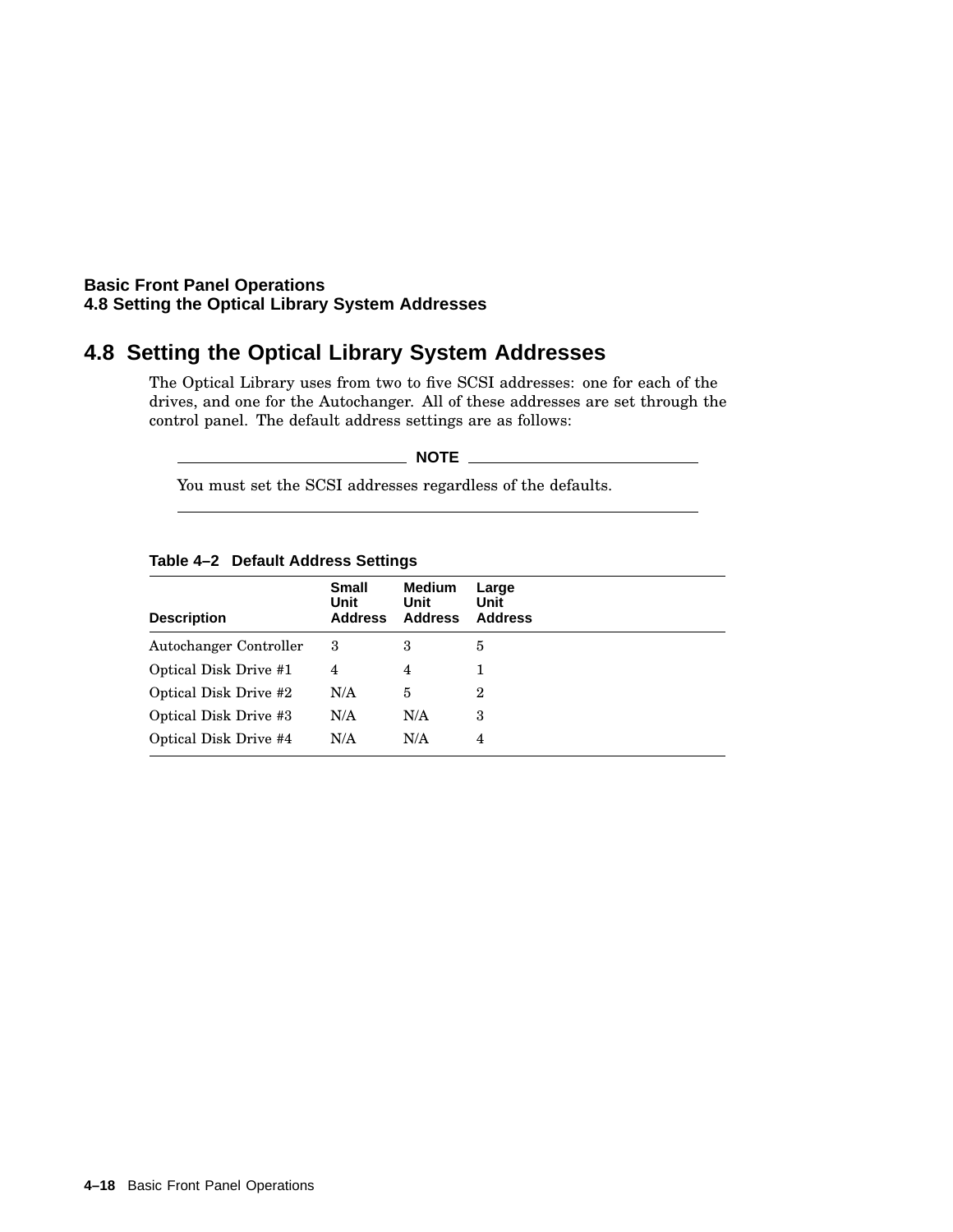#### **Basic Front Panel Operations 4.8 Setting the Optical Library System Addresses**

If you want to change one or all of the addresses, follow these steps:

- 1. First verify IDs of all SCSI devices connected to the host system, before changing defaults to avoid bus conflicts.
- 2. Shut down the host system.
- 3. Ensure that the Optical Library is already on. For the small unit, go to step 5 if power is on.
- 4. With READY displayed, press OPTION. TEST \* displays.
- 5. Press NEXT, until SCSI IDs \* displays.
- 6. Press  $\overline{\text{ENTER}}$ . AC ID # displays, where # may be the default number indicated in Table 4–2 or the current address.

This is the Autochanger controller address. If you want to change this address, press ENTER , otherwise continue to press NEXT until the drive number whose address you want to change is displayed, (DRV ID 1, DRV ID  $2$ , etc.)

- 7. Press  $\overline{\text{NEXT}}$  or  $\overline{\text{PREV}}$  until the address you want displays. (Addresses can only be a number from 0 through 7).
- 8. Press ENTER. The address you chose is now set.
- 9. If you want to change additional drive addresses, press  $NEXT$  until that drive number is displayed and repeat steps 6 through 8 to set the new address.
- 10. Press NEXT until UPDATE or CONFLICT displays.

If CONFLICT displays, two or more drives and/or the controller have been set to the same address and must be reset.

If UPDATE displays and you are satisfied with the addresses you have selected, press ENTER .

- 11. Record the new address setting for future reference.
- 12. Press CANCEL until the READY state returns.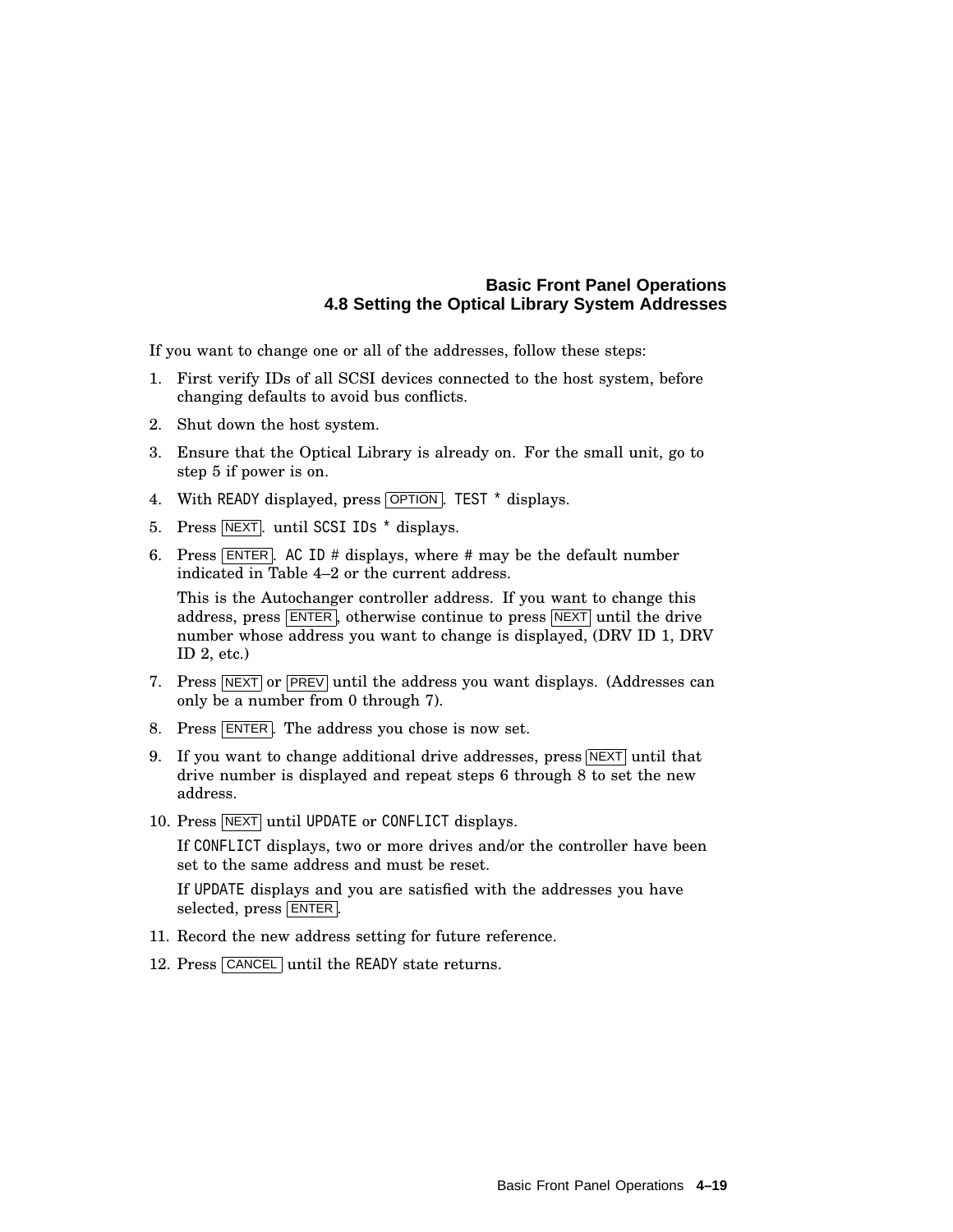#### **Basic Front Panel Operations 4.8 Setting the Optical Library System Addresses**

**Caution** \_

Do not remove power to the Optical Library until you are sure that the SCSI bus is inactive. Removing power from a SCSI peripheral when the bus is active can cause data loss and/or indeterminate bus states. (Check the host system reference manuals for information on checking the status of the SCSI bus.)

Opening the rear cabinet door of the large unit automatically removes power to the Optical Library motors. When the rear cabinet door is open, disks that are already in a drive can be read; however, if the host issues an Autochanger command to access a disks not currently in a drive, an error condition results.

13. Power cycle the Optical Library so the new address setting will be recognized by the host system.

**Note:**

Rebooting is required for the system to recognize the new IDs.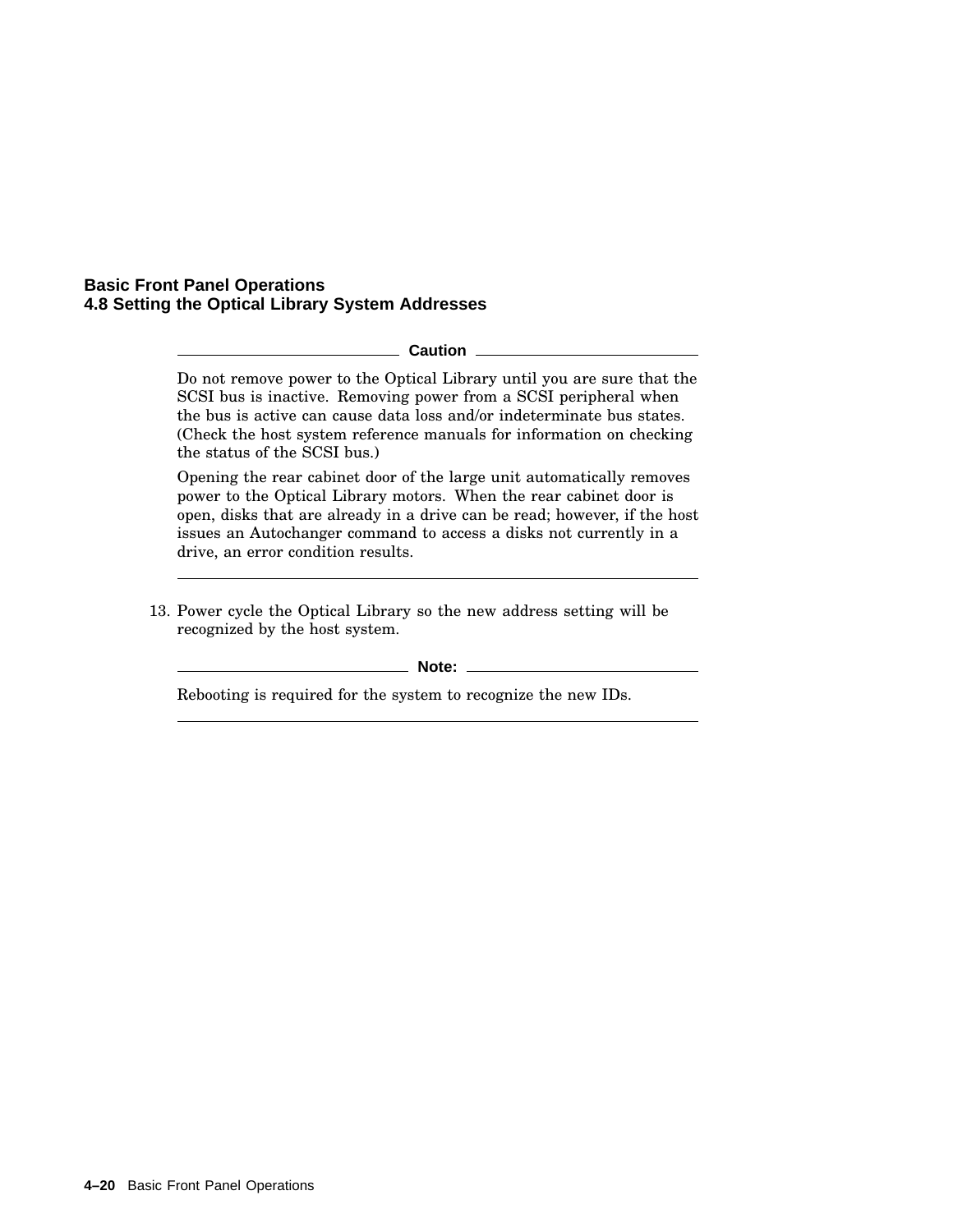# **5**

# **Rear Panel Configurations and Connections**

This chapter shows where SCSI and power connectors are located on the rear panel.

If you are configuring the Optical Library to a host computer other than those listed above, refer to your host system manuals for configuration steps.

## **5.1 Rear Panel Connectors**

The main components of the Optical Library back panel are illustrated in the figures as indicated in the following list.

- Figure 5–1 Small Optical Library (RW504/524-ZA)
- Figure 5–2 Deskside Optical Library (RW510/530-ZC)
- Figure 5–3 Rackmount Optical Library (RW511-ZC)
- Figure 5–4 Large Optical Library (RW514/516/534/536-ZF)

Table 5–1 describes the components called out in the rear panel figures.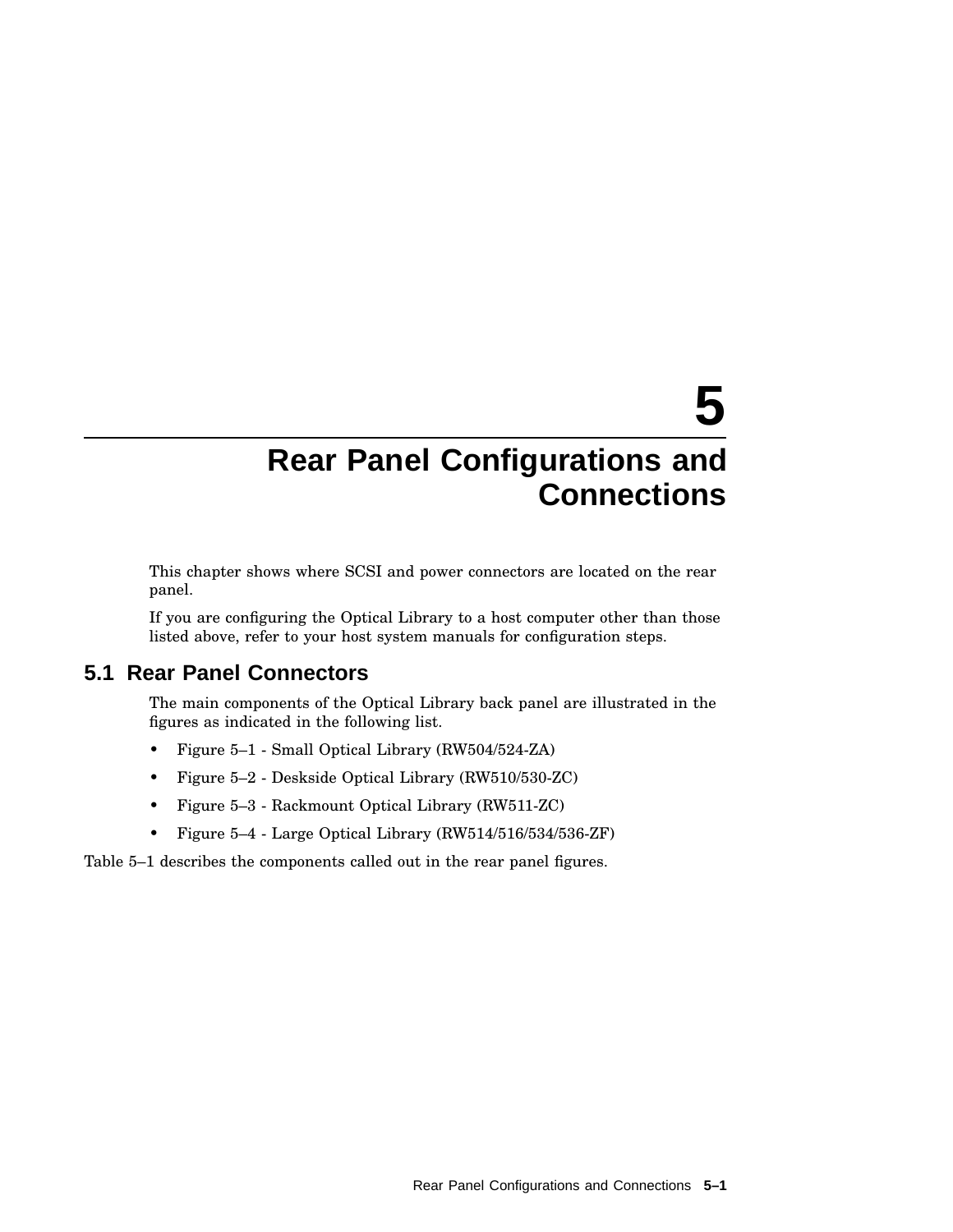





**5–2** Rear Panel Configurations and Connections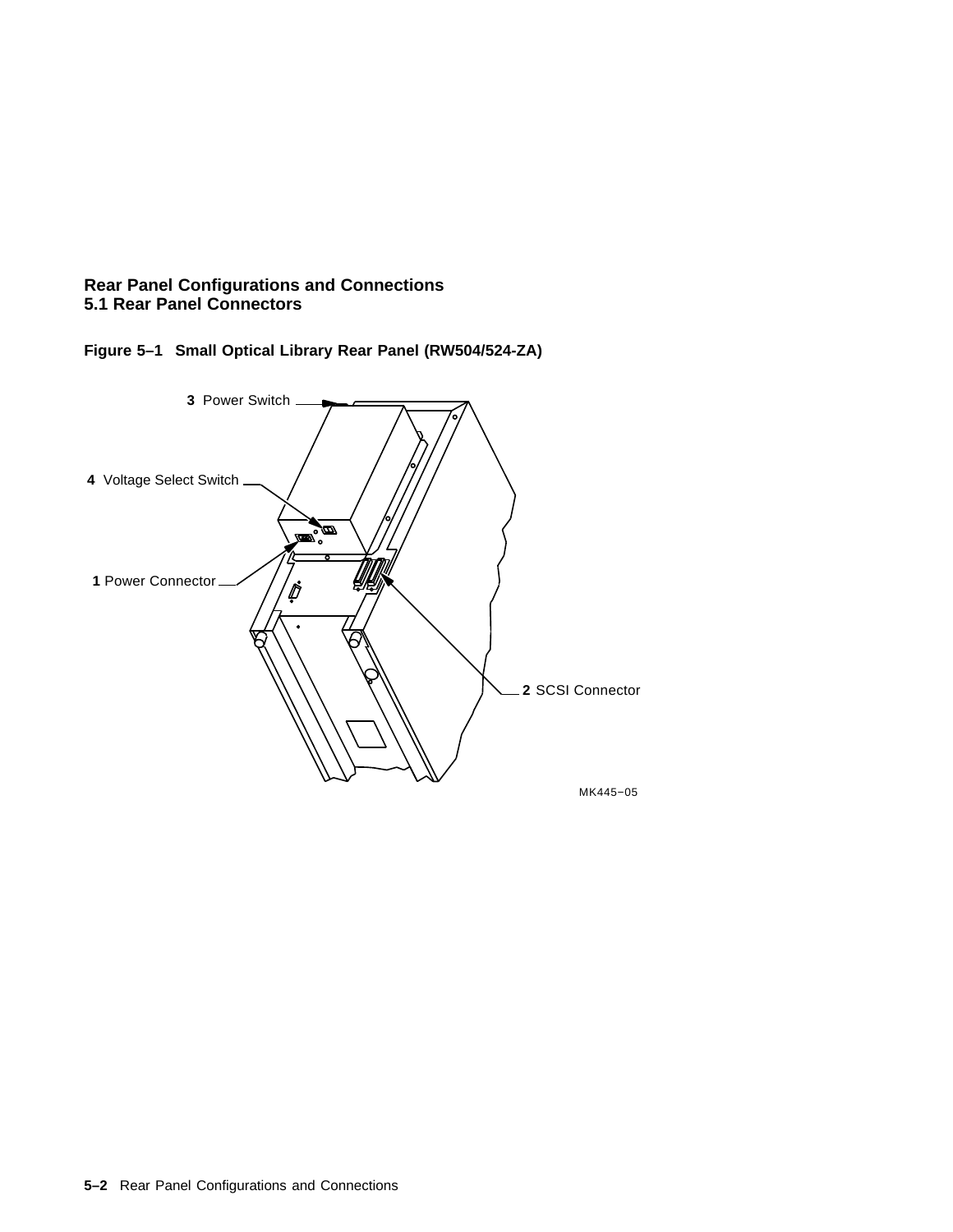**Figure 5–2 Deskside Optical Library Rear Panel (RW510/530-ZC)**



ZS-0513-MH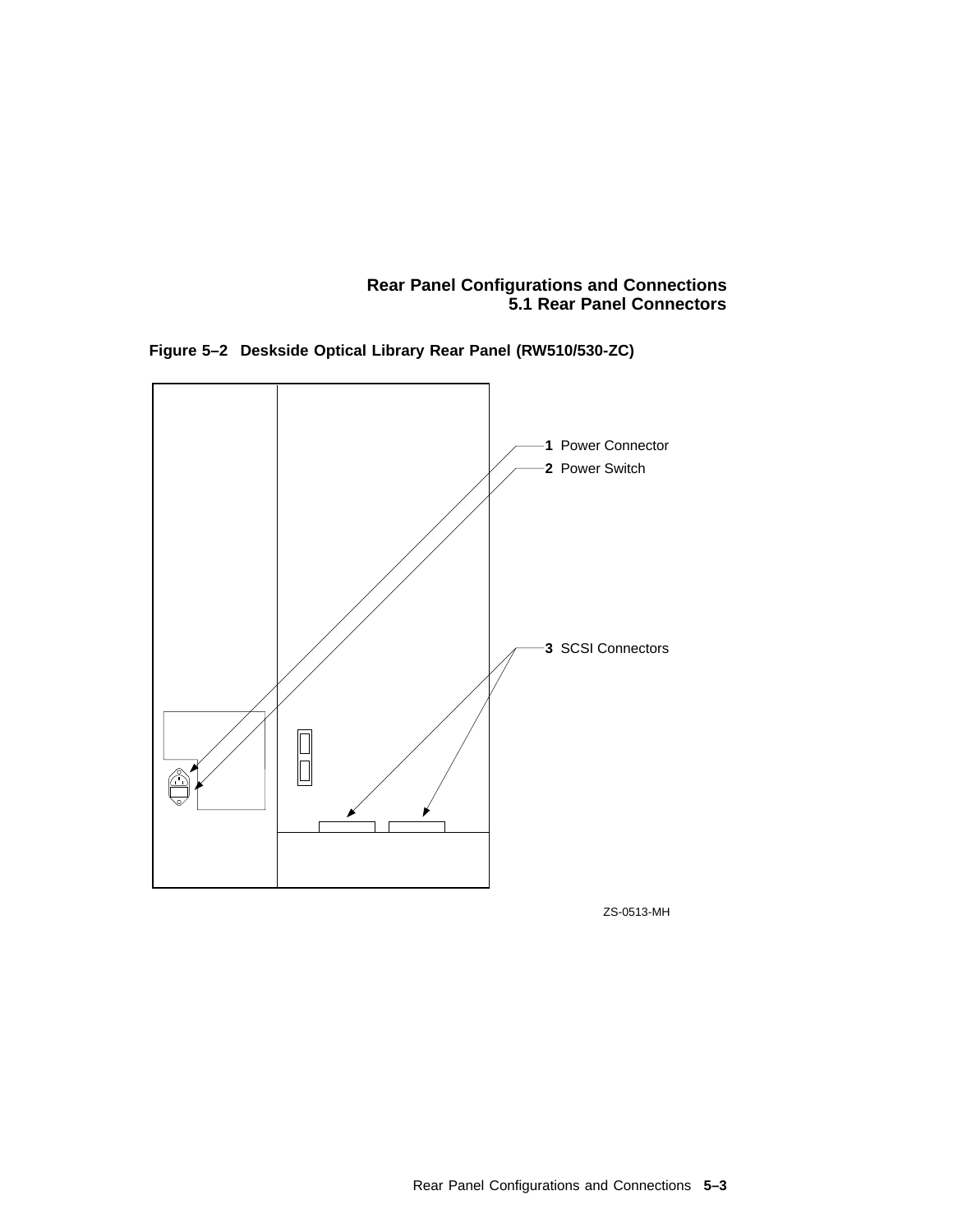

**Figure 5–3 Rackmount Optical Library Rear Panel (RW511-ZC)**

ZS-0514-MH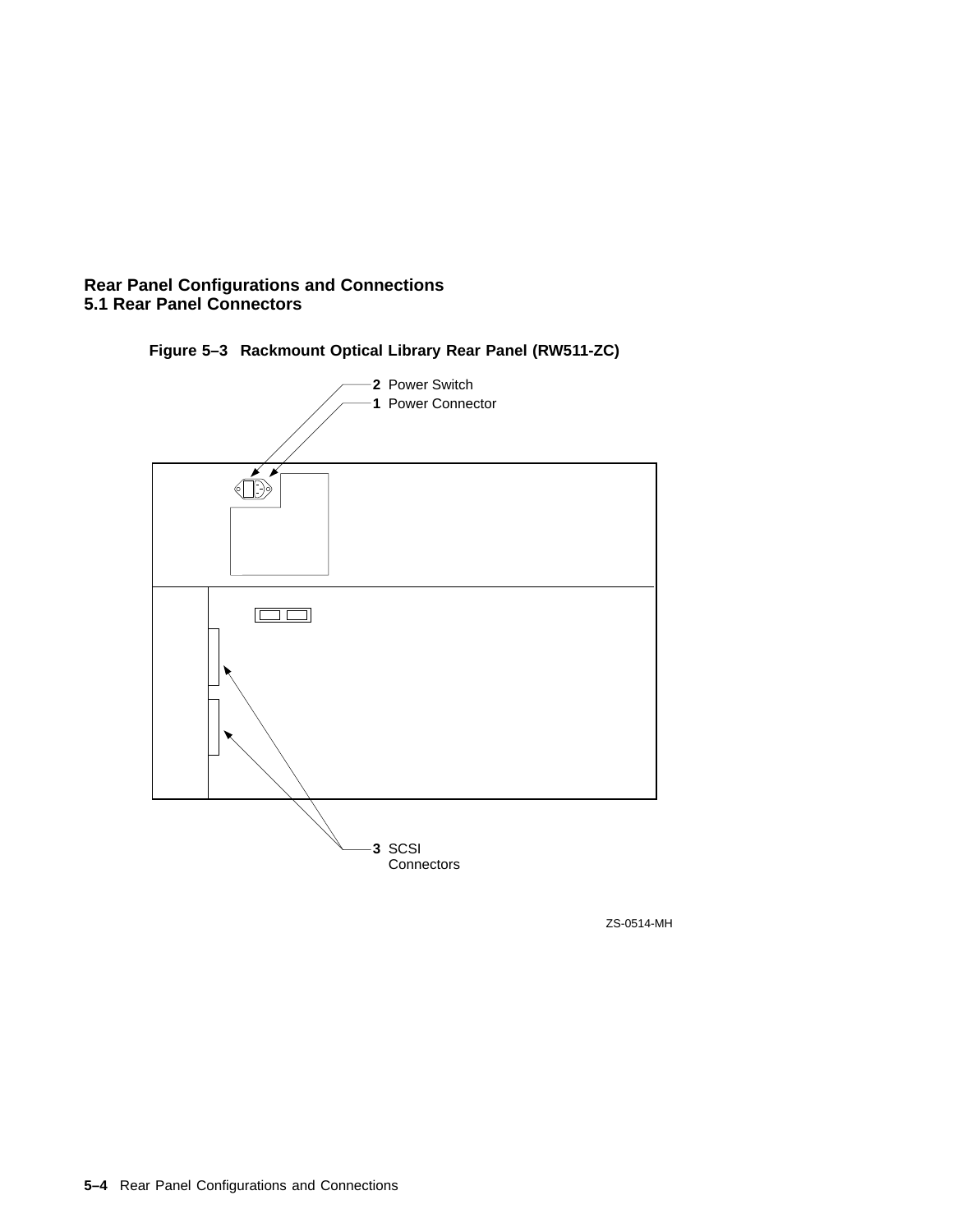**Figure 5–4 Large Optical Library Rear Panel (RW514/516/534/536-ZF)**

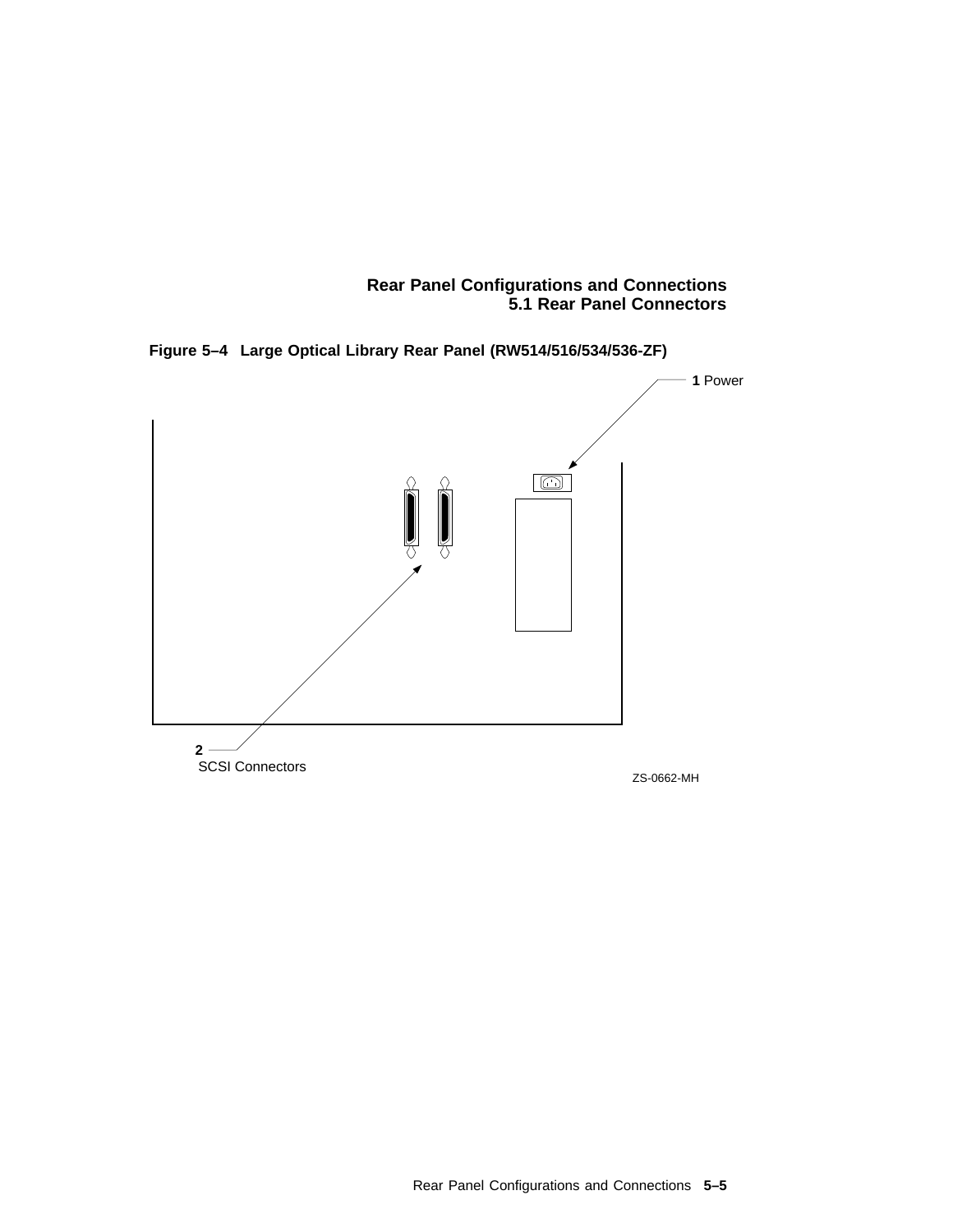| Table 5-1 Rear Panel Components |  |  |  |  |
|---------------------------------|--|--|--|--|
|---------------------------------|--|--|--|--|

| <b>Fig</b><br>No. | <b>Component</b>                                                                                               | <b>Description</b>                                                                                                                                                                                             | Applicable to<br>All Units |  |  |  |  |
|-------------------|----------------------------------------------------------------------------------------------------------------|----------------------------------------------------------------------------------------------------------------------------------------------------------------------------------------------------------------|----------------------------|--|--|--|--|
| 1                 | Power Connector                                                                                                | Connection for the power cord.                                                                                                                                                                                 |                            |  |  |  |  |
| $\overline{2}$    | <b>SCSI</b> Connectors                                                                                         | Two SCSI bus connectors that allow SCSI devices<br>to be daisy-chained. If no other SCSI device<br>exists after the current device on the chain, a<br>terminator must be connected to the unused<br>connector. | All units                  |  |  |  |  |
|                   | <b>CAUTION</b>                                                                                                 |                                                                                                                                                                                                                |                            |  |  |  |  |
|                   | Do not plug a single-ended device into a differential bus or a differential<br>device into a single-ended bus. |                                                                                                                                                                                                                |                            |  |  |  |  |
| 3                 | Power Switch                                                                                                   | Used to switch power on and off                                                                                                                                                                                | All but large<br>unit      |  |  |  |  |
| $\overline{4}$    | Voltage Select<br>Switch                                                                                       | Sets the voltage to either 115 volts or 230 volts                                                                                                                                                              | Small Unit                 |  |  |  |  |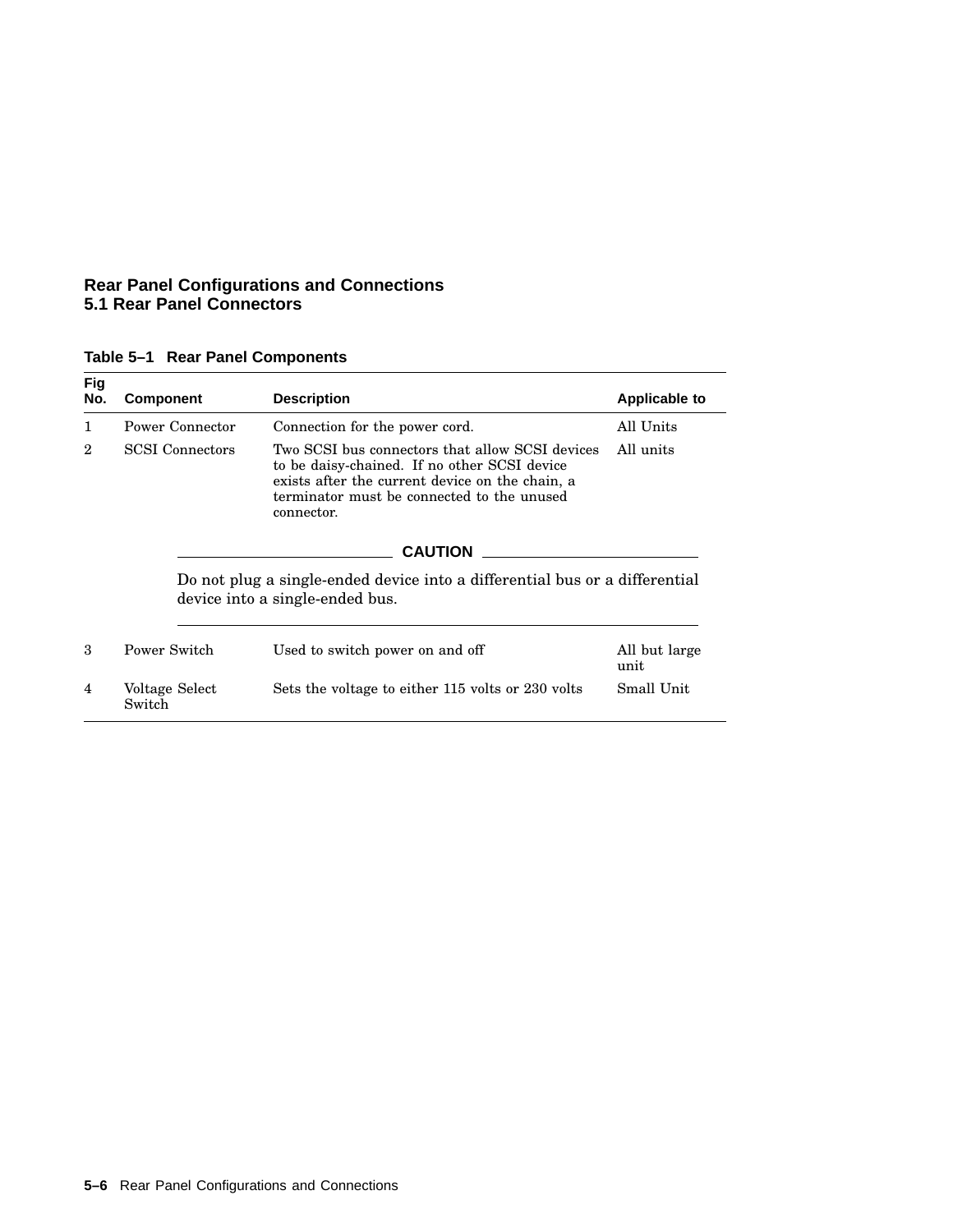# **6**

# **Securing the Optical Library**

The following topics are presented in this chapter:

- Security considerations
- Setting a password
- Setting security configurations

### **6.1 Security Considerations**

In its default condition, the Optical Library is unsecured, however, system control software may secure the Optical Library automatically. Any user can insert or remove disks or access control panel displays, configurations, or tests. In an open environment, some precautions should be taken to secure access to the control panel as well as to the following:

- Sensitive data stored on optical disk surfaces
- Configuration settings
- Diagnostic log information

If you are concerned about security you should do the following:

- Set a new Optical Library password periodically and limit the number of people who know the password.
- Implement the following security configurations:
	- Configuration 15—restricts disk insertion and removal
	- Configuration 20—maintains the configuration 15 setting in the event of a power failure
- Consider locating the Optical Library in a physically secure environment.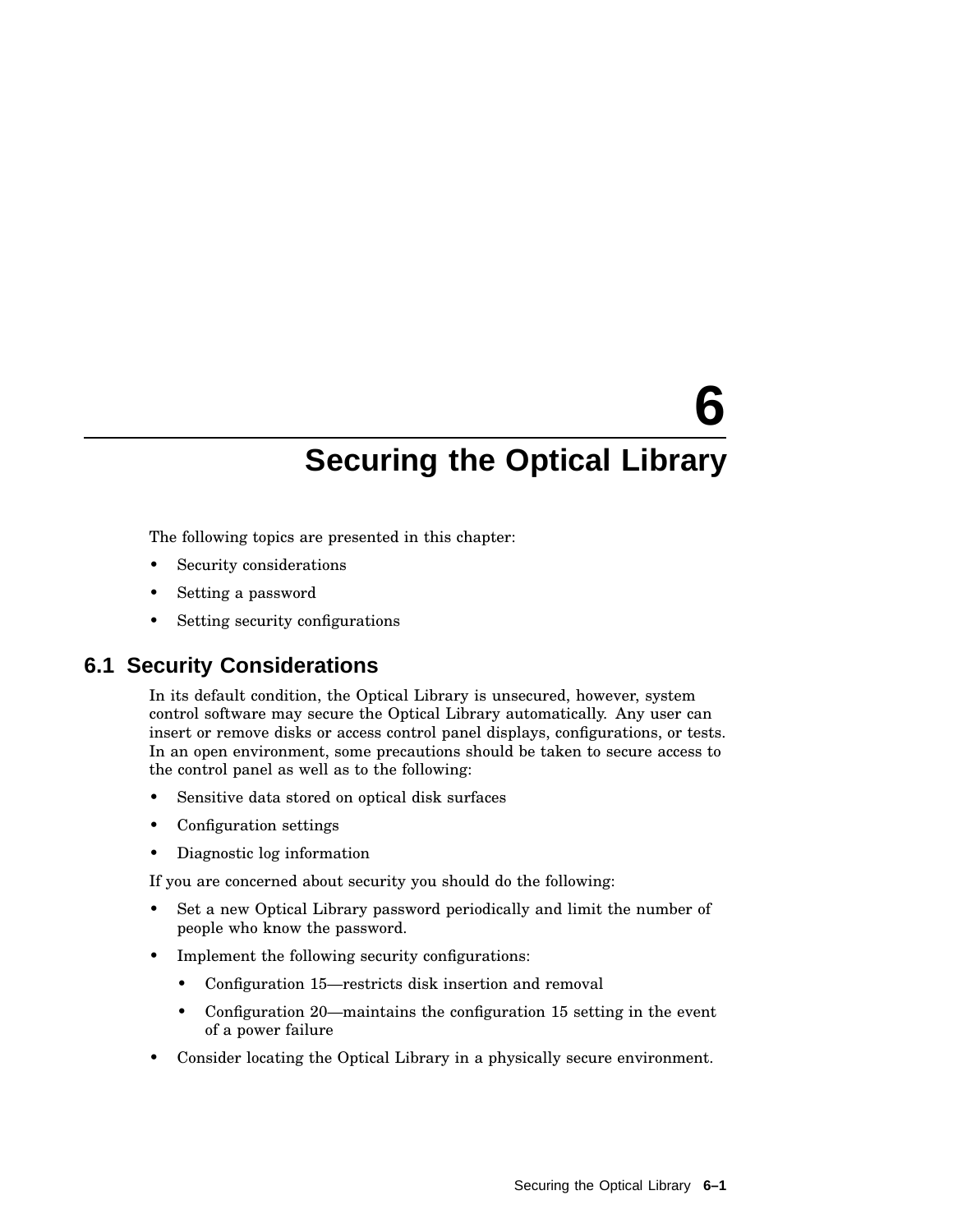#### **Securing the Optical Library 6.2 Setting a New Password**

# **6.2 Setting a New Password**

**Note**

Remember your password. If you forget it, only your service representative can reset the password to the default.

The default factory set password is 0-0-0. When setting a new password you must first key in the the old one and then the new one.

Follow these steps to set a new password.

**NOTE**

The small unit doesn't have an OPTION button, therefore, when READY is displayed go to step 2 for the small unit.

- 1. With READY displayed, press Option. TEST \* displays.
- 2. Press Next until CONF \* displays.
- 3. Press  $\overline{\text{Enter}}$ . CONF 0 displays (0 is flashing for the small unit).
- 4. Press Next until CONF 17 displays.
- 5. Press Enter. 0 displays. (CODE1 and a flashing 0 displays for the small unit).
- 6. Enter the current password (or the default password, 0-0-0).
	- a. Press Next or Prev until first number of the old or default password displays.
	- b. Press  $\boxed{\text{Enter}}$ . 0 displays. (CODE2 and a flashing 0 displays for the small unit).
	- c. Press Next or Prev until second number of the old or default password displays.
	- d. Press Enter. 0 displays. (CODE3 and a flashing 0 displays for the small unit).
	- e. Press Next or Prev until third number of the old or default password displays.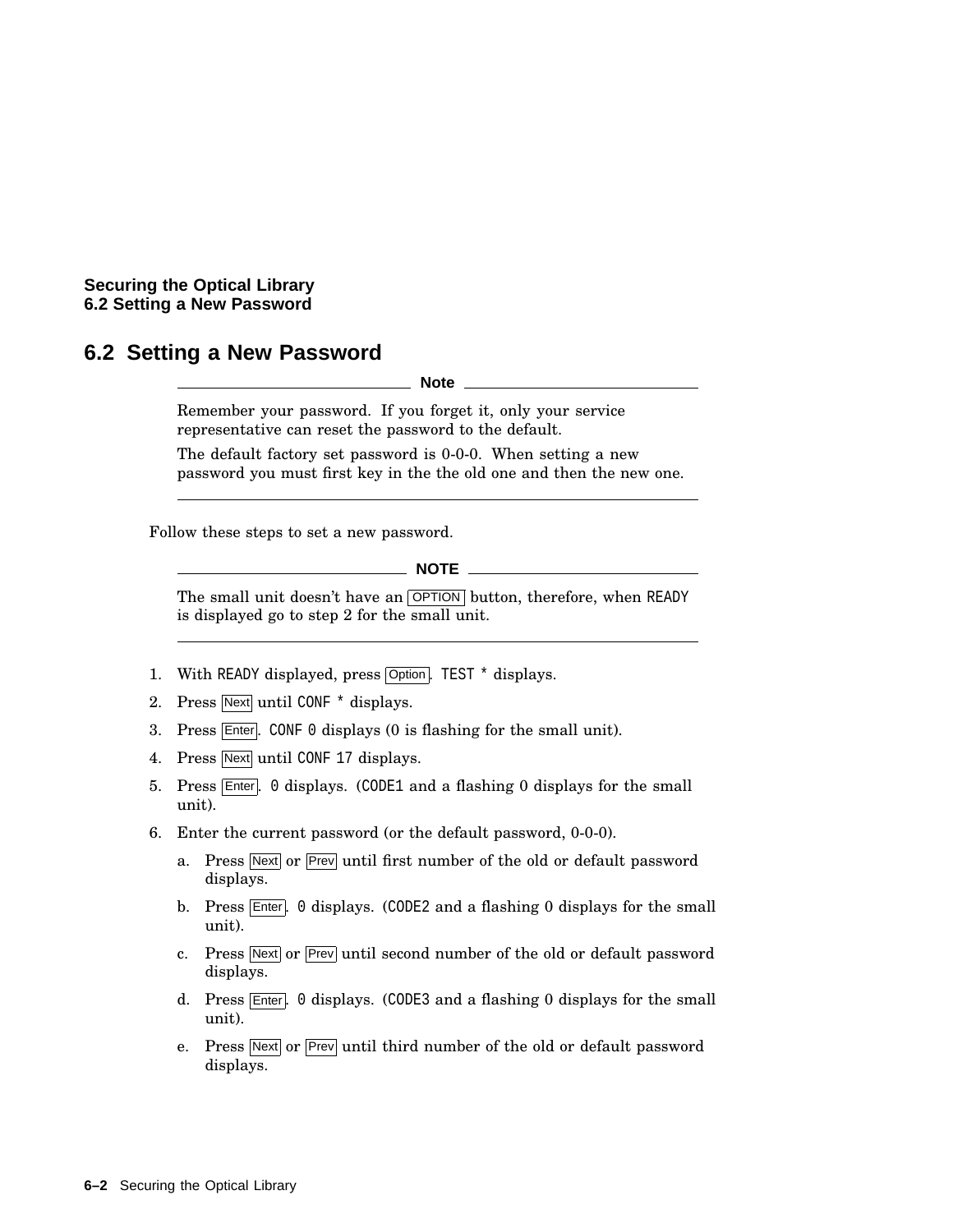#### **Securing the Optical Library 6.2 Setting a New Password**

f. Press Enter.

**Note**

If the password is keyed in successfully, the display prompts you for the new one. If a mistake is made in keying in the password, NO CONFIG briefly displays and the unit returns to the CONF 17 display.

If you realize you've made a mistake in keying in a password, press Cancel to return to the CONF 17 option.

7. Enter a new password.

**Note**

It is a good idea to write down your new password prior to entering it into the Optical Library. Also, store this information in a place where you can find it easily in case you forget your password.

- a. Press Enter. A displays with the old first number blinking. (NEW1 and a flashing 0 displays for the small unit).
- b. Press Next or Prev until first number of new password displays.
- c. Press Enter. B displays with a blinking second number of the old password. (NEW2 and a flashing 0 displays for the small unit).
- d. Press Next or Prev until second number of new password displays.
- e. Press Enter. C displays with a blinking third number of the old password. (NEW3 and a flashing 0 displays for the small unit).
- f. Press Next or Prev until third number of new password displays.
- g. Press Enter. SET 17 displays briefly.
- h. Press Cancel to return to READY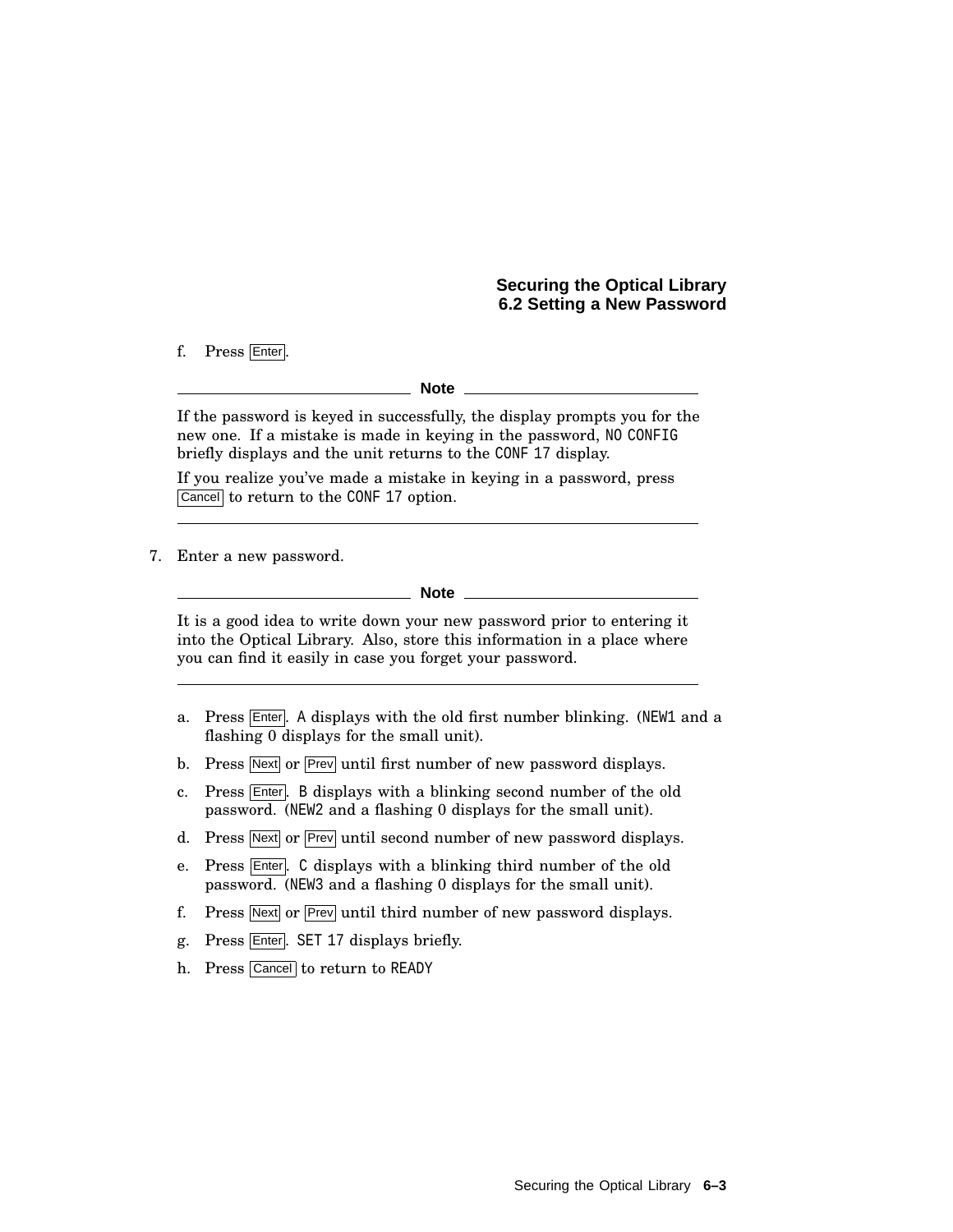**Securing the Optical Library 6.3 Setting Security Configurations**

## **6.3 Setting Security Configurations**

The following are two security configurations you might consider implementing.

• CONF 15

When this is set to ON, you cannot insert or remove disks. If you need to insert or remove disks, you must set CONF 15 back to OFF. (Setting CONF 15 requires a password.) This restricts users from ''illegally'' inserting or removing disks.

• CONF 20

When this is set to ON, the CONF 15 status is maintained when a power failure occurs. Also the reserved status of optical platters is maintained if the Optical Library System power fails.

When setting CONF 15 or CONF 20, the display prompts you for a password. This password is 0-0-0 or the new one you set for CONF 17.

#### **Setting CONF 15 or CONF 20**

- 1. Press  $\overline{Option}$  and then  $\overline{Next}$  until CONF  $*$  displays. For the small unit, just press Next.
- 2. Press  $\boxed{\text{Enter}}$ . CONF 0 displays. (0 is blinking on the small unit)
- 3. Press Next or Frev until CONF 15 or CONF 20 displays.
- 4. Press Enter. 0 displays. (CODE1 and a flashing 0 are displayed on the small unit.)
- 5. Press Next or Prev until the first password number displays.
- 6. Press Enter, 0 displays. CODE2 and a flashing 0 are displayed on the small unit.)
- 7. Press Next or Prev until the second password number displays.
- 8. Press Enter. 0 displays. (CODE3 and a flashing 0 are displayed on the small unit.)
- 9. Press Next or Prev until the third password number displays.
- 10. Press Enter. SET 15 or SET 20 displays.

NO CONFIG is displayed if you entered the wrong security code.

11. Press Cancel twice to return to Ready.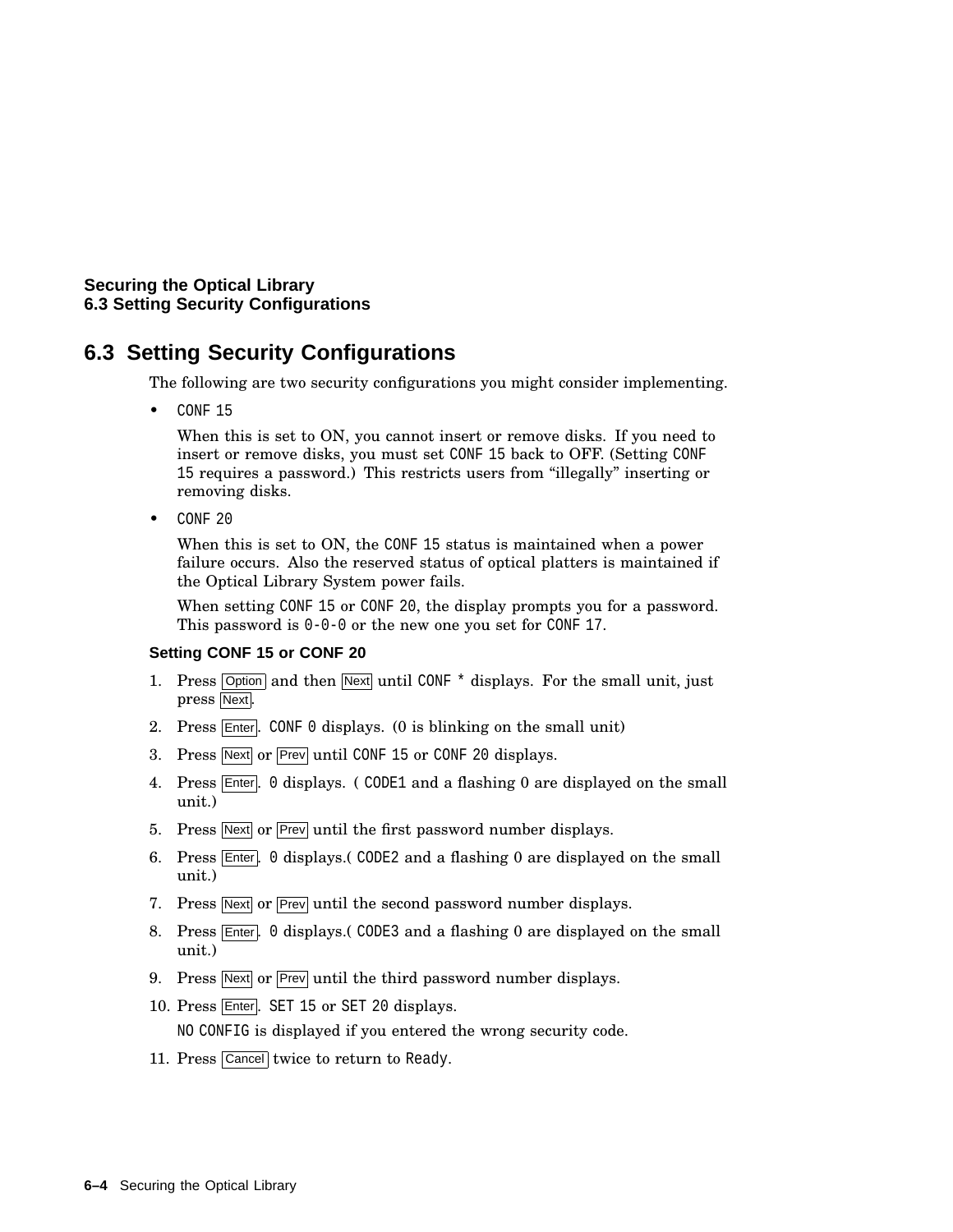# **A Configuration Options and Defaults**

This appendix lists the Optical Library configuration options and defaults. Chapter 4 describes how to access and set these configurations.

**Note**

Your service representative can assist you in implementing the right configuration selections for your Optical Library.

# **A.1 Mailslot Configurations**

Configurations 31 and 32 allow you to control the mailslot as described below. (Instructions for setting Optical Library configurations are located in Chapter 4.)

**Note**

In its default state, the Optical Library mailslot stays open, ready to accept an optical disk.

The following configurations allow you to change the mailslot's default position of open to closed.

• CONF 31 - when this is set to ON and CONF 15 is also set to ON, the mailslot's default position is closed. The mailslot cannot be opened and disks cannot be inserted or removed until CONF 15 (which requires a password to set), is set to OFF. Setting this configuration to ON makes it visible to the user that the mailslot cannot be used until security configuration 15 is switched OFF.

If the autochanger disk capacity is full, the mailslot only opens for an eject command.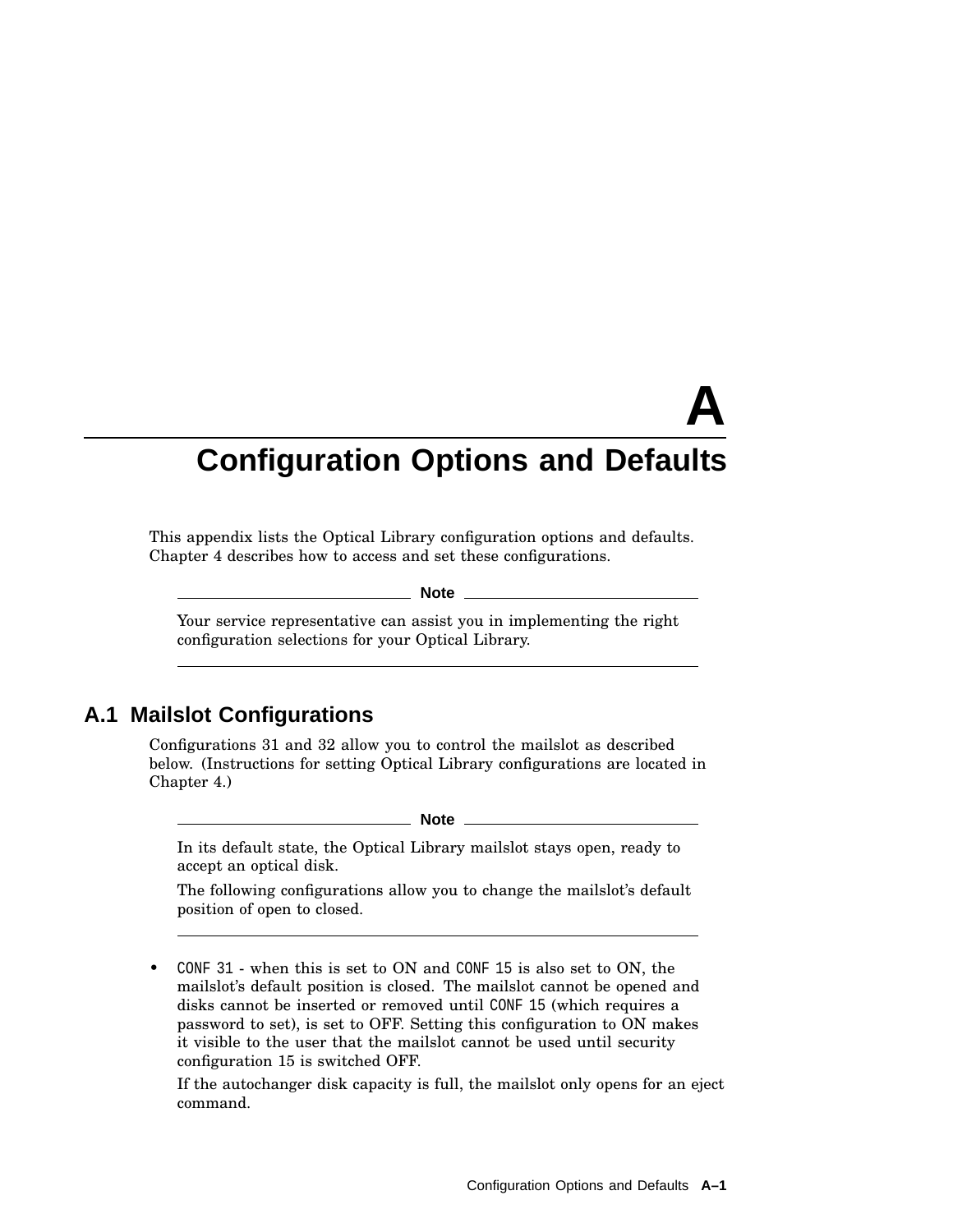#### **Configuration Options and Defaults A.1 Mailslot Configurations**

• CONF 32 - when this is set to ON, the mailslot can be rotated open or closed from the control panel or it allows the host to control mailslot rotation using a SCSI rotate mailslot command. Pressing Option on the Optical Library control panel displays an OPEN MS or CLOSE MS message. When the open or close message displays, press Enter to toggle the mailslot open or closed.

If the autochanger disk capacity is full, the OPEN/CLOSE MS is not displayed and the mailslot only opens for an eject command.

# **A.2 Security Configurations**

The following security-related configurations may be of value to you and are discussed in detail in Chapter 6.

- CONF 15 when this is set to ON, you cannot insert or remove disks without a password. This restricts users from ''illegally'' inserting or removing disks.
- CONF 20 when this is set to ON, the CONF 15 status is maintained when a power failure occurs. Also, the reserved status of optical platters is maintained if the Optical Library power fails.
- CONF 17 this configuration allows you to set a password that is needed when either CONF 15 or CONF 20 are implemented. The default factory-set password is 0-0-0. When setting a new password you must key in the old one first and then the new one.

**Note**

Don't forget your password. If you forget it, only your service representative can reset the password to default.

# **A.3 Configuration Options and Defaults**

Table A–1 lists the Optical Library configuration options and defaults. Chapter 4 describes how to access and set these configurations.

**Note**

Your service representative can assist you in implementing the right configuration selections for your Optical Library.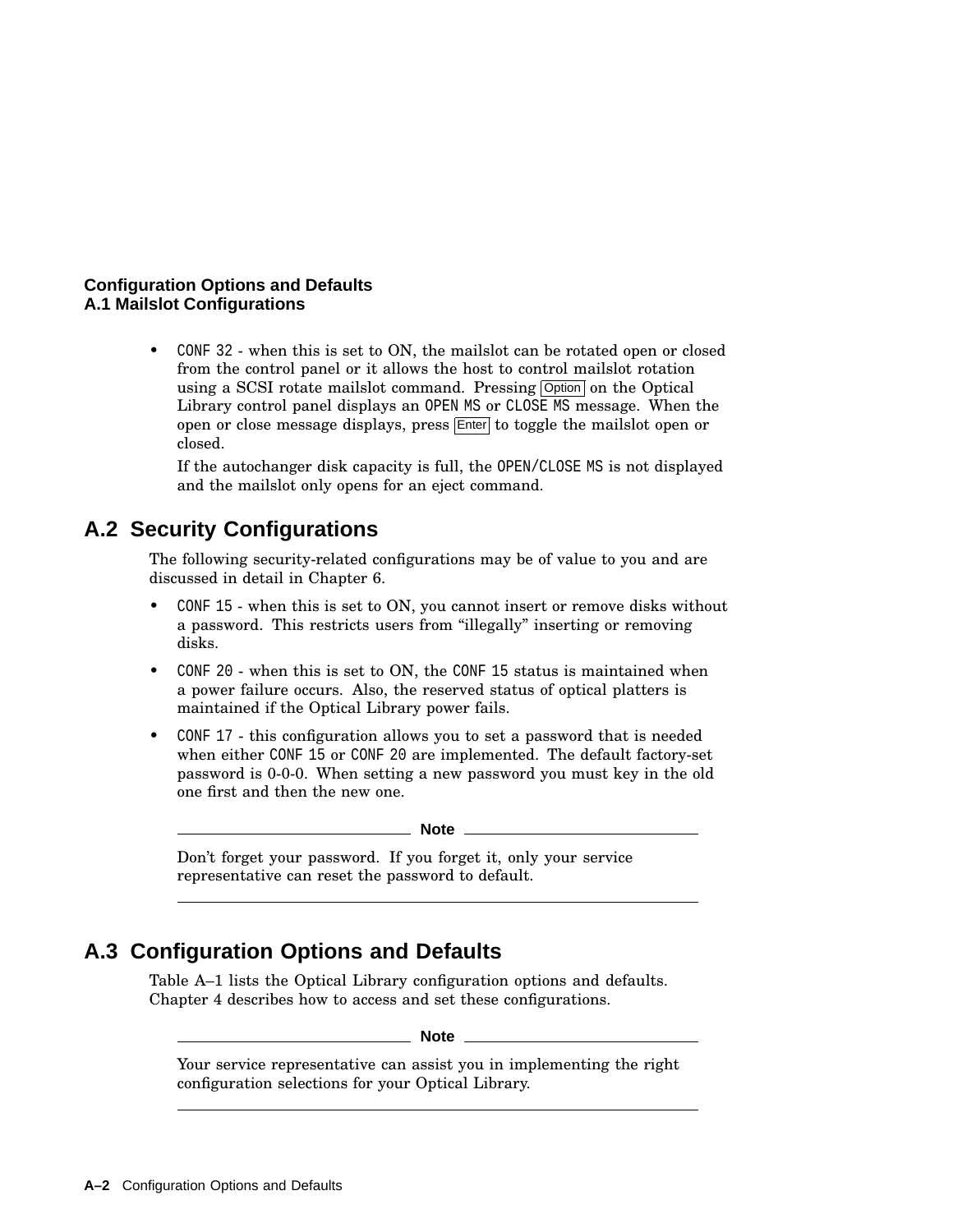#### **Configuration Options and Defaults A.3 Configuration Options and Defaults**

| No.          | <b>Function</b>                                                                                                                                     | <b>Default</b> | <b>Options</b>                                                                                                          |
|--------------|-----------------------------------------------------------------------------------------------------------------------------------------------------|----------------|-------------------------------------------------------------------------------------------------------------------------|
| $\mathbf{0}$ | Clear/Save Error Log<br>(Information Log 0)                                                                                                         | <b>SAVE</b>    | CLEAR - clears the error log immediately.<br>SAVE - saves the error log until CLEAR is<br>configured.                   |
| 8            | No Break on Failure                                                                                                                                 | <b>OFF</b>     | OFF - if a test encounters a failure, the<br>test stops.<br>ON - if a test encounters a failure, the test<br>continues. |
| 10           | Clear/Save Move Log<br>(Information Log 10)                                                                                                         | <b>SAVE</b>    | CLEAR - clears the move log immediately.<br>SAVE - saves the move log until CLEAR<br>save is configured.                |
| 11           | Clear/Save Runtime Log<br>(Information Log 11)                                                                                                      | <b>SAVE</b>    | CLEAR - clears the runtime log immedi-<br>ately.<br>SAVE - saves the runtime log until clear is<br>configured.          |
| $*15$        | Prevent Media Removal<br>(password required)                                                                                                        | OFF            | ON - Cartridges cannot be loaded or<br>ejected.<br>OFF - Cartridges can be loaded or ejected.                           |
| $*16$        | Set Default Configurations SAVE<br>(password required)                                                                                              |                | CLEAR - restores default configurations<br>immediately.<br>SAVE - maintains all set configurations.                     |
| $*17$        | <b>Set New Password</b><br>(password required)                                                                                                      | $0 - 0 - 0$    |                                                                                                                         |
| $*18$        | Clear/Save Logs<br>(password required)                                                                                                              | <b>SAVE</b>    | CLEAR - clears/zeros the specified logs.<br>SAVE - maintains the specified logs until<br>CLEAR is configured.           |
|              | Clears/zeros these logs:<br>#4 - Drive Load Count<br>#5 - Power on Hours<br>#9 - Move<br>$#12$ - Flip<br>#13 - Translate<br>#14 - Mailslot Rotation |                |                                                                                                                         |

**Table A–1 Configuration Selections**

\*Configurations 15 - 20, 31, 32, 50 and 66 require a password. See Chapter 6.

(continued on next page)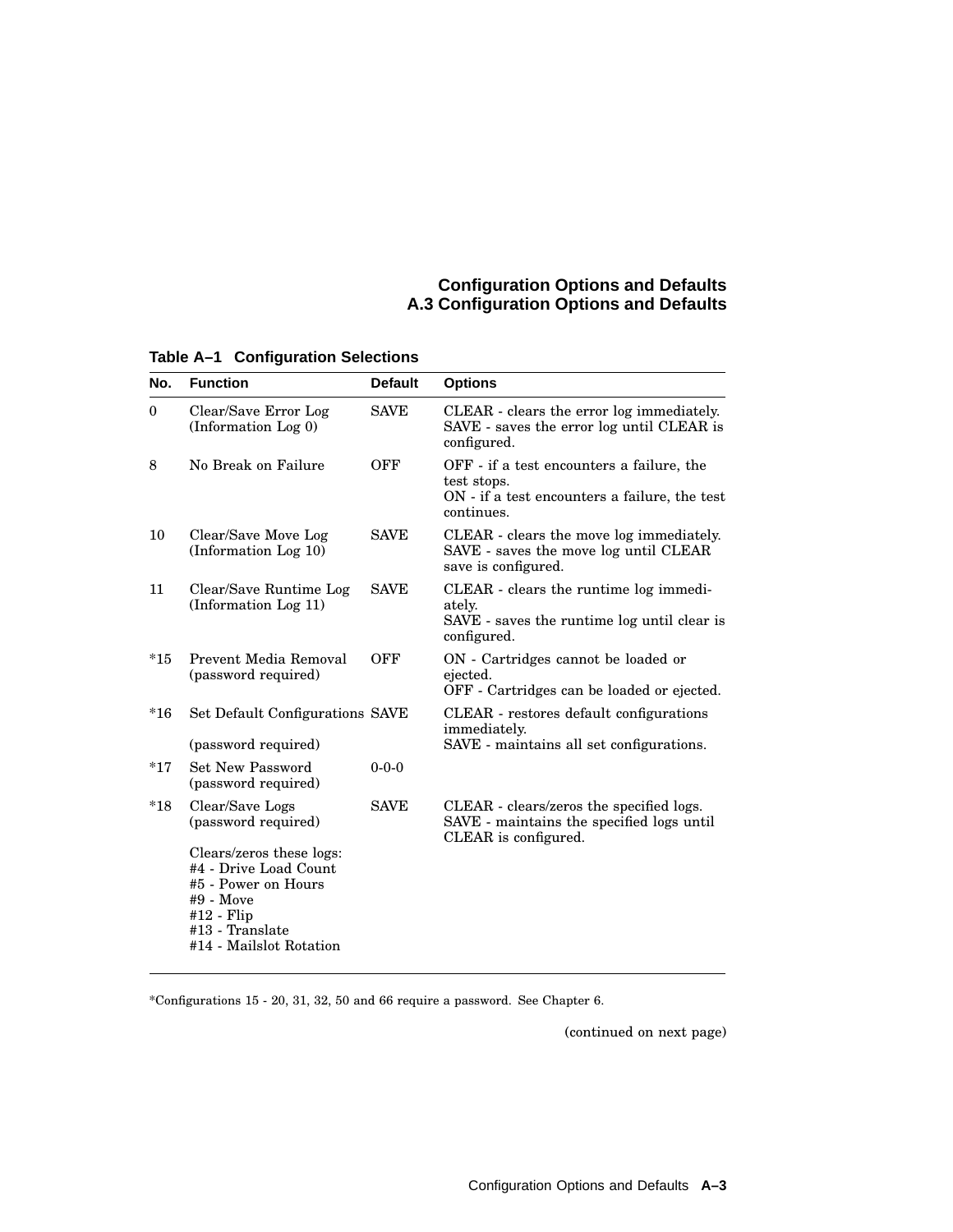#### **Configuration Options and Defaults A.3 Configuration Options and Defaults**

| No.   | <b>Function</b>                                        | <b>Default</b> | <b>Options</b>                                                                                                                                                             |
|-------|--------------------------------------------------------|----------------|----------------------------------------------------------------------------------------------------------------------------------------------------------------------------|
| $*19$ | Set Autochanger Retries<br>(password required)         |                | Sets the number of attempts to retry<br>moves before giving up.                                                                                                            |
|       |                                                        |                | A -<br>Max. attempts<br>4<br>to find home                                                                                                                                  |
|       |                                                        |                | $\overline{2}$<br>B -<br>Max. attempts<br>to do move                                                                                                                       |
|       |                                                        |                | $\rm{C}$ -<br>Max. attempts<br>$\mathbf{1}$<br>to restore<br>move after<br>failure                                                                                         |
| $*20$ | Power On Cartridge<br>Security<br>(password required)  | OFF            | ON - maintains the status of Configuration<br>15 upon power cycle or power failure.<br>OFF - Configuration 15 is not maintained<br>through a power cycle or power failure. |
| 21    | Enable Autochanger<br>Retries                          | <b>ON</b>      | ON - Autochanger attempts to correct itself<br>when it encounters difficulty.<br>OFF - Autochanger does not attempt to<br>correct itself when it encounters difficulty.    |
| 22    | Clear Drive 1 Load<br>Count Log<br>(Information Log 4) | <b>SAVE</b>    | CLEAR - clears the Drive 1 Load Count<br>Log immediately.<br>SAVE - saves the Drive 1 Load Count Log<br>until clear is configured.                                         |
| 23    | Same as Config. 22, for<br>Drive 2                     |                |                                                                                                                                                                            |
| 24    | Same as Config. 22, for<br>Drive 3                     |                |                                                                                                                                                                            |
| 25    | Same as Config. 22, for<br>Drive 4                     |                |                                                                                                                                                                            |
| 27    | Report Recovered Error                                 | OFF            | ON - reports the SCSI-level error to the<br>host.<br>OFF - no reports of SCSI-level errors to<br>the host.                                                                 |

#### **Table A–1 (Cont.) Configuration Selections**

\*Configurations 15 - 20, 31, 32, 50 and 66 require a password. See Chapter 6.

(continued on next page)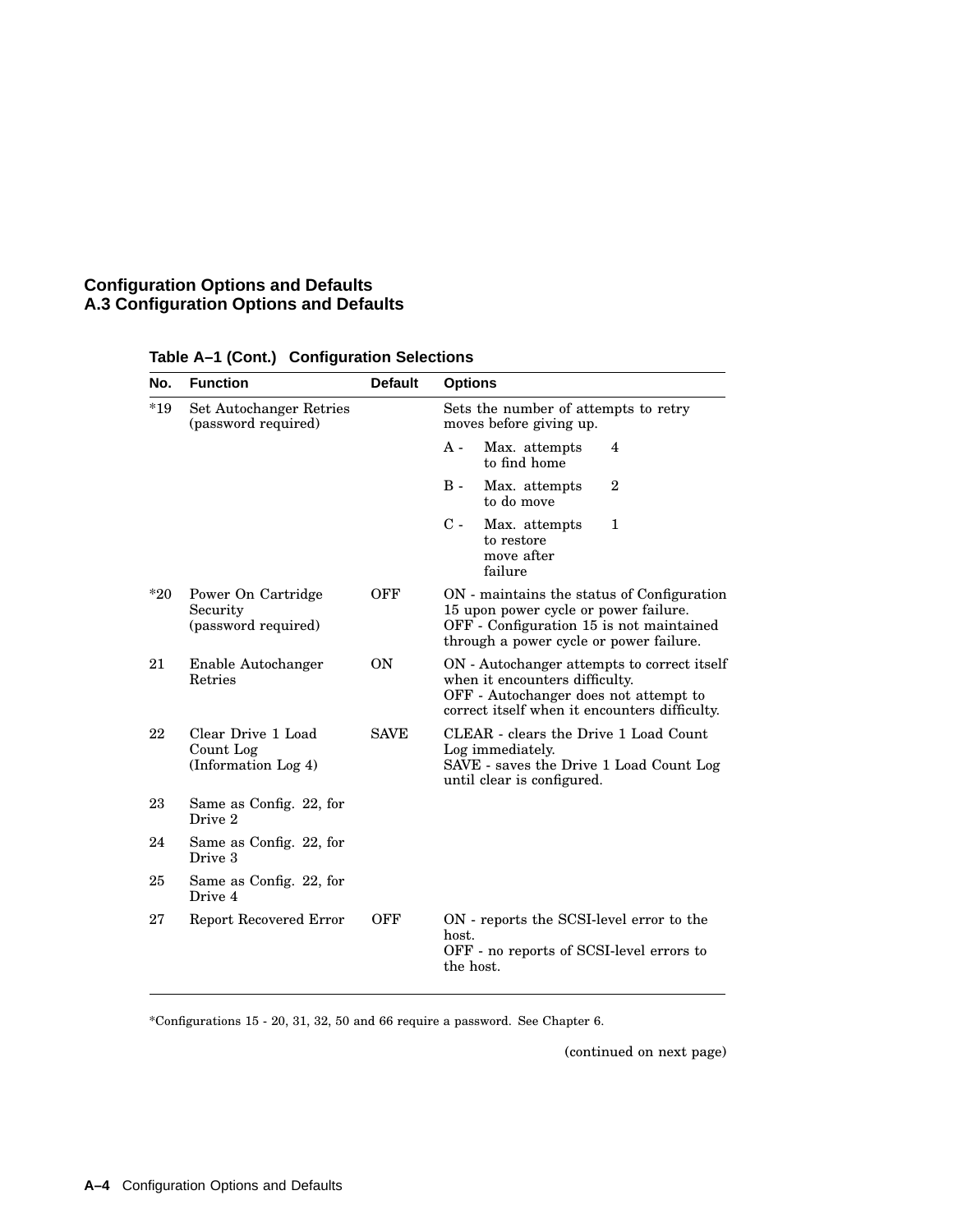#### **Configuration Options and Defaults A.3 Configuration Options and Defaults**

| No.   | <b>Function</b>                                     | <b>Default</b> | <b>Options</b>                                                                                                                                                                                                                                                                                                                                                     |
|-------|-----------------------------------------------------|----------------|--------------------------------------------------------------------------------------------------------------------------------------------------------------------------------------------------------------------------------------------------------------------------------------------------------------------------------------------------------------------|
| $*31$ | Secured Mailslot<br>Rotation<br>(password required) | OFF            | OFF - Normal mailslot operation.<br>ON - The mails ot rotates in when<br>Configuration 15 is set to ON or a Prevent<br>Media Removal command is received. The<br>mails ot remains closed until Configuration<br>15 is set to OFF or an Allow Media<br>Removal command is received. If the<br>autochanger is full, the mailslot opens only<br>for an EJECT command. |
| $*32$ | Mailslot Rotation<br>Command<br>(password required) | OFF            | OFF - Normal mails object operation. If the<br>host sends a Rotate Mailslot command and<br>Config. 32 is set to OFF, the host receives<br>a Check Condition followed by a Sense Key<br>of Illegal Request.<br>ON - When a Rotate Mailslot command is<br>received (either from the host or via the<br>control panel), the mails ot is toggled open<br>or closed.    |
| 40    | DEC/OEM Mode                                        | OFF            | OFF - Changes inquiry mode to DEC<br>mode. Required when connected to a DEC<br>computer to ensure integrity. This changes<br>default of Autocontroller PCA.<br>ON - For use with OEM computers (HP).                                                                                                                                                               |
| 41    | DEC/OEM Mode                                        | OFF            | OFF - Changes inquiry mode to DEC<br>mode. Required when connected to a<br>DEC computer to ensure integrity. This<br>changed default of 1.3 Gbyte multifunction<br>drive only.<br>ON - For use with OEM computers (HP).                                                                                                                                            |
|       |                                                     |                | <b>NOTE</b>                                                                                                                                                                                                                                                                                                                                                        |

**Table A–1 (Cont.) Configuration Selections**

If drives need to be switched from DEC mode to OEM standard mode, contact your Digital Services representative.

\*Configurations 15 - 20, 31, 32, 50 and 66 require a password. See Chapter 6.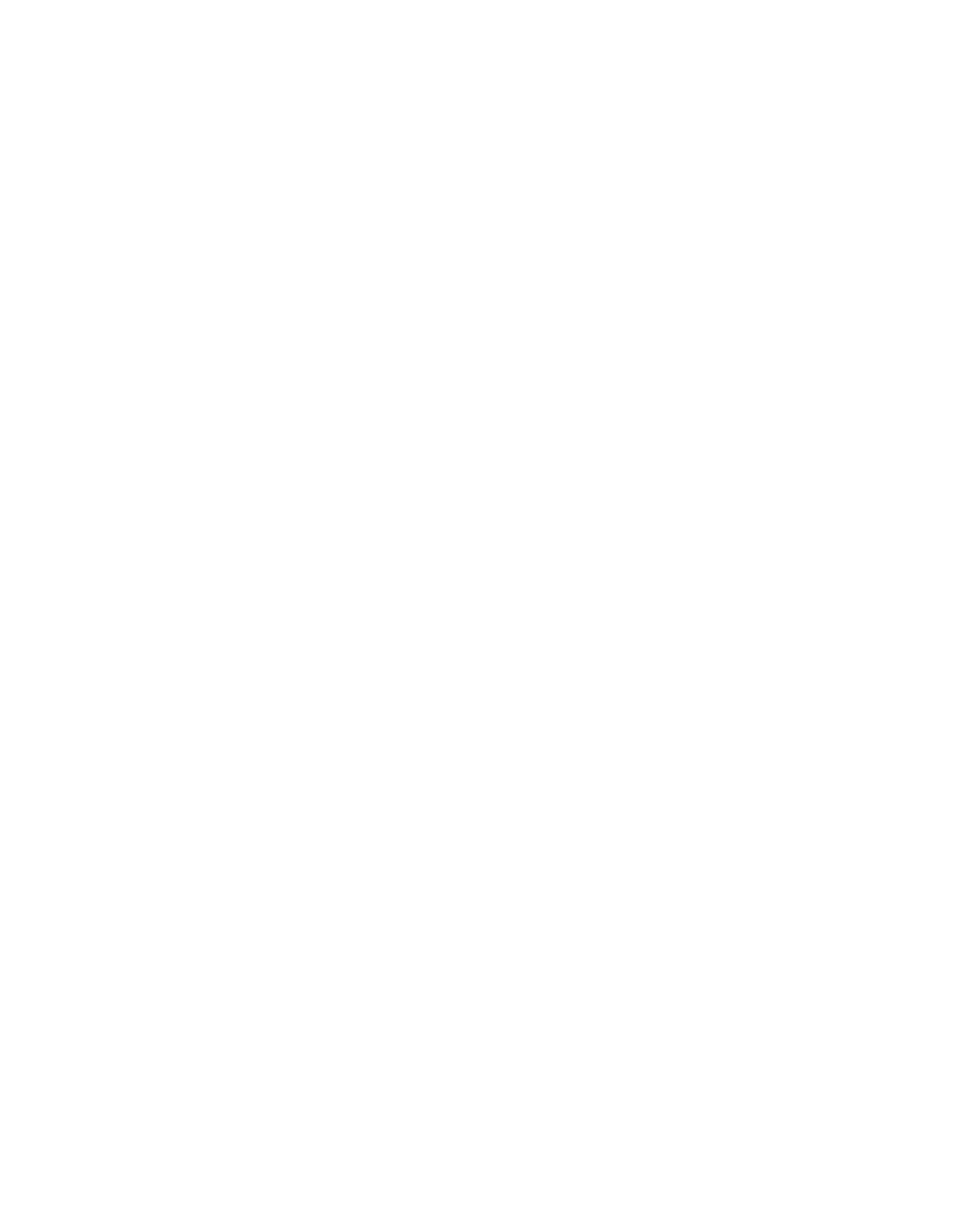## **B Information Logs**

Table B–1 lists the information logs available through the control panel. To access these logs, see Chapter 4.

**Note**

Your service representative can help you interpret the information held in the information logs.

These information logs will be of value to you:

- Log 1—Firmware Version Number
- Log 16—Drive 1 SCSI Address
- Log 17—Drive 2 SCSI Address
- Log 18—Drive 3 SCSI Address
- Log 19—Drive 4 SCSI Address

Other information logs record information that tell you how much your Optical Library is used.

|  | Table B-1 Information Logs |  |
|--|----------------------------|--|
|--|----------------------------|--|

| No.      | Log Name              | <b>Description</b>                                                                                                                                                                                                      |
|----------|-----------------------|-------------------------------------------------------------------------------------------------------------------------------------------------------------------------------------------------------------------------|
| $\Omega$ | Autochanger Error Log | A time-stamped history of past diagnostic test<br>errors. The error message maintained for each<br>error indicates the failure and the possible<br>Field Replaceable Units (FRUs) which may<br>have caused the failure. |
|          |                       | (continued on next page)                                                                                                                                                                                                |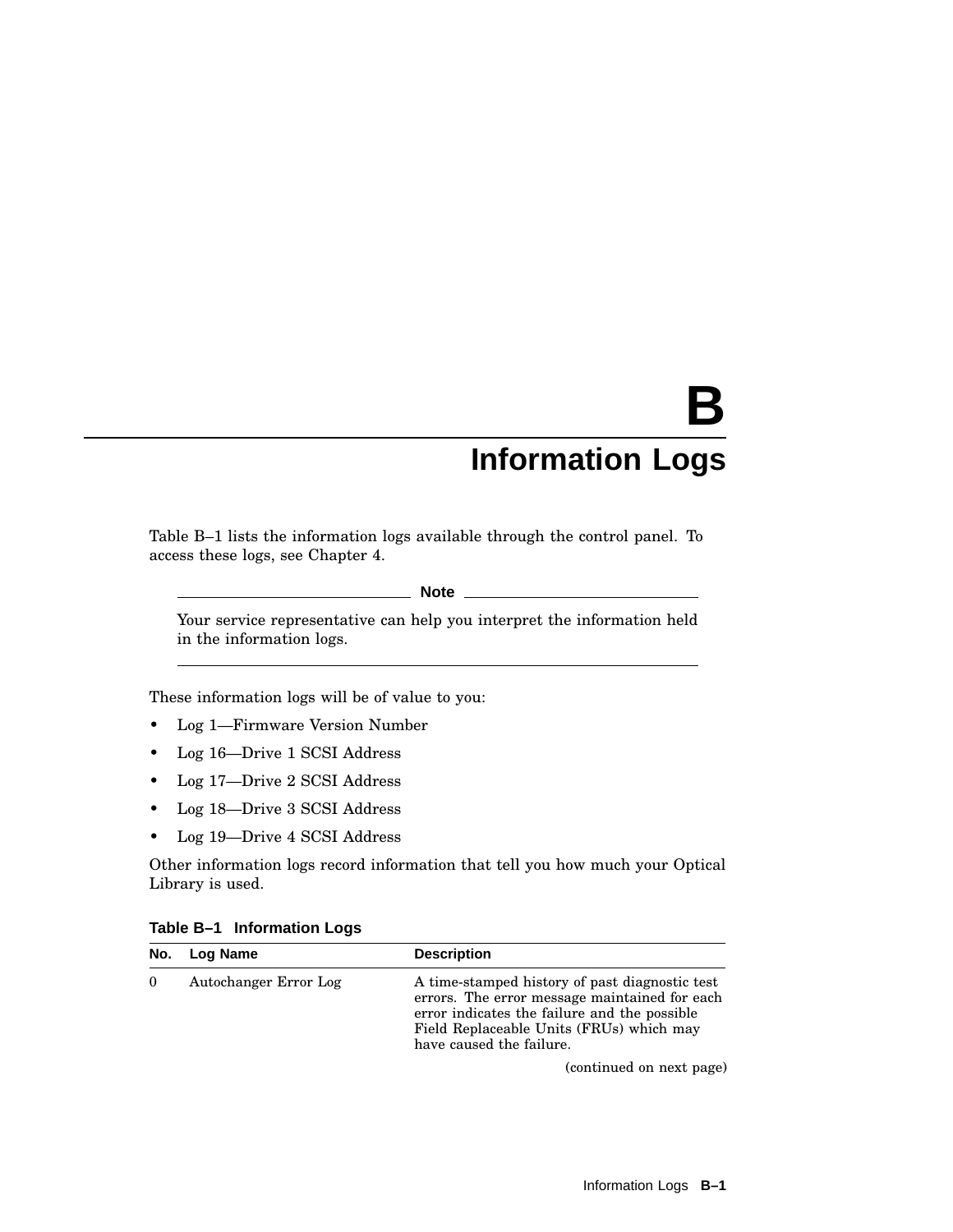#### **Information Logs**

| No.            | <b>Log Name</b>                | <b>Description</b>                                                                                                                                                                                                                                                                                                                                                                                        |
|----------------|--------------------------------|-----------------------------------------------------------------------------------------------------------------------------------------------------------------------------------------------------------------------------------------------------------------------------------------------------------------------------------------------------------------------------------------------------------|
| $\mathbf{1}$   | <b>Firmware Version Number</b> | Displays the current autochanger firmware<br>version number.                                                                                                                                                                                                                                                                                                                                              |
| $\overline{2}$ | Element Status                 | Displays the status (empty or full; see Data<br>mask, below) of the selected autochanger<br>element.<br>Three numbers are displayed:                                                                                                                                                                                                                                                                      |
|                |                                | First Number - Element number<br>0 - picker<br>$1 - drive 1$<br>$2$ - drive $2$<br>$3 - drive3$<br>$4 - drive 4$<br>10 - mailslot<br>The number of storage slots depends on the<br>model as follows:<br>11 - 26 - storage slots for the Small Unit<br>$11$ - $42$ - storage slots for the Desk<br>side or<br>Rackmount Units<br>11 - 160 - storage slots for the Large Unit<br>Second Number-Element type |
|                |                                | 1 - picker<br>2 - storage slot<br>3 - mailslot<br>4 - drive                                                                                                                                                                                                                                                                                                                                               |
|                |                                | Third Number-Data mask<br>$00 - \text{empty}$<br>$01 - full$                                                                                                                                                                                                                                                                                                                                              |
| 3              | Software Clock                 | Displays the current "count" in seconds of the<br>software clock (hexadecimal).                                                                                                                                                                                                                                                                                                                           |
| 4              | Drive Load Count               | Displays the number of cartridge loads for<br>either Drive $1, 2, 3$ , or $4$ .                                                                                                                                                                                                                                                                                                                           |
| 5              | Power On Hours                 | Displays the number of operation hours<br>(operation button on-time).                                                                                                                                                                                                                                                                                                                                     |
|                |                                | (continued on next page)                                                                                                                                                                                                                                                                                                                                                                                  |

#### **Table B–1 (Cont.) Information Logs**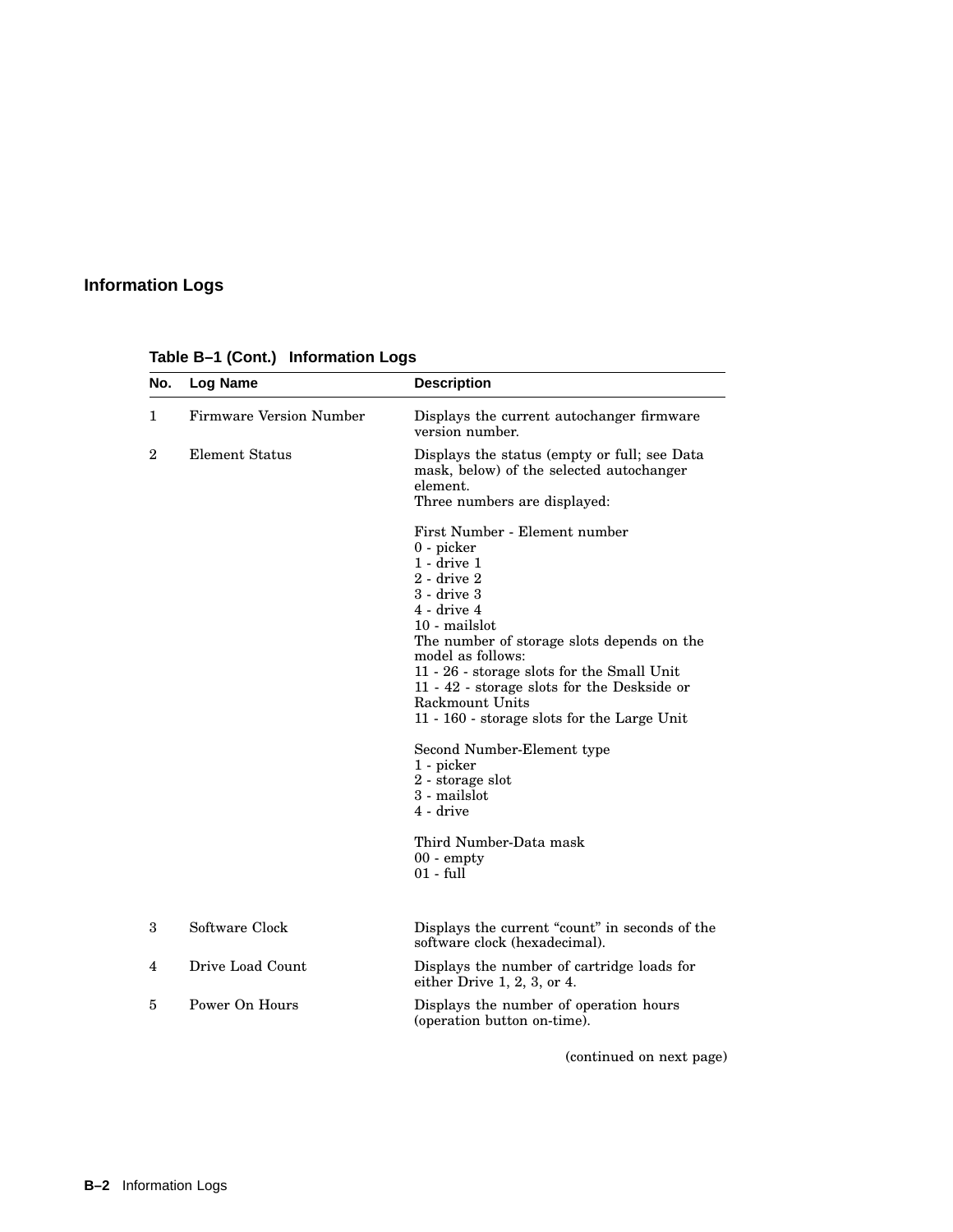#### **Information Logs**

| No. | <b>Log Name</b>                    | <b>Description</b>                                                                                                                                                                                                                                                                                                                                                                                 |
|-----|------------------------------------|----------------------------------------------------------------------------------------------------------------------------------------------------------------------------------------------------------------------------------------------------------------------------------------------------------------------------------------------------------------------------------------------------|
| 6   | <b>Current Move* Success Count</b> | Displays the number of successful moves since<br>the most recent failure.                                                                                                                                                                                                                                                                                                                          |
| 7   | Move* Success Average              | Displays the average of the values in Log #10 -<br>Move Success Log.                                                                                                                                                                                                                                                                                                                               |
| 8   | Current Move* Retry Count          | Displays the number of move retries performed<br>since the most recent failure.                                                                                                                                                                                                                                                                                                                    |
| 9   | Total Move* Count                  | Displays the total number of moves and move<br>attempts.                                                                                                                                                                                                                                                                                                                                           |
| 10  | Move* Success Log                  | Contains the number of successful moves which<br>have occurred without a failure. Each time a<br>failure occurs, the number of good moves is<br>entered into the log and a new count is started.<br>This INFO display shows the most recent 10 (or<br>less) entries in the log. This log also shows the<br>retry counts corresponding to each log entry.<br>Example (two displays for each entry): |
|     |                                    | 33482<br>1<br>3                                                                                                                                                                                                                                                                                                                                                                                    |
|     |                                    | First display: 1 - entry number and 33482 -<br>number of moves<br>Second display: 3 - number of retries                                                                                                                                                                                                                                                                                            |
| 11  | Display Runtime Log                | Flashes to each display until CANCEL is<br>pressed.<br>A - Moves performed<br><b>B</b> - Retries<br>C - Automatic recoveries<br>D - Hard errors                                                                                                                                                                                                                                                    |
| 12  | Display Flip Count                 | Displays total number of picker flips.                                                                                                                                                                                                                                                                                                                                                             |
| 13  | Display Translate Count            | Displays total number of picker translates.                                                                                                                                                                                                                                                                                                                                                        |
| 14  | Display Mailslot Rotation<br>Count | Displays total number of mailslot rotations.                                                                                                                                                                                                                                                                                                                                                       |
| 15  | Number of Drives                   | Displays the number of disk drives in the unit.                                                                                                                                                                                                                                                                                                                                                    |
| 16  | Drive #1 SCSI Address              | Displays the SCSI address for Drive #1.                                                                                                                                                                                                                                                                                                                                                            |

#### **Table B–1 (Cont.) Information Logs**

\*The term **Move** used in Logs 6 - 10 means SCSI-level moves by the picker mechanism.

(continued on next page)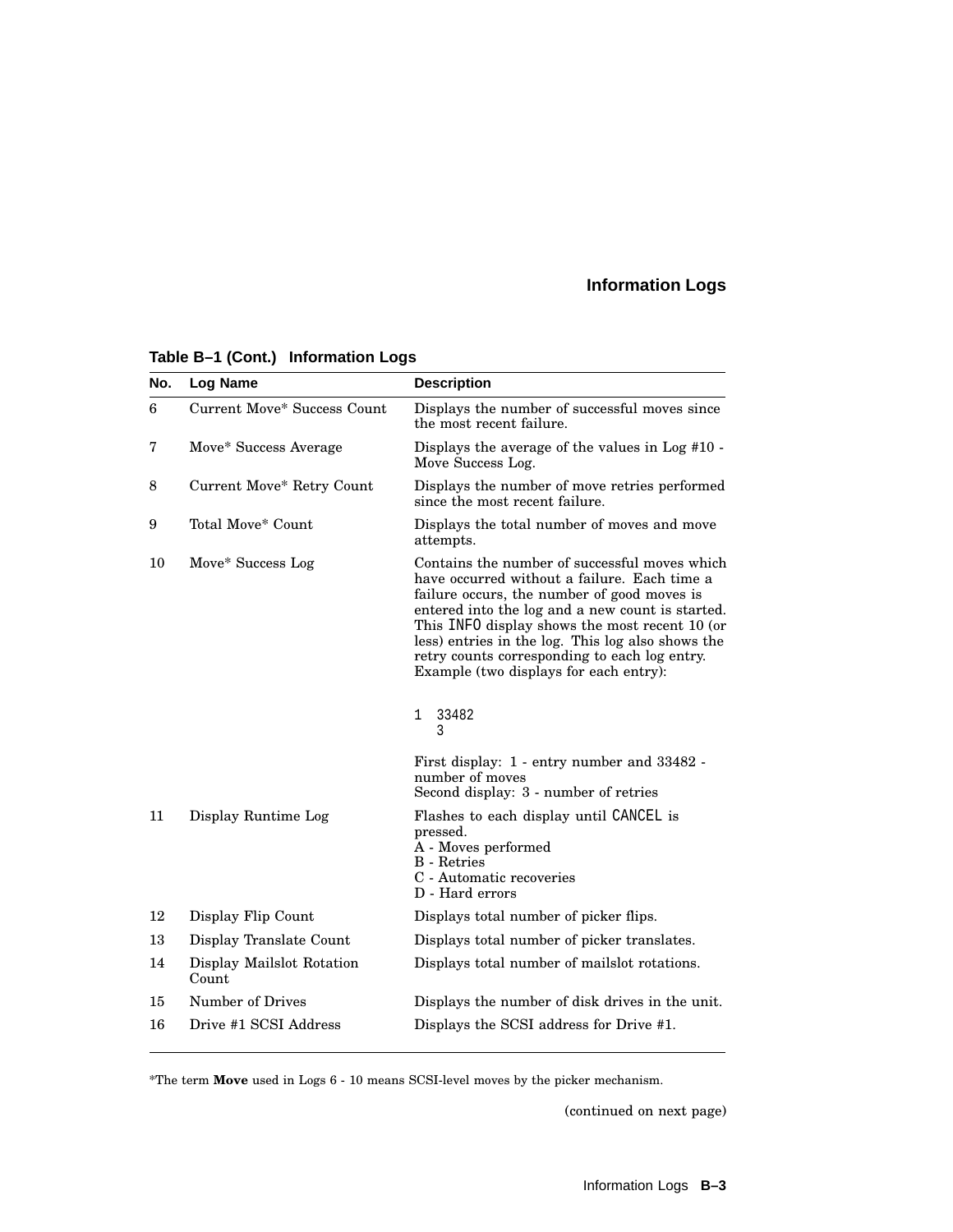#### **Information Logs**

| No.                                                                                                      | Log Name                                                                                                                                                                                                                                                                             | <b>Description</b>                                                                                                                                                                                                                                                                                                                    |
|----------------------------------------------------------------------------------------------------------|--------------------------------------------------------------------------------------------------------------------------------------------------------------------------------------------------------------------------------------------------------------------------------------|---------------------------------------------------------------------------------------------------------------------------------------------------------------------------------------------------------------------------------------------------------------------------------------------------------------------------------------|
| 17                                                                                                       | Drive #2 SCSI Address                                                                                                                                                                                                                                                                | Displays the SCSI address for Drive #2.                                                                                                                                                                                                                                                                                               |
| 18                                                                                                       | Drive #3 SCSI Address                                                                                                                                                                                                                                                                | Displays the SCSI address for Drive #3 (if<br>installed).                                                                                                                                                                                                                                                                             |
| 19                                                                                                       | Drive #4 SCSI Address                                                                                                                                                                                                                                                                | Displays the SCSI address for Drive #4 (if<br>installed).                                                                                                                                                                                                                                                                             |
| 20                                                                                                       | Distance                                                                                                                                                                                                                                                                             | Displays the maximum distance that your<br>carriage can move (hexadecimal).                                                                                                                                                                                                                                                           |
| 21                                                                                                       | Picker Core Angle                                                                                                                                                                                                                                                                    | Displays the measured picker core angle from<br>the nominal position (hexadecimal).                                                                                                                                                                                                                                                   |
| 22                                                                                                       | <b>Stack Tilt</b>                                                                                                                                                                                                                                                                    | Displays the measured stack tilt of the box<br>(hexadecimal).                                                                                                                                                                                                                                                                         |
| 23<br>24<br>25<br>26<br>27<br>28<br>29<br>30<br>31<br>32<br>33<br>34<br>35<br>36<br>37<br>38<br>39<br>40 | Minimum Clearance:<br>Mailslot<br>Magazine 1<br>Magazine 2<br>Magazine 3<br>Magazine 4<br>Magazine 5<br>Magazine 6<br>Magazine 6<br>Magazine 8<br>Magazine 9<br>Magazine 10<br>Magazine 11<br>Magazine 12<br>Magazine 13<br>Magazine 14<br>Magazine 15<br>Magazine 16<br>Magazine 17 | Minimum clearance for cartridge insertion into<br>a magazine or mailslot. Up/down clearance<br>is calculated by Test 65 and Test 67 and is<br>displayed in hexadecimal format.<br>Example:<br>$00DC 0028 - 220, 40$<br>FFEC $0014 - -20$ , 20<br><b>Note:</b> Your autochanger contains up to 18<br>magazines depending on the model. |
| 41                                                                                                       | Magazine 18                                                                                                                                                                                                                                                                          |                                                                                                                                                                                                                                                                                                                                       |

**Table B–1 (Cont.) Information Logs**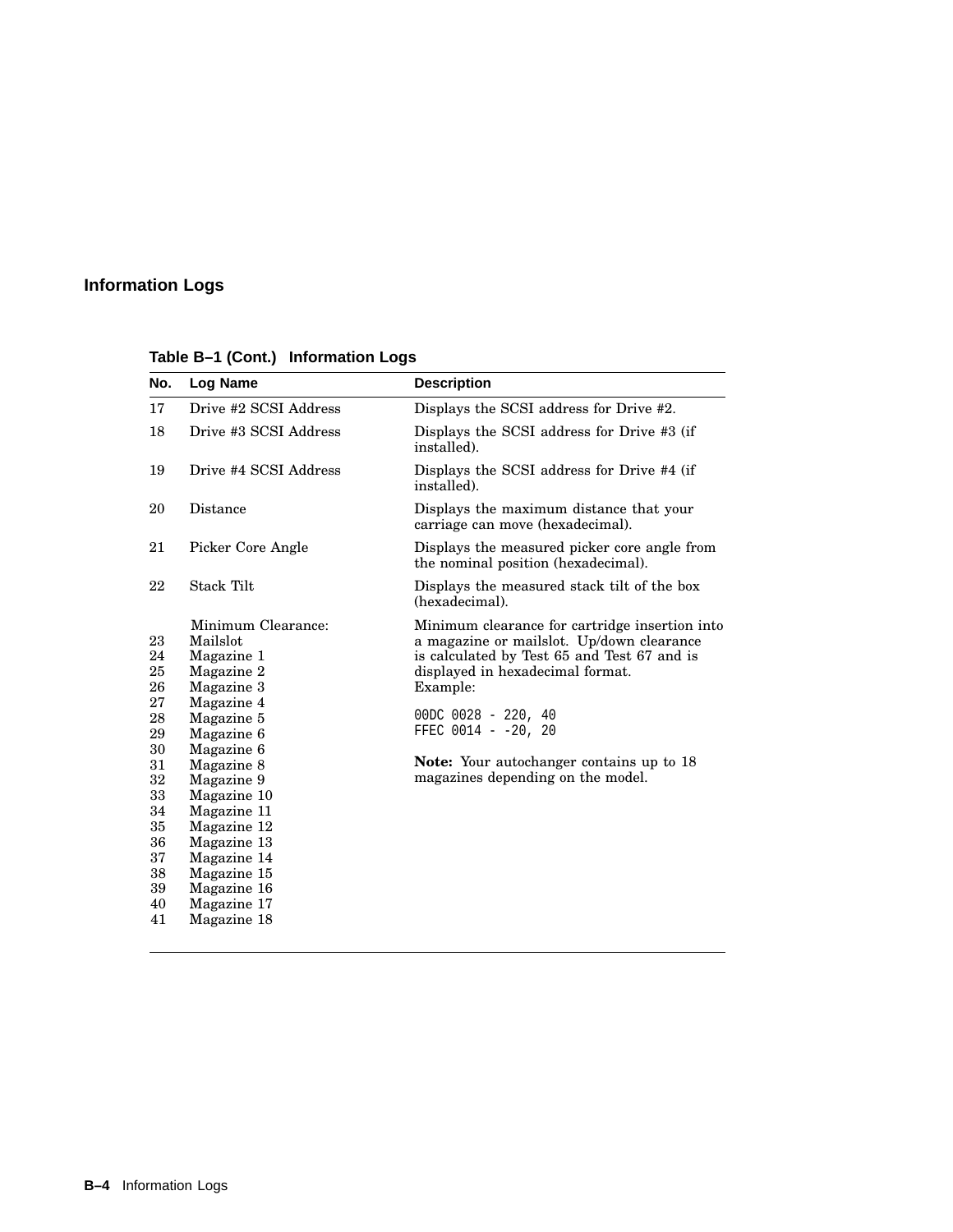The following tables describe these Optical Library diagnostic tests:

- Table C–1, Sequence Tests describes tests 1 through 5.
- Table C–2, Exerciser Tests describes tests 10 through 29.
- Table C–3, Electronic Core Tests describes tests 30 through 44.
- Table C–4, Mechanism Core Tests describes tests 50 through 75.

A brief discussion of diagnostic tests can be found in Chapter 1. Procedures for how to perform a diagnostic test are found in Chapter 4.

#### **VERY IMPORTANT**

Some diagnostic tests can result in a disk being placed into an improper storage slot. If this happens, the Optical Library file system is no longer accurate.

It is strongly recommended that you only execute tests 1, 2, 3, 10, 23, and 38 as described in Section 1.6.

All other tests should be performed by a trained service representative. Please contact your service representative if you feel diagnostic steps are necessary unless you are trained to perform these diagnostic tests and to interpret their results for the purposes of troubleshooting.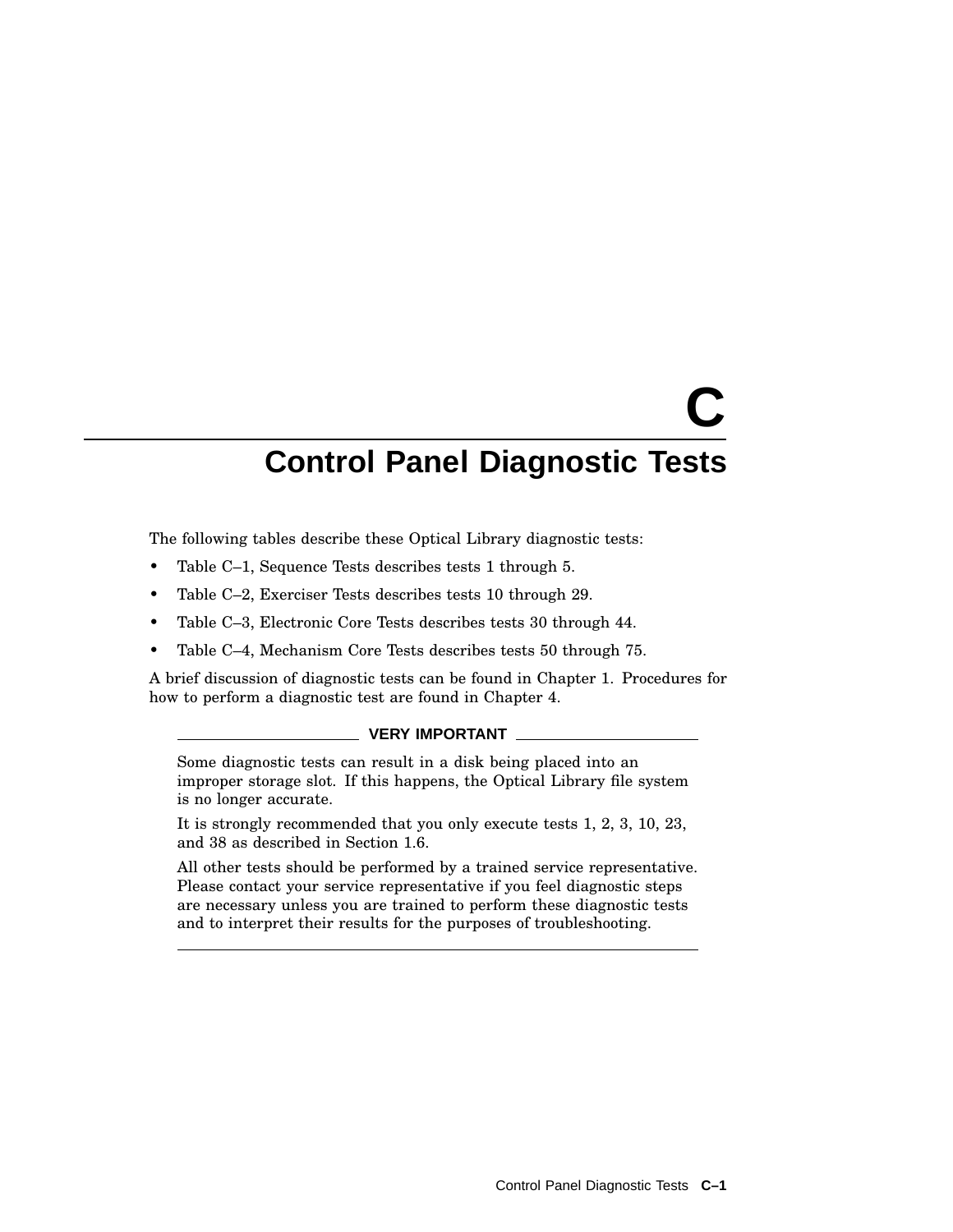| No.            | <b>Test Name</b>     | <b>Description</b>                                                                                                                                                                                                                                                                                                                                                                                                                                                                                         |
|----------------|----------------------|------------------------------------------------------------------------------------------------------------------------------------------------------------------------------------------------------------------------------------------------------------------------------------------------------------------------------------------------------------------------------------------------------------------------------------------------------------------------------------------------------------|
| 1              | Poweron              | Checks all digital data paths and normal<br>machine operation. This test runs the same<br>sequence of tests that are run when the Optical<br>Library operation button is switched on, but does<br>NOT execute all operations.                                                                                                                                                                                                                                                                              |
|                |                      | Sequence Order:<br>3 - Controller Test<br>40 - Power Supply Test<br>— Motor Connection Test (no number)<br>5 - Initialize Mechanism<br>46 - Board Configuration<br>-Restore (if needed.) If power failed in the<br>middle of a move, the autochanger tries a<br>"restore" of the last move. The autochanger<br>tries to put the cartridge back to where it came<br>from. This attempt could fail (the Poweron<br>sequence fails.) A restore attempt only occurs if<br>power fails during the Poweron test. |
|                |                      | 10 - Initialize Element Status (if needed.)<br>38 - Control Panel Light Show                                                                                                                                                                                                                                                                                                                                                                                                                               |
|                |                      | —Mailslot rotation (if not secured.) The rotation<br>could fail (Poweron sequence fails.) Poweron<br>only.                                                                                                                                                                                                                                                                                                                                                                                                 |
| $\overline{2}$ | <b>Wellness Test</b> | Checks out the general capability of the<br>autochanger. Requires one loaded cartridge;<br>drives and mails ot empty.                                                                                                                                                                                                                                                                                                                                                                                      |
|                |                      | Sequence Order:<br>1 - Poweron test<br>11 - Mechanical Exerciser Test                                                                                                                                                                                                                                                                                                                                                                                                                                      |
|                |                      | (continued on next page)                                                                                                                                                                                                                                                                                                                                                                                                                                                                                   |

**Table C–1 Sequence Tests**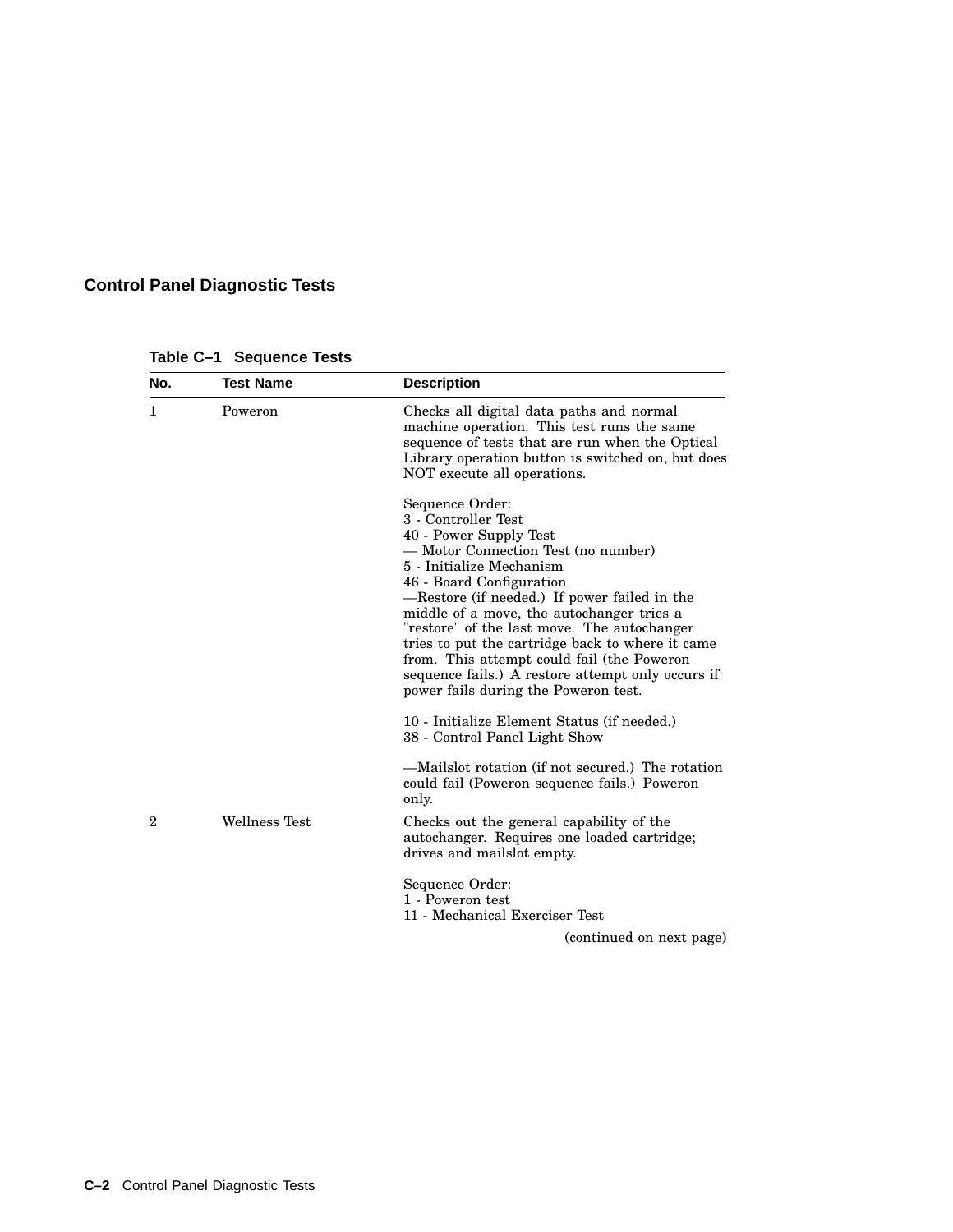| No. | <b>Test Name</b>     | <b>Description</b>                                                                                                                                                                                                                                                       |
|-----|----------------------|--------------------------------------------------------------------------------------------------------------------------------------------------------------------------------------------------------------------------------------------------------------------------|
| 3   | Controller Test      | This sequence is run by the autochanger<br>controller when the Optical Library operation<br>switch is switched on to check out all paths, and<br>operation of the servo motor and autochanger<br>circuitry.                                                              |
|     |                      | Sequence Order:<br>30 - Processor Test<br>31 - ROM Checksum Test<br>33 - Non-Destructive RAM Test<br>32 - RAM Checksum Test<br>34 - SCSI Interface Controller IC Test<br>35 - Multi-Function Peripheral IC Test<br>36 - Motor Control IC Test<br>37 - Drive Connect Test |
| 5   | Initialize Mechanism | Prepares the unit for movement.<br>Sequence Order:<br>Initialize RAM variables to defaults<br>50 - Find Home                                                                                                                                                             |

#### **Table C–1 (Cont.) Sequence Tests**

| Table C-2 Exerciser Tests |  |  |
|---------------------------|--|--|
|---------------------------|--|--|

| No. | <b>Test Name</b>             | <b>Description</b>                                                                                                                                                                                                                                                                                                                                  |
|-----|------------------------------|-----------------------------------------------------------------------------------------------------------------------------------------------------------------------------------------------------------------------------------------------------------------------------------------------------------------------------------------------------|
| 10  | Initialize Element<br>Status | Performs the same function as the SCSI<br>Initialize Element Status command. It physically<br>scans the entire unit to determine which storage<br>slots and drives contain disks.                                                                                                                                                                   |
|     | Mechanism Exercise<br>Test   | Performs a combination of moves with a pass/fail<br>result. This exerciser is actually a sequence<br>of other exerciser tests— $12, 13, 14, 15, 16$ ,<br>and 17. This exercise returns an error code<br>#57H Invalid Configuration if there are no<br>cartridges loaded into the unit. Requires one<br>loaded cartridge, drives and mailslot empty. |
|     |                              | (continued on next page)                                                                                                                                                                                                                                                                                                                            |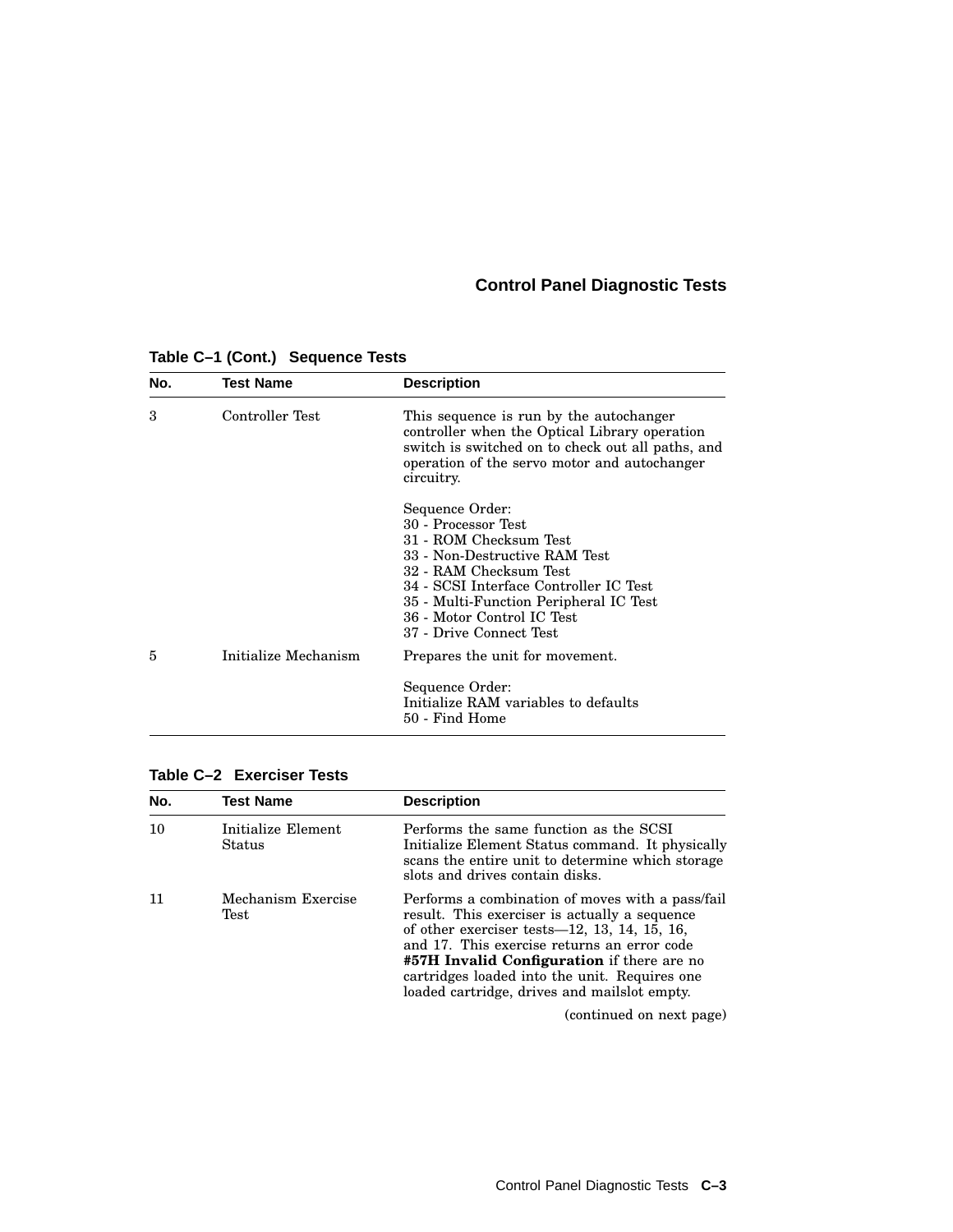| No. | <b>Test Name</b>             | <b>Description</b>                                                                                                                                                                                                                                                                                                                                                                                                                                                 |
|-----|------------------------------|--------------------------------------------------------------------------------------------------------------------------------------------------------------------------------------------------------------------------------------------------------------------------------------------------------------------------------------------------------------------------------------------------------------------------------------------------------------------|
| 12  | Carriage/Picker Move<br>Test | Performs a combination of carriage moves with a<br>pass/fail result. Moves the picker assembly the<br>full length of the rails with the picker on first<br>one side and then the other. No cartridges are<br>required.                                                                                                                                                                                                                                             |
| 13  | Translate Test               | Performs a combination of moves with a pass/fail<br>result. It performs several translations from<br>various starting positions. No cartridges are<br>required.                                                                                                                                                                                                                                                                                                    |
| 14  | Flip Test                    | Performs a combination of moves with a pass<br>/fail result. It performs several flips at various<br>locations. No cartridges are required.                                                                                                                                                                                                                                                                                                                        |
| 15  | Storage Slot Test            | Performs a combination of moves with a pass/fail<br>result. It moves a cartridge from a randomly-<br>chosen full slot to a randomly-chosen empty slot,<br>with a random flip. It then moves the cartridge<br>back to its original storage slot with its original<br>orientation. This exerciser returns an error code<br>#57H Invalid Configuration if there are no<br>cartridges loaded into the unit, or if any drive is<br>full. Requires one loaded cartridge. |
| 16  | Drive I/O Test               | Performs a combination of moves with a pass/fail<br>result. It moves a cartridge from a randomly-<br>chosen full slot to a drive, with a random flip.<br>It then moves the cartridge back to its original<br>slot with its original orientation. It does this<br>once for each optical drive. Returns an error<br>code #57H Invalid Configuration if there are<br>no cartridges loaded into the unit. Requires one<br>loaded cartridge; drives must be empty.      |
| 17  | Mailslot I/O                 | Performs a combination of moves with a pass<br>/fail result. It moves a cartridge from the<br>lowest-numbered full slot to the mailslot with<br>a random flip. It then moves the cartridge<br>back to its original slot with its original<br>orientation. Returns an error code #57H<br>Invalid Configuration if there are no<br>cartridges loaded into the unit. Requires one<br>loaded cartridge; mailslot must be empty.                                        |
|     |                              | (continued on next page)                                                                                                                                                                                                                                                                                                                                                                                                                                           |

#### **Table C–2 (Cont.) Exerciser Tests**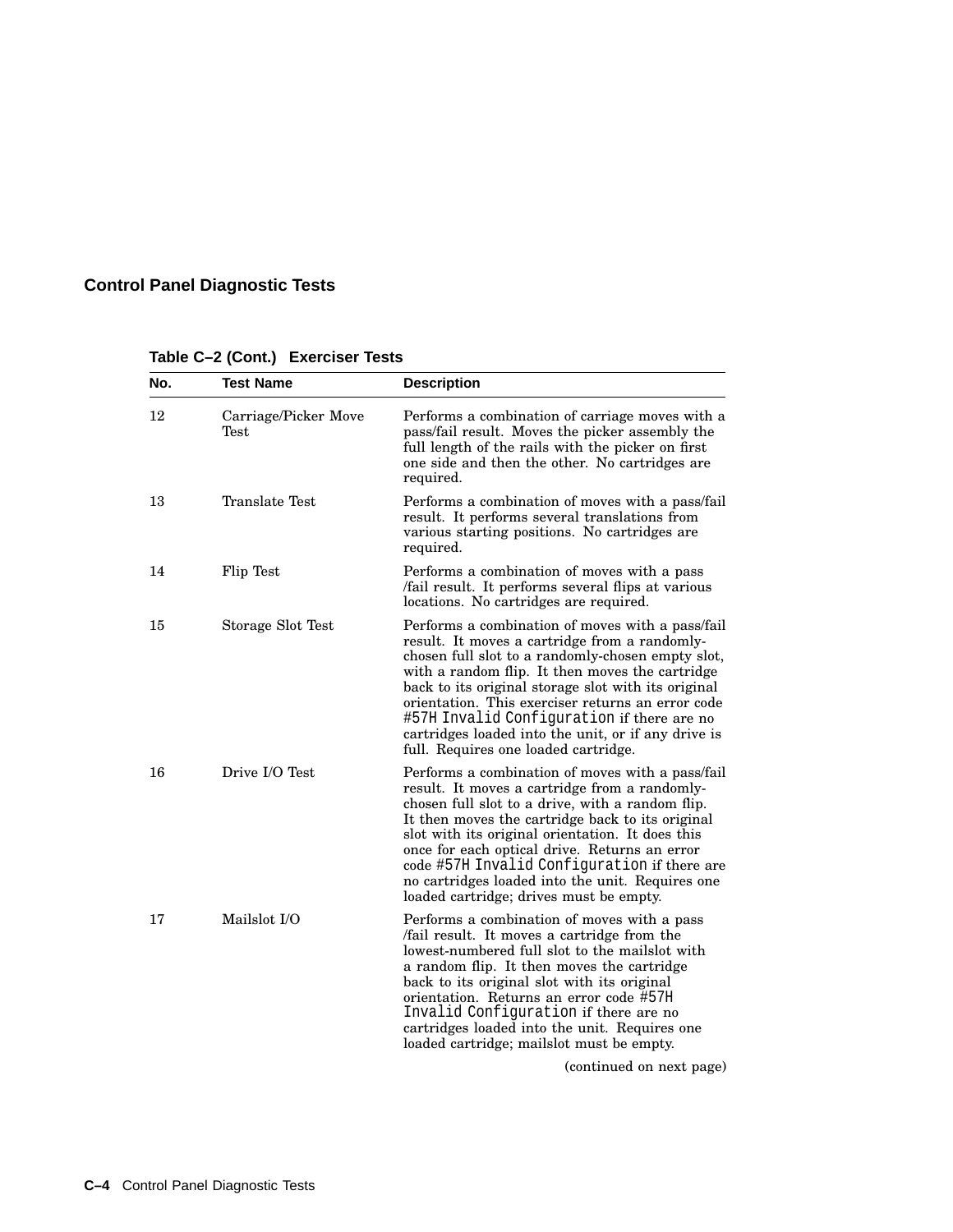| No. | <b>Test Name</b>                            | <b>Description</b>                                                                                                                                                                                                                                                                                                                |
|-----|---------------------------------------------|-----------------------------------------------------------------------------------------------------------------------------------------------------------------------------------------------------------------------------------------------------------------------------------------------------------------------------------|
| 18  | <b>Speed Factor Setting</b><br>Utility      | Allows the setting of the speed factor as the first<br>parameter given. The speed factor determines<br>how fast the system moves the mechanics.<br>The number provides 1/Parameter speed (for<br>example, Parameter= $3$ runs the motors at $1/3$ of<br>full speed). This test can only be run from the<br><b>SCSI</b> Interface. |
| 19  | Zero Maximum Force<br>Log                   | The maximum force log is initialized to all zeros.                                                                                                                                                                                                                                                                                |
| 20  | Set Speed Factor to Full<br>Speed           | Allows the mechanics to be run at full speed.                                                                                                                                                                                                                                                                                     |
| 21  | Set Speed Factor to Half<br>Speed           | Allows the mechanics to be run at half speed.                                                                                                                                                                                                                                                                                     |
| 22  | Set Speed Factor to<br><b>Quarter Speed</b> | Allows the mechanics to be run at quarter speed.                                                                                                                                                                                                                                                                                  |
| 23  | Shipping                                    | Moves the picker to the appropriate position in<br>preparation for shipping.                                                                                                                                                                                                                                                      |
| 24  | Fill Picker                                 | Moves a cartridge into the picker from the first<br>full storage slot.                                                                                                                                                                                                                                                            |
| 25  | <b>Empty Picker</b>                         | Moves a cartridge from the picker to the first<br>empty storage slot.                                                                                                                                                                                                                                                             |
| 26  | Zero Runtime Log                            | The entire runtime log is initialized to all zeros.                                                                                                                                                                                                                                                                               |
| 27  | <b>Set Minimum Retries</b>                  | This sets the number of retries to 1. This may<br>be set to see if the chosen test is doing what you<br>want it to do. After you are satisfied that the<br>test is what you want, run Test 28 which resets<br>the number of retries to default values.                                                                            |
| 28  | Set to Default Number<br>of Retries         | Resets the number of retries to poweron default<br>values. Used after setting retries to 1 by Test 27.                                                                                                                                                                                                                            |
| 29  | Zero Error Log                              | Sets Information Log 0, Autochanger Error Log<br>back to zero.                                                                                                                                                                                                                                                                    |

#### **Table C–2 (Cont.) Exerciser Tests**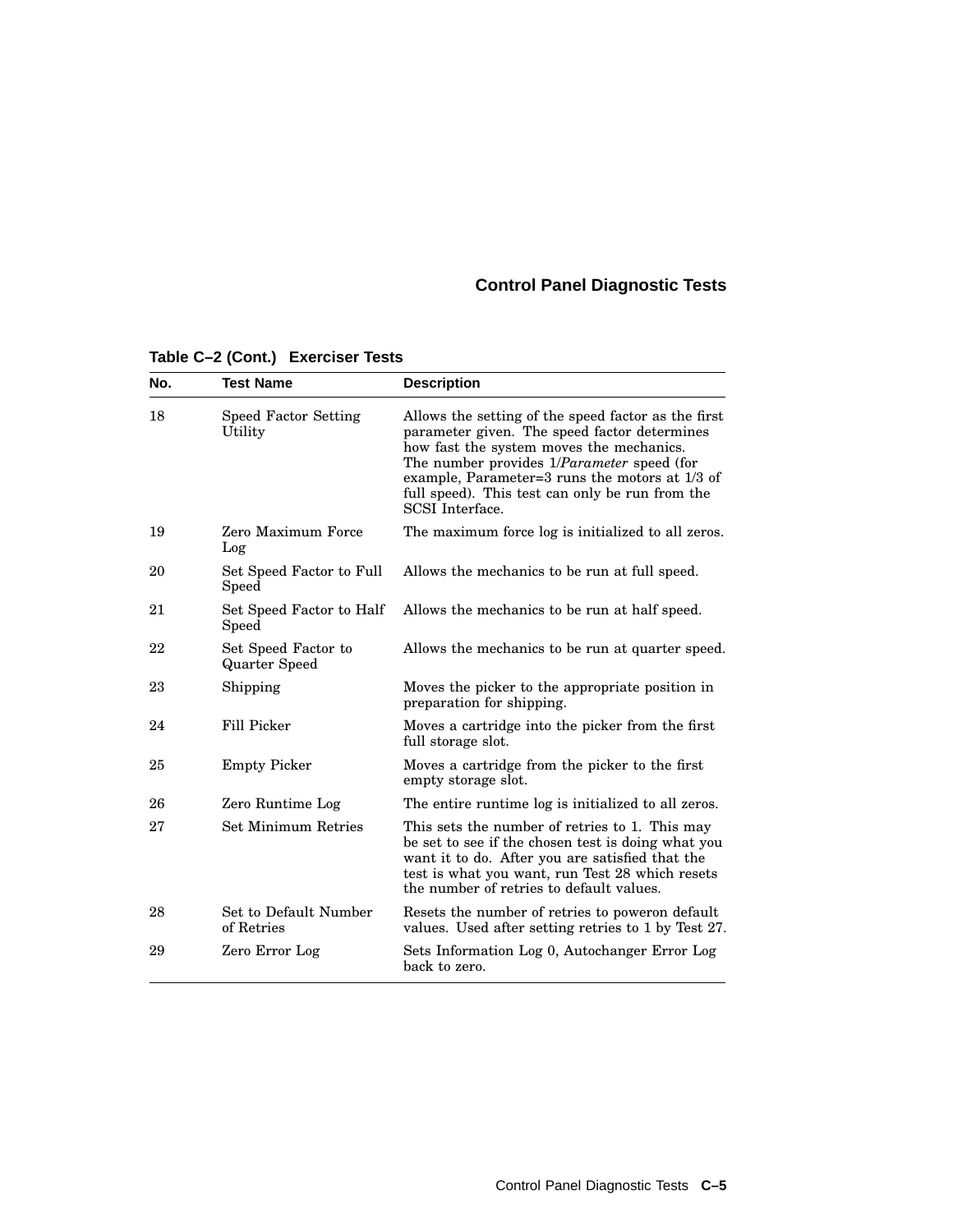| No. | <b>Test Name</b>                              | <b>Description</b>                                                                                                                                                                                                                                                                                         |
|-----|-----------------------------------------------|------------------------------------------------------------------------------------------------------------------------------------------------------------------------------------------------------------------------------------------------------------------------------------------------------------|
| 30  | Microprocessor<br>Operation Test              | Performs a functional check of the micropro-<br>cessor. This test shuts down the servo system;<br>a Power On sequence is run when this test<br>finishes.                                                                                                                                                   |
| 31  | ROM Checksum Test                             | Performs a checksum verification of the ROM.                                                                                                                                                                                                                                                               |
| 32  | RAM Checksum Test                             | A checksum of the "Controlled" area of RAM is<br>kept on an ongoing basis. This test verifies that<br>the checksum is still valid.                                                                                                                                                                         |
| 33  | Non-Destructive RAM<br>Test                   | Tests all of the controller's RAM, checking for<br>data acceptance and retention. The test is non-<br>destructive unless interrupted by a power failure.<br>This test shuts down the servo system; a Power<br>On sequence is run when this test finishes.                                                  |
| 34  | <b>SCSI</b> Interface<br>Controller Chip Test | Checks out operations of the SCSI interface<br>controller chip. This test does not run if initiated<br>via SCSI; it reports PASS.                                                                                                                                                                          |
| 36  | Motor Control Chip Test                       | Exercises the registers of the motor control IC.<br>To perform correctly, this test shuts down the<br>servo system; a Power On sequence is run when<br>this test finishes.                                                                                                                                 |
| 37  | Drive Connect Test                            | Checks for expected drive configuration. This<br>is done by polling the drive connect signal on<br>each of the possible drives. This line is grounded<br>at the drive end if a drive is connected. If the<br>drives physically connected do not match the<br>expected configuration, an error is reported. |
| 38  | Control Panel Light<br>Show                   | Lights each portion of the display individually<br>and then together. Requires pushing each front<br>panel button to finish test.                                                                                                                                                                          |
| 39  | Control Panel Button<br>Check                 | Displays the name of the button pressed. Press<br>CANCEL twice to exit.                                                                                                                                                                                                                                    |
| 40  | <b>Power Supply Test</b>                      | Looks at both the 12-volt and the 24-volt power<br>supplies to verify that they are within limits.<br>The limits for the 12V supply are 11V and 13V<br>and the 24V supply limits are 23.5V and 25.5V.                                                                                                      |
|     |                                               | (continued on next page)                                                                                                                                                                                                                                                                                   |

**Table C–3 Electronic Core Tests**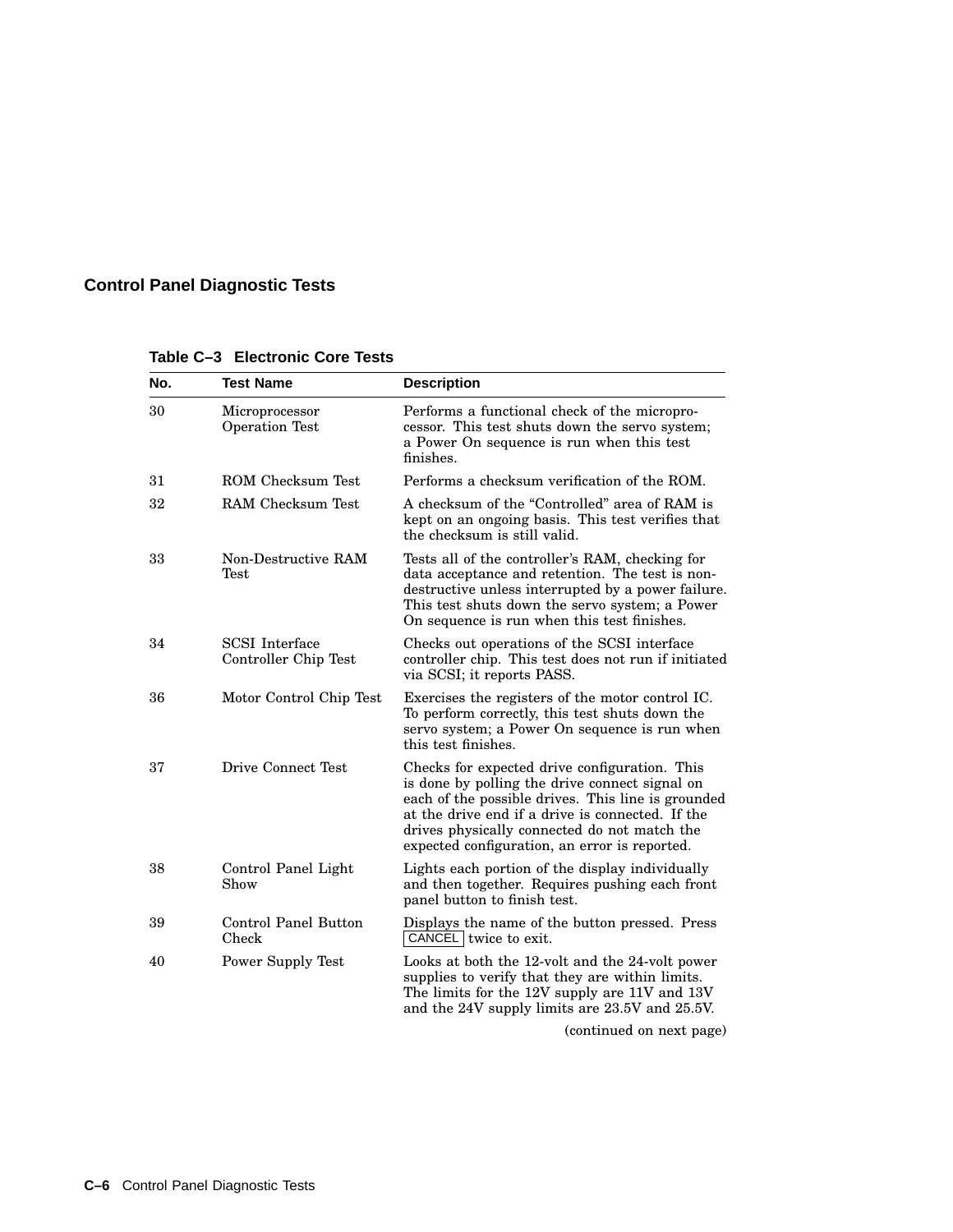**No. Test Name Description** 41 SCSI Connector Loopback Test (Interactive) Performs a loopback through SCSI connectors, checking proper operation of the SCSI drivers, receivers, and cables. Requires an external loopback hood with terminator power. Does not run if it was initiated via SCSI; if so, it reports error FCH Test Did Not Run. **WARNING** The Optical Library must not be connected to a system. It will crash the system. 42 Optical Sensor Test (Interactive if done through the control panel) Checks the status of the four optical sensors. Also checks the status of the mailslot sensor (see Test 43). For the Large Unit (RW514/516), four ''0''s are placed on the control panel display; two at the left position in the display, and two at the right position in the display. For the medium unit (RW510/511) three "0"s are placed on the control panel display; one at the left position, one in the middle, and one at the right position. For the small unit (RW504) two "0"s are placed on the control panel; one at the left position and one at the right position in the display. The mark is an open zero if the sensor is good, and a zero filled in with lit segments if the sensor is bad or blocked. No FRU is returned. 43 Mailslot Sensor Test (and Optical Sensor) (Interactive) For the large unit (RW514/516) this test checks the status of the two mailslot flag sensors. Displays F-0 (front sensor) and B-0 (back sensor). If a sensor is blocked, the " $0$ " is filled in with lit segments, otherwise the "0" is open. For the medium unit (RW510/511), and small unit (RW504) see the description for test 42 (continued on next page)

**Table C–3 (Cont.) Electronic Core Tests**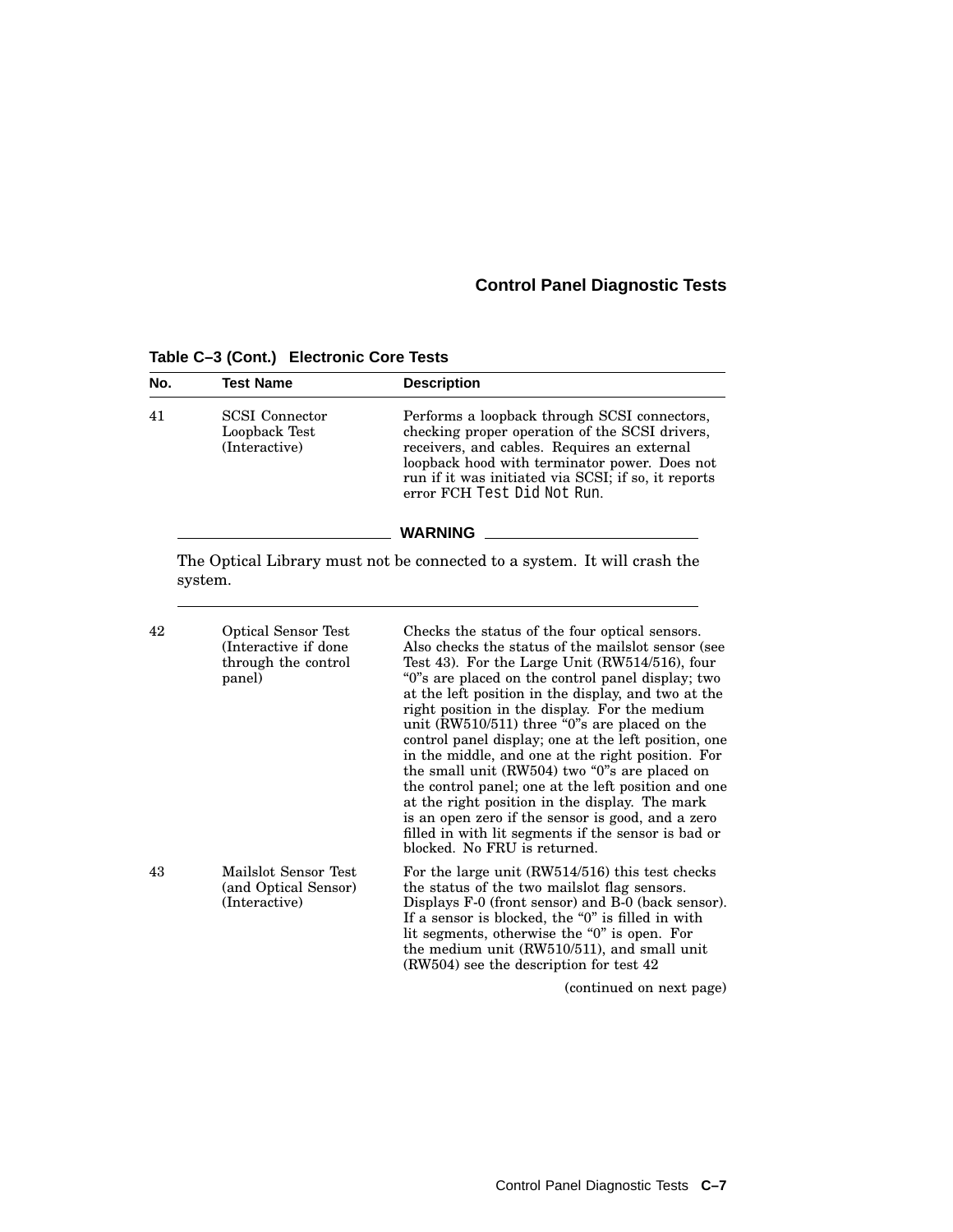| No. | <b>Test Name</b>                                                                                      | <b>Description</b>      |                                                                                                                                                                                                                                                                                                                                                                                                                                     |                |     |  |
|-----|-------------------------------------------------------------------------------------------------------|-------------------------|-------------------------------------------------------------------------------------------------------------------------------------------------------------------------------------------------------------------------------------------------------------------------------------------------------------------------------------------------------------------------------------------------------------------------------------|----------------|-----|--|
| 44  | "Cartridge-in-path"<br>(Infrared beam) Test<br>(Interactive if done)<br>through the control<br>panel) |                         | Displays max/min intensity and ambient<br>readings for the left and right beams. You must<br>enter a parameter to choose the beam to display<br>$(0=left, 1=right).$<br>The following is an example of an error message<br>for the right beam and how it is translated:<br>F0 is hexadecimal for 240<br>$E1$ is hexadecimal for 225<br>R means right beam<br>06 is the maximum ambient reading<br>00 is the minimum ambient reading |                |     |  |
|     |                                                                                                       | Intensity<br>Min<br>Max | L/R                                                                                                                                                                                                                                                                                                                                                                                                                                 | Ambient<br>Max | Min |  |
|     |                                                                                                       | 240<br>225              | F0E1 0600                                                                                                                                                                                                                                                                                                                                                                                                                           | 6              | 0   |  |
|     |                                                                                                       | Press Cancel to stop.   |                                                                                                                                                                                                                                                                                                                                                                                                                                     |                |     |  |

**Table C–3 (Cont.) Electronic Core Tests**

|  | Table C-4 Mechanism Core Tests |  |
|--|--------------------------------|--|
|  |                                |  |

| No. | <b>Test Name</b>                                | <b>Description</b>                                                                                                                                                                                                                                                             |
|-----|-------------------------------------------------|--------------------------------------------------------------------------------------------------------------------------------------------------------------------------------------------------------------------------------------------------------------------------------|
| 50  | Find Home Sequence                              | Moves the picker to a known "home" position.<br>This test assumes nothing about the state<br>of the mechanics. The "home" location is the<br>lower left position of the box. The servo system<br>is initialized to the "home" location. It then<br>automatically runs Test 51. |
| 51  | Carriage/Picker<br>Assembly Calibration<br>Test | Runs the portion of the mechanism recalibration<br>related to the optical sensors. It measures sensor<br>offsets and calculates picker tilt and droop.<br>This test assumes that the mechanics and servo<br>system are functional.                                             |
|     |                                                 | (continued on next page)                                                                                                                                                                                                                                                       |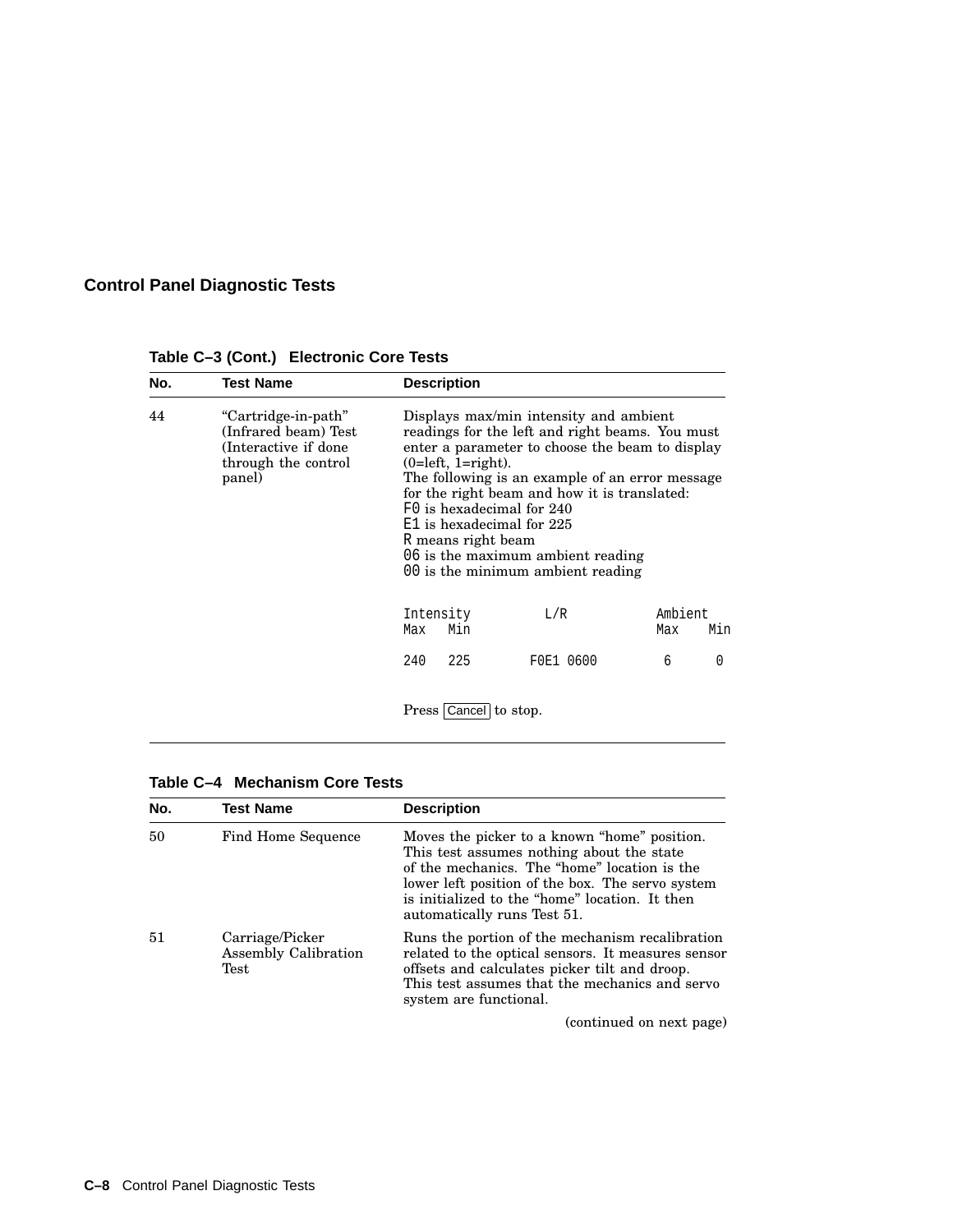| No. | <b>Test Name</b>          | <b>Description</b>                                                                                                                                                                                                                                                                                                                                                                                                                                                    |
|-----|---------------------------|-----------------------------------------------------------------------------------------------------------------------------------------------------------------------------------------------------------------------------------------------------------------------------------------------------------------------------------------------------------------------------------------------------------------------------------------------------------------------|
| 60  | <b>FRU</b> Isolation Test | Assumes that something has physically failed,<br>either electronic or mechanical. A series of<br>special low-level tests are executed to select the<br>three (or fewer) FRUs which are most likely to<br>be at fault. Tests 30, 31, 33, 35, 36, 40, and 50<br>are executed as a part of the isolation process.<br>Returns an error code, three suspect FRUs in<br>decreasing order of fault probability, and a time<br>stamp.                                         |
| 65  | Calibrate Magazines       | Calculates a min/max clearance for each storage<br>slot magazine. (The selected magazine should be<br>empty.) The autochanger should be empty and it<br>requires a disk in the mails ot. The test passes<br>if clearance is 85 encoder counts (1 mm) up and<br>down. (See Info 23 for actual values.)<br>If this test is run by SCSI command, set Byte<br>1 to the magazine number $(2, 4, 11, 0r)$ 18<br>depending on the model). The test returns:<br>PASS or FAIL. |
| 66  | Clear Magazine Min<br>Max | Clears the value calculated in Test 65.                                                                                                                                                                                                                                                                                                                                                                                                                               |
| 67  | Calibrate Mailslot        | Calculates a min/max clearance for the mailslot.<br>The autochanger requires a disk in the mails ot.<br>The test passes if clearance is 85 encoder counts<br>$(1 \text{ mm})$ up and down. (See Info 23 for actual<br>values.) The test returns: PASS or FAIL.                                                                                                                                                                                                        |
| 68  | Clear Mailslot Max/Min    | Clears the value calculated in Test 67.                                                                                                                                                                                                                                                                                                                                                                                                                               |
| 75  | <b>UPS</b> Test           | Tests whether or not the UPS is connected<br>properly. The test returns  PASS  if connected<br>properly, FAIL if the UPS is not connected<br>properly or if there is no UPS connected.                                                                                                                                                                                                                                                                                |

**Table C–4 (Cont.) Mechanism Core Tests**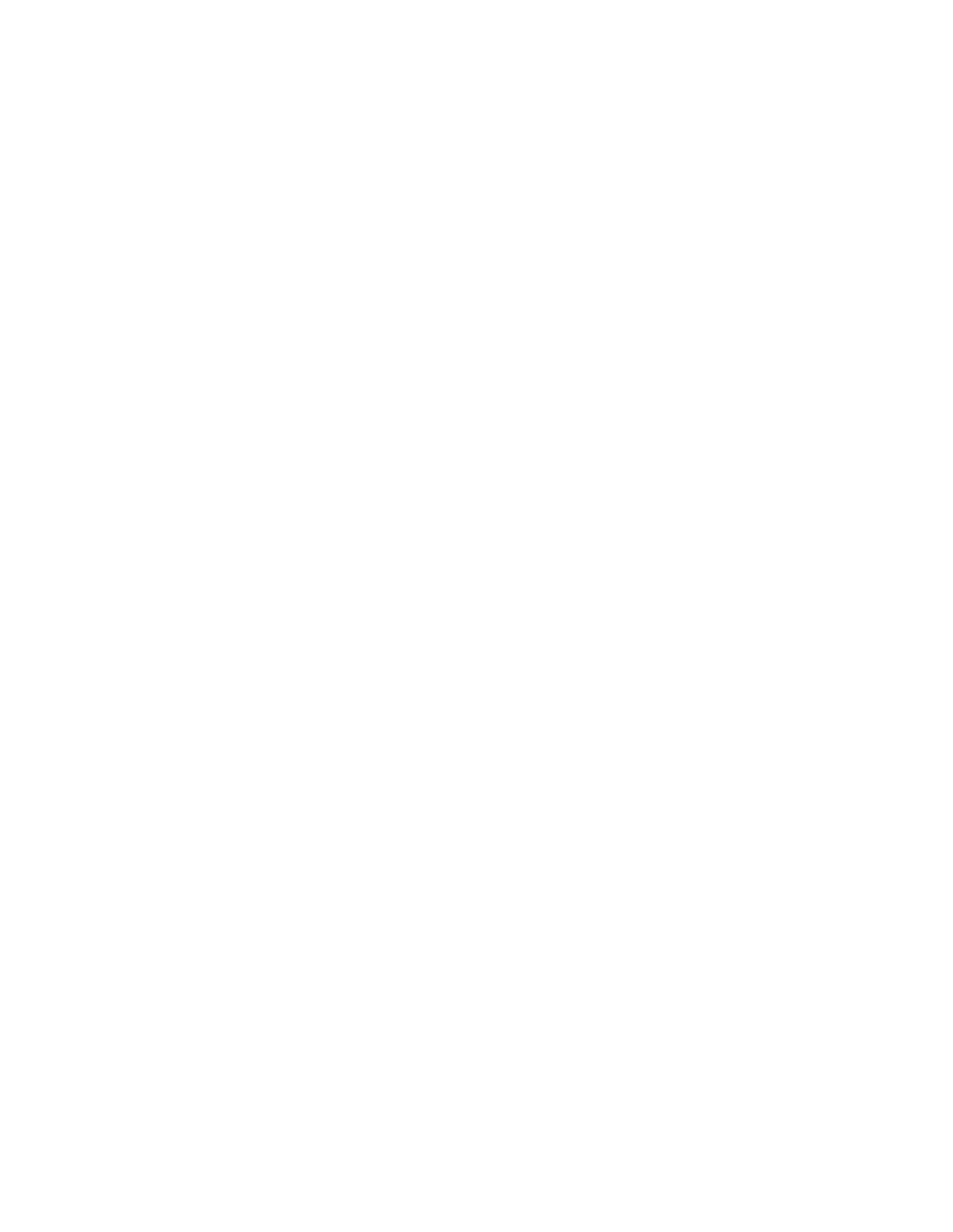This appendix provides solutions to problems that can occur in the operation of the Optical Library. If you are experiencing difficulty operating the system, Table D–1 lists steps you should take before consulting your service representative.

#### **Note**

If you decide that a service call is needed, record the following information about your Optical Library prior to calling your service representative. This information is found on the product information labels located on the Optical Library rear panel. (The information on the labels should also be transferred to the tables in Appendix E for quick reference in the future.)

- Product Number
- Option Number(s)
- Serial Number

For problems that may be host system related, refer to your host system documentation.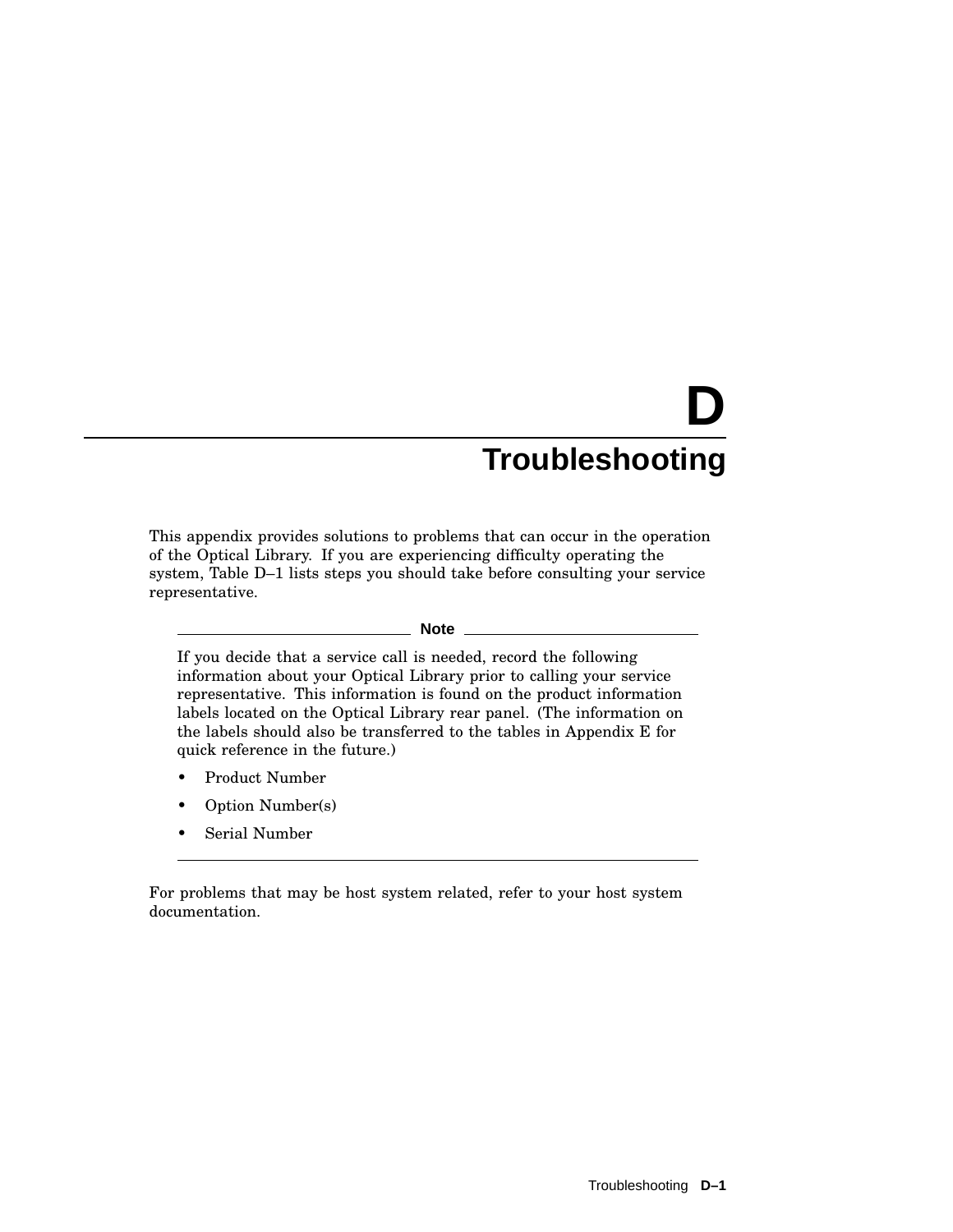| Task                               | <b>Problem/Symptom</b>                                                                    | What to do                                                                                                                                                                                                                                                                             |
|------------------------------------|-------------------------------------------------------------------------------------------|----------------------------------------------------------------------------------------------------------------------------------------------------------------------------------------------------------------------------------------------------------------------------------------|
| <b>Changing Drive</b><br>Addresses | Changed drive address<br>but the new addresses<br>aren't recognized.                      | After changing the addresses<br>be sure to switch off the<br>autochanger and then switch it<br>on again. New addresses won't<br>be recognized until this is done.<br>System reboot is necessary.                                                                                       |
| <b>Inputting Password</b>          | Can't remember the<br>autochanger password.                                               | First, try the default password<br>$(0-0-0)$ . If the default does not<br>yield results, call your service<br>representative for assistance.                                                                                                                                           |
| Installing Optical<br>Library      | Initial Installation.                                                                     | Call your service representative<br>if your Optical Library is the<br>rackmount version, or was<br>ordered as part of a system.<br>If your Optical Library is an<br>add-on and you are familiar<br>with the installation of SCSI<br>devices, follow the instructions<br>in Appendix F. |
| <b>Loading Disks</b>               | Disk inserted in the<br>mailslot, but the display<br>reads EMPTY, LOAD ERR<br>or MISLOAD. | Press Cancel and try inserting<br>the disk in the mails ot again.<br>Check Figure 4–8 for the correct<br>disk loading orientation.                                                                                                                                                     |
|                                    |                                                                                           | (continued on next page)                                                                                                                                                                                                                                                               |

**Table D–1 Troubleshooting**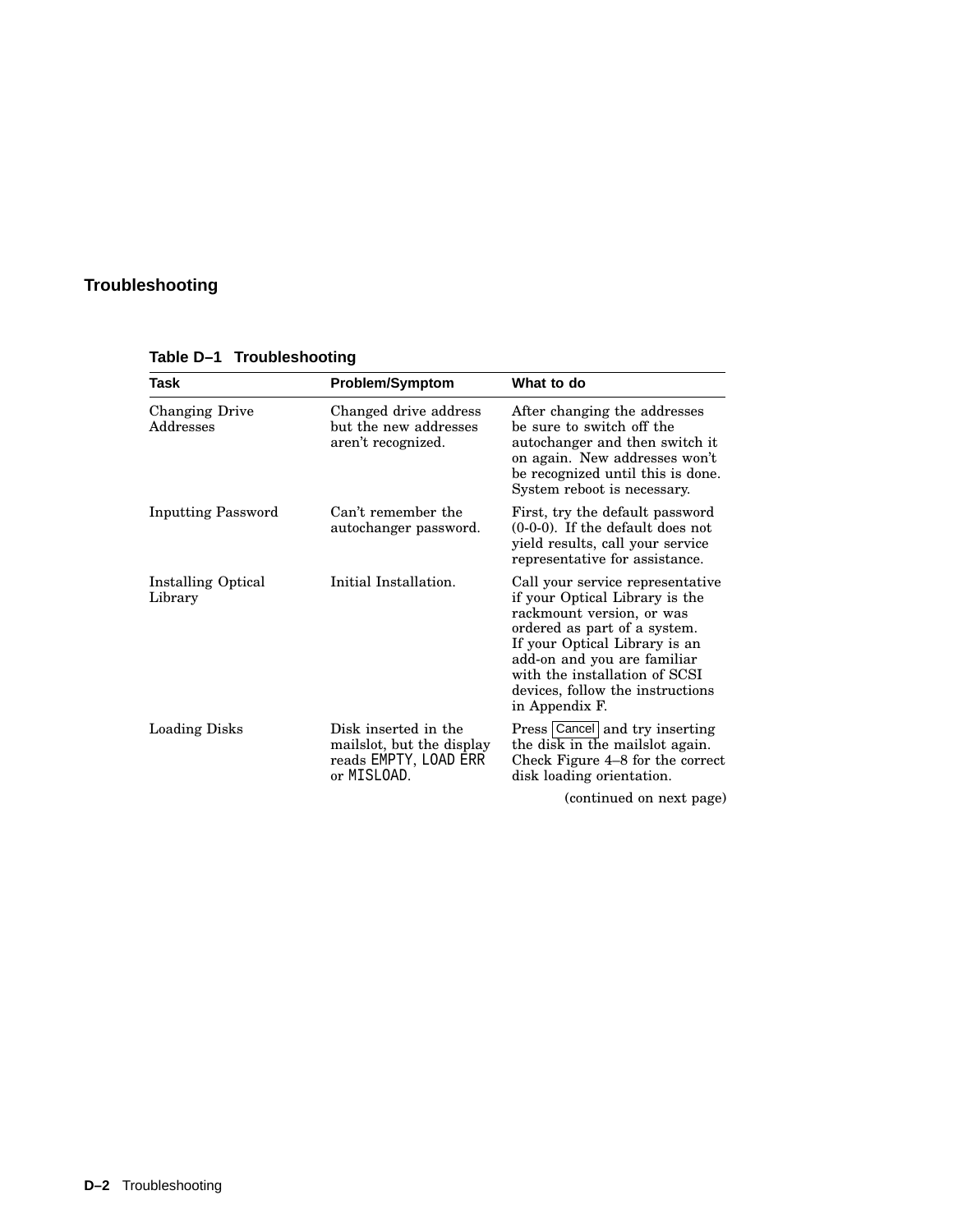| Task                           | <b>Problem/Symptom</b>                                                              | What to do                                                                                                                                                                                       |  |
|--------------------------------|-------------------------------------------------------------------------------------|--------------------------------------------------------------------------------------------------------------------------------------------------------------------------------------------------|--|
| Removing a Disk                | Disk removal attempted,<br>but a FULL, MISLOAD,<br>or RESERVED message<br>displays. | If there is a disk in the<br>mailslot, remove the disk<br>and try to remove the<br>desired disk again.                                                                                           |  |
|                                |                                                                                     | If there isn't a disk in the<br>$\bullet$<br>mailslot and a MISLOAD<br>message still displays,<br>this could indicate a<br>drive failure; call your<br>service representative for<br>assistance. |  |
|                                |                                                                                     | In RESERVED case, a<br>security code was set to<br>prevent disk removal. See<br>Table A-1 number 15.                                                                                             |  |
| Performing Diagnostic<br>Tests | Started a test in Loop<br>Mode and need to stop.                                    | Press Cancel.                                                                                                                                                                                    |  |
|                                | Performed a diagnostic<br>test which resulted in a<br>FAIL message.                 | Write down the displayed error<br>code and call your service<br>representative to discuss the<br>problem and possible solutions.                                                                 |  |

#### **Table D–1 (Cont.) Troubleshooting**

(continued on next page)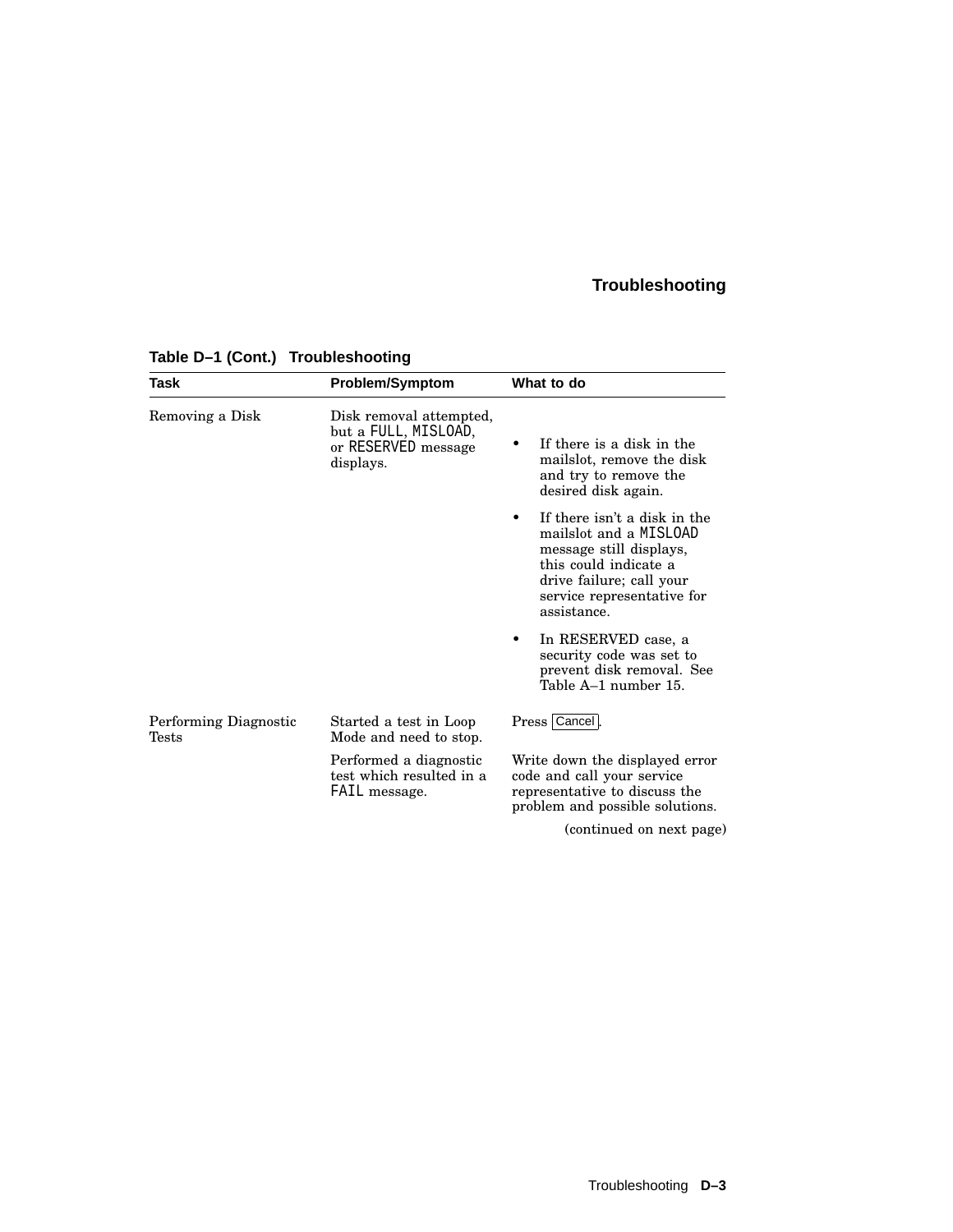| Task        | <b>Problem/Symptom</b>             | What to do                                                                                                                        |  |
|-------------|------------------------------------|-----------------------------------------------------------------------------------------------------------------------------------|--|
| Powering On | Optical Library won't<br>power on. | Ensure that the power<br>٠<br>switch on both the rear<br>panel and the front panel<br>(enable Switch on large<br>unit) is ON.     |  |
|             |                                    | Check to make sure the<br>٠<br>power cord connections are<br>tight.                                                               |  |
|             |                                    | Check to make sure the<br>$\bullet$<br>rear cabinet door is shut<br>and locked.                                                   |  |
|             |                                    | Check to make sure the<br>$\bullet$<br>power outlet is operating.                                                                 |  |
|             |                                    | Replace the power cord with<br>a known good one.                                                                                  |  |
|             |                                    | If the Optical Library still<br>٠<br>won't power on, call your<br>service representative.                                         |  |
|             |                                    | Check to make sure that the<br>٠<br>power outlet is operating.                                                                    |  |
|             |                                    | Check to make sure that<br>٠<br>the voltage setting is correct<br>on RW504/524. The voltage<br>was set to 115V at the<br>factory. |  |
|             |                                    | (continued on next page)                                                                                                          |  |
|             |                                    |                                                                                                                                   |  |

**Table D–1 (Cont.) Troubleshooting**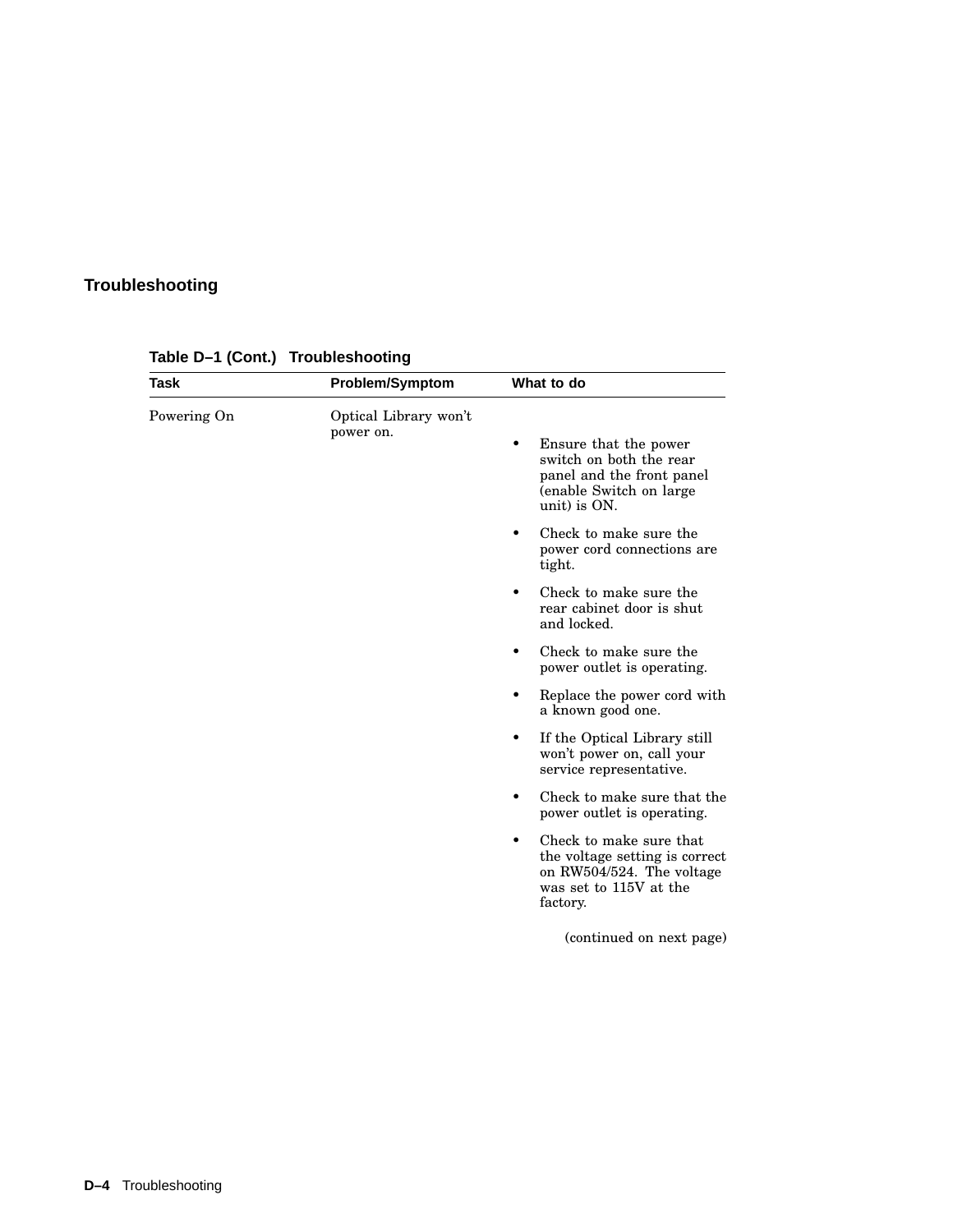| Task | <b>Problem/Symptom</b>                                                                                                                                                                                                                                                                      | What to do                                                                                                                                                                                                                                                                                                                                                                                                                                                       |
|------|---------------------------------------------------------------------------------------------------------------------------------------------------------------------------------------------------------------------------------------------------------------------------------------------|------------------------------------------------------------------------------------------------------------------------------------------------------------------------------------------------------------------------------------------------------------------------------------------------------------------------------------------------------------------------------------------------------------------------------------------------------------------|
|      | Poweron selftest fails.                                                                                                                                                                                                                                                                     | For the small unit, ensure<br>that the shipping screw is<br>removed. Turn the unit off<br>and then on again. Observe<br>the Poweron test result. If<br>the unit continues to fail the<br>Poweron selftest, write down<br>the displayed error code and call<br>your service representative for<br>assistance.<br>On the large unit, check that<br>the rear cabinet door is locked.<br>(You will receive a FAIL 1)<br>error message if the door is not<br>locked.) |
|      | Poweron Sequence.                                                                                                                                                                                                                                                                           | Make sure your boot disk is<br>spun-up and ready before the<br>Optical Library is powered on.                                                                                                                                                                                                                                                                                                                                                                    |
|      | <b>CAUTION</b>                                                                                                                                                                                                                                                                              |                                                                                                                                                                                                                                                                                                                                                                                                                                                                  |
|      | Do not remove power to the Optical Library until you are sure that the<br>SCSI bus is inactive. Removing power from a SCSI peripheral when the<br>bus is active can cause data loss and/or indeterminate bus states.<br>Check the host system reference manuals for information on checking |                                                                                                                                                                                                                                                                                                                                                                                                                                                                  |

#### **Table D–1 (Cont.) Troubleshooting**

the status of the SCSI bus.

Reading the Control Panel No display messages appear. Check to see if the power cord is connected. Power cycle the autochanger. Still no display, call your service representative for assistance.

(continued on next page)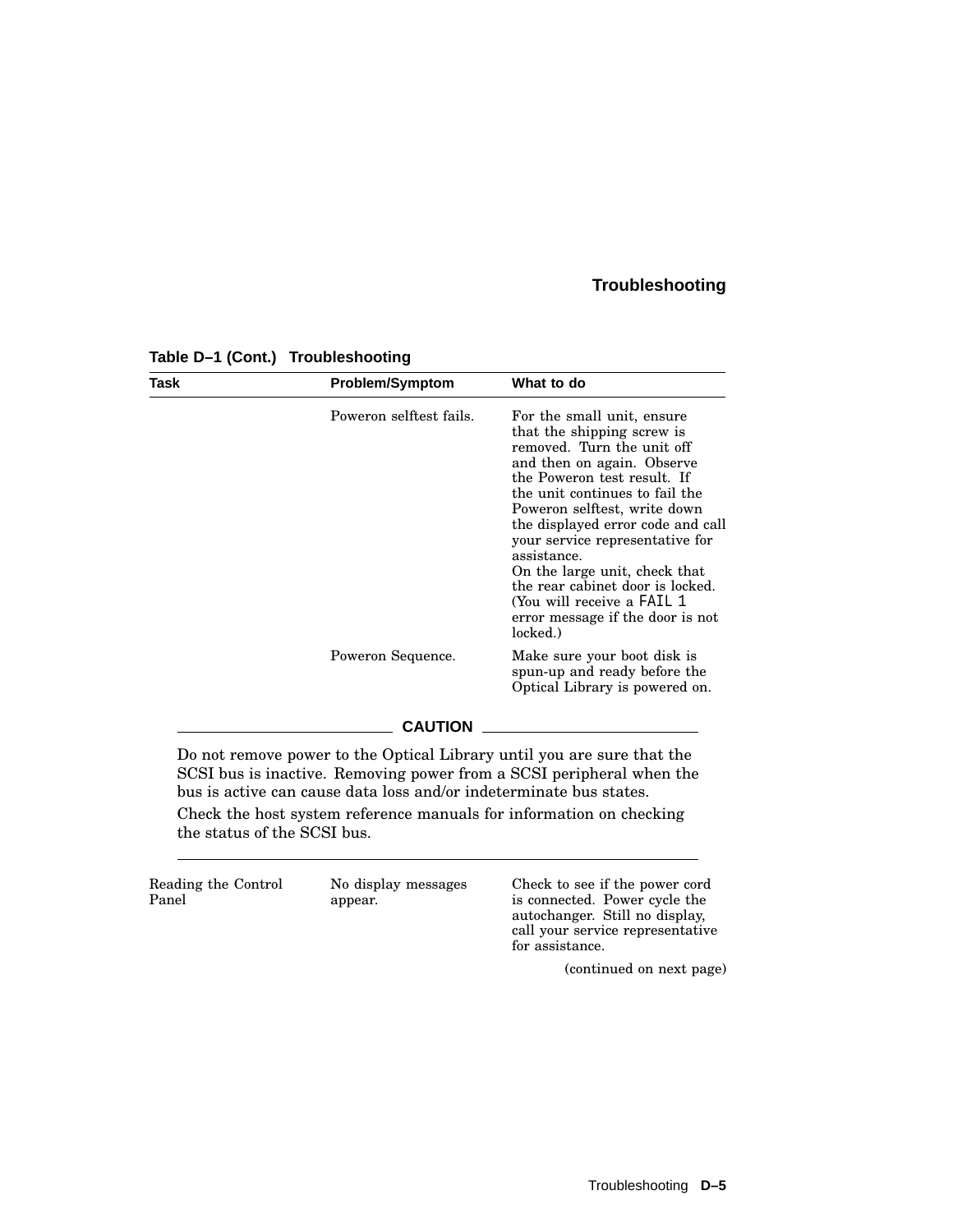| Task                    | <b>Problem/Symptom</b>                                                              | What to do                                                                                                                                                            |
|-------------------------|-------------------------------------------------------------------------------------|-----------------------------------------------------------------------------------------------------------------------------------------------------------------------|
| Reading/Writing Optical | Can't write to the disk.                                                            |                                                                                                                                                                       |
| Disks                   |                                                                                     | Check the host file system<br>access permissions.                                                                                                                     |
|                         |                                                                                     | Check the write-protect tab<br>on each disk side to assure<br>write-enabled status.                                                                                   |
|                         |                                                                                     | Check to make sure the disk<br>was initialized.                                                                                                                       |
|                         |                                                                                     | Make sure your disk is<br>٠<br>labeled "Rewritable." If you<br>are unable to eject the disk<br>from the drive, call your<br>service representative for<br>assistance. |
|                         |                                                                                     | Check your application<br>software.                                                                                                                                   |
|                         | An optical drive doesn't<br>seem to be working<br>correctly (excessive<br>retries). | Power cycle your autochanger.<br>If the drive still isn't working,<br>call your service representative<br>for assistance.                                             |
|                         |                                                                                     | (continued on next page)                                                                                                                                              |

**Table D–1 (Cont.) Troubleshooting**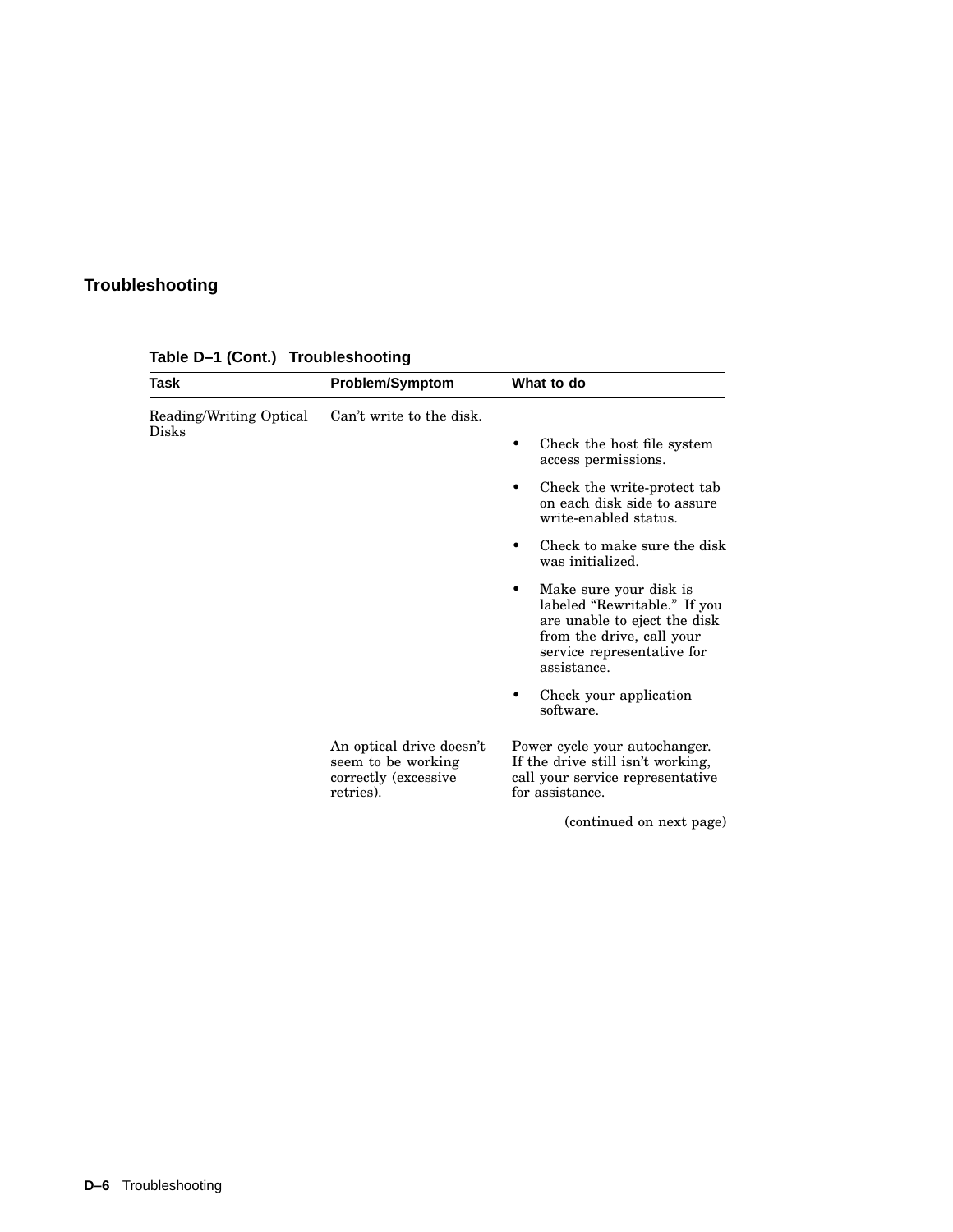#### **Table D–1 (Cont.) Troubleshooting**

#### **CAUTION** 2008

Do not remove power to the Optical Library until you are sure that the SCSI bus is inactive. Removing power from a SCSI peripheral when the bus is active can cause data loss and/or indeterminate bus states. Check the host system reference manuals for information on checking the status of the SCSI bus.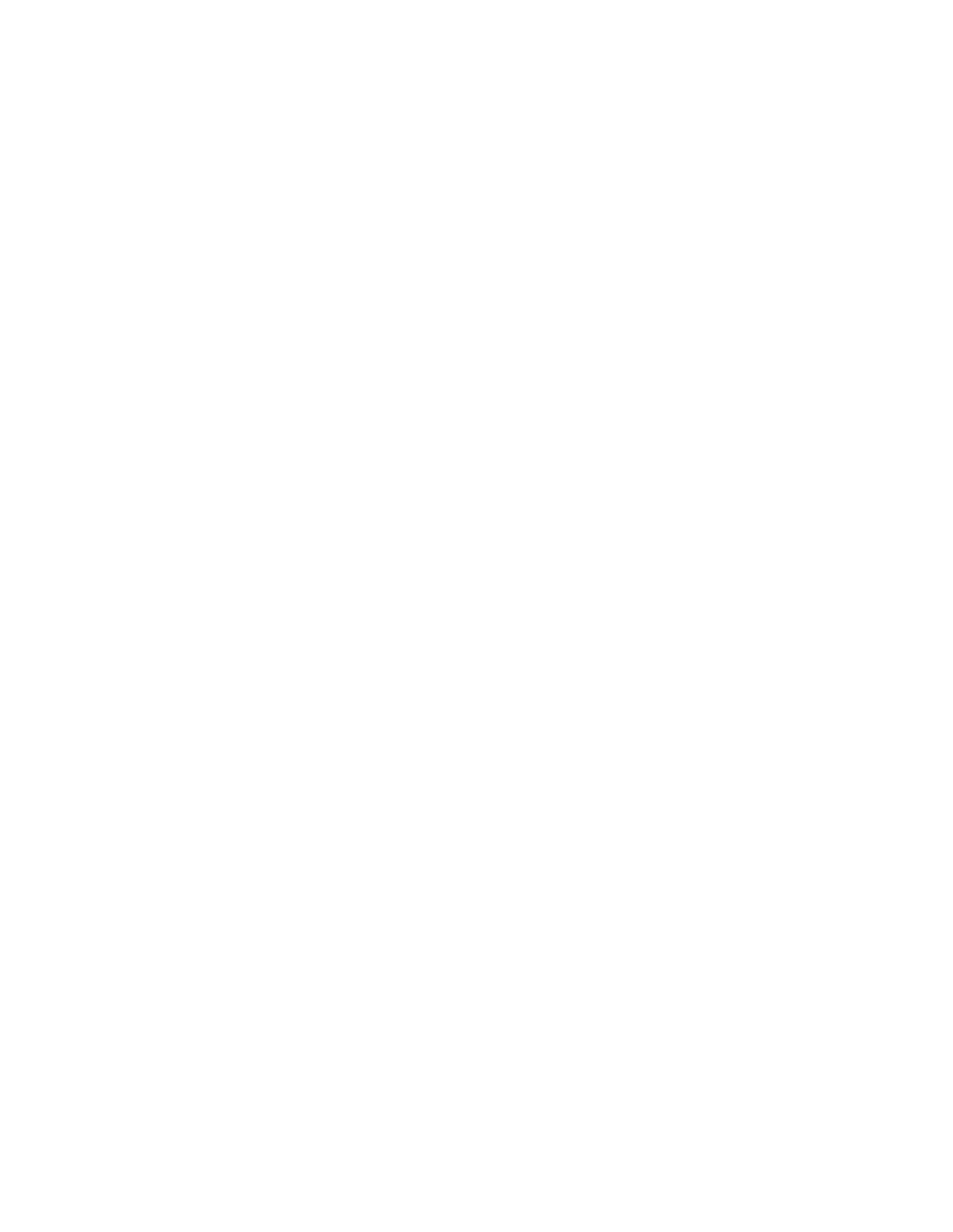# **E**

### **Product Numbers, Options, and Supplies**

This appendix lists the product numbers and options for the Optical Library, and the available supplies.

This manual covers the products and options shown in Table E–1. To determine which product you have, find the product information labels located on the Optical Library rear panel and check the corresponding information in Table E–1.

| <b>Model Number</b> | <b>Description</b>                                                                                                                                                                                                                           |
|---------------------|----------------------------------------------------------------------------------------------------------------------------------------------------------------------------------------------------------------------------------------------|
| <b>RW504-ZA</b>     | A 10 gigabyte Optical Jukebox with a 16 disk slot capacity, one<br>mail slot, one 650 Mbyte multi-function drive, one auto changer<br>mechanism. Plus packaging, skid, ESD bag, and accessory kit.<br>Single ended SCSI.                     |
| <b>RW524-ZA</b>     | A 20 gigabyte Optical Jukebox with a 16 disk slot capacity, one<br>mail slot, one 1.3 Gbyte multi-function drive, one auto changer<br>mechanism. Plus packaging, skid, ESD bag, and accessory kit.<br>Single ended SCSI.                     |
| <b>RW510-ZC</b>     | A 20 gigabyte Optical Jukebox with a 32 disk slot capacity, one<br>mail slot, two 650 Mbyte multi-function drives, one auto changer<br>mechanism. Floor stand model. Plus packaging, skid, ESD bag, and<br>accessory kit. Single ended SCSI. |
| <b>RW530-ZC</b>     | A 40 gigabyte Optical Jukebox with a 32 disk slot capacity, one<br>mail slot, two 1.3 Gbyte multi-function drives, one auto changer<br>mechanism. Floor stand model. Plus packaging, skid, ESD bag, and<br>accessory kit. Single ended SCSI. |
| $RW511-ZC$          | A 20 gigabyte (Rackmount) Optical Jukebox with a 32 disk slot<br>capacity, one mail slot, two multi-function drives, one auto changer<br>mechanism. Plus packaging, skid, ESD bag, and accessory kit.<br>Single ended SCSI.                  |
|                     | (continued on next page)                                                                                                                                                                                                                     |

**Table E–1 Optical Library Products Matrix**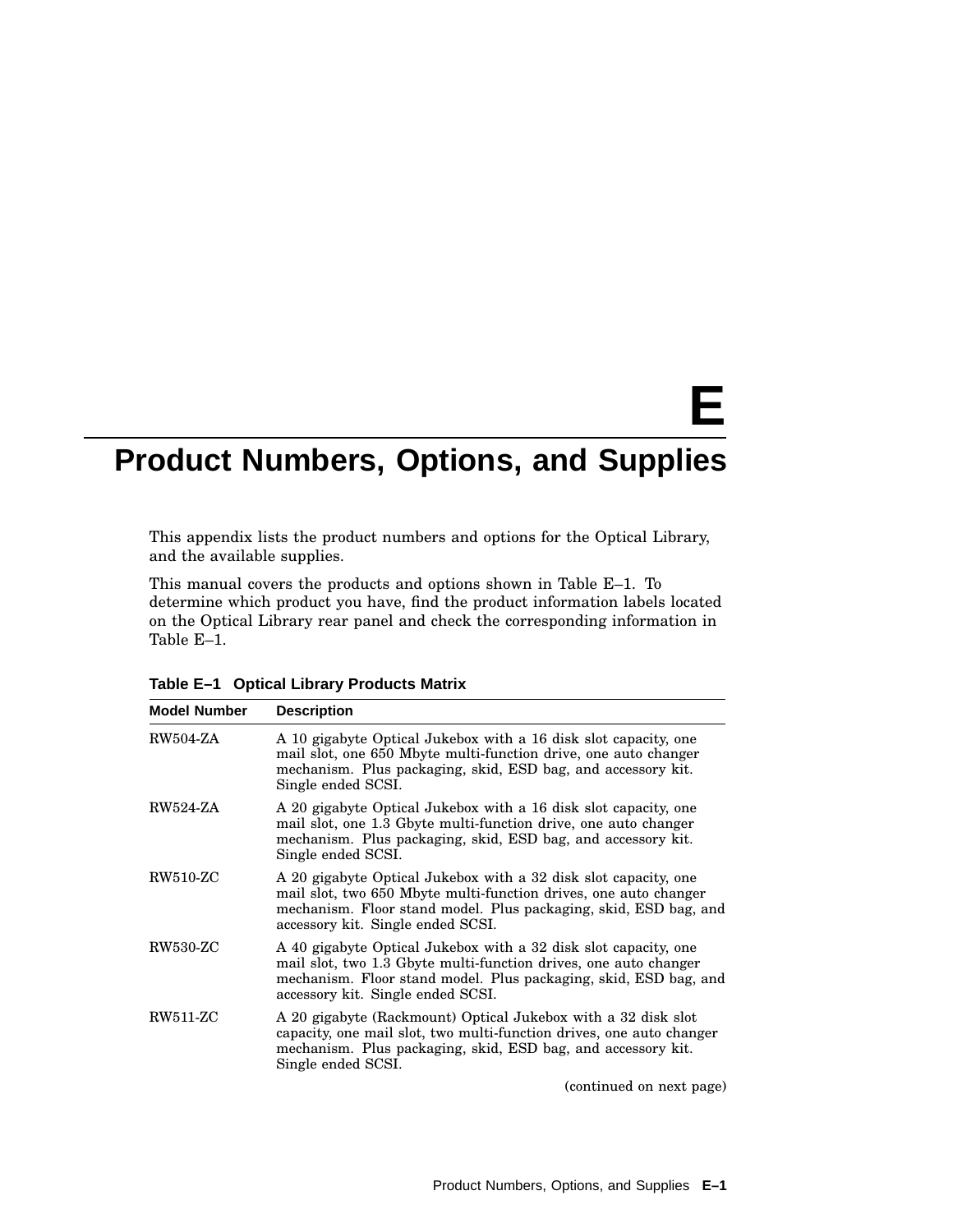#### **Product Numbers, Options, and Supplies**

**Table E–1 (Cont.) Optical Library Products Matrix**

| <b>Model Number</b> | <b>Description</b>                                                                                                                                                                                                           |
|---------------------|------------------------------------------------------------------------------------------------------------------------------------------------------------------------------------------------------------------------------|
| <b>RW514-ZF</b>     | A 57 gigabyte Optical Jukebox with a 88 disk slot capacity, one<br>mail slot, four 650 Mbyte multi-function drives, one auto changer<br>mechanism. Plus packaging, skid, ESD bag, and accessory kit.<br>Single ended SCSI.   |
| <b>RW534-ZF</b>     | A 114 gigabyte Optical Jukebox with a 88 disk slot capacity, one<br>mail slot, four 1.3 Gbyte multi-function drives, one auto changer<br>mechanism. Plus packaging, skid, ESD bag, and accessory kit.<br>Single ended SCSI.  |
| <b>RW516-ZF</b>     | A 94 gigabyte Optical Jukebox with a 144 disk slot capacity, one<br>mail slot, four 650 Mbyte multi-function drives, one auto changer<br>mechanism. Plus packaging, skid, ESD bag, and accessory kit.<br>Single ended SCSI.  |
| <b>RW536-ZF</b>     | A 188 gigabyte Optical Jukebox with a 144 disk slot capacity, one<br>mail slot, four 1.3 Gbyte multi-function drives, one auto changer<br>mechanism. Plus packaging, skid, ESD bag, and accessory kit.<br>Single ended SCSI. |
| <b>RW516-UA</b>     | Slot upgrade kit only for (RW514 to RW516) Consists of 56 slots,<br>controller and hardware. Plus packaging, and ESD bag.                                                                                                    |
| <b>RW536-UA</b>     | Slot upgrade kit only for (RW534 to RW536) Consists of 56 slots,<br>controller and hardware. Plus packaging, and ESD bag.                                                                                                    |
| <b>RW500-ZZ</b>     | Single ended to differential adapter and hardware. Plus packaging,<br>and ESD bag.                                                                                                                                           |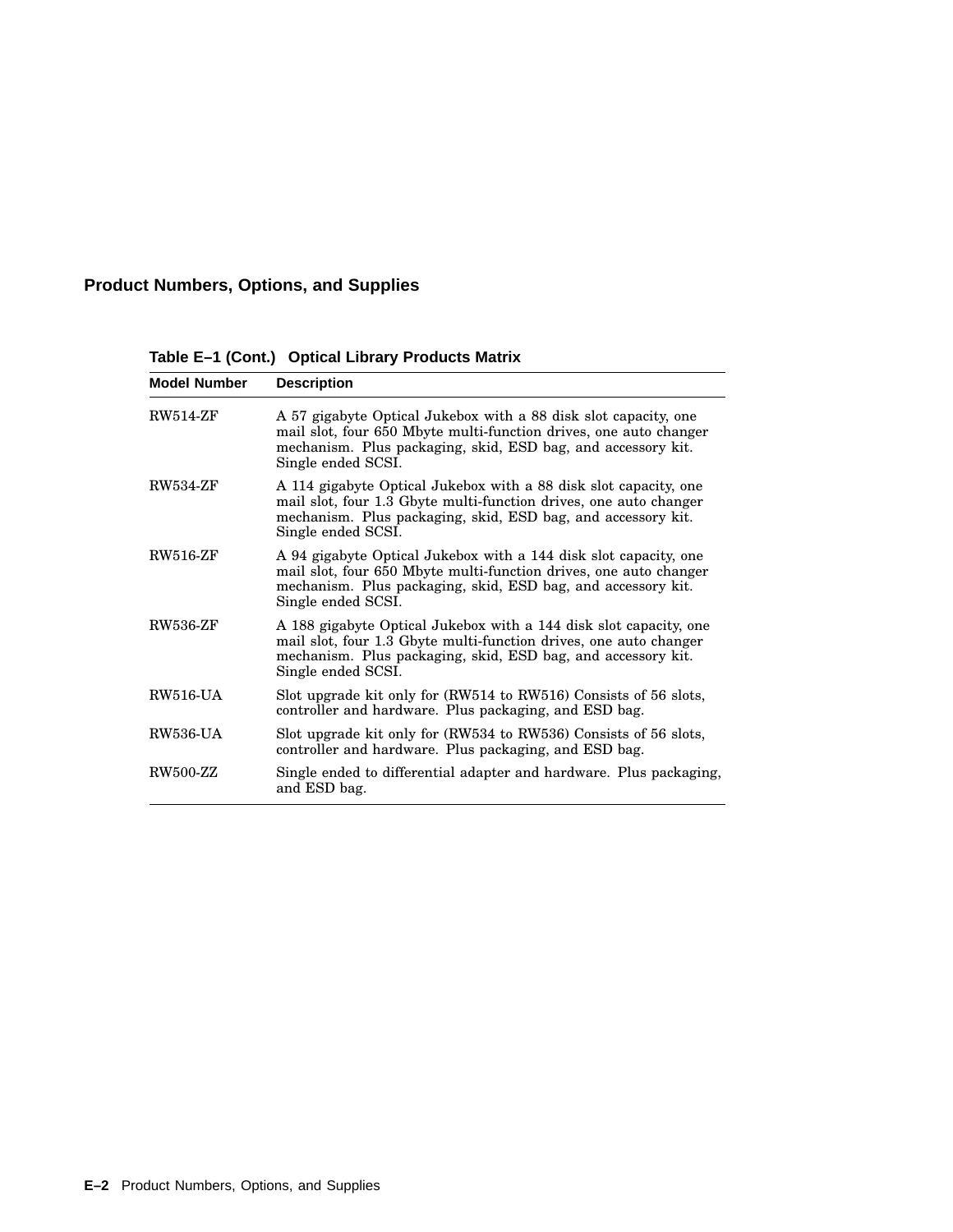#### **Product Numbers, Options, and Supplies**

Table E–2 lists the basic supplies and reorderable parts for the Optical Library.

**Table E–2 Basic Supplies and Reorderable Parts**

| <b>Item</b>                                                                 | <b>Part Number</b>        |  |  |
|-----------------------------------------------------------------------------|---------------------------|--|--|
| Rewritable Optical Disk (512 bytes/sector)<br>594 Mbytes per disk formatted | RWX1K-01 (30-38754-01)†   |  |  |
| Rewritable Optical Disk (512 bytes/sector)<br>1.2 Gbytes per disk formatted | RWX5K-01 (30-38754-02)†   |  |  |
| Write-Once Optical Disk (512 bytes/sector)<br>594 Mbytes per disk formatted | RWX1K-02 (30-40952-01)†   |  |  |
| Write-Once Optical Disk (512 bytes/sector)<br>1.2 Gbytes per disk formatted | RWX5K-02 (30-40952-02)†   |  |  |
| 2.7m (9 ft) SCSI interface cable; Champ to Honda<br>connectors              | BC09D-09 (Storage Server) |  |  |
| 0.9m (3 ft) SCSI jumper cable; Champ to Champ<br>connectors                 | <b>BC09K-03</b>           |  |  |
| 1.8m (6 ft) SCSI interface cable                                            | BC06P-06 (17-02659-02)    |  |  |
| Single-ended SCSI terminator                                                | H8574-A                   |  |  |
| Power cord                                                                  | RW1KA-AA                  |  |  |
| †To reorder media, call 1-800-DIGITAL or 1-800-344-4825                     |                           |  |  |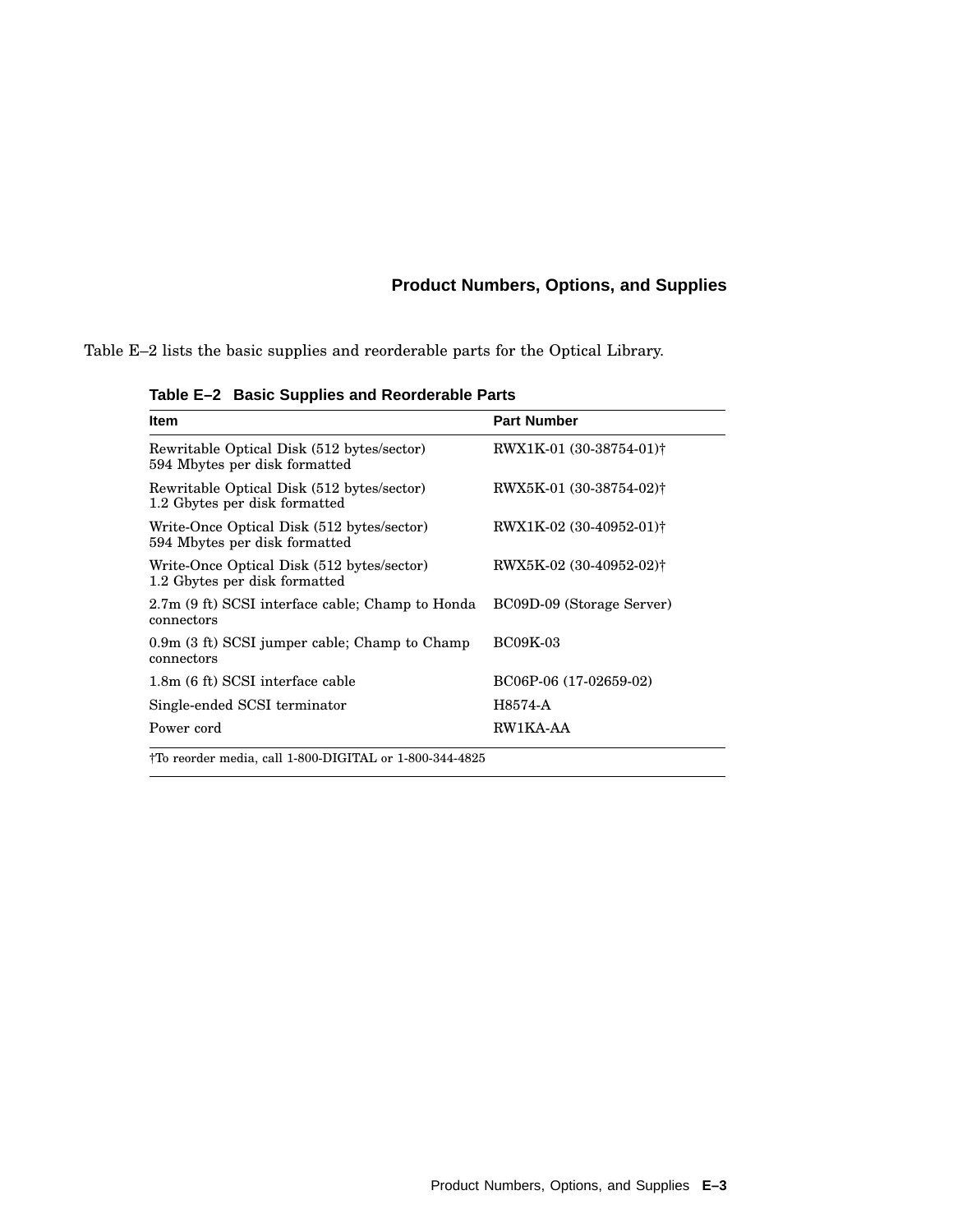#### **Product Numbers, Options, and Supplies**

| <b>Item</b>                                                   | <b>Part Number</b> |
|---------------------------------------------------------------|--------------------|
| <b>Optical Storage Desktop Software Installation</b><br>Guide | AA-PXYKA-TE        |
| Optical Storage Desktop Software User's Guide                 | AA-PXYLA-TE        |
| Optical Storage Management Software<br>Installation Guide     | <b>AA-PXYPA-TE</b> |
| Optical Storage Management Software<br>Installation Guide     | AA-PXYQA-TE        |
| Storage Server 100 Installation Guide                         | EK-D59SS-IN        |
| Small Optical Disk Library Service Manual                     | EK-SOL10-SV        |
| Medium Optical Disk Library Service Manual                    | <b>EK-STSOP-SV</b> |
| Large Optical Disk Library Service Manual                     | <b>EK-SS100-SV</b> |
| Storage Server 100 Optical Disk Service Manual                | EK-STSOP-SV+       |

**Table E–3 Related Documentation**

†Only for older model 10/20 Jukeboxes shipped with (Ninja) storage server systems.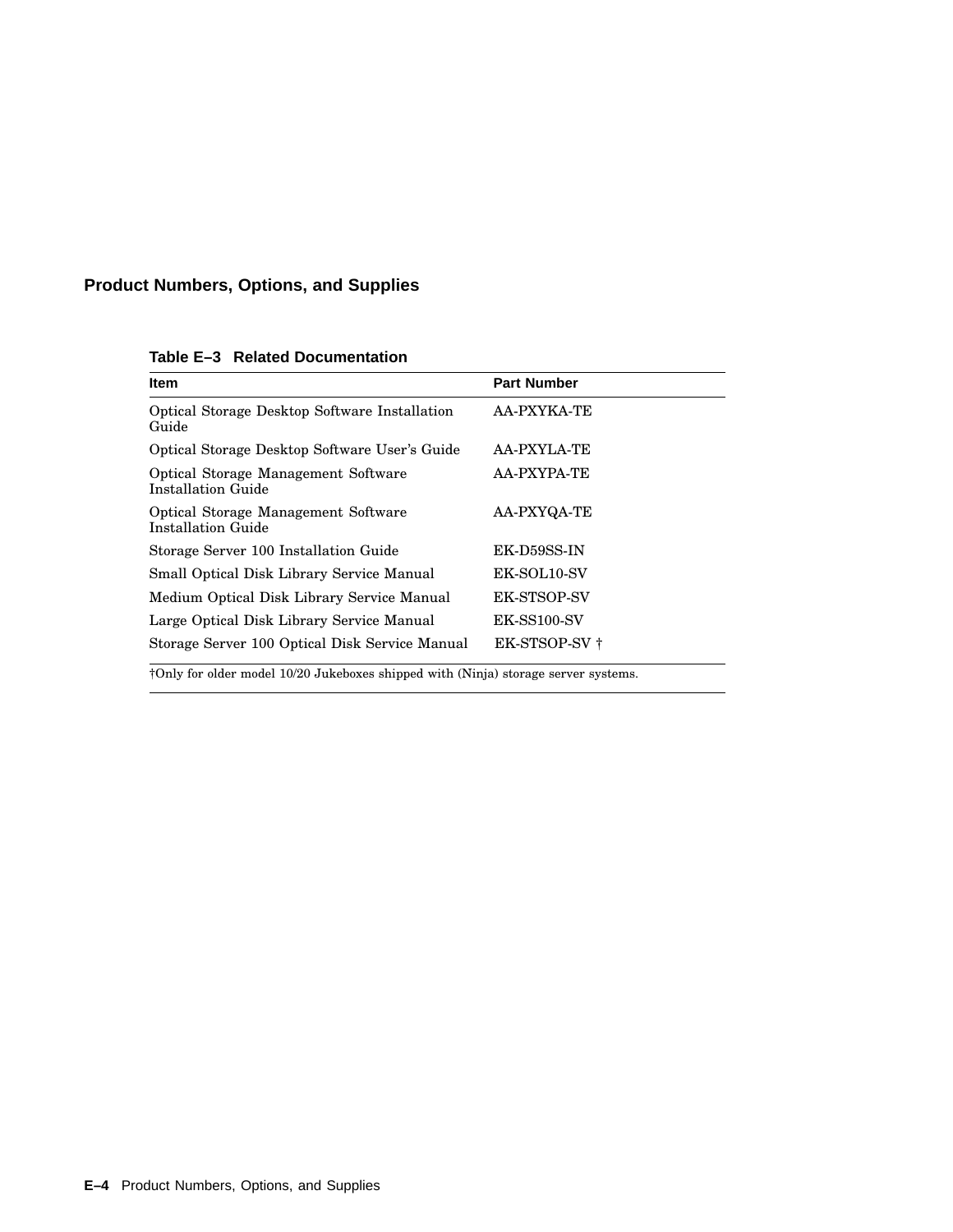# **F**

### **Installing the Optical Library**

This appendix provides information on:

- Contents of shipment
- Uncrating and installing an add-on small (RW504/524), or medium (RW510/530/511) Optical Library
- Connect more than one Optical Library systems together
- Uncrating and installing an add-on large (RW514/516/534/536) Optical Library

#### **F.1 Contents of Shipment**

The contents will vary depending on which unit you receive but you should receive a crate containing the Optical Library, and a box, shipped separately, labeled **OPEN FIRST**. Inside this box are several additional packages containing the following:

- READ ME FIRST instructions
- This guide, *Optical Library User's Guide*
- SCSI cable
- SCSI terminator
- Power cord

In addition to these items, to complete the installation you may need two wrenches—a 1/2 inch wrench and a 9/16 inch wrench—and a TORX T10, T15, T20, and T25 screwdriver (the blade is star-shaped) as well as wire cutters or a knife.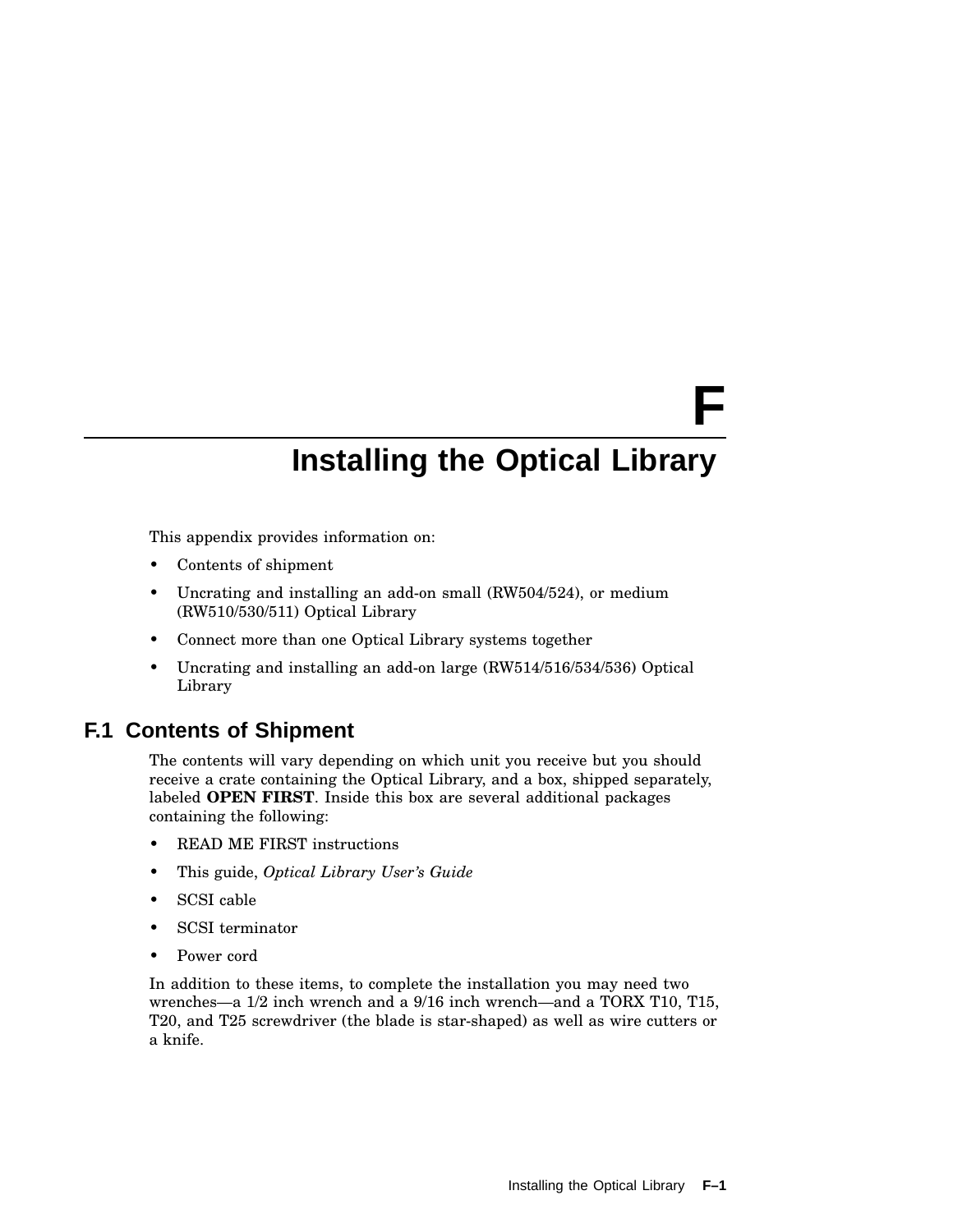#### **F.1.1 Uncrating and Installing the Small and Medium Optical Library**

Uncrate the Optical Library. See Figure F–1. For the small unit (RW504 /524-ZA), remove the packaging material and go to Section F.1.2 :

**Figure F–1 Uncrating the Optical Library (RW510/530-ZC)**



ZS-0516-MH

1. The Optical Library is shipped on a pallet covered by a cardboard box. Move the crate to its final destination before installing the Optical Library.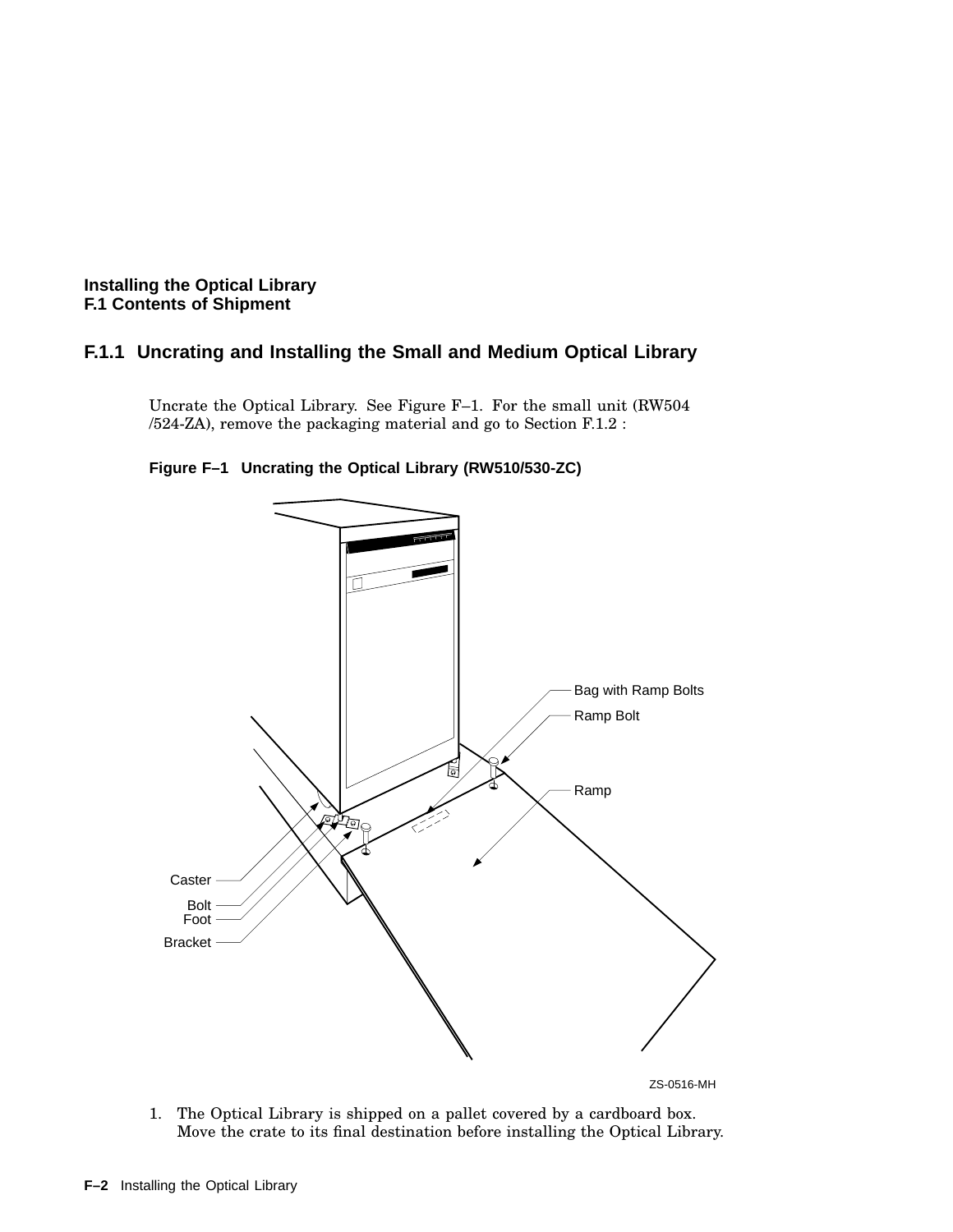- 2. Use wire cutters or a knife to cut the shipping straps.
- 3. Lift the cardboard box off of the pallet. A plywood ramp is packed on top; remove it and set it aside. Remove the large foam blocks, and the plastic bag surrounding the Optical Library.
- 4. Locate the small plastic bag containing two large bolts. The bag is stapled to the top of the shipping pallet near the front of the Optical Library. Remove the bolts from the bag.
- 5. Place the plywood ramp on top of the shipping pallet so that the holes in the ramp line up with the holes in the pallet. Drop the bolts through the holes to secure the ramp to the pallet.
- 6. Using a 9/16-inch wrench, remove the eight bolts and four brackets that lock the Optical Library feet to the pallet.
- 7. Using a 1/2-inch wrench, raise the leveler feet so that the Optical Library is free to move on its casters.

#### **WARNING**

Do not stand at the bottom of the ramp when you perform step 8.

8. Carefully roll the unit down the ramp.

The Optical Library is now uncrated. If possible, save all the shipping materials in case you need to ship the unit to another site, or return it.

#### **F.1.2 Remove the Shipping Bracket**

For the small unit, lay the unit on its side and remove the shipping screw as shown in Figure  $F-2$ . For the medium unit, See Figure  $F-3$  and follow these steps: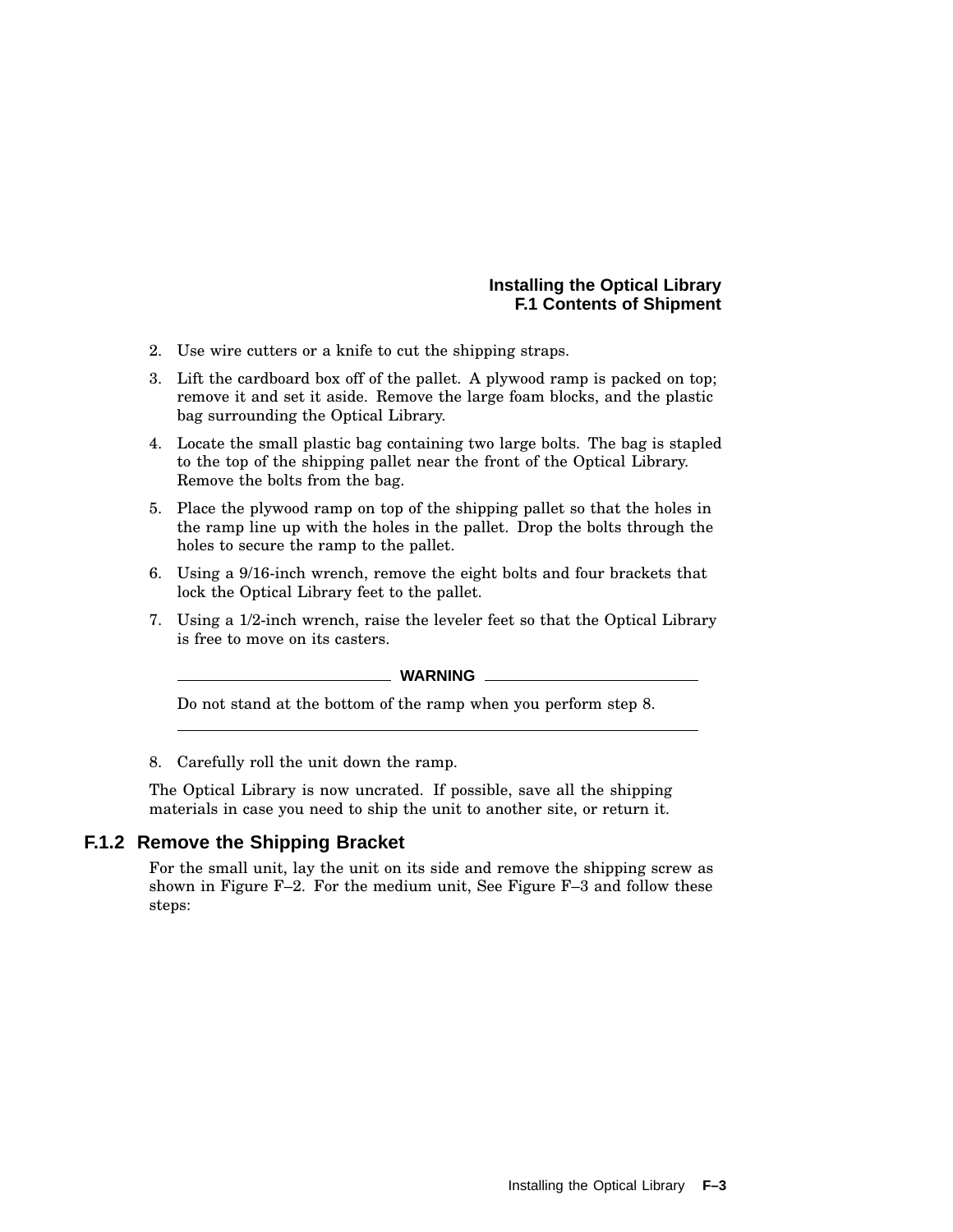

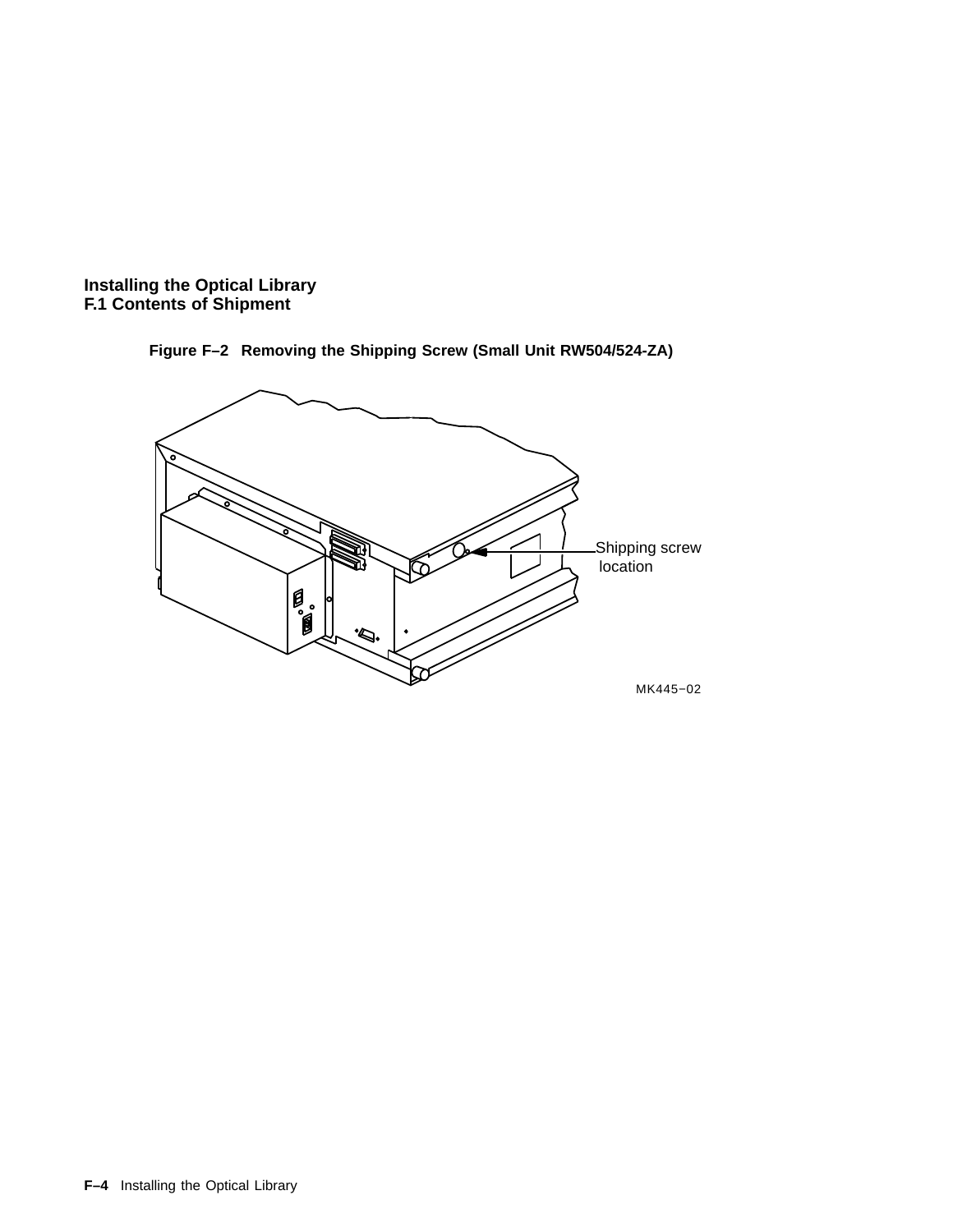

**Figure F–3 Removing the Shipping Bracket (Deskside Unit RW510/530-ZC)**

ZS-0517-MH

- 1. Remove the shipping bracket.
- 2. Remove the top cover of the Optical Library by pulling up on the back edge of the cover. Set the top cover aside. Remove the small foam pads from under the front edge.
- 3. Locate the two knurled thumbscrews on the top, left-edge of the Optical Library. Unscrew them using your fingers or a screwdriver. They are spring loaded and pop up when they are free.
- 4. Once the screws are loose, pull the left side panel out and off, and set it aside.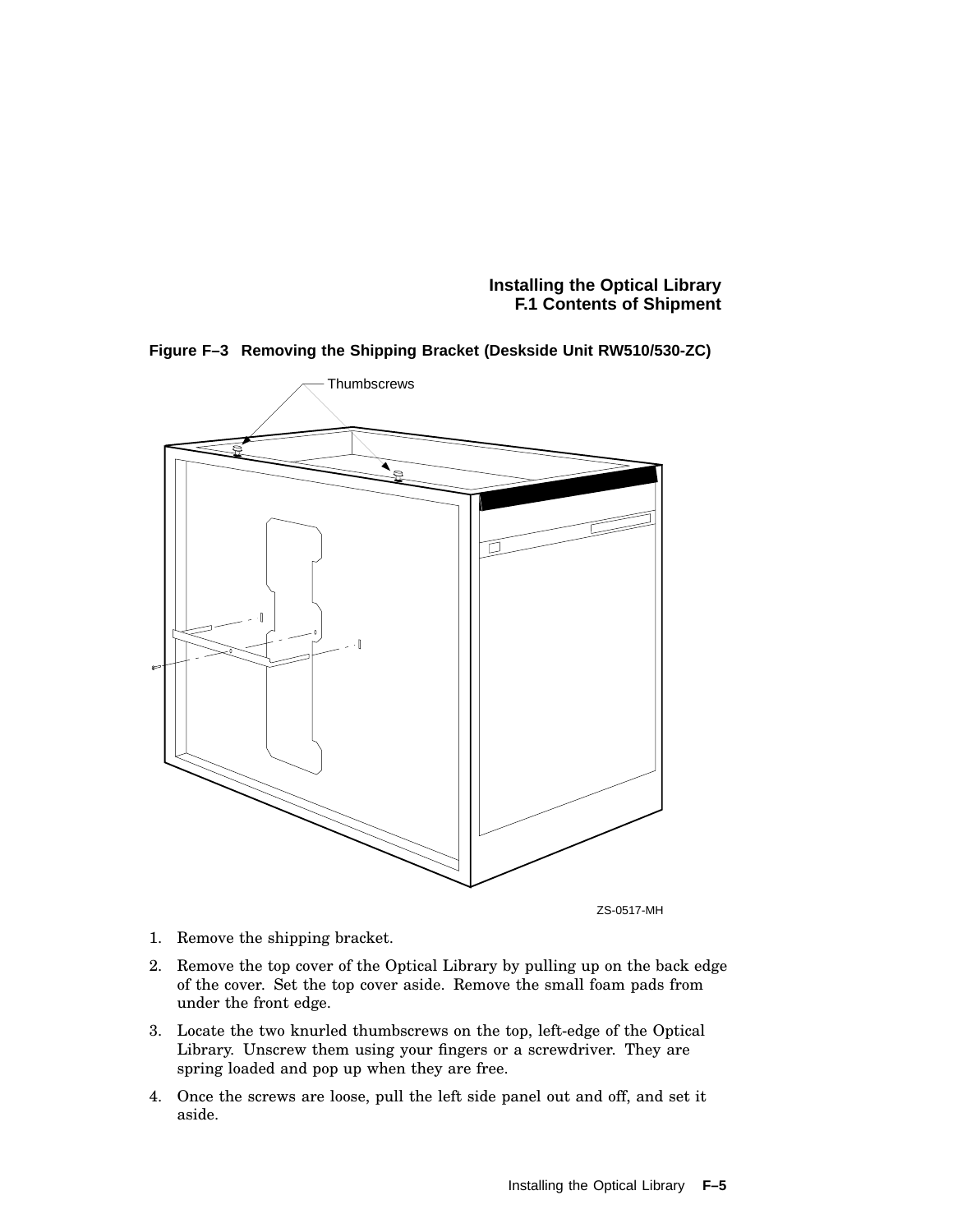- 5. Locate the orange sheet metal bracket on the left side of the Optical Library. Using a TORX T15 screwdriver, remove the screw holding the bracket in place. Remove the bracket by pulling it straight out. Save the screw and bracket with the rest of the packing material. The bracket must be replaced if the machine needs to be shipped to a different location.
- 6. Replace the side panel by hooking the bottom edge in place first. Slide the top edge back under the thumbscrews. Tighten the thumbscrews by pressing down and turning. Do not replace the top cover just yet.

#### **F.1.3 Attach SCSI Cable, SCSI Terminator, and Power Cord**

The third step is to attach the SCSI cable, SCSI terminator, and the power cord. See Figure F–5 and Figure F–4 and follow these steps:

#### **Figure F–4 Attaching the SCSI Cable and Power Cord to the Small Unit (RW504/524-ZA)**



MK445−06

- 1. Remove the rear cover by pulling the top edge out away from the machine (Medium units only RW510/530/511-ZC).
- 2. Locate the SCSI cable and SCSI terminator shipped in the same small box containing the wrench and screwdriver.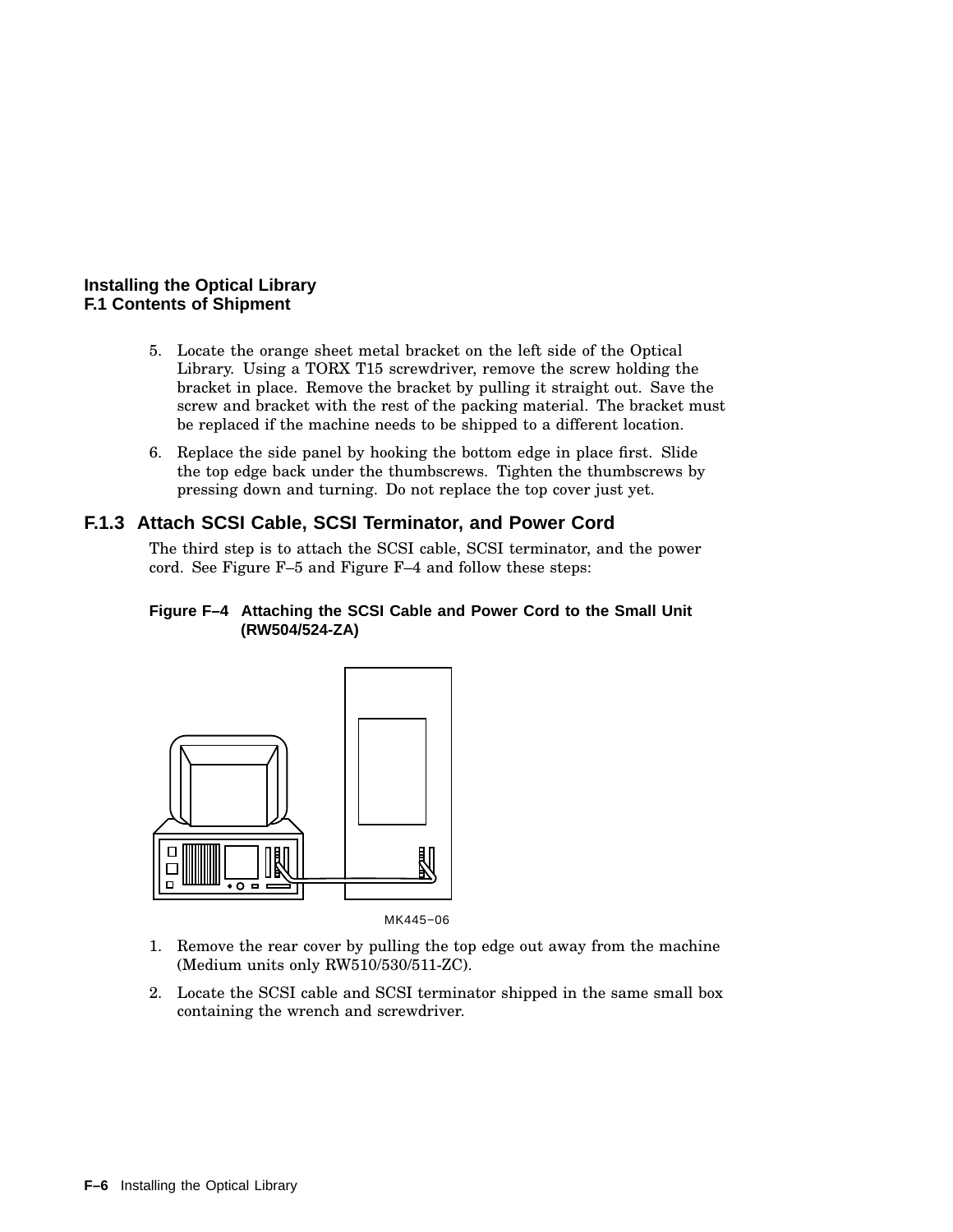

**Figure F–5 Attaching the SCSI Cable and Power Cord to the Deskside Unit (RW510/530-ZC)**

- ZS-0518-MH
- 3. Locate the two SCSI ports on the rear of the machine.

Plug the 50-pin Champ connector end of the SCSI cable into the port nearest the Drive Address Select Switches. The 50-pin Champ end is the one housed in plastic. (The other end is a metal connector with 50 pins and is labeled Honda.) The 50-pin Champ connector is keyed so that it only attaches one way. Lock the wire brackets into the grooves on the sides of the connector.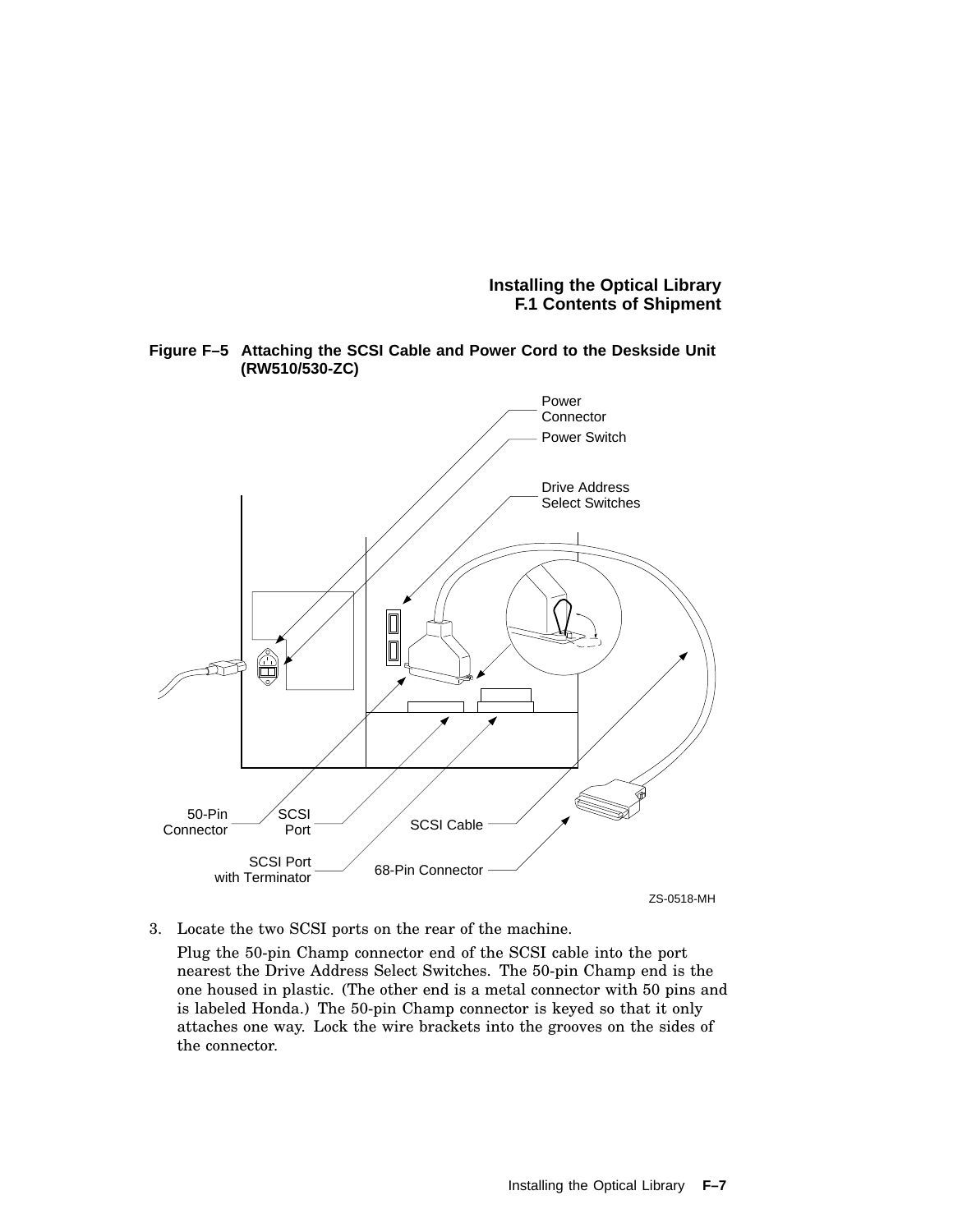4. Plug the SCSI terminator into the second SCSI port, the port furthest from the Drive Address Select Switches.

#### **Note**

The terminator must remain plugged into the second SCSI port on the back of the Optical Library unless you are connecting two Optical Library systems to your host computer. See Section F.2 for instructions on connecting two Optical Library systems.

- 5. Leave the 50-pin Honda end of the SCSI cable disconnected for now. Instructions for connecting this end to your host computer are provided in your host system documentation.
- 6. Locate the power cord shipped in the country kit box. Locate the yellow safety sticker covering the power plug on the rear of the Optical Library. Pull the sticker away and plug in the power cord. Plug the other end of the power cord into an electrical outlet.
- 7. Before turning on the black power switch, verify that the white operation switch on the front of the Optical Library is off. The operation switch is off when it is in the out position. Turn on the black power switch on the back of the machine, located immediately under the power cord.

#### **F.2 Connecting More Than One Optical Library**

If the back panel of your host computer is configured with more than one SCSI port, you can attach an Optical Library to each port. See Section F.2.1 for directions.

You can also connect two Optical Library units to a single SCSI port on your host computer by daisy-chaining the units together; that is, by connecting the first Optical Library to the host computer, and then connecting the second Optical Library to the first Optical Library. See Section F.2.2 for directions.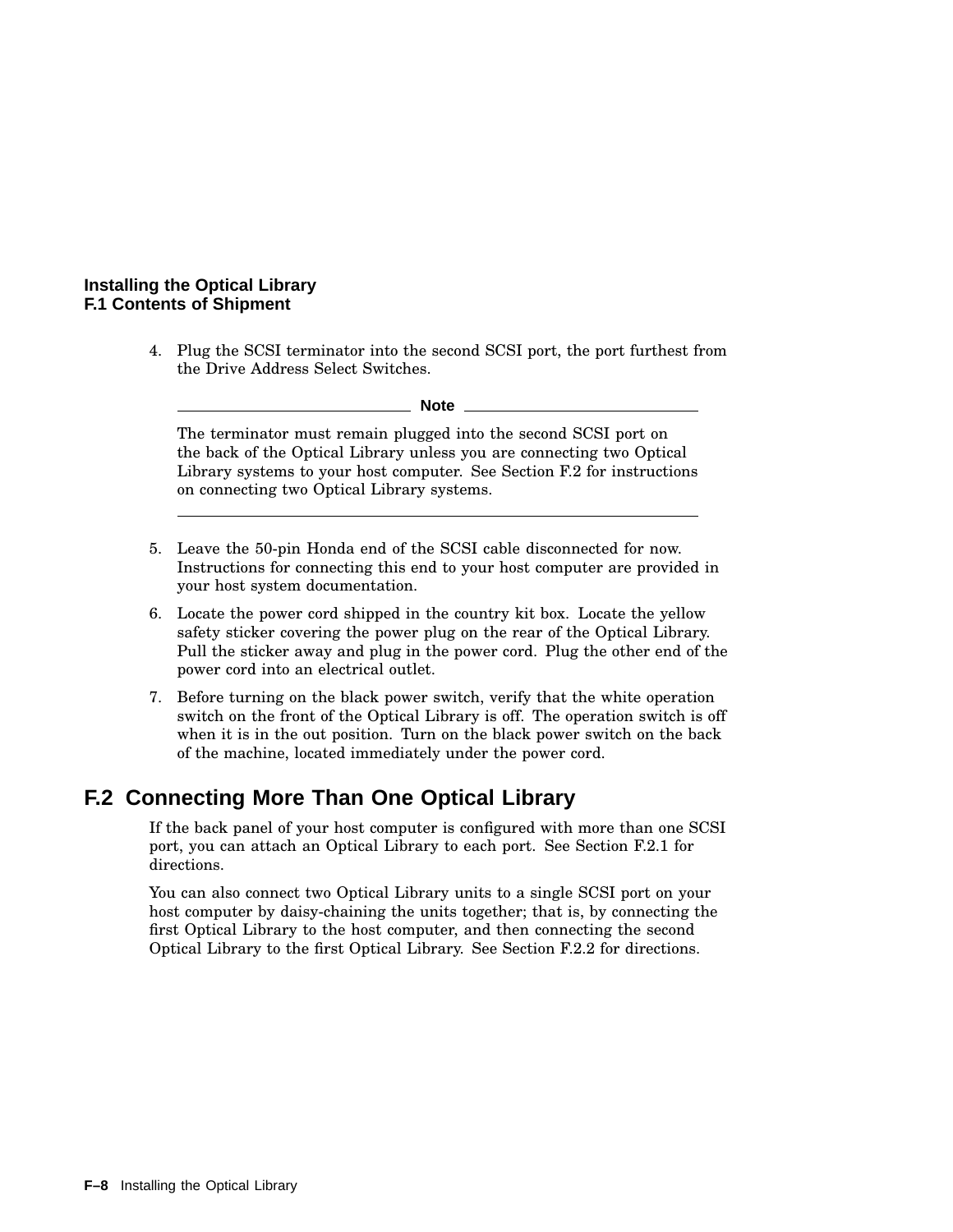**Note**

Only two Optical Library units may be daisy-chained together and connected to a single SCSI port. Each SCSI port is limited to a total of seven SCSI addresses, therefore, the large unit (RW514/516/534/536) is not supported for daisy chaining because each unit has 5 IDs.

If two Optical Library units are daisy-chained to one SCSI port on the host computer, you must properly terminate the SCSI chain by installing the SCSI terminator in the second SCSI port of the second Optical Library. See Section F.2.2 for directions. You must also set a new SCSI address for the autochanger controller and the two optical disk drives of the second Optical Library unit. See Section F.2.3 for directions.

### **F.2.1 Connecting Two Optical Library Units to Two SCSI Ports**

To connect two Optical Library units to separate SCSI ports on your host computer, first check the back panel of your host computer to see that two SCSI ports are available. SCSI ports are marked by the PMAZ label and the SCSI icon:



ZS-0557-MH

If there are two SCSI ports available, follow the steps in Section F.1.1 to uncrate and prepare each Optical Library for connection to the host computer.

Change SCSI IDs for drive and controller address if necessary before connecting to the host computer. Refer to Section F.2.3.

Plug the 50-pin Honda connector of the SCSI cable from the first Optical Library unit into the lowest-numbered SCSI port on the host computer back panel.

Then, plug the 50-pin Honda connector of the SCSI cable from the second Optical Library unit into the next-lowest-numbered SCSI port on the host computer back panel.

For example, if option slots 0 and 2 are labeled PMAZ and have the SCSI icon, plug the SCSI cable from the first Optical Library unit into the 50-hole connector in option slot 0, and plug the second Optical Library unit into option slot 2.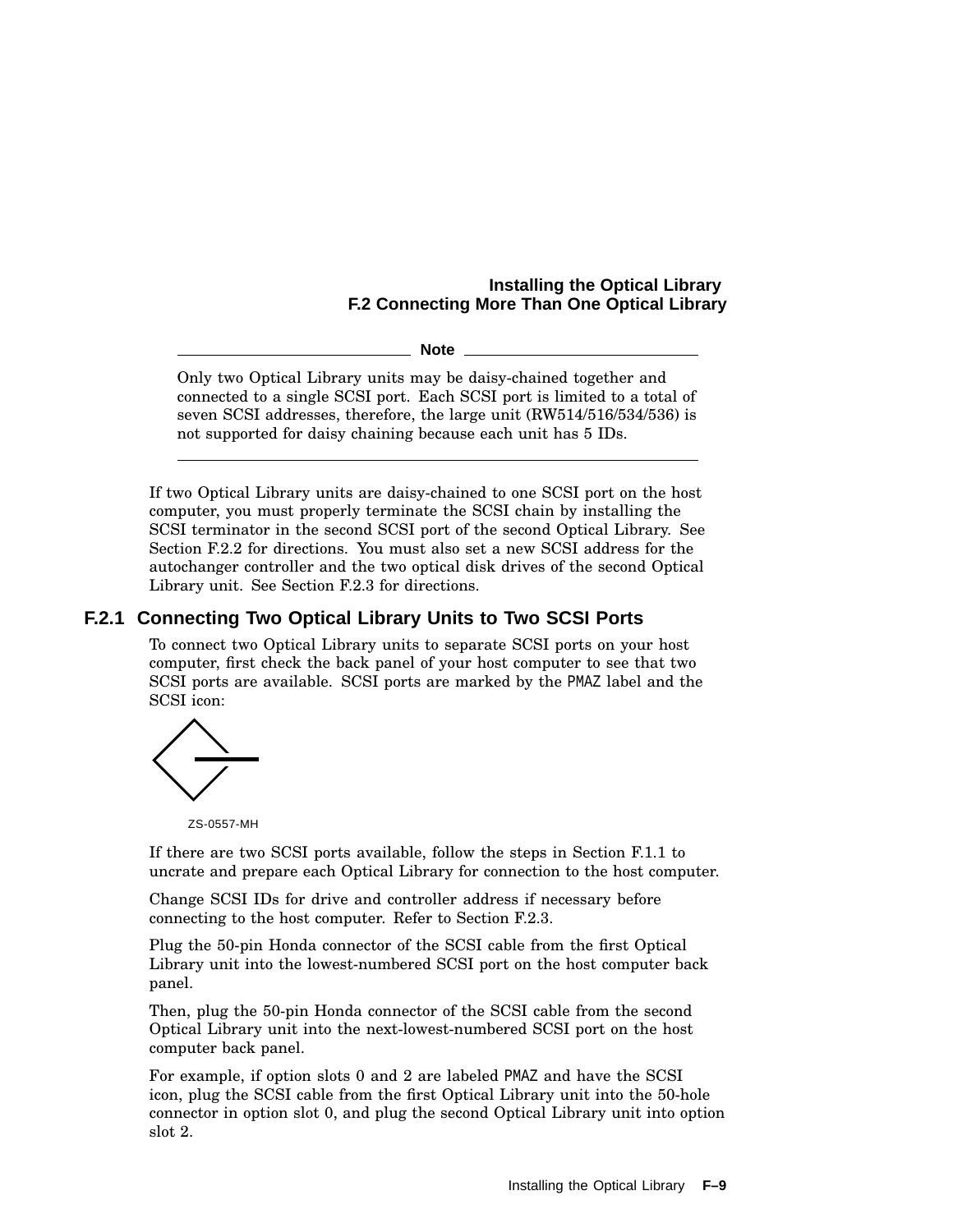### **F.2.2 Connecting Two Optical Library Units to One SCSI Port**

To connect two Optical Library units to one SCSI port on your host computer, follow the steps in Section F.1.1 to uncrate and prepare each Optical Library for connection to the host computer. Then, see Figure F–7 and Figure F–6 and follow these steps:

#### **Figure F–6 Connecting Two Small Optical Library Units (RW504/524-ZA) to One SCSI Port**



MK445−07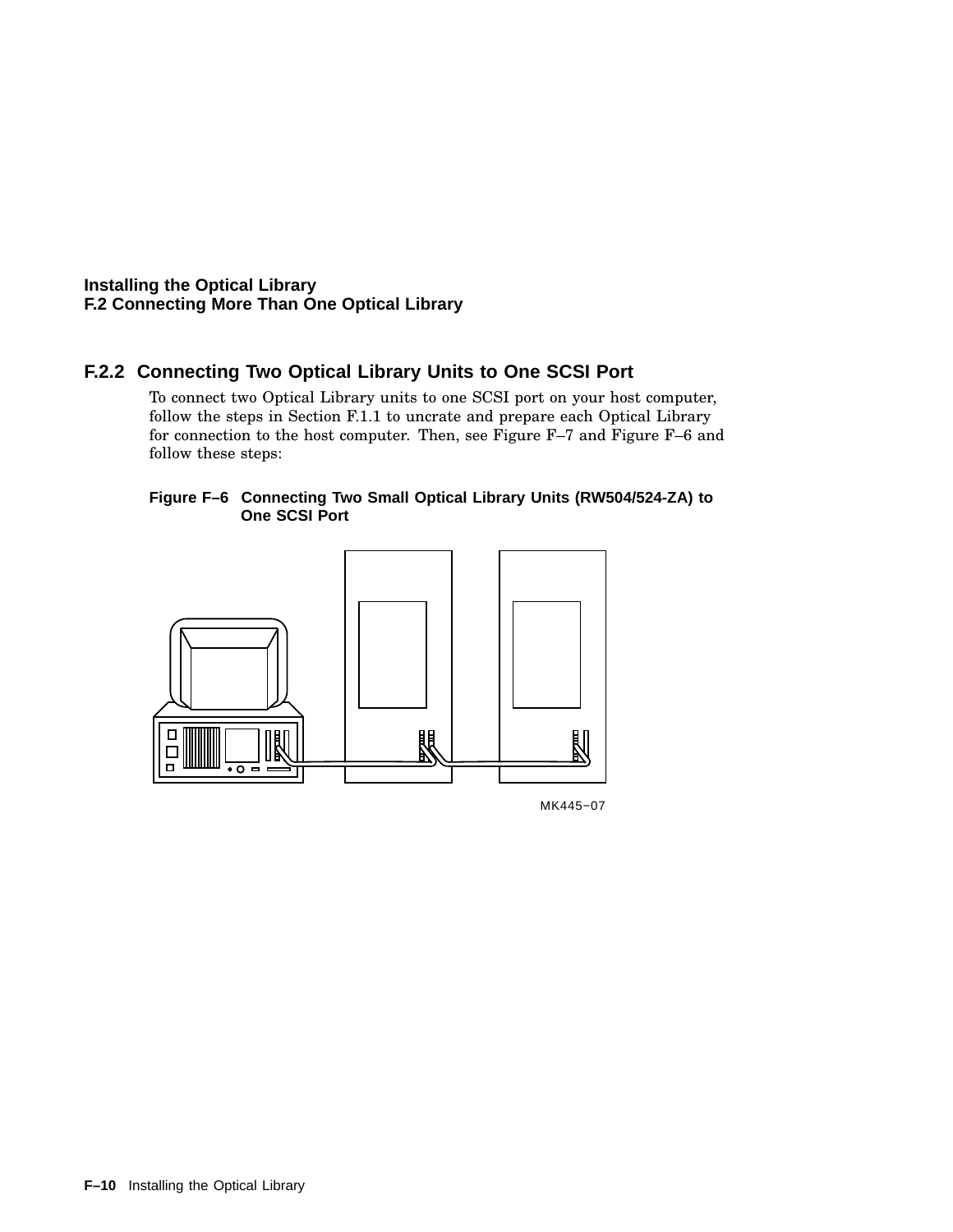

**Figure F–7 Connecting Two Deskside Optical Library Units (RW510/530-ZC) to One SCSI Port**

1. If you have already connected one Optical Library to the host system, as described in Step 4 in Section F.1.1, then go to the next list item.

If you have not already connected one Optical Library to the host system, then locate the lowest-numbered SCSI port on the host computer back panel.

Each SCSI port is labeled with the option identifier PMAZ and the SCSI icon: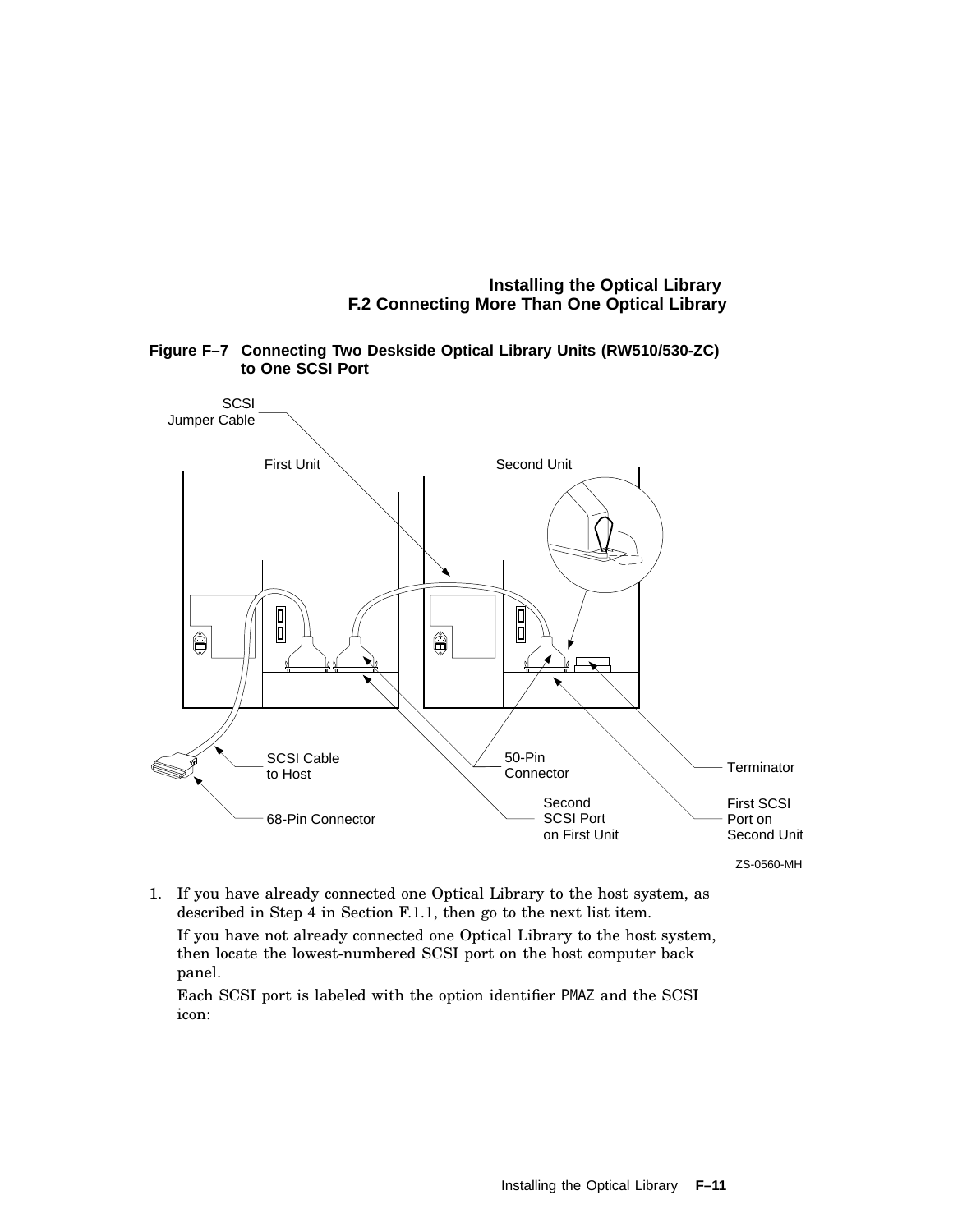

ZS-0557-MH

Plug the 50-pin Honda connector of the SCSI cable from the first Optical Library unit into the lowest-numbered SCSI port on the host computer.

> 2. Remove the terminator from the second SCSI port on the back panel of the first Optical Library if a terminator is in place.

Plug the terminator into the second SCSI port of the second Optical Library. The second SCSI port is the port furthest from the Drive Address Select Switches.

- 3. Locate the 50-pin Champ to 50-pin Champ SCSI jumper cable shipped in the box marked **OPEN FIRST**.
- 4. Plug one end of the SCSI jumper cable into the second SCSI port on the first Optical Library (the port from which you removed the terminator). The connector is keyed so that it only attaches one way. Lock the wire brackets into the grooves on the sides of the connector.
- 5. Plug the other end of the SCSI jumper cable into the first SCSI port on the back of the second Optical Library. The first SCSI port is the port nearest the Drive Address Select Switches. Lock the wire brackets into the grooves on the sides of the connector. If you have not already done so, place the terminator on the second port of the second Optical Library.

Then, complete the installation by following the directions in Section F.2.3 to change the SCSI addresses of the second Optical Library.

If the first Optical Library is not already connected to the host system, connect the first Optical Library unit to the host by following the instructions in your host system documentation, after SCSI IDs are changed.

### **F.2.3 Resetting Controller and Drive SCSI Addresses**

If two Optical Library units are daisy-chained together such that the first Optical Library unit is connected to one SCSI port on the host computer and the second unit is connected to the SCSI port on the first Optical Library, the SCSI addresses of the second unit's controller and disk drives must be reset so that they are different from the controller and drive addresses of the first unit. Follow the instructions in Section F.2.3.1 to reset the controller and optical disk drive SCSI addresses.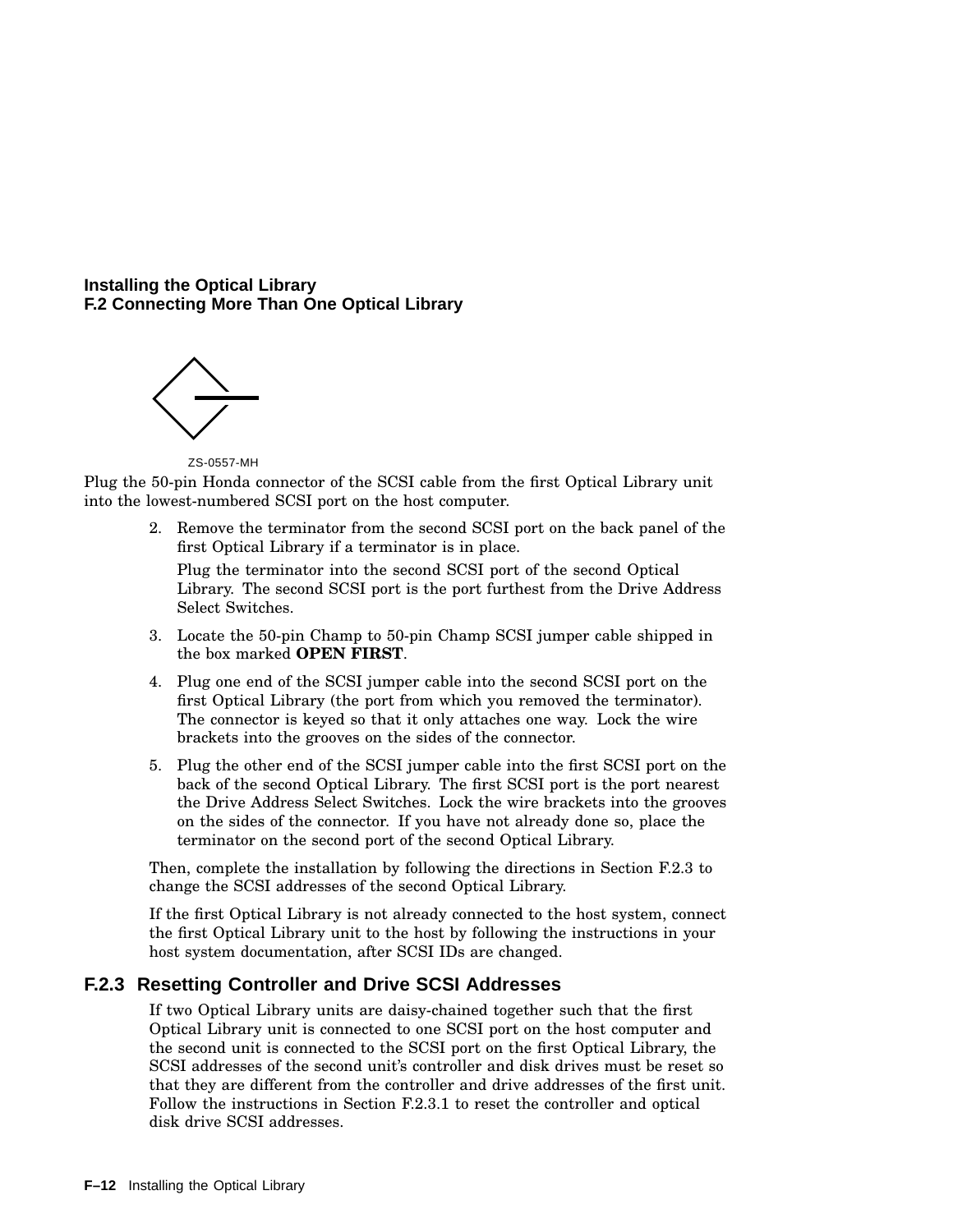#### **F.2.3.1 Changing the Optical Library Controller Address**

The autochanger controller default SCSI address is 3 for both the medium and small units. Leave the SCSI address of the autochanger controller in the first Optical Library unit set to the current ID number, and change the address of the controller in the second unit to an unused ID number by following the steps below. (See Section 4.8 for general instructions on setting the controller address.)

- 1. To avoid bus conflicts, before changing defaults, first verify the IDs of all SCSI devices connected to the host system and the autochanger and drive IDs of the first Optical Library.
- 2. Shut down the host system.
- 3. Ensure that the Optical Library is switched on. For the small unit, go to step 5.
- 4. With READY displayed, press OPTION. TEST \* displays.
- 5. Press NEXT until SCSI IDs \* displays.
- 6. Press  $\overline{\text{ENTER}}$ . AC ID # displays where # may be the default number indicated in Table 4-2 or the current address.

This is the Autochanger controller address. If you want to change this address press  $\overline{\text{ENTER}}$ , otherwise continue to press  $\overline{\text{NEXT}}$  until the drive number whose address you want to change is displayed, (DRV ID 1, DRV ID 2, etc)

- 7. Press **PREV** or **NEXT** until the desired address number displays.
- 8. Press ENTER. The message SET # displays. Address is now set.
- 9. If you want to change additional drive addresses, Press NEXT until that drive number is displayed and repeate steps 6 through 8 to set the new address.
- 10. Press NEXT until UPDATE or CONFLICT displays.

If CONFLICT displays, two or more drives and/or the controller have been set to the same address and must be reset.

If UPDATE displays and you are satisfied with the address you have selected, press ENTER.

11. Record the new address settings for future reference.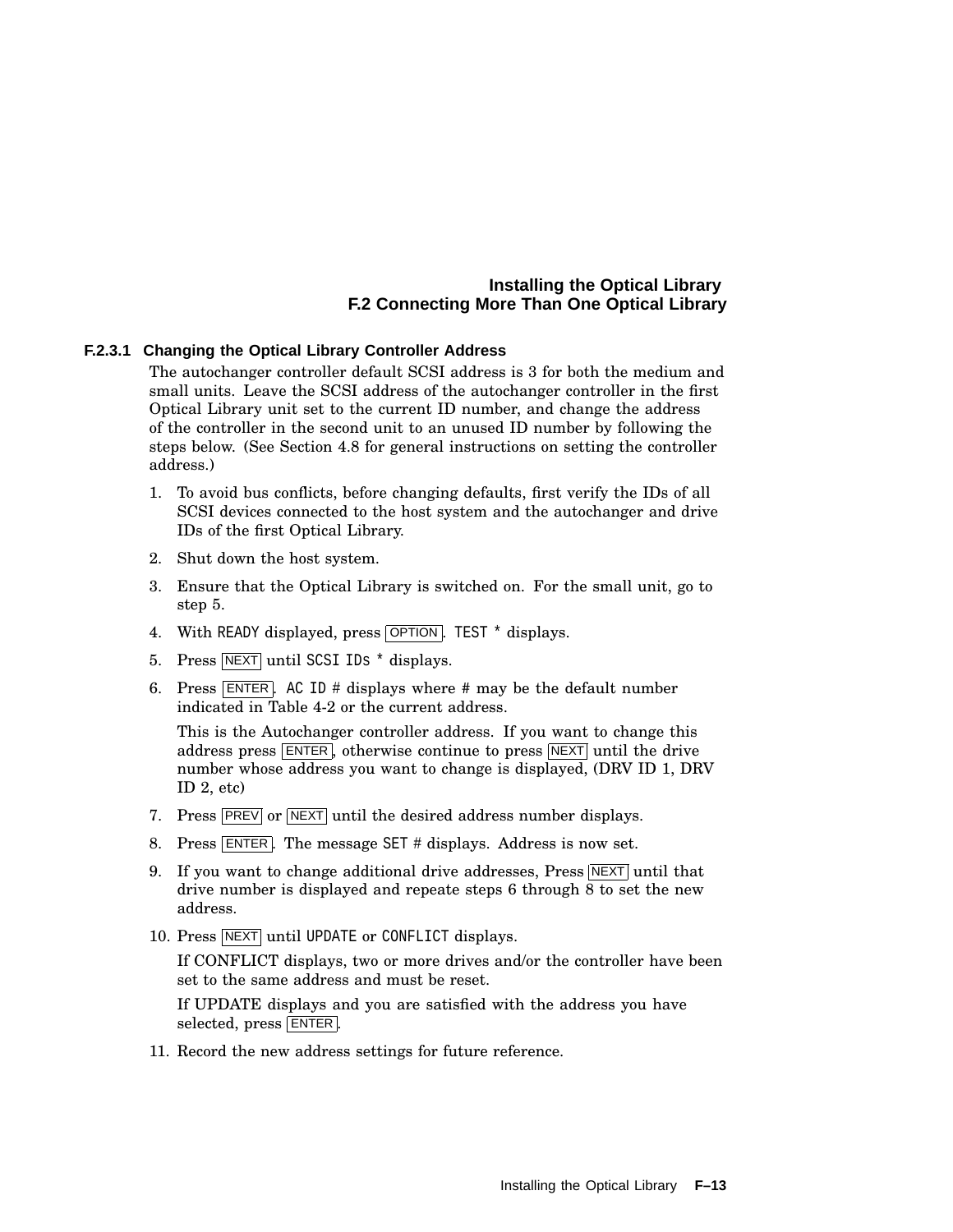#### **CAUTION**

Do not press the Optical Library operation switch (located on the front panel) or the power switch (located on the rear panel) until you are sure that the SCSI bus is inactive. Pressing either button when the bus is active can cause data loss and indeterminate bus states.

Check the host system reference manuals for information on checking the status of the SCSI bus.

12. Push the operation switch (located on the Optical Library front panel) off and then back on so the new address setting is recognized by the host system.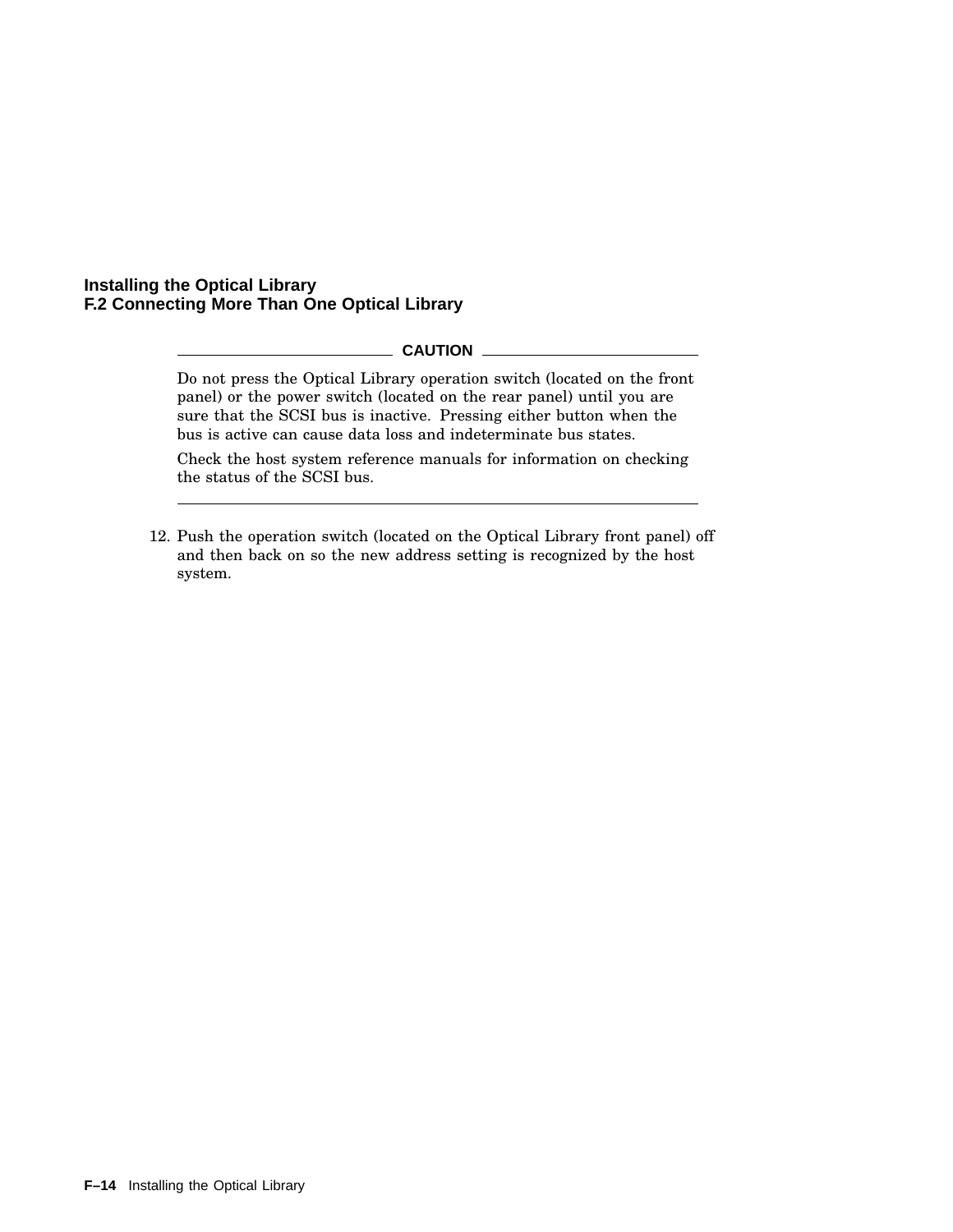# **F.3 Uncrating and Installing a Large (RW514/516/534/536) Optical Library**

### **F.3.1 Uncrate the Optical Library**

#### **CAUTION**

Two people are required to move the Optical Library Unit.

- 1. Remove packaging Materials
- 2. Roll the unit into position.
- 3. Move the shipping bracket into "operation mode" position to allow free movement of the picker as follows: (Refer to Figure F–8 for clarification of these steps.)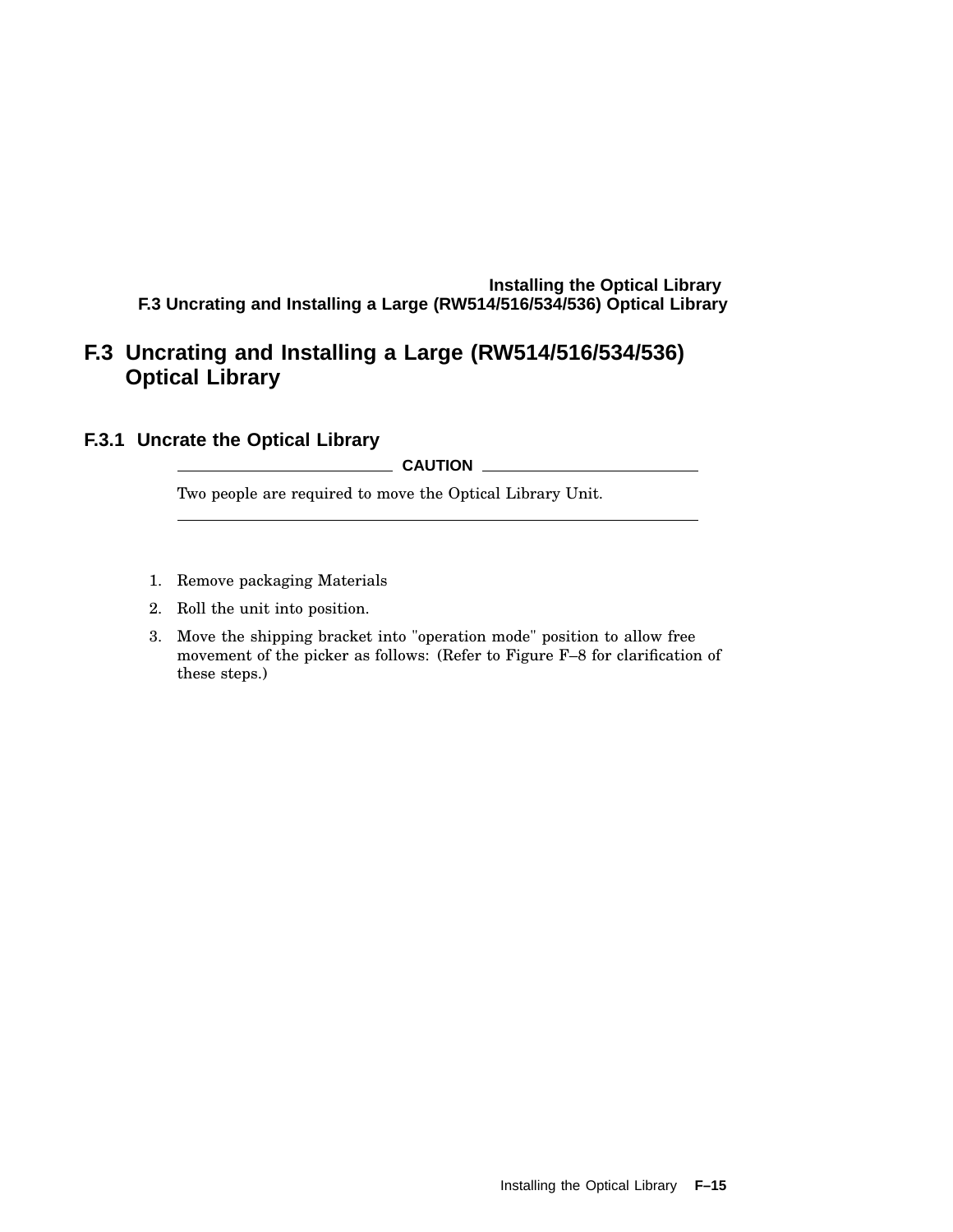**Figure F–8 Moving the Shipping Bracket into Operation Mode (Large Unit RW514/516/534/536-ZF)**



ZS-0665-MH

- a. Unlock and open the rear cabinet door.
- b. Find the picker and the bright orange shipping bracket that secures it, located halfway up the rail on the right side of the Autochanger.
- c. Remove the screw that secures the shipping bracket using a Torx T-15 driver.
- d. Remove the shipping bracket from the picker by first pushing the bracket back to free the end of the picker farthest away from you. Swing the other end of the bracket to the right to free the end of the picker closest to you.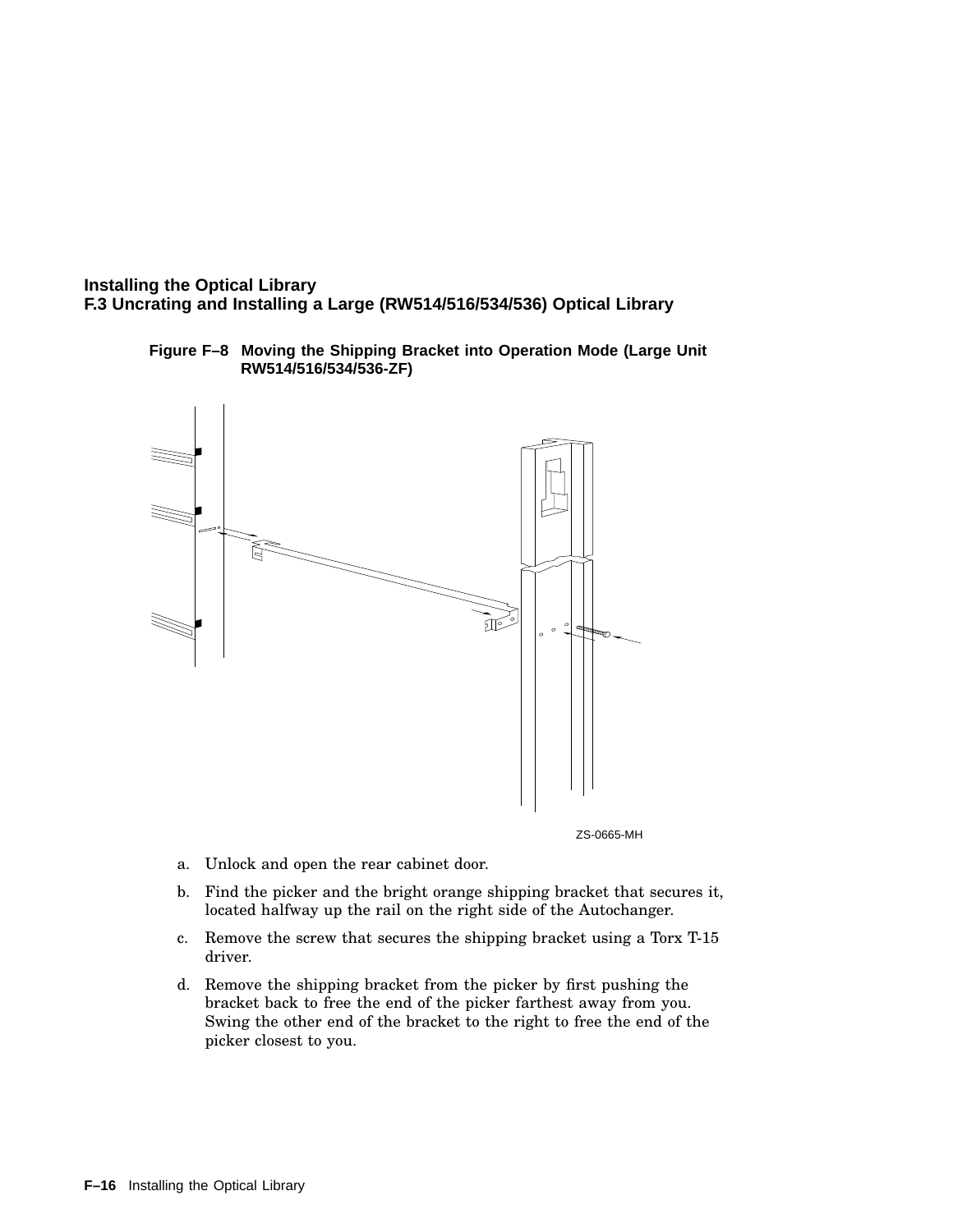#### **Note**

Once released, the picker will glide slowly downward inside the Autochanger until the fingers are extended to a point where they catch on the magazines.

- e. Push the shipping bracket as far as possible into the slot in the rail farthest away from you.
- f. Slide the bracket to the right and then pull it toward you so that the finger on the bracket protrudes out of the hole just to the left of the slot. (See Figure F–8.)
- g. Insert the peg on the other end of the bracket into the center hole in the rail closest to you.
- h. Insert the screw (removed earlier) into the right-most hole in the rail and tighten.

The picker is now secured into the right-most position. This allows the picker to move freely along the rails and carriage.

4. Shut and lock the rear cabinet door.

#### **F.3.2 Attaching the SCSI Cable, SCSI Terminator, and Power Cord**

To attach the SCSI cable, SCSI terminator, and the power cord. See Figure F–9 and follow these steps:

- 1. Locate the SCSI cable and SCSI terminator.
- 2. Locate the two SCSI ports on the rear of the machine.

Plug the 50-pin Champ connector end of the SCSI cable into either port. The 50-pin Champ end is the one housed in plastic. (The other end is a metal connector with 50 pins and is labeled Honda.) The 50-pin Champ connector is keyed so that it only attaches one way. Lock the wire brackets into the grooves on the sides of the connector.

3. Plug the SCSI terminator into the other SCSI port.

**Note**

The terminator must remain plugged into the second SCSI port on the back of the Optical Library.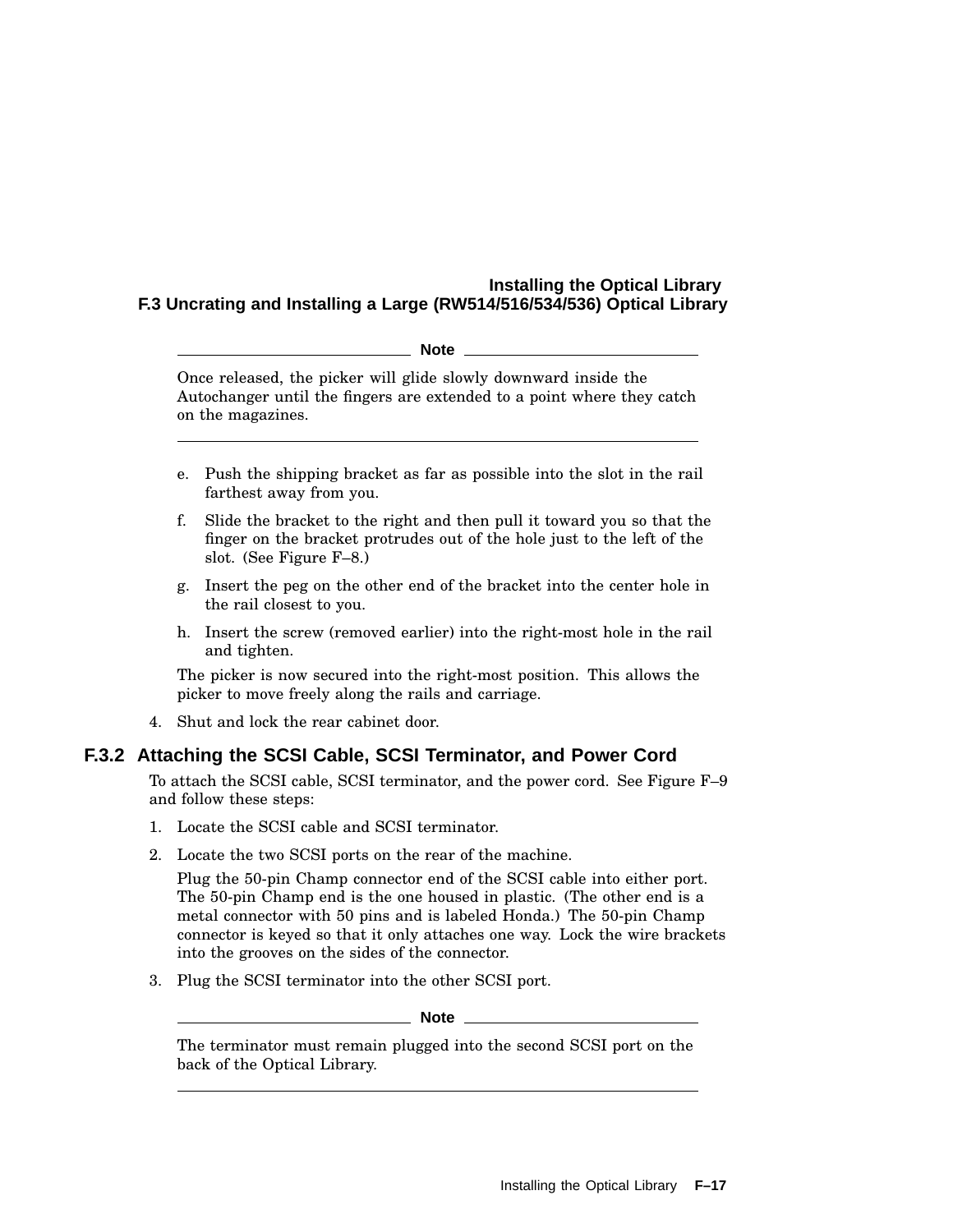

**Figure F–9 Attaching the SCSI Cable and Power Cord (Large Unit RW514 /516/534/536-ZF)**

4. Leave the 50-pin Honda end of the SCSI cable disconnected for now. Instructions for connecting this end to your host computer may be found in the host system documentation.

ZS-0668-MH

- 5. Locate the power cord. Locate the yellow safety sticker covering the power plug on the rear of the Optical Library. Pull the sticker away and plug in the power cord.
- 6. Remove the clamp from the rear panel using a Torx T-10 driver. Attach the clamp to the power cord approximately 4 to 5 inches from the end of the power cord plugged into the Optical Library. Reattach the clamp.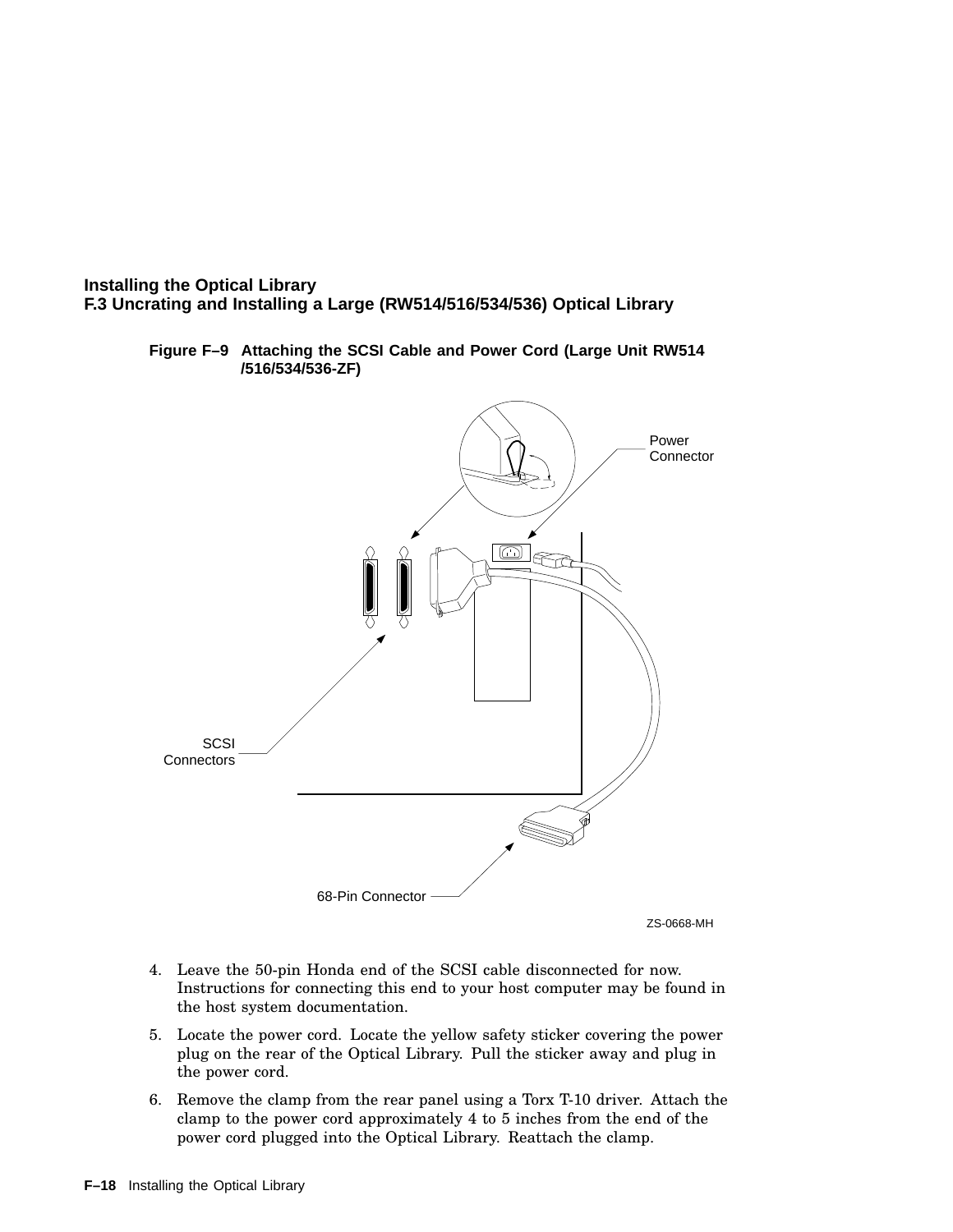7. Plug the other end of the power cord into an electrical outlet.

#### **F.3.3 Enable Operation**

To enable operation of the Optical Library. Follow these steps:

- 1. Close the rear cover of the Optical Library.
- 2. Position the Optical Library.
- 3. Press the white operation switch on the front of the Optical Library to enable operation of the Optical Library system.
- 4. The message TESTING is displayed, and the Drive 1, Drive 2, Drive 3 and Drive 4 lights are illuminated briefly, indicating the start of self-test. After about a minute, all the lights on the front panel are illuminated briefly for a lamp check, the current Rev # is displayed, and finally the READY message is displayed, indicating successful completion of the self-test. If the self-test fails, call your service representative.

Your Optical Library is now installed.

**Note**

If you want to move the Optical Library, see Chapter 3.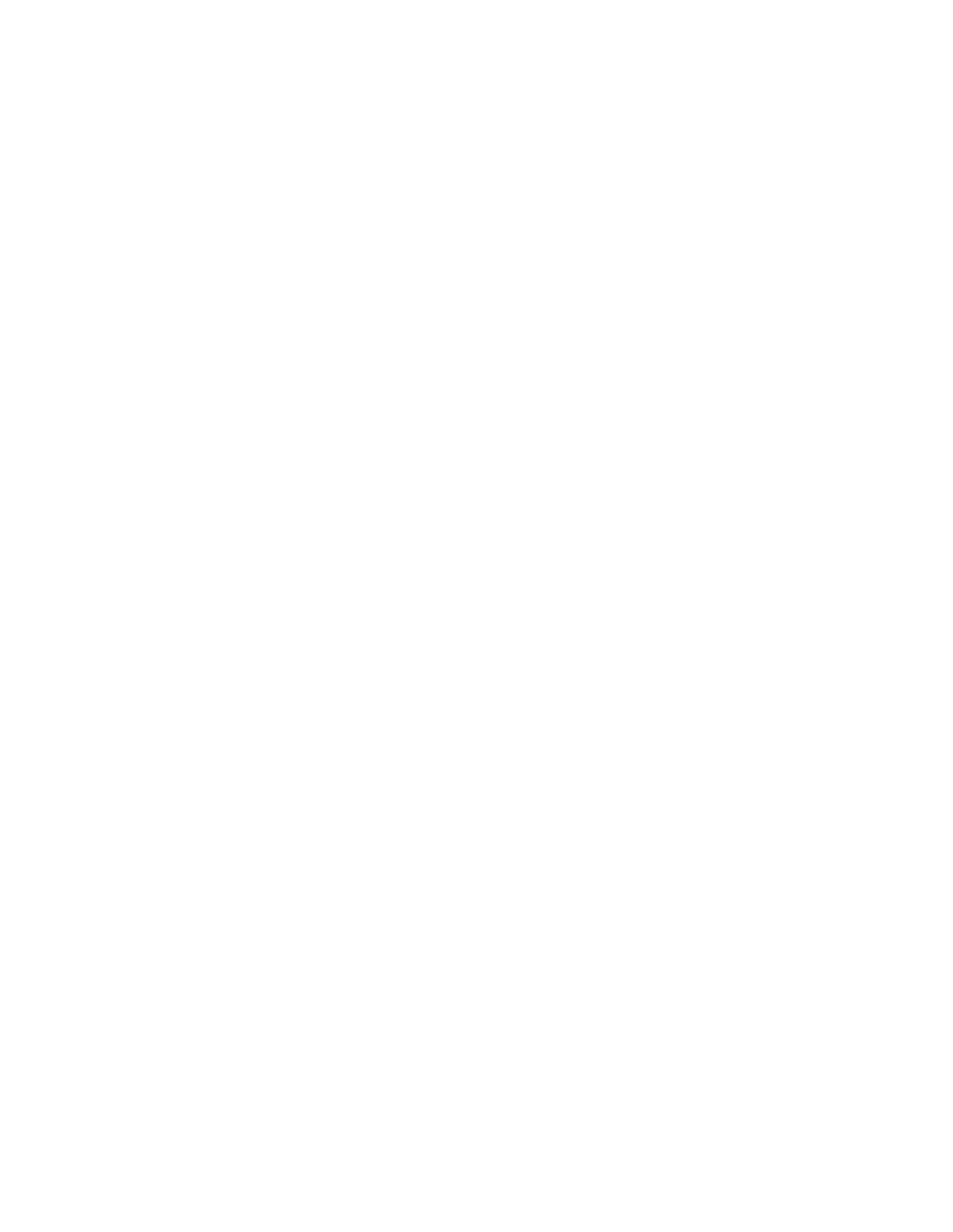# **Glossary**

#### **Autochanger**

Synonymous with the Optical Library.

#### **Autochanger Controller**

Controls the sending and receiving of SCSI commands and controls the picker.

#### **Block Device File**

A type of device file that buffers the I/O. Reads and writes to block devices are done in ''block'' mode (data is transferred one block at a time).

#### **Carriage Move**

Used to correctly position the picker in front of a storage slot and to position the picker for translates.

#### **Cartridge**

See *Optical Disk*.

#### **Continuous Composite (C\*C)**

A format that describes the physical, optical, and data format characteristics of a disk that complies with ISO DP 10089-2A.

#### **Disk**

See *Optical Disk*.

#### **Element**

A SCSI term for any one of the autochanger components—drives, mailslot, storage slots, or picker.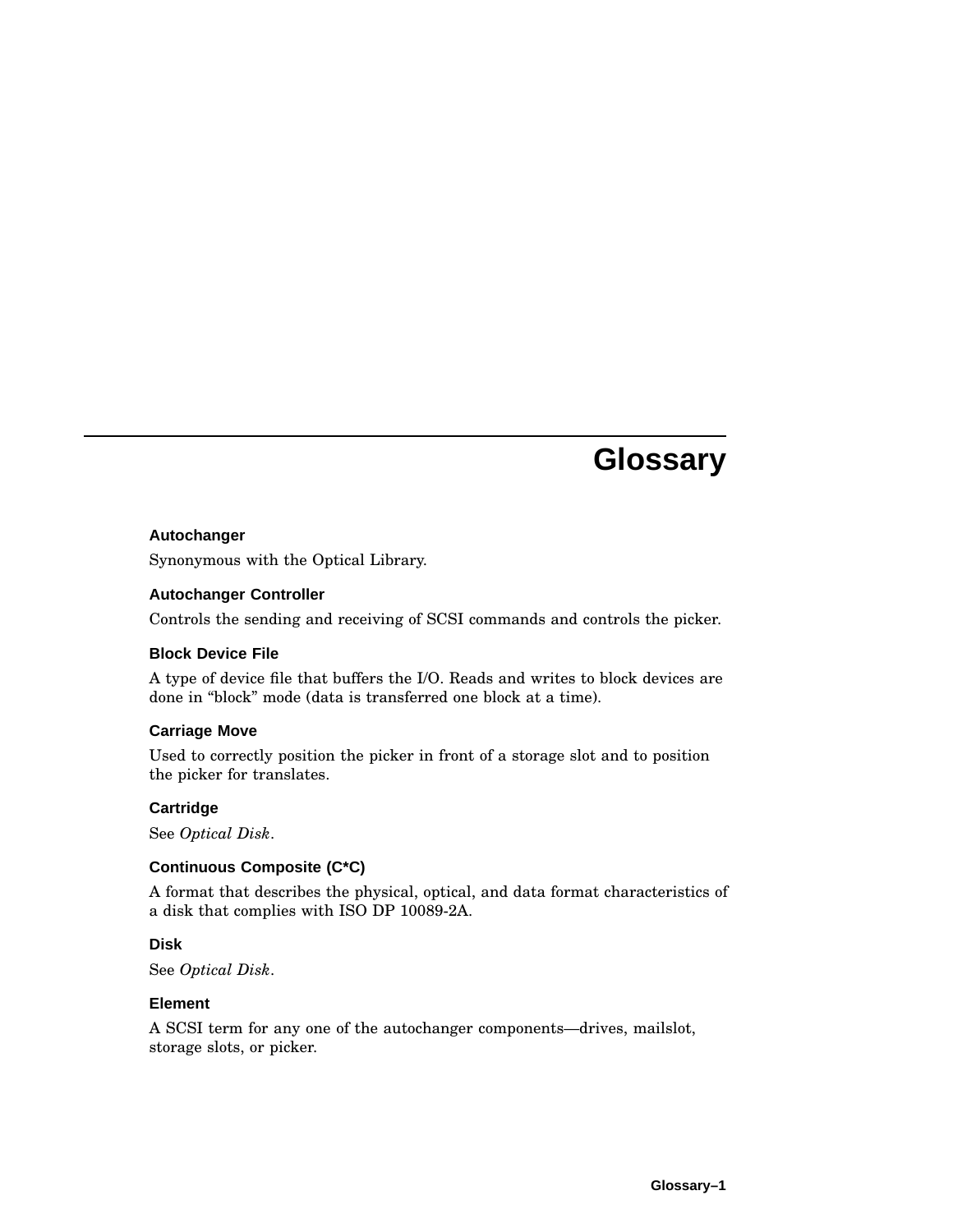#### **Error Detection and Correction**

The process of identification and correction of data errors that occur in the reading and writing processes. Redundant information on the disk is used to detect errors. Error detection codes along with Error correction codes are used to reconstruct the data after an error occurs.

#### **Flip**

A picker rotation used to switch the disk from one side to the other.

#### **Front Panel**

Includes a power switch, a control panel used to manage and display autochanger functions, and a place to insert and remove disks. (All front panel features are fully described in Chapter 4.)

#### **Magneto-Optical (MO)**

A type of optical technology that uses a laser to read from and write to a magnetic layer on an MO disk. To write, a spot on the magnetic layer is heated by a laser to a point where it can be magnetically altered by the write magnetic head. To read, a light from the laser is reflected from the spot. The magnetic alteration causes the light to be polarized in one direction (interpreted as a " $1$ ") or the opposite direction (interpreted as a "0").

#### **Magazine**

Magazines contain 8 optical disk storage slots. The Optical Library has 18 magazines and therefore 144 optical disk storage slots.

#### **Mailslot**

Where disks are inserted and removed from the Optical Library.

#### **Multifunction Drive**

An optical disk drive that supports both rewritable and write-once optical disks. The drive detects the disk type by reading a factory-stamped code on the disk, and automatically determines whether to operate in rewritable or write-once mode.

#### **Operation Switch**

The white power switch on the front panel of the Optical Library that enables operation of the Optical Library. Contrast with the Power Switch (see *Power Switch*.)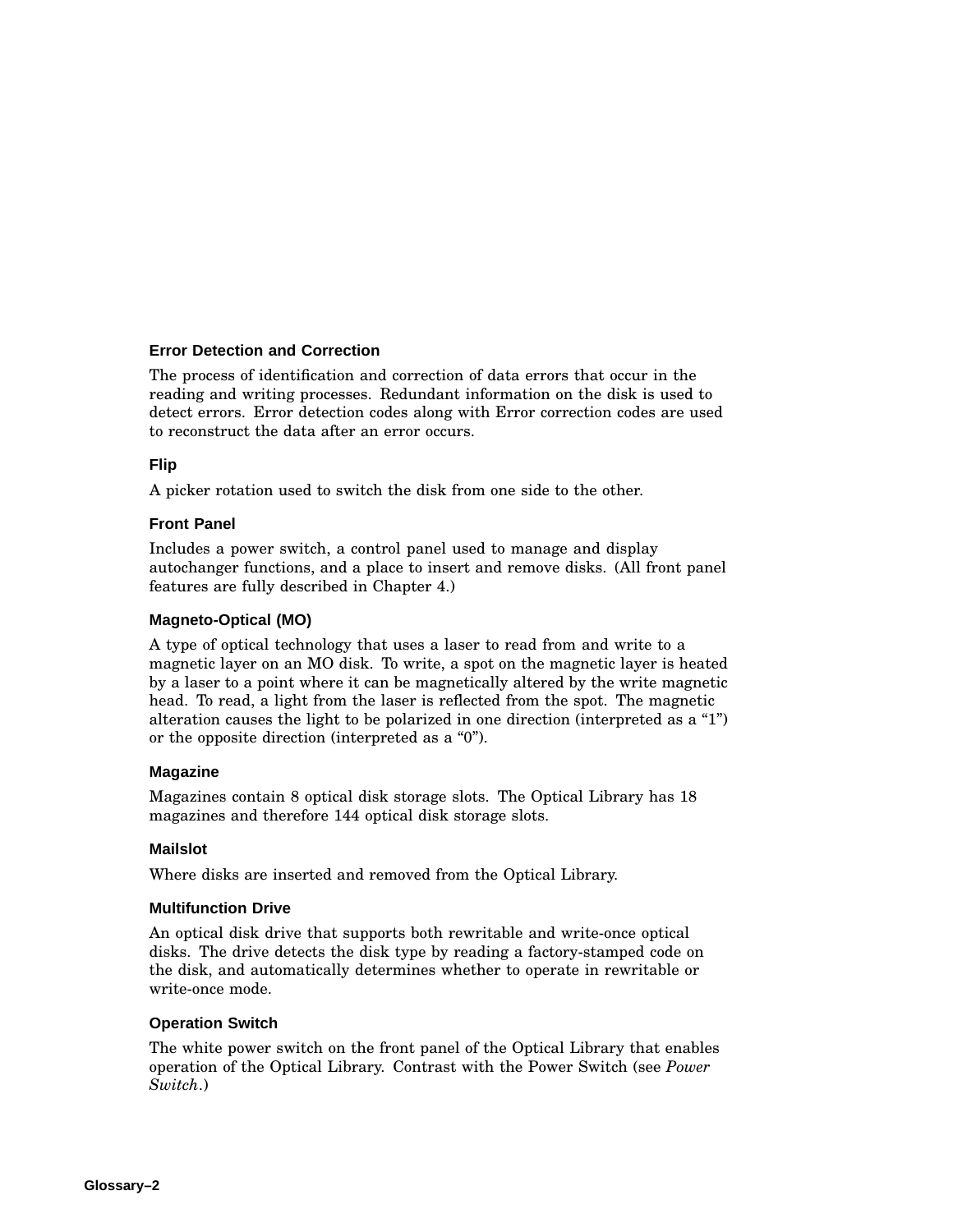#### **Optical Disks**

Synonymous with the 5.25-inch magneto-optical, or rewritable optical, disks.

#### **Picker**

The part of the Optical Library that rotates, flips, and transports disks to and from storage slots, drives, and the mailslot.

#### **Platter**

See *Optical Disk*.

#### **Power Switch**

The black power switch on the back of the Optical Library that turns on the power supply; contrast with the Operation Switch (see *Operation Switch*.)

#### **Rails and Carriage**

The parts that support the picker for movement within the autochanger.

#### **Read/Write Head**

The part of the disk drive assembly that uses a laser and a magnet to read and write data on the MO disk. To write, a spot on the magnetic layer of the disk is heated by the laser to a point where it can be altered by the magnet. To read, the light from the laser (at low power) is reflected from the spot. The magnetic alteration causes the light to be polarized in one direction (interpreted as a ''1'') or the opposite direction (interpreted as a ''0'').

#### **Rear Panel**

The rear panel of the autochanger provides either single-ended or differential SCSI connections, and power connection.

#### **Rewritable Optical**

An optical disk technology in which data can be repeatedly written using magneto-optical reading and writing technology.

#### **Rewritable Optical Disk Drives**

An Optical Disk Drive that supports only rewritable optical disks where data can be repeatedly written and erased.

#### **SCSI**

An acronym for the Small Computer Systems Interface.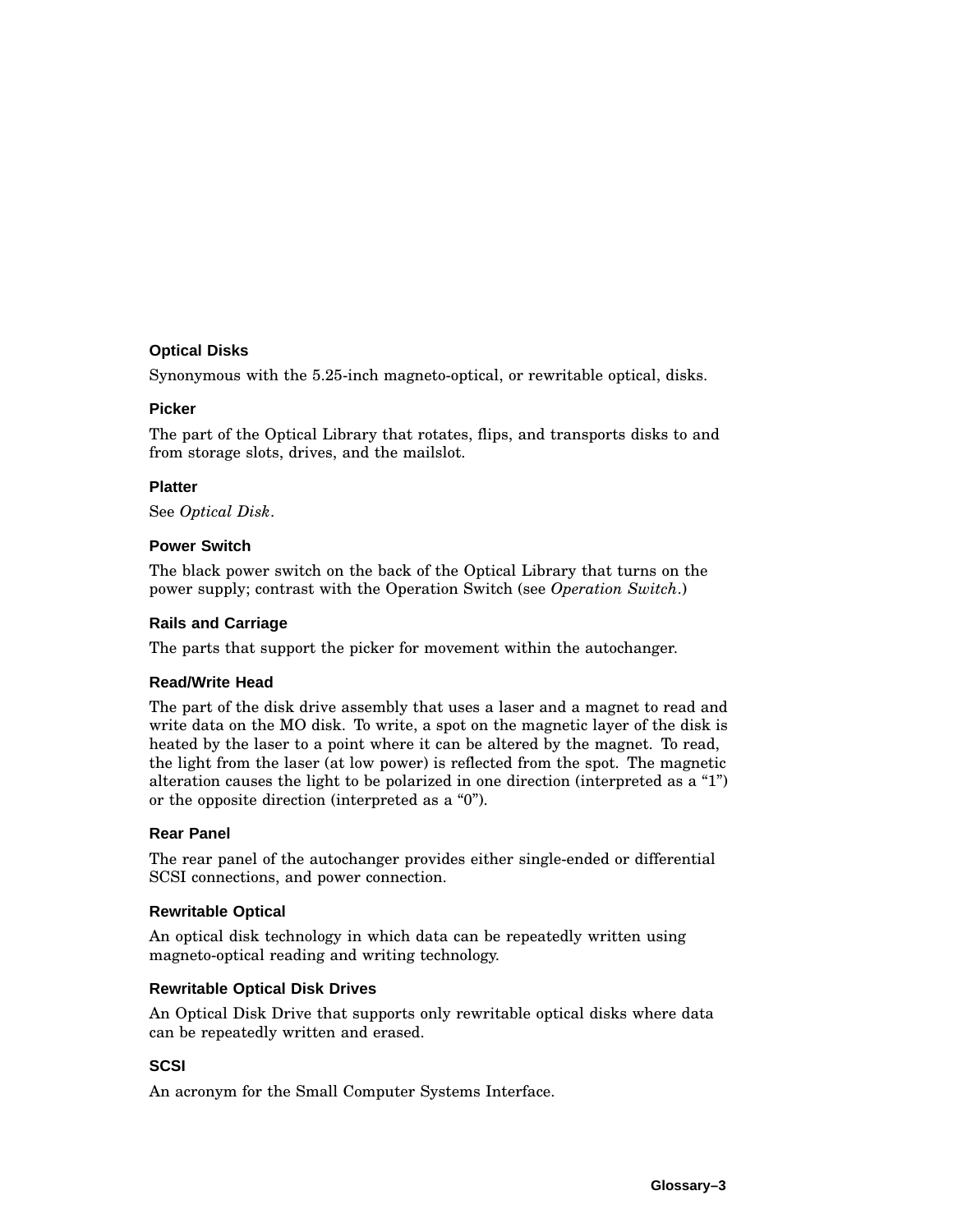#### **Storage Slots**

Hold cartridges when they are not in the drives or being passed out through the mailslot.

#### **Swap**

Occurs when a picker replaces one disk in the drive with another, returning the first to its storage slot.

#### **Terminator**

A resistor array device used for terminating a SCSI bus. A SCSI bus must be terminated at its two physical ends. A peripheral device uses a terminator only if it is at the end of the bus.

#### **Translate**

A picker movement from one side of the carriage to another.

#### **Write-Once**

An additional operating mode available with multifunction drives. When a write-once disk is inserted, the drive writes data, but does not write over data that has been previously written. This feature is useful for applications that need permanent data security and audit trails.

#### **Write-Protect**

Prevents data from being written to a disk. A write-protect tab is located on both sides of the optical disk cartridge to enable write-protection on one or both surfaces of the disk.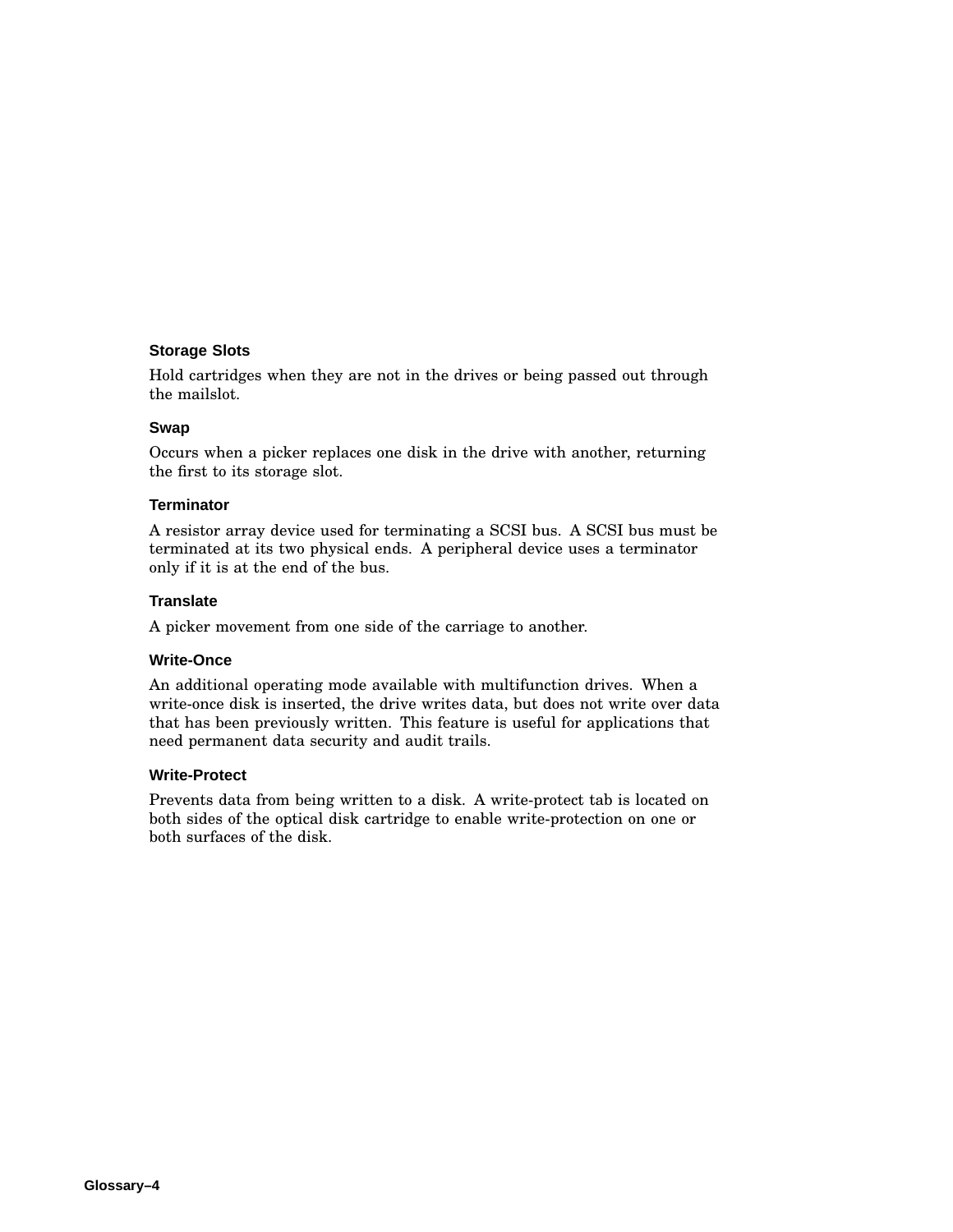# **Index**

# **A**

Advantages of Optical Library, 1–3 Autochanger controller changing SCSI address, F–13 to F–14 communication to host, 1–10 defined, 1–9 test, 1–12, C–3

# **C**

Cable See SCSI Cancel button, 4–7 Care of optical disk, 2–4 Carriage, 1–4 CLOSE MS message, A–2 Common terms, 1–9 Components of Optical Library, 1–4 to 1–8 CONF 15 See Configuration 15 CONF 20 See Configuration 20 Configuration See also Security changing on control panel, 4–15 mailslot, A–1 to A–2 table of selections, A–3 Configuration 15, 6–1, 6–4, A–2 Configuration 17, A–2 Configuration 20, 6–1, 6–4, A–2 Configuration 31, A–1 to A–2

Configuration 32, A–1 to A–2 Control panel changing configuration, 4–15 displaying information, 4–16, 4–17 initiating diagnostics, 1–11 light and button test, 1–12, C–6 no display, D–5 operating tips, 4–7 Controller test See Autochanger controller, test Conventions used in the manual, x Cover rear cover removal, F–6 rear cover replacement, F–19 side panel removal, F–5 side panel replacement, F–6 top cover removal, F–5

## **D**

Daisy-chain defined, F–8 installation, F–10 Data protection See Write-protect tab Diagnostic tests See also specific groups corruption of file system, 4–17 failure, D–3 how to run, 4–16 to 4–17 how to stop, D–3 list of groups, 1–11 selecting repetition, 4–17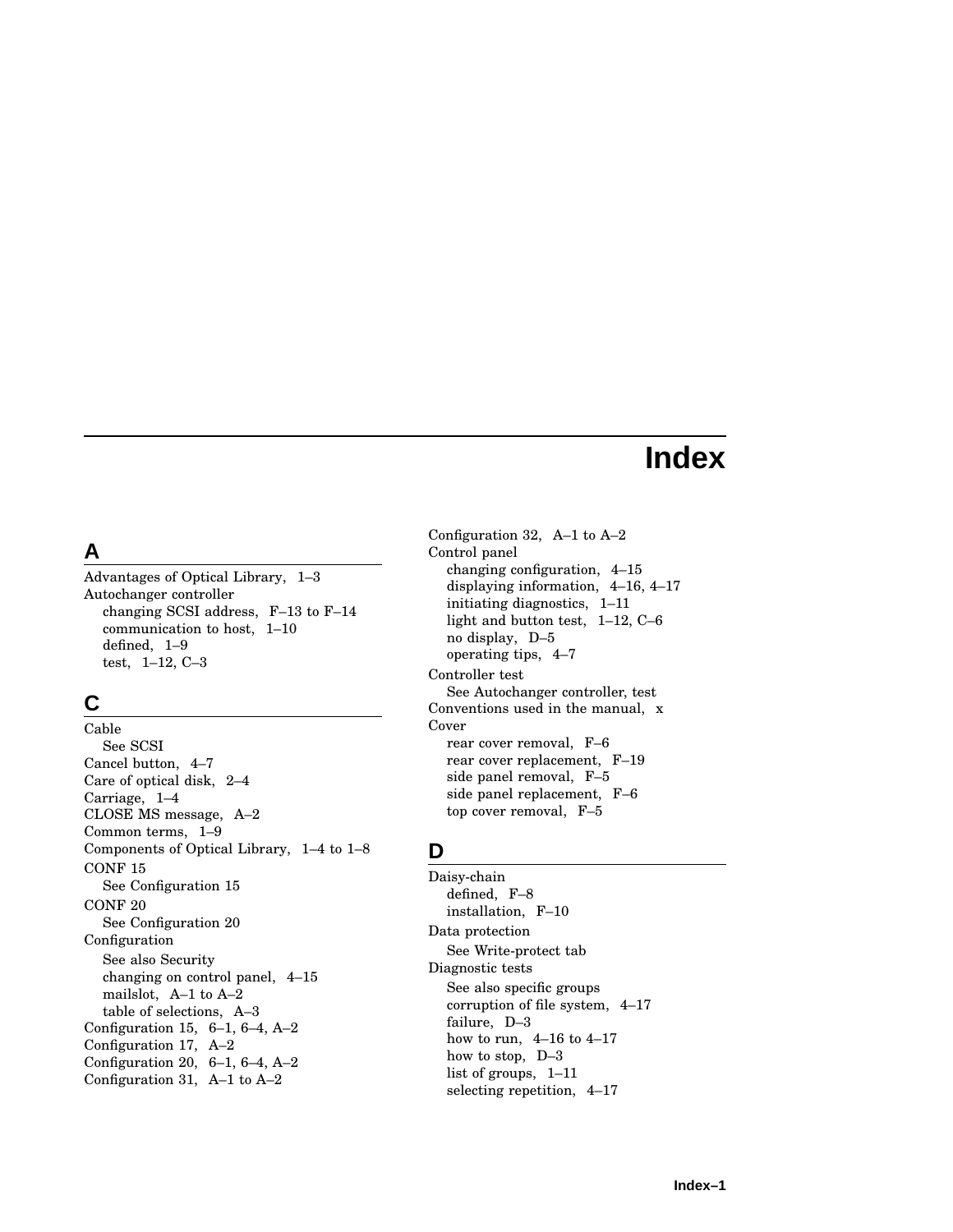Disk drive See Optical disk drive Drive See Optical disk drive

## **E**

Electronic core tests summary, 1–11 table of, C–6 Element, 1–9 EMPTY message, 4–13 ERROR message, 4–17 Error recovery, 1–10 Exerciser tests summary, 1–11 table of, C–3

## **F**

FAIL message, 4–17 Features of Optical Library, 1–2 to 1–3 Front panel, 4–1 components of, 1–4 features and controls, 4–1 to 4–6 rackmount figure, 4–4 FULL message, 4–12, 4–14

## **I**

INFO option, 4–16 Information log how to access, 4–16 location, 1–10 table of, B–1 with test failure, 4–17 Information retrieval See Information log Initialize Element Status test, 1–12, C–3 Installation attaching cables, F–6, F–17 attaching terminator, F–6 to F–8, F–17 to F–18 enabling operation, F–19 initial shipment, F–1

Installation (cont'd) of deskside Optical Library, F–1 of large Optical Library, F–15 to F–19 shipping bracket removal, F–3 to F–6, F–15 tools needed, F–1 two or more Optical Library units, F–8 uncrating, F–2 to F–3 using daisy-chain, F–10 Integration ability, 1–3

# **L**

Label for optical disk, 2–3 to 2–4 Load button, 4–12 Log See Information log Log 1, B–1 Log 16, B–1 Log 17, B–1 Log 18, B–1 Log 19, B–1

## **M**

Magazine, 1–4, 1–9 Mailslot, 1–4 Mailslot configuration, A–1 to A–2 Maintenance, 1–12 Mechanism core tests summary, 1–11 table of, C–8 MISLOAD message, 4–14 MO disk See Optical disk Move Optical Library long distance, 3–3 short distance, 3–1 to 3–2 Multifunction disk drive See Optical disk drive, multifunction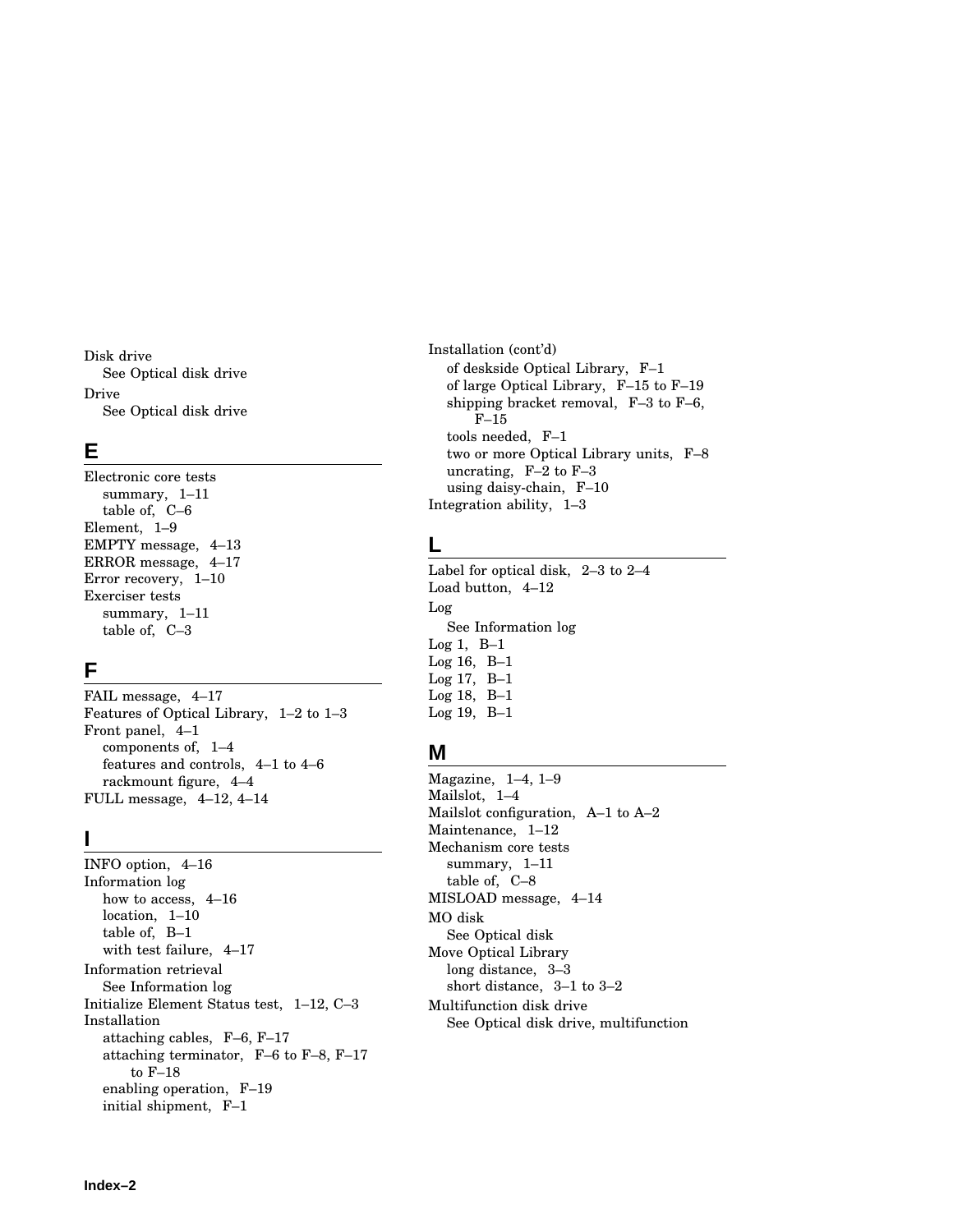# **N**

NO CONFIG message, 6–3

### **O**

OPEN MS message, A–2 Operation switch, F–19 Optical disk advantages, 2–1 as secondary storage, 1–3 care of, 2–4 case, 2–1 choosing brand, 2–3 compared to hard disk, 1–3 cost, 1–3 ejecting, 4–13 to 4–14 flip, 2–2 format, 2–2 labeling, 2–3 to 2–4 loading, 4–7 to 4–13 read/write problems, D–6 reliability, 1–3 rewritable, 1–3 , 1–9 , 2–2 storage capacity, 2–1 technology, 2–1 terms for, 1–9 trouble ejecting, D–3 trouble loading, D–2 write protection, 2–5 write-once, 1–3 , 2–2 Optical disk drive failure, D–6 locatio n of, 1–4 multifunction, 1–3 setting SCSI address, D–2 write-once, 1–3

## **P**

Part numbers, E–3 PASS message, 4–17 Password default setting, 6–2 example, 4–7

Password (cont'd ) for security, 6–1 how to set, 6–2 to 6–3 trouble changing, D–2 when changing configuration, 4–15 Picker, 1–4 , 1–9 , 3–3 Power cord installation, F–6 to F–8 , F–17 to F–19 Power failure, D–7 Power on sequence, F–19 test, 1–10 , 1–12 Power switch, F–8 , F–19 Powering on trouble with, D–4 Poweron selftest failure, D–5 sequence, D–5 test, C–2 Problems See Troubleshooting tabl e Product informatio n labels, D–1 Product numbers, E–1 , E–2

# **R**

Rails, 1–4 READY state, 4–7 Rear panel, 5–1 components of, 1–4 , 5–1 rackmount figure, 5–3 Rewritable disk See Optical disk, rewritable

# **S**

**SCSI** acronym defined, 1–9 address conflict, F–12 addresses, 1–9 cable, 1–10 cable attachment, F–6 , F–17 cable connector, 1–10 , F–7 , F–17 changing controller address, F–13 to F–14